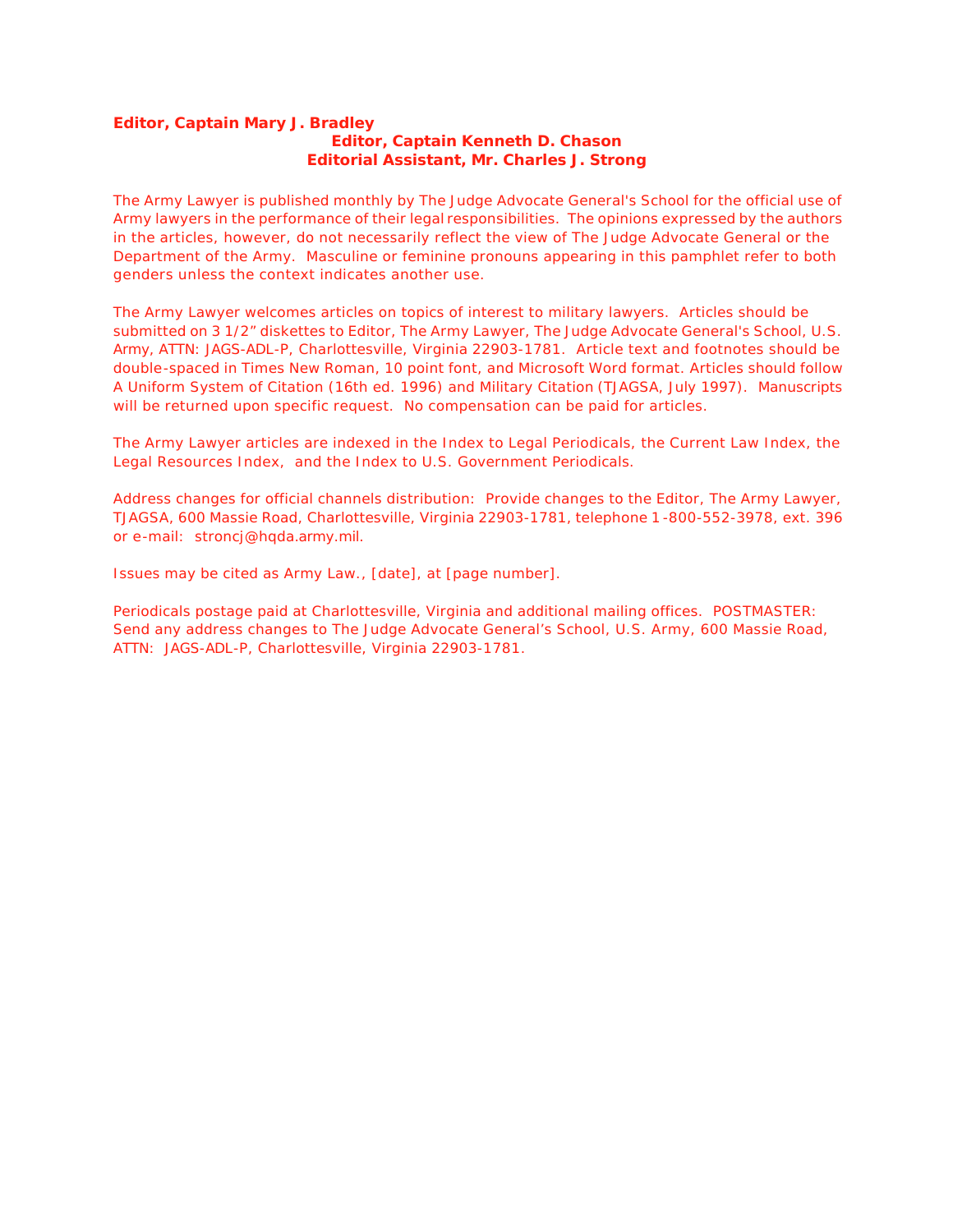*Major Patricia A. Ham Branch Chief Government Appellate Division*

#### **Introduction**

All trial counsel have faced the following situation: "Ma'am, this is the United States Army Criminal Investigation Command (CID) Special Agent Holmes.<sup>1</sup> I'm just calling for my final SJA coordination to see if I can get your opinion on some cases so I can close them. I'll just run the facts of each case by you; let me know if you think there's enough evidence to title the subject." What is the trial counsel supposed to do? What is the agent asking? What exactly is "titling"? What ramifications are there for the soldier who is titled?

This article first discusses the definition, significance, and recent history of titling. Major changes to the process were made in 1992, significantly altering the titling analysis. Second, the article analyzes the current titling standard and provides arguments both in favor of and against the standard. Third, this article discusses how a soldier can best challenge a titling decision. Finally, the article provides recommendations to better serve both the soldier and the titling process.

### **The Definition of Titling**

Titling is the decision to place the name of a person or other entity in the "subject" block of a CID report of investigation  $(ROI).<sup>2</sup> A "subject" is "[a] person . . . or other legal entity . . .$ about which credible information exists which would cause a reasonable person to suspect that person . . . or other legal entity . . . may have committed a criminal offense, or otherwise cause

such person . . . or other legal entity . . . to be the object of a criminal investigation."3

Titling is an operational decision, not a legal or judicial one. For that reason, the responsibility for the decision to title an individual rests with the CID agent.4 The basis for a decision to title is the existence of "credible information" that a person or entity "may have committed a criminal offense" or is "otherwise made the object of a criminal investigation."<sup>5</sup> "Credible information" is:

> Information disclosed or obtained by an investigator which, considering the source and nature of the information and the totality of the circumstances, is sufficiently believable to indicate criminal activity has occurred and would cause a reasonable investigator under similar circumstances to pursue further the facts of the case to determine whether a criminal act has occurred.<sup>6</sup>

Titling within the Army must be distinguished from the determination of whether sufficient evidence exists to "found" an offense.7 In addition, titling must be distinguished from the determination of whether an offense is "substantiated."8 After an offense is fully investigated, the CID agent must coordinate with the trial counsel to determine, based on probable cause, whether an offense is substantiated.<sup>9</sup> Unless there is probable cause to believe that the subject actually committed the offense for which he is titled, the CID agent should not substantiate the

3. *Id.*

4. U.S. DEP'T OF DEFENSE, INSTR. 5505.7, TITLING AND INDEXING OF SUBJECTS OF CRIMINAL INVESTIGATIONS IN THE DEPARTMENT OF DEFENSE (14 May 1992) [hereinafter DOD INSTR. 5505.7].

5. AR 195-2, *supra* note 1, para. 1-5o.

6. *Id.* glossary.

<sup>1.</sup> The United States Army Criminal Investigation Command (USACIDC) is known by the acronym "CID," which is the historic term for matters specifically identified with USACIDC activities or organizations. *See* U.S. DEP'T OF ARMY, REG. 195-2, CRIMINAL INVESTIGATION ACTIVITIES, glossary (30 Oct. 1985) (IO1, 27 Sept. 1993) [hereinafter AR 195-2].

<sup>2.</sup> *Id*. An ROI is "an official written record of all pertinent information and facts obtained in a criminal investigation." *Id.* The full definition of titling is "[t]he decision by a properly authorized official possessing credible information of criminal activity to place the name of one or more persons, corporations, or other legal entities into the subject portion of the title section of a CID [ROI]." *Id.*

<sup>7. &</sup>quot;Founded" is defined as "a determination by the [CID] that a criminal offense enumerated in the [Uniform Code of Military Justice (UCMJ)], Federal Criminal Code, or applicable state statute has been committed. The determination that a founded offense exists is an investigative decision and not dependent upon judicial decision." U.S. ARMY CRIMINAL INVESTIGATION COMMAND, REG. 195-1, CRIMINAL INVESTIGATION OPERATION PROCEDURES, para. 7-25c(1) (1 Oct. 1994) [hereinafter CID REG. 195-1]. Other categorizations of offenses are "unfounded" or "insufficient evidence." "Unfounded" means that a criminal offense did not occur. *Id.* para. 7- $25c(2)$ . "Insufficient evidence is (a) the inability to determine whether or not an offense occurred or (b) the inability to establish probable cause that a certain entity listed in the subject block for an offense enumerated in the UCMJ . . . did or did not commit the offense." *Id.* para. 7-25c(3)(a)-(b).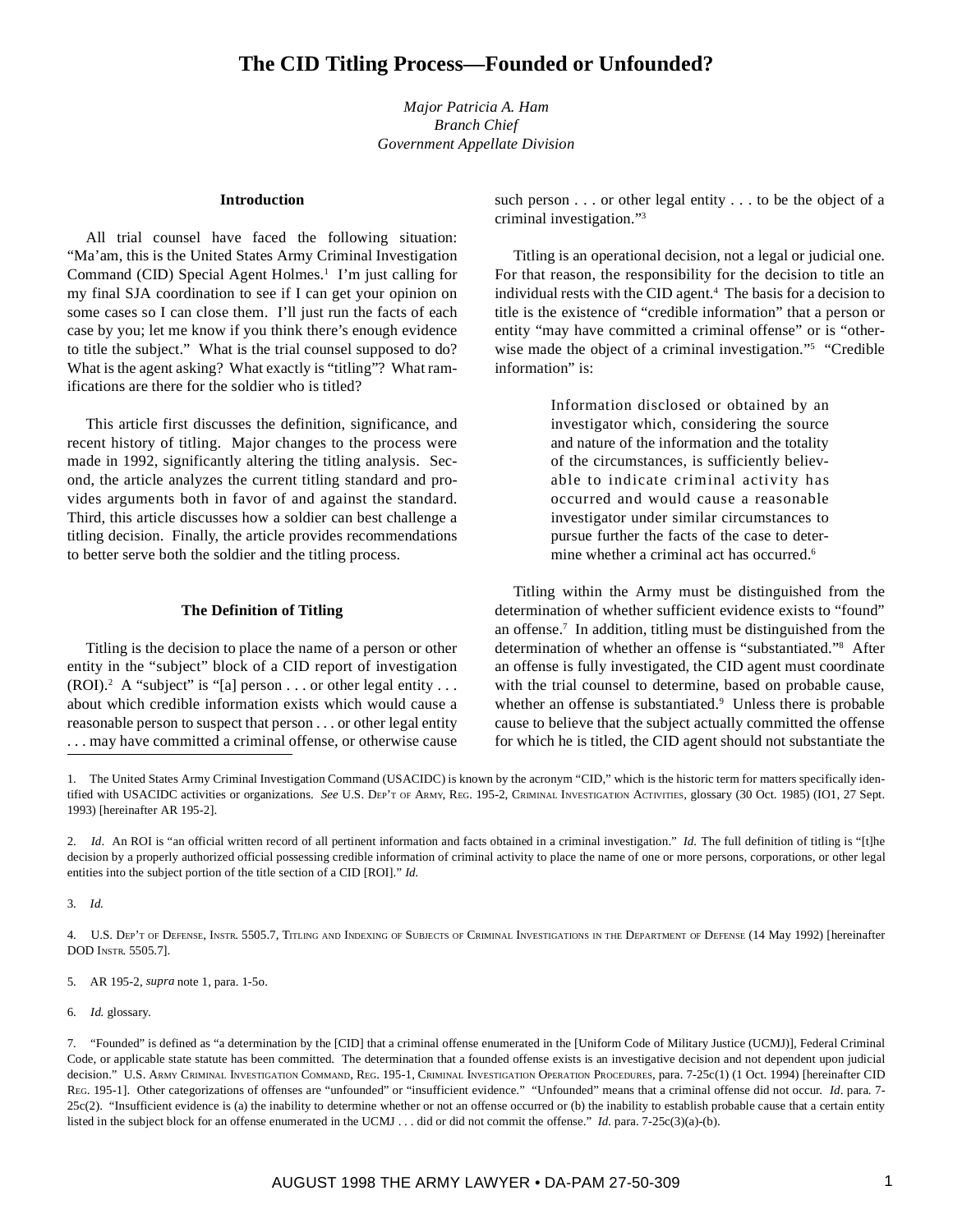offense.10 Even if the offense is unfounded or not substantiated, the titling decision remains in place, and information about the subject remains retrievable.

The different standards applied to the separate sections of the ROI may lead to some confusing results. For example, soldier *A* reports to the CID that his new television set was stolen from his barracks room. This is "credible information" that a crime was committed, and the CID opens an investigation. Soldier *B* is initially identified as a subject and is "titled" in the initial ROI based on credible information that he was seen near the crime scene at the time of the theft carrying a television set similar to the one stolen from soldier *A*. Further investigation establishes, however, that soldier *B* recently purchased the television he was carrying, and soldier *B* produces a receipt to substantiate his lack of involvement in the theft. As such, no probable cause exists to believe that soldier *B* stole soldier *A*'s television. What is the result?

First, soldier *B* is listed as the subject of the ROI because credible information existed to believe that he had committed the offense. Second, the offense is "founded," because it did occur. Finally, the investigative summary and staff judge advocate coordination portions of the ROI clearly state that probable cause against soldier *B* is lacking. Therefore, the offense is unsubstantiated as to soldier *B*.

Some CID agents might ignore the regulation and would "unfound" the offense in this scenario. This is in direct contravention of *CID Regulation 195-1*, which defines "unfounded" as "a determination . . . that a criminal offense . . . did not occur," not that the titled subject did not commit the offense.<sup>11</sup> This practice confuses the meanings of "founded" and "unfounded" with the meanings of "substantiated" and "unsubstantiated." This is but one of many confusing areas in the titling arena. In all cases of the scenario set forth here, soldier *B* remains "titled" as a subject of the investigation.

#### **Purpose and Significance of Titling**

Upon initiation of an investigation, the CID prepares an initial ROI. "An initial ROI is a report dispatched to advise concerned commanders, CID supervisors, and other designated recipients that a [CID] investigation has been initiated."12 The standard to initiate an investigation is "determination that credible information exists that an offense has been committed which falls within [CID] investigative responsibility."<sup>13</sup> The decision to initiate an investigation is determined separately from the decision of whether a person should be listed as a subject in the ROI.

A subject may or may not be titled in the initial ROI, depending on the evidence developed at the time. For example, the

*Id*. para 7-14g. Similarly, *CID Regulation 195-1* discusses the "SJA coordination portion of the ROI." *Id.* para. 7-14j(25). This portion of the ROI describes the investigating agent's contact with a member of the servicing Office of the Staff Judge Advocate (OSJA), usually the trial counsel assigned to cover the jurisdiction of the offense. This contact occurs near the end of the investigation. The CID agent must seek an opinion from the trial counsel as to whether the evidence against the subject rises to the level of probable cause to believe that the suspect committed the offense alleged. Again, the language examples for ROI inclusion are framed in terms of probable cause. "[F]or example, 'CPT Jones said there was probable cause to believe SMITH committed the offense of . . . .'" *Id.* para. 7-14j(25).

9. The agent is required to coordinate with the OSJA prior to finalizing the investigation "to determine if the investigation is complete and sufficient for legal purposes." CID REG. 195-1, *supra* note 7, para. 5-28. "The primary element to determine during SJA coordination prior to listing an individual in a report of investigation is that probable cause exists to believe the subject committed the offense cited." *Id.* para. 7-14j(25).

10. The probable cause standard still applies when determining whether or not an offense is substantiated. In 1992, when the titling standard was changed from probable cause to credible information, the CID stated its desire to retain the probable cause standard for determining whether an offense is substantiated. In its message announcing the new titling standard, the CID stated:

[A]ll references to the probable cause standard for *listing* persons as subjects of ROIs as well as procedures for deleting subjects and victims are rescinded, with the exception of deletions due to mistaken identity. *The probable cause standard will apply only to whether or not there is probable cause to substantiate that a person committed an offense, and may be stated only in the investigative findings and legal coordination portions of the ROI.*

<sup>8.</sup> *Id.* paras. 7-14g, 7-14j(25) (discussing, but not defining, substantiation of an offense). The "investigative summary" portion of the ROI is a brief description of the incident under investigation, including the who, what, where, when, and how. *Id.* para. 7-14g. Examples provided in *CID Regulation 195-1* give the correct wording for this section of the ROI; the examples provided are in "probable cause" language. *Id.* For example, the agent who is drafting the investigative summary is instructed to include certain language:

<sup>(1)</sup> Investigation established probable cause to believe that . . . .

<sup>(2)</sup> Investigation established that the offense of . . . did not occur as alleged.

<sup>(3)</sup> Investigation revealed that . . . did not commit the offense of . . . as alleged.

<sup>(4)</sup> Investigation established there was insufficient evidence to determine . . . .

Message, 301258Z Jun 92, Commander, United States Army Criminal Investigation Division, CIOP-PP-PO, subject: Changes to CID REG. 195-1 (Categorization and Listing of Subjects and Victims in CID Reports), para. R (30 June 1992) [hereinafter Changes to CID Reg. 195-1 Message] (emphasis added).

<sup>11.</sup> *See* CID REG. 195-1, *supra* note 7, para. 7-25c(2).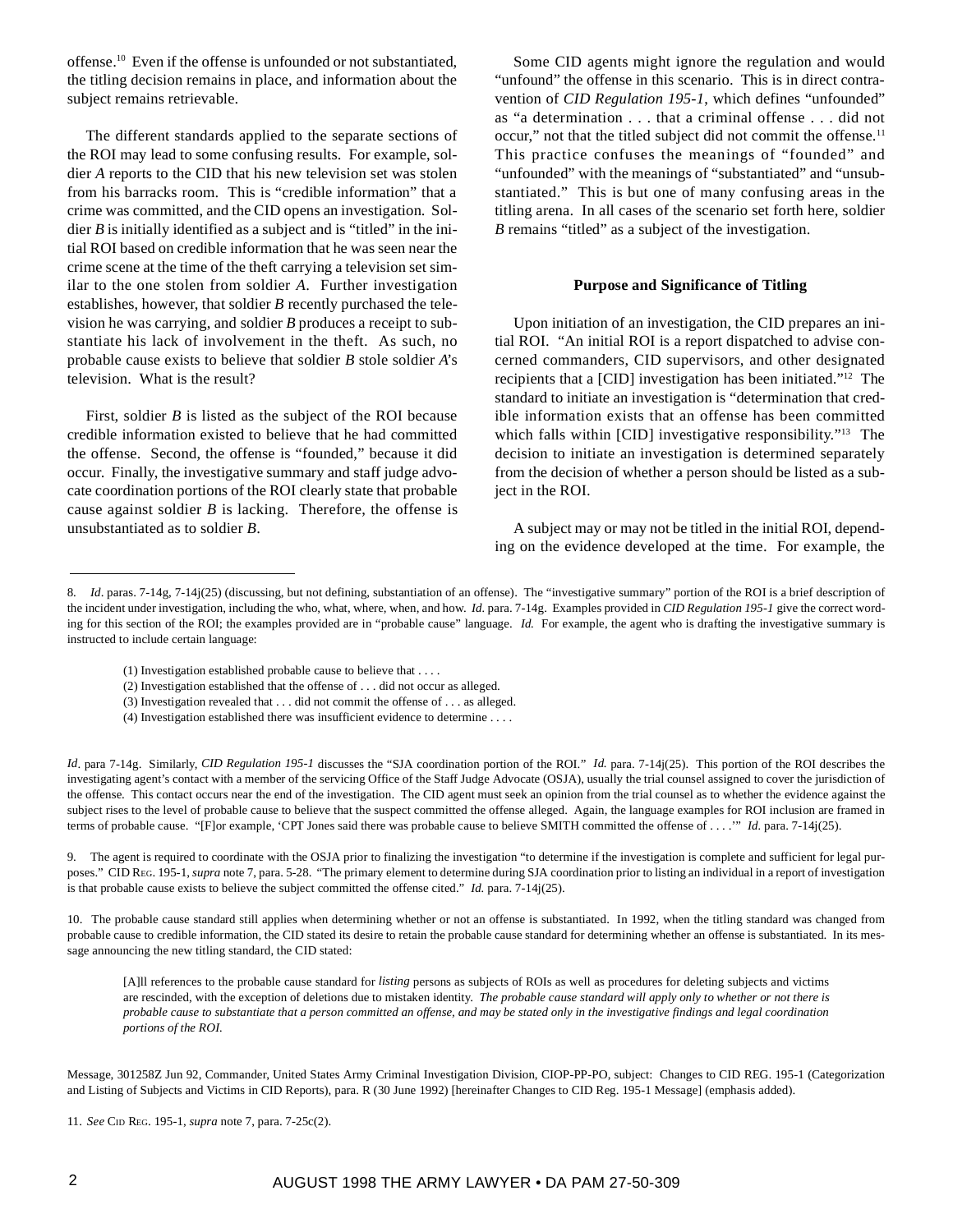CID may receive credible information that a murder occurred, based on the discovery of a soldier's mutilated body in his quarters. This discovery triggers the requirement for an initial ROI within three working days. If there is not separate additional credible information as to the identity of the potential murderer, however, the initial ROI would list "unknown" as the subject(s) of the investigation.

If an individual is titled in the initial ROI a commander may "flag" the soldier who is listed as a subject, and may suspend the subject's security clearance.14 The initial ROI reminds commanders "of their responsibilities to suspend security clearances and favorable personnel actions" whenever the ROI lists Army members or Department of Defense (DOD) civilian employees as subjects.<sup>15</sup> In such cases, the following information must appear in the initial ROI: "Commanders are reminded of the provisions of [*Army Regulation* (*AR*)] *600-8-2* pertaining to suspension of favorable personnel actions and *AR 380-67* for the suspension of security clearances of persons under investigation."16

"The primary purpose for titling an individual as the subject of a criminal report of investigation is to ensure that information contained in the report can be retrieved at some future point in time for law enforcement and security purposes. This is strictly an administrative function."<sup>17</sup> To facilitate this primary purpose, the identities of subjects of ROIs must be listed or "indexed" in the Defense Clearance and Investigations Index (DCII) when the CID initiates the investigation.<sup>18</sup> The DCII "includes not only criminal investigation files, but background and security investigations as well."<sup>19</sup> The index is a computerized central registry of investigations for all DOD investigative activities.<sup>20</sup>

The primary significance of the titling decision is indexing in the DCII. The information indexed in the DCII is "personal identifying data of individuals or entities who appear as the subjects, victims, or incidentals in the investigative reports of DOD criminal, counterintelligence, fraud, and personnel security investigative activities."21 The personal identifying data

14. *Id.* para. 7-11(o).

15. *Id*.

<sup>12.</sup> *Id.* para. 7-11a. In addition to the "initial ROI," there are final ROIs, status ROIs, interim ROIs, supplemental ROIs, corrected ROIs, referred ROIs, collateral ROIs, and joint investigation ROIs. *Id.* paras. 7-11 through 7-21. The original of all final, referred, collateral, and supplemental ROIs goes to the United States Army Crime Records Center (CRC) at Fort Belvoir, Virginia. *Id*. para. 8-4. A file copy is retained in the case folder of the CID unit that prepared the ROI. *Id.* para. 8-5. The provost marshal(s) responsible for the area(s) where the incident(s) occurred receives a copy. *Id.* para. 8-8.

In addition to the "routine distribution" described above, "special distribution is required when there is an identified subject." *Id.* para. 8-9. For "special distribution," one copy is sent to the action commander (company/battery/troop) of each military or DOD civilian subject or, in the case of a family member, to the installation commander or his designated representative. *Id.* para. 8-10(a)-(b). Also, one copy is sent to the SJA who supports each action commander. *Id.* para. 8-11.

<sup>13.</sup> *Id.* para. 7-11a. The CID agent must dispatch the initial ROI by the close of business of the third working day following a determination that credible information exists of an offense for which the CID has investigative responsibility. *Id.*

<sup>16.</sup> *Id.* "Flagging" is the suspension of favorable personnel actions, such as promotion and permanent change of station. See U.S. DEP'T OF ARMY, REG. 600-8-2, SUSPENSION OF FAVORABLE PERSONNEL ACTIONS (30 Oct. 1987) (IO1, 15 Apr. 1994). A flag is required when a soldier is under investigation. *Id*. para. 1-12a(1). The flag is removed "when the soldier is released without charges, charges are dropped, or punishment is complete." *Id*. *See also* U.S. DEP'T OF ARMY, REG. 380-67, PERSONNEL SECURITY PROGRAM, paras. 8-101(b)(1) and 8-102 (9 Sept. 1988) [hereinafter AR 380-67]. *Army Regulation 380-67* requires the commander to notify the United States Army Central Personnel Security and Clearance Facility (CCF) "when the commander learns of credible derogatory information on a member of his or her command" falling within certain parameters. *Id.* para. 8-101(b)(1). "Derogatory information" is "[i]nformation that constitutes a possible basis for taking an adverse or unfavorable personnel security action." *Id.* para. 1-304.3. Such derogatory information includes both "adverse loyalty information" and "adverse suitability information" (including criminal conduct). *Id.* para. 1-304.3(a)-(b).

*Army Regulation 380-67* gives the commander the authority to suspend an individual's security clearance "when a commander learns of 'significant derogatory information' falling within certain parameters." *Id.* para. 8-102. "Significant derogatory information" is "[i]nformation that could, in itself, justify an unfavorable administrative action, or prompt an adjudicator to seek additional investigation or clarification." *Id.* para. 1-323. The parameters of the "significant derogatory information" covered involves numerous activities that include, but are not limited to, "[c]riminal or dishonest conduct"; "[a]cts of omission or commission that indicate poor judgment, unreliability, or untrustworthiness"; and "[a]cts of sexual misconduct or perversion indicative of moral turpitude, poor judgment, or lack of regard for the laws of society." *Id.* paras. 2-200h, i, q.

*See* U.S. DEP'T OF ARMY, REG. 600-37, UNFAVORABLE INFORMATION, para. 2-6b (19 Dec. 1986) (IO1 24 Oct. 1994) [hereinafter AR 600-37] (requiring the CCF to advise the Department of the Army Suitability Evaluation Board (DASEB) regarding "unfavorable information or cases of denial or revocation of security clearance involving senior enlisted (E6 or above), commissioned, or warrant officer personnel"). The DASEB has the authority to order that unfavorable information be placed in a soldier's official military personnel file (OMPF). *Id*. para. 2-3. "Unfavorable information" is "*[a]ny credible derogatory information* that may reflect on a soldier's character, integrity, trustworthiness, or reliability." *Id*. glossary (emphasis added).

<sup>17.</sup> Office of Criminal Investigations Policy and Oversight, *Review of Titling and Indexing Procedures Utilized by the Defense Criminal Investigative Organizations*, DOD IG No. 91FBD013, at 1 (1991) [hereinafter *Review of Titling and Indexing Procedures*]. *See infra* notes 57-67 and accompanying text (discussing the history, methodology, and recommendations of the *Review of Titling and Indexing Procedures*).

<sup>18.</sup> DOD INSTR. 5505.7, *supra* note 4, para. F-4. *See also* CID REG. 195-1, *supra* note 7, para. 21-28; AR 195-2, *supra* note 1, para. 1-5o.

<sup>19.</sup> *Review of Titling and Indexing Procedures*, *supra* note 17, at 3.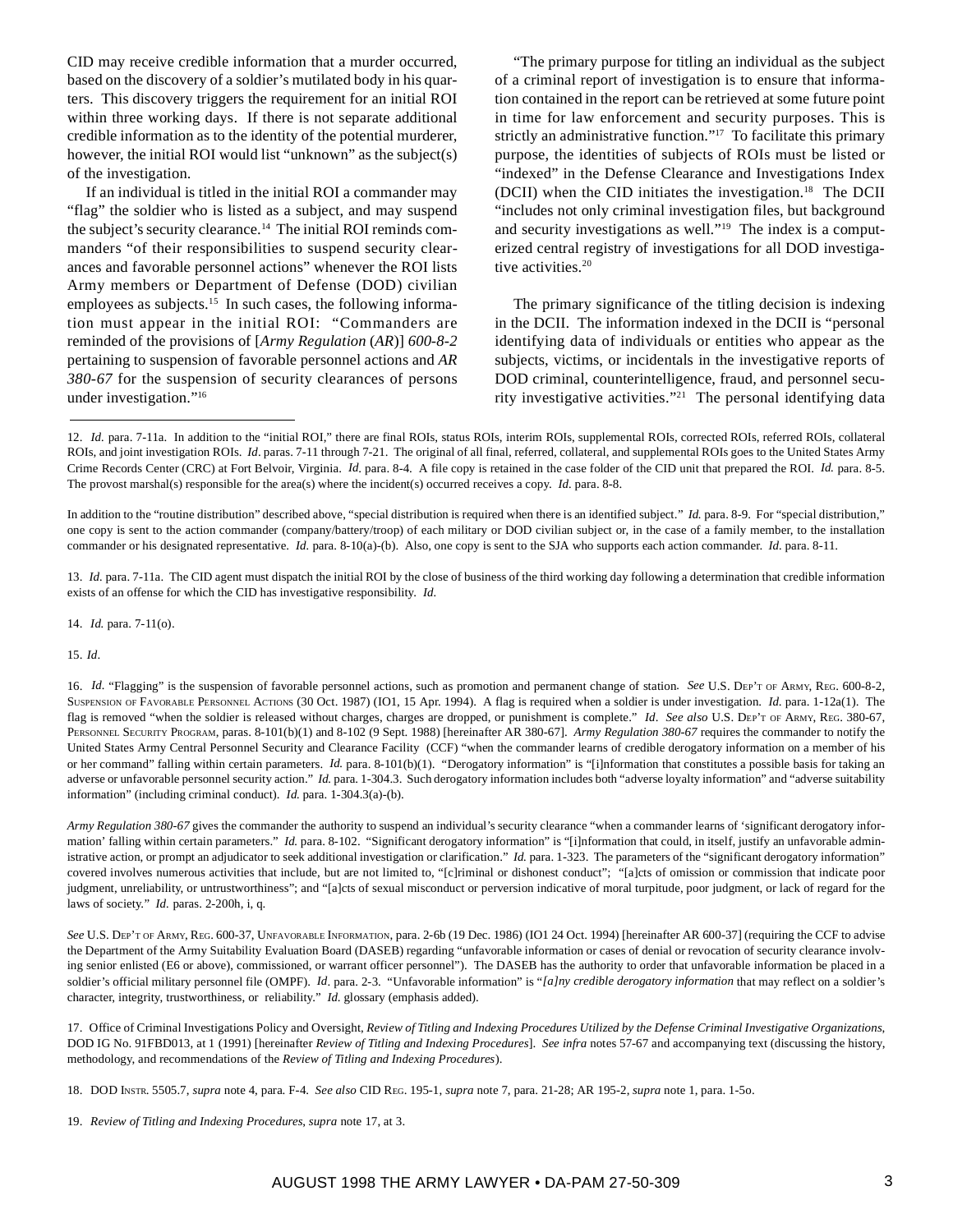includes names; aliases; social security numbers; and the date, state, and country of birth of individuals.<sup>22</sup> The DCII does not disclose the results of an investigation, nor does it disclose action taken by the command, a court-martial, or any other adjudicative body.<sup>23</sup> As of 1994, the last year for which published statistics are available, the DCII contained over twentynine million indices on approximately nineteen million individuals, and it was growing at a rate of about two million indices per year.24

Within the Army, at the same time that a subject is indexed in the DCII, the subject is also indexed in the United States Army Crime Records Center (CRC), a separate repository solely for Army investigative reports.<sup>25</sup> Unlike the DCII, the CRC maintains more than just identifying data; the entire ROI is retained, including a report of any action taken against the subject.<sup>26</sup> The CRC, on its own, exchanges information with numerous organizations "as it pertains to the exchange of criminal investigation reports or information in support of the Executive Branch of the United States Government."27 One of the organizations with which the CRC exchanges information is the Department of the Army Suitability Evaluation Board (DASEB), which has the authority to file "unfavorable information" in a soldier's official military personnel file (OMPF).<sup>28</sup>

To search the DCII, a requester must enter personal identifying data of an individual or entity, for example, a social security number.<sup>29</sup> The DCII indices identify, consolidate, and provide a list of all investigations conducted in the DOD on the individual or entity concerned. The DCII then refers the requester to the appropriate agency or agencies (the CRC for Army criminal investigations) from which the complete file(s) of the investigation(s) may be obtained.<sup>30</sup> "The files are owned, maintained, and controlled by the contributing user organizations."31 The agency that contributes and maintains the investigative files determines the length of time during which a file is retrievable from the DCII files. For Army criminal investigations, the

21.2 ADVISORY BOARD REPORT, *supra* note 20, at 89. An "incidental" is "any person or entity associated with a matter under investigation and whose identity may be of subsequent value for law enforcement or security purposes." DOD INSTR. 5505.7, *supra* note 4, encl. 1 (definitions).

22. 2 ADVISORY BOARD REPORT, *supra* note 20, at 89.

23. *Review of DCII Policies and Procedures*, *supra* note 20, at 6.

24. *Id.* Information on the indices rate of growth was obtained from the historical files on titling retained at the Office of Criminal Investigative Policy and Oversight, DOD Inspector General, 400 Army Navy Drive, Alexandria, Virginia [hereinafter *DOD IG Historical File—Titling*]. The *DOD IG Historical Files— Titling* are those materials collected while the DOD IG was conducting its investigation into titling procedures. The investigation resulted in the *Review of Titling and Indexing Procedures* (see note 17) and *DOD Instruction 5505.7* (see note 4). *See infra* 57-74 and accompanying text (discussing the investigation, the *Review of Indexing and Titling Procedures*, and *DOD Instruction 5505.7*).

25. CID REG. 195-1, *supra* note 7, ch. 21.

26. Interview with Philip McGuire, Director, U.S. Army Criminal Records Center, at Fort Belvoir, Va. (Feb. 27, 1998).

27. CID REG. 195-1, *supra* note 7, para. 21-9. The organizations include, but are not limited to, the following: the DSS; United States Army Intelligence and Security Command; Department of the Army Suitability Evaluation Board; the CCF; United States Army Military Police School; National Security Agency; Central Intelligence Agency; Federal Bureau of Investigation; Office of Personnel Management; Immigration and Naturalization Service; Department of State; the NCIS; the AFOSI; United States Treasury Enforcement Agencies (Internal Revenue Service; Secret Service; United States Customs; Bureau of Engraving and Printing; and Bureau of Alcohol, Tobacco, and Firearms); and the DCIS. *Id*. paras. 21-9(b)(1)-(15). *See* AR 195-2, *supra* note 1, para. 5-1.

28. AR 600-37*, supra* note 16, para. 2-3. The standard for inclusion in the OMPF is that "[t]he unfavorable information is of such a serious nature as to apparently warrant, unless adequately explained or rebutted, filing in a recipient's OMPF." *Id.* para. 6-3c(3). "Unfavorable information" is "*[a]ny credible derogatory information* that may reflect on a soldier's character, integrity, trustworthiness, or reliability." *Id.* glossary (emphasis added). On its face, this definition includes the mere titling of a soldier. Upon request, the CID will transmit to the DASEB "copies of final CID . . . ROIs . . . reflecting known subjects." AR 195-2, *supra* note 1, para. 5-1L. *See* AR 600-37, *supra* note 16, para. 2-6.

The soldier is entitled to notification of the intent to place the information in the OMPF and an opportunity to respond prior to the DASEB's final determination. *Id*. Completed investigative reports, including ROIs, however, can be filed in the soldier's OMPF without referral to the soldier. *Id.* para. 3-3c. This provision does not exclude ROIs that have not resulted in disciplinary or administrative action against the soldier. *Id.*

<sup>20.</sup> *Id. See also* DOD INSTR. 5505.7, *supra* note 4, para. D-2. The DCII was established to constitute an automated, computerized central index of investigations for all DOD investigations. Office of Criminal Investigations Policy and Oversight, *Review of Operating Policies and Procedures for Users of the Defense Central Index of Investigations*, DOD IG No. 86FRR006, at 1 (1987) [hereinafter *Review of DCII Policies and Procedures*]. The Office of the Assistant Secretary of Defense for Command, Control, Communications, and Intelligence (C3I), has operational responsibility for the DCII. The Defense Security Service (DSS), formerly the Defense Investigative Service, operates the system. The DOD Inspector General (IG) is responsible for overseeing the use of the DCII by the Defense Criminal Investigative Organizations (DCIOs), including the CID. 2 REPORT OF THE ADVISORY BOARD ON THE INVESTIGATIVE CAPABILITY OF THE DEPARTMENT OF DEFENSE 89 (U.S. Government Printing Office 1994) [hereinafter ADVISORY BOARD REPORT]. There are four DCIOs: the Defense Criminal Investigative Service (DCIS); the CID; the United States Naval Criminal Investigative Service (NCIS); and the United States Air Force Office of Special Investigations (AFOSI). 1 ADVISORY BOARD REPORT, *supra*, at v n.1. Military criminal investigative organizations (MCIOs) include the CID, the NCIS, and the AFOSI. *Id*.

<sup>29. 2</sup> ADVISORY BOARD REPORT, *supra* note 20, at 90.

<sup>30.</sup> *Id.* at 92. *See Review of DCII Policies and Procedures*, *supra* note 20, at 2.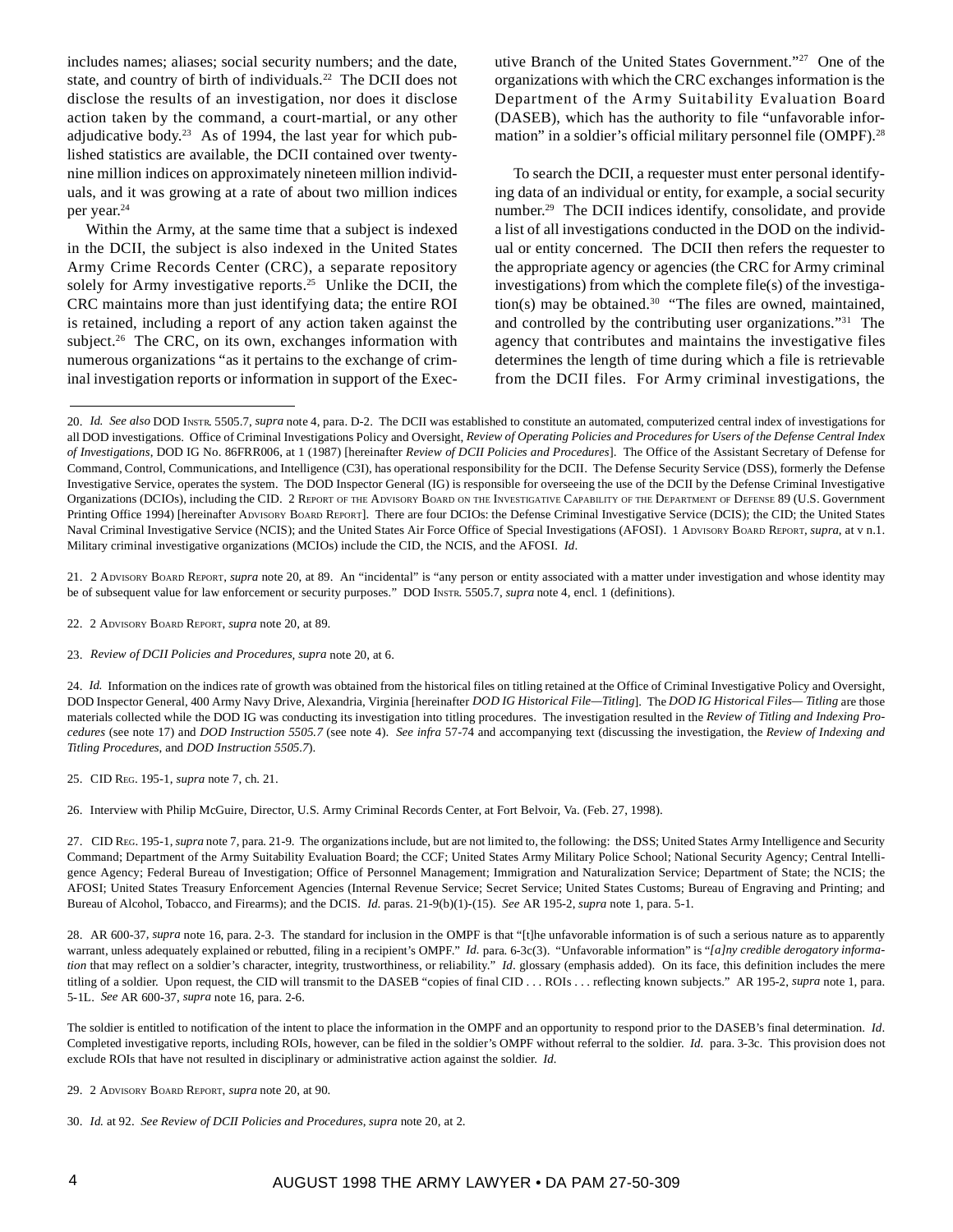information is kept at the CRC and the DCII and is retrievable for forty years.<sup>32</sup>

Access to information in the DCII is widespread. The DCII receives an average of 35,000 requests per day.<sup>33</sup> Twenty-seven agencies are authorized access and input to the DCII, with a total of 1179 terminals.<sup>34</sup> An additional 129 terminals have "read only" capability.<sup>35</sup> A working group was recently established to examine whether access should be extended to an even greater number of agencies.<sup>36</sup> The information retrieved may be used to determine promotions, to make employment decisions, to assist in assignment decisions,  $37$  to make security determinations,<sup>38</sup> and to assist criminal investigators in subsequent investigations.

Once the CID enters a subject's name in the DCII, that name can only be removed in the case of mistaken identity, such as when the CID entered the wrong person's name into the DCII.<sup>39</sup> "Mistaken identity" does not mean that someone other than the subject is found to have committed the offense. Rather, it means that someone with the same name as the listed subject should have been entered as the subject instead. For example, SPC Joe Smith, SSN 123-456-*7890* was entered as the listed subject of a report of investigation by mistake, instead of SPC Joe Smith, 123-456-*7899*, the correct subject. In this scenario, SPC Smith should be able to have his name removed from the title block, but, in order to do so, he must follow the amendment procedure.40

33. 2 ADVISORY BOARD REPORT, *supra* note 20, at 90. The report surveyed the week of 4-8 April 1994, to obtain an average daily number of requests. Attempts to obtain more recent information from the DSS were unsuccessful.

34. *Id.* The *Advisory Board Report* notes that, in reality, greater than 27 agencies may access and input to the DCII, as some DOD organizations input data for more than one agency. For example, the CID inputs data for itself and the military police (MP). The agencies with access and input capabilities include the Army and Air Force Exchange System; Defense Information System; Defense Contract Agency; Defense Finance and Accounting Service; Defense Intelligence Agency; Defense Industrial Security Clearance Review; Defense Logistics Agency; Defense Mapping Agency; Defense Nuclear Agency; Office of the Joint Chiefs of Staff; National Agency Check Center; Navy Intelligence Command; National Security Agency; Naval Security Group; On Site Inspection Agency; and Washington Headquarters Service. *Id.* at 92, n.318.

35. *Id*. at 92. Those organizations with "read only" capability include: Defense Commissary Agency; Naval Personnel Command; U.S. Army Field Support Center; U.S. Army Field Intelligence and Security Command; Department of the Army, Office of the Deputy Chief of Staff for Intelligence; Naval Systems Supply Command; military records centers; Battle Creek Defense Logistics Service Center; Wright Patterson Air Force Base; Military Traffic Management Command; Naval Military Personnel Command; and Naval Security Group Command. *Id.*

36. Interview with Bruce Drucker, DOD IG Office of Criminal Investigations Policy and Oversight, in Alexandria, Va. (Mar. 2, 1998). Granting access to the unified and specified commands, as well as the major commands, has also been considered. 2 ADVISORY BOARD REPORT, *supra* note 20, at 93.

37. Titling decisions and the mandatory filing of those decisions in the DCII can affect promotions. There are several categories of information that promotion selection boards review. 10 U.S.C.A. § 615 (West 1998). Those categories include: (1) information contained in the soldier's official military personnel file; (2) information communicated to the board by the officer; and "*other information . . . determined . . . to be substantiated, relevant information that could reasonably and materially affect the deliberations of the selection board*." *Id*. § 615(a)(a)(A)-(C) (emphasis added). *See* U.S. DEP'T OF DEFENSE, INSTR. 1320.4, MILITARY OFFICER ACTIONS REQUIR-ING APPROVAL OF THE SECRETARY OF DEFENSE OR THE PRESIDENT, OR CONFIRMATION BY THE SENATE (14 Mar. 1995) [hereinafter DOD INSTR. 1320.4] (implementing the statute). *See also* U.S. DEP'T OF ARMY, REG. 600-8-29, OFFICER PROMOTIONS (30 Nov. 1994) [hereinafter AR 600-8-29].

In the Army, there are several categories of officers for whom there must be a check for adverse information outside of that included in the officer's OMPF. Those categories are all officers being considered for promotion to brigadier general or higher; all officers in the rank of lieutenant colonel and colonel being considered for battalion or brigade command; and all officers selected for promotion to colonel. Telephone Interview with Major Mike Klein, Captain Mike Lutton, and Major Hal Baird, Action Attorneys, Administrative Law Division, Office of the Judge Advocate General (Feb. 23, 1998).

38. See supra note 16 (describing the commander's responsibility to suspend the security clearances of soldiers who are under investigation). In addition to the commander's responsibility, the CCF has direct access to the DCII. "DCII records will be checked on all subjects of DOD investigations." AR 380-67, *supra* note 16, para. 1-304. In addition, the CCF may advise a commander to suspend a security clearance, even when the commander has decided not to do so. *Id.* para. 8-102.

39. DOD INSTR. 5505.7, *supra* note 4, para. F-b. *See* AR 195-2, *supra* note 1, para. 4-4b; CID REG.195-1, *supra* note 7, para. 7-6a.

40. Interview with Major Dan Kelly, judge advocate advisor to the CID Command 1995-1997, in Charlottesville, Va. (Feb. 25, 1998) [hereinafter Kelly Interview]; Interview with Philip McGuire, Director, U.S. Army Crime Records Center, at Fort Belvoir, Va. (Feb. 27, 1998) [hereinafter McGuire Interview].

<sup>31. 2</sup> ADVISORY BOARD REPORT, *supra* note 20*,* at 92 (quoting *Review of DCII Policies and Procedures*, *supra* note 20).

<sup>32.</sup> *Review of Titling and Indexing Procedures*, *supra* note 17, at 6. The CID has access to data in the CRC and can retrieve information concerning investigations and individuals. Other law enforcement agencies, however, do not have direct access to the CRC and must access those materials via the DCII. *Id*. The Army justifies the lengthy retention period for criminal investigation files because "experience has shown that recidivism by criminal offenders requires the retention of criminal history records for at least 40 years." *Review of DCII Policies and Procedures*, *supra* note 20, at 19. For comparison, the AFOSI retains personnel security investigation reports for 15 years, espionage and sabotage files permanently, and criminal files for 15 years. The AFOSI's rationale for the 15-year retention of criminal files is that they "have always felt that the purpose of retaining a file was to satisfy the needs of the Air Force. It appeared that 15 years was sufficient to meet those needs." *Id.* at 20. The DCIS maintains criminal files for 15 years, or for one year after a person loses his military affiliation, whichever is sooner. If adverse action is taken, however, the DCIS retains the information for 25 years. *DOD IG Historical Files—Titling*, *supra* note 24.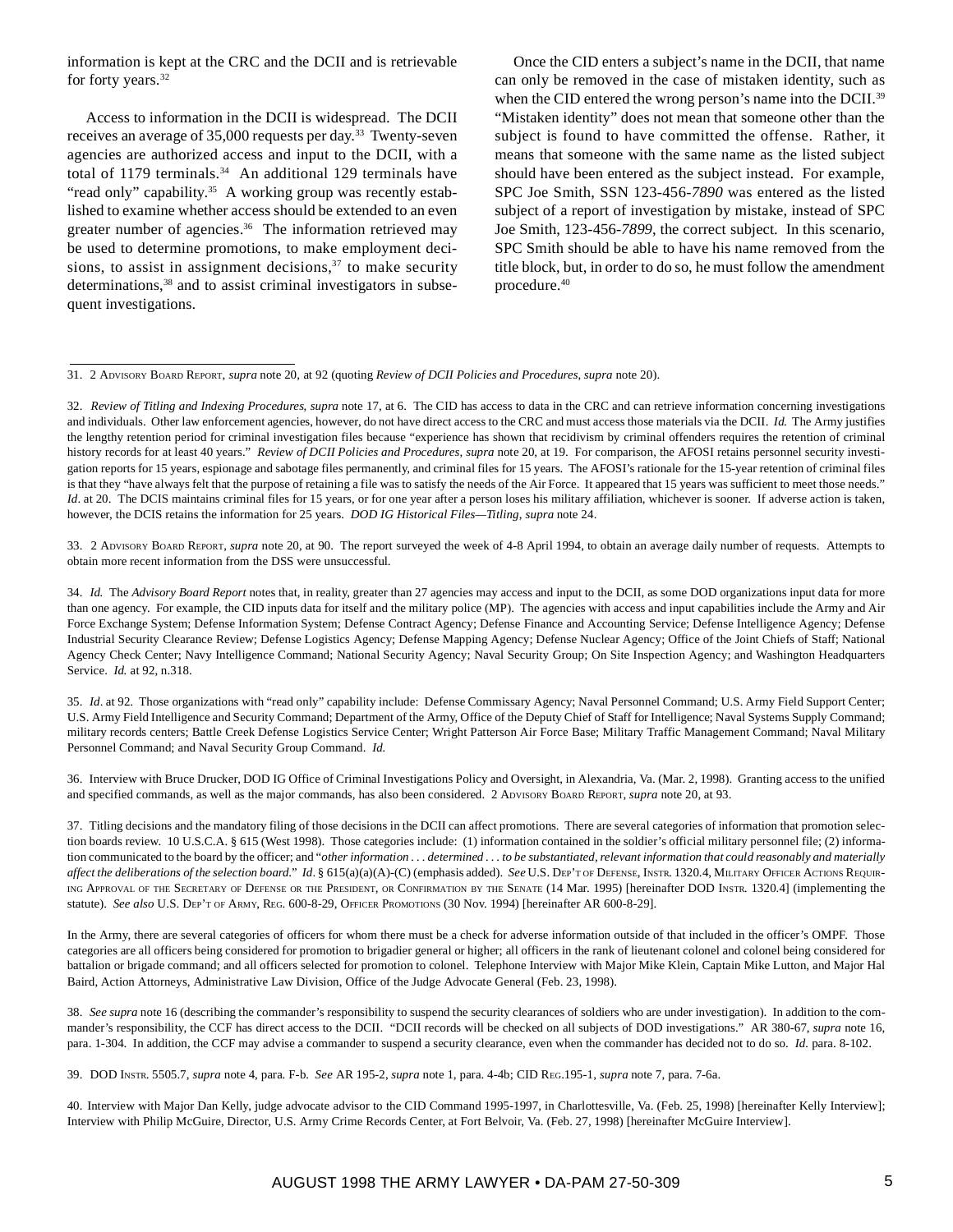The above scenario is distinguished from that where SPC Joe Smith is the listed subject, but CPT Ron Howard is later found to have committed the offense. In the latter scenario, SPC Joe Smith remains titled and listed in the CRC and the DCII as the subject of the investigation. If CPT Howard's responsibility is discovered prior to the CID finalizing the investigation, however, the offense should be "unsubstantiated" as to SPC Smith, as no probable cause existed to believe that Smith committed the offense. If CPT Howard's involvement were discovered after the CID finalized the investigation, SPC Smith would have to seek to amend the ROI to reflect that the offense was unsubstantiated. "The fact that the person is found not to have committed the offense under investigation or that the offense did not occur" is not grounds to remove the person's name from the DCII.<sup>41</sup>

#### **Recent History of the Titling Standard**

#### *The Titling Standard Prior to 1992*

Prior to 1992, the CID used a probable cause standard to title "subjects" in a final ROI and to index the subject's name and other personal identifying data in the DCII.<sup>42</sup> The CID could initiate an investigation, however, based on "credible information" and could list a "suspect" in an initial ROI based on that same credible information standard.<sup>43</sup> The initial investigation was indexed within the CID channels at the CRC in an automated index that was separate from the DCII.<sup>44</sup> The CID forwarded information to the DCII, such as the name of the suspect or the victim, but, in some instances, the CID transmitted the

report under a code name or file number that was not retrievable by the suspect's name.<sup>45</sup> The CID forwarded the entire initial ROI to commanders and the SJA, among other recipients. The command could take actions such as "flagging" or suspending security clearances based on an initial ROI that was initiated solely on credible information.

If an individual was listed as a "suspect" based on credible information, but subsequent investigation determined that probable cause to title the individual as a "subject" was lacking, that the offense did not occur, or that the suspect did not commit the offense, the individual was deleted from the title block of the report.46 All recipients of the initial ROI were notified of the change by a "status report."47

Under the pre-1992 titling standard, the CID temporarily indexed information in the DCII about the suspect or the offense upon completion of the initial ROI. The CID did not complete permanent indexing until they completed the investigation and determined that probable cause existed to believe that an offense was committed and that the "suspect" committed that offense.48 Once the CID made this determination, the "suspect" could then properly be called a "subject." The CID agent and the trial counsel determined probable cause during a "final coordination." The CID required the CID agent to seek advice from the servicing trial counsel on the issue of whether probable cause existed to title a suspect, although the final decision as to whether to title rested with the CID.<sup>49</sup> Only when the CID determined that probable cause existed was the individual permanently listed as a "subject" in the title block of the final

- 44.2 ADVISORY BOARD REPORT, *supra* note 20, at 91.
- 45. *Review of Titling and Indexing Procedures*, *supra* note 17, at 4.
- 46. OLD CID REG. 195-1, *supra* note 42, para. 7-5a-c.
- 47. *Id*.
- 48. *See id.* glossary.

*Id.*

<sup>41.</sup> DOD INSTR. 5505.7, *supra* note 4, para. F-b. *See also* AR 195-2, *supra* note 1, para. 1-5o(2); CID REG. 195-1, *supra* note 7, para. 7-6a.

<sup>42.</sup> *See* U.S. ARMY CRIMINAL INVESTIGATION COMMAND, REG. 195-1, OPERATIONAL PROCEDURES, para. 7-6a (1 Nov. 1986) (Io1, 1 Apr. 1989) [hereinafter OLD CID REG. 195-1]. A "subject" was a "person, corporation, or other legal entity . . . about whom probable cause exist[ed] to believe that the person committed a particular criminal offense. Only subjects [were] listed in the title section of the final report of investigation." *Id.*

<sup>43.</sup> *Id.* para. 7-5. A "suspect" was "a person, corporation, or other legal entity about whom some credible information exist[ed] that the person, corporation, or entity may have committed a criminal offense." *Id*.

Probable cause to title a person or an entity in a criminal investigation exist[ed] when, considering the quality and quantity of all available evidence, without regard to its admissibility in a court of law, the evidence point[ed] toward the commission of a crime by a particular person or entity and would cause a reasonably prudent person to believe that the person or entity committed the crime. Probable cause must be distinguished from proof beyond a reasonable doubt, the latter being the evidentiary standard followed at criminal trials. The existence of probable cause to title [was] a determination made by the investigating organization.

<sup>49.</sup> *Review of Titling and Indexing Procedures*, *supra* note 17, at 4. In the example provided at the introduction of this article, the agent is seeking a titling opinion based on the pre-1992 standard described herein. Agent Holmes is awaiting a determination of probable cause before he titles an individual. After 1992, that would no longer be the case.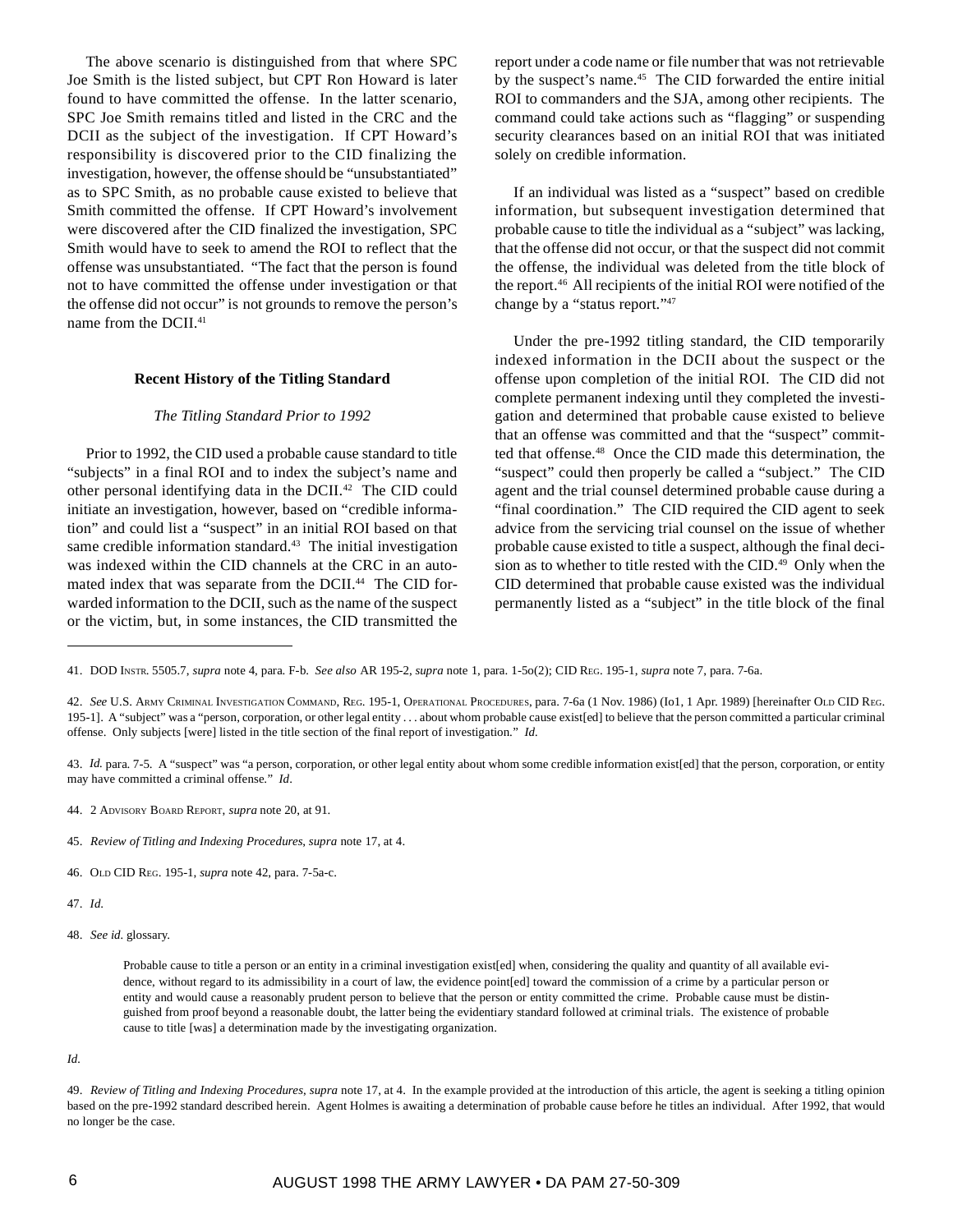report of investigation and indexed as such in the CRC and the DCII.

> Hence, if an investigation [was] closed by the CID as unfounded, no information concerning the identity of the individual who was the subject of the investigation remain[ed] in the DCII. Further, the initially reported code name or sequence number for an investigation originally submitted in that manner [was] deleted from the DCII.<sup>50</sup>

### *The 1992 Change to the Titling Standard*

In 1990, the House Armed Services Committee reviewed the military investigative commands. This review "revealed that a standardized policy for 'titling' a person need[ed] to be developed."51 The Committee defined titling as "the process where an individual is listed as the subject of an investigation (titled) because probable cause has been established that the person has committed a crime."52 The Committee determined that individuals were being titled in the absence of probable cause and that, once titled, "the individual's name is included in law enforcement records 'ad infinitum' and usually is not expunged unless the individual prove[d] his innocence."53

The Committee directed the "services to revise their procedures along the lines used by the Army to ensure that probable cause has been proven before 'titling' occurs."54 In addition, the Committee directed the services to "expunge from their records the names of all individuals who have been 'titled' without probable cause."<sup>55</sup> The Committee tasked the Department of Defense Inspector General (DOD IG) to monitor the services' implementation of the Committee's instructions.<sup>56</sup>

In response to the Committee's concerns, the DOD IG Office of Criminal Investigations Policy and Oversight conducted a review of the titling procedures used by the Defense Criminal Investigative Services (DCIO).<sup>57</sup> In addition, the DOD IG reviewed analogous procedures of non-DOD criminal investigative organizations, such as the Federal Bureau of Investigation (FBI); the Bureau of Alcohol, Tobacco, and Firearms; the United States Secret Service; and the Internal Revenue Service Criminal Investigation Division and Inspection Service.<sup>58</sup> The review resulted in the May 1991 publication of a DOD IG report, titled *Review of Titling and Indexing Procedures Utilized by the Defense Criminal Investigative Organizations*, 59 and the publication in May 1992 of *DOD Instruction 5505.7*. 60 The DOD instruction dramatically changed the titling process in the Army from the probable cause to title standard to the credible information standard described earlier.

The DOD IG report recommended a uniform standard for titling decisions. It further recommended that the DOD IG establish the uniform policy for titling "based on a determination that sufficient evidence exists to warrant an investigation."61 The rationale for the recommendation was that a DODwide standard based on a lower than probable cause determina-

51. H.R. REP. NO. 101-665, at 216 (1990).

52. *Id.*

53. *Id.*

54. *Id*.

55. *Id*.

56. *Id.*

58. *Id.* executive summary.

59. *Id.*

60. DOD INSTR. 5505.7, *supra* note 4.

<sup>50.</sup> *Review of Titling and Indexing Procedures*, *supra* note 17, at 5. Even if deleted from the DCII, the information remained in the CRC and was retrievable within the CID channels for 40 years. *Id.* at 4. The CID adhered to a probable cause standard to title "in order to prevent an unreasonable abridgement to the right to privacy" and stressed that "care must be exercised when naming individuals within the ROI." OLD CID REG. 195-1, *supra* note 42, para. 7-4. The Army was, however, the only DCIO to adhere to the probable cause standard. Other DCIOs permanently indexed subjects in the DCII when they determined that there was "merit to the complaint" and that the "information provided by the complaint was credible" or "there was sufficient evidence to determine an investigation was warranted." 2 ADVISORY BOARD REPORT, *supra* note 20, at 91 (quoting *Review of DCII Policies and Procedures*, *supra* note 20). The names of those indexed were not removed, except in cases of mistaken identity. *Id.*

<sup>57.</sup> Although the Committee intended for the titling procedures of the various services to comport with the Army's, the DOD IG nonetheless conducted a study and directed the services to do just the opposite. The DOD IG justified its actions on several grounds. First, the Committee report "recommended" that the uniform DOD titling standard be probable cause, and the DOD IG "was tasked to determine the *feasibility* of the recommendation." *Review of Titling and Indexing Procedures*, supra note 17, executive summary (emphasis added). Second, the Inspector General Act provides that the DOD IG is to develop policy, to monitor and evaluate program performance, and to provide guidance to all DOD activities relating to the criminal investigation program. In carrying out those responsibilities and the Committee's request to monitor this issue, the DOD IG "conducted a study of titling policies and procedures in the DOD investigative organizations." *Id.* at 1.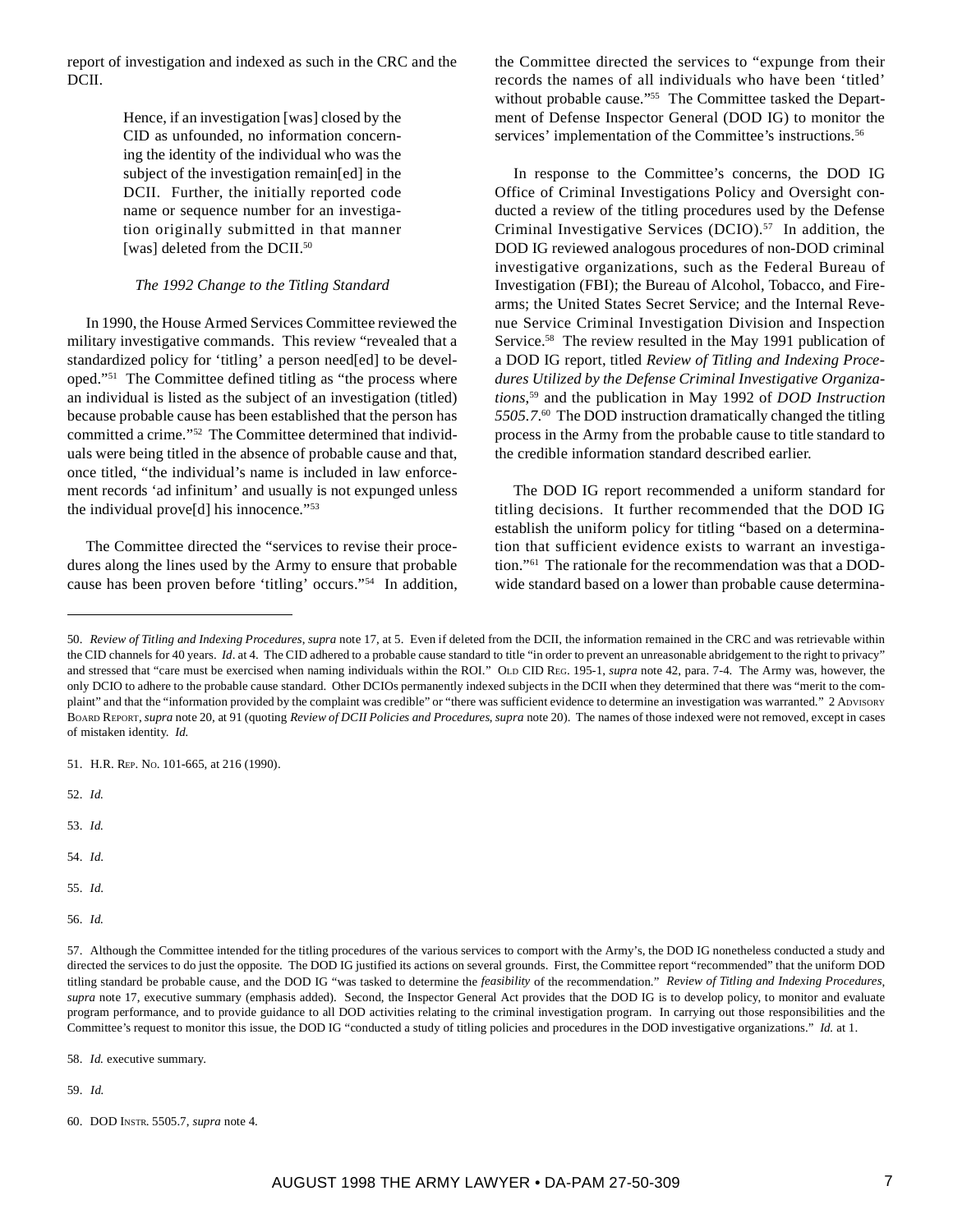tion would "result in uniformity in the information going into the DCII, and [would] promote efficiency in the criminal investigative process."62 The report rejected the House Armed Services Committee's recommendation of the probable cause standard because "it would have a significant negative impact on DOD investigative operations and would be inconsistent with the policies of the law enforcement community."<sup>63</sup>

The DOD IG report found that the CID was the only law enforcement or investigative agency to use the probable cause standard for titling subjects of investigations. "The standards for titling for the other law enforcement agencies range[d] from a credible evidence standard to the mere receipt of an allegation or complaint. Evidence sufficient to warrant an investigation was found to be the predominate standard for titling decisions."64 The primary purpose for titling is to ensure the future availability of the information contained in the report for law enforcement and security uses.<sup>65</sup> The DOD IG report found that adoption of the probable cause standard would have "significant negative impact on the DOD and upon the ability of non-DOD law enforcement agencies, such as the FBI, to access and [to] use DOD investigative information as it would severely limit the entry of names into the DCII."66 This limitation would result in the loss of valuable law enforcement information.

In its report, the DOD IG argued that if the CID previously investigated an individual, the existence of the investigation, by itself, is valuable investigative information that should not be deleted from the DCII.

> The identification of numerous investigations of the same company or individual, for

a similar crime, allows the Government to identify a pattern and practice of misconduct. Such patterns can provide a basis for the Government to coordinate appropriate criminal, civil, contractual, and administrative remedies for procurement fraud. Further, previous investigations, regardless of their outcome, can be used to: establish a modus operandi in subsequent investigations of the same person; avoid duplicate investigations; record previous allegations; update security clearances; and provide a starting point for follow-on investigations on the same individuals or entities.<sup>67</sup>

*Department of Defense Instruction 5505.7*, which became effective on 14 May 1992, implemented the recommendations of the DOD IG report.<sup>68</sup> The instruction established the credible information standard for titling and indexing the subject of a criminal investigation, as well as the mistaken identity standard for removal of a subject's name from the DCII.69 *Department of Defense Instruction 5505.7* states that titling and indexing shall occur at the start of an investigation.<sup>70</sup>

"[T]he act of titling and indexing shall not, in and of itself, connote any degree of guilt or innocence."71 In addition, the instruction cautions that "judicial or adverse administrative actions shall not be taken SOLELY on the basis of the fact that a person has been titled in an investigation."72 Changes to *CID Regulation 195-1* followed the DOD instruction and became effective on 1 July 1992.73 An interim change to *AR 195-2* became effective on 27 September 1993.74

62. *Id*. at 2.

63. *Id*.

- 64. *Id.* at 2.
- 65. *Id*. at 1.
- 66. *Id.* at 2.
- 67. *Id.* at 11.
- 68. DOD INSTR. 5505.7, *supra* note 4, para. F-1.
- 69. *Id.* paras. D-3, F-4(b).
- 70. *Id*. para. F-4.

<sup>61.</sup> *Review of Titling and Indexing Procedures*, *supra* note 17, executive summary. In addition, "[t]he policy will further provide that indices of investigations will be maintained with more stringent requirements limiting removal of names from such indices." *Id*.

<sup>71.</sup> *Id*. para. F-1.

<sup>72.</sup> *Id*. para. F-2 (emphasis in original). Action may be based on any information found in the investigation, which may be located solely because titling occurred based on whether credible information existed.

<sup>73.</sup> Changes to CID Reg. 195-1 Message, *supra* note 10, para. 2.

<sup>74.</sup> AR 195-2, *supra* note 1, at IO1. Much of the change's language is taken verbatim from *DOD Instruction 5505.7*.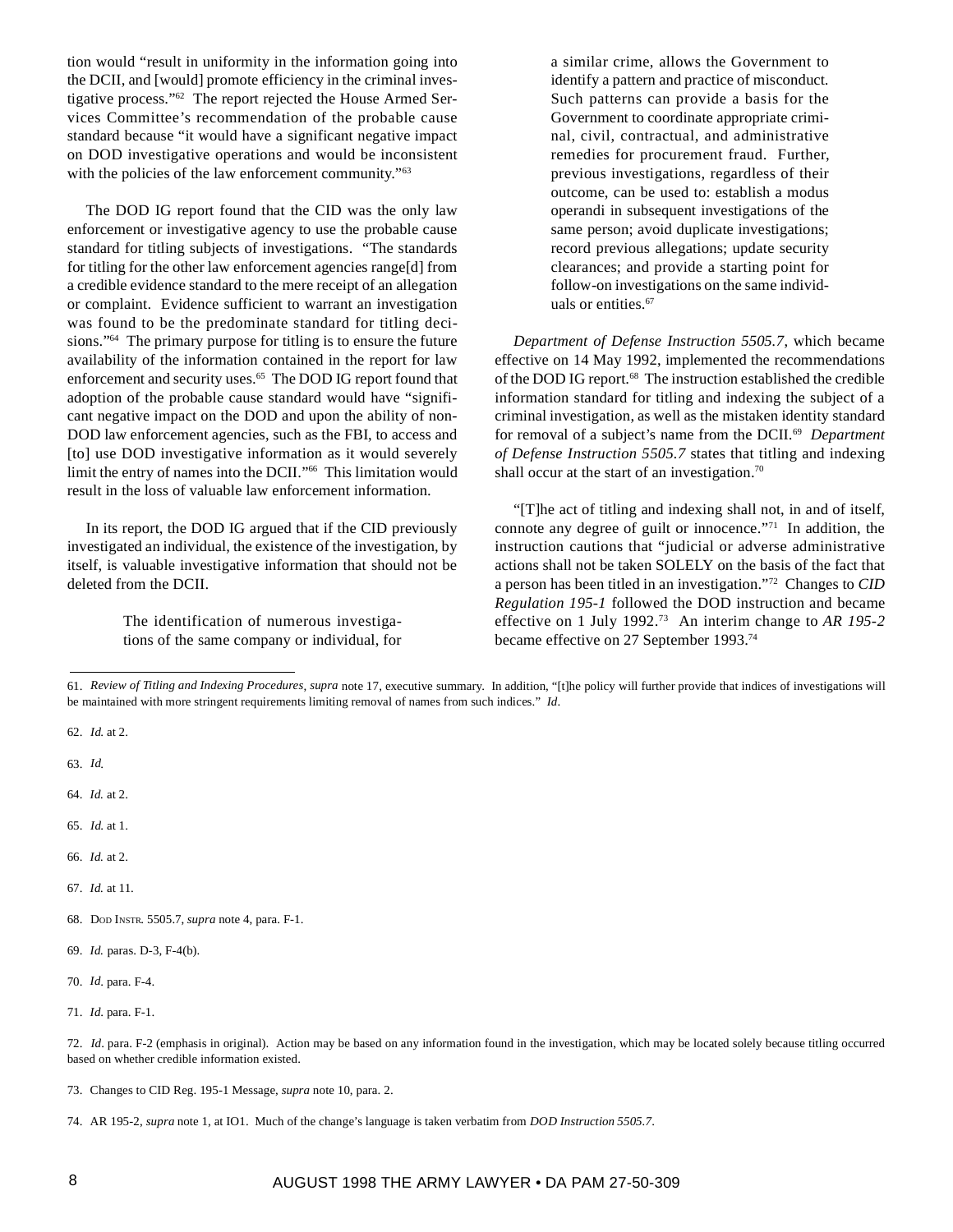#### **Arguments in Favor of the Current Standard**

The arguments in favor of the current titling standard, and against any stricter standard, are clearly set forth in the DOD IG report. The DOD IG found that titling was "no more than a step in maintaining indices of investigations."75 The value of maintaining and indexing the investigative information "is to show that an allegation was raised, pursued, proved, disproved, or in some instances, to establish a modus operandi."<sup>76</sup> Titling should not connote guilt or innocence, nor should it "carry with it any stigma upon which responsible individuals would initiate any *inappropriate* administrative action."77

> The purpose of a criminal investigation is to prove or [to] disapprove an allegation of criminality and not to establish the guilt or innocence of an individual. Due process requires that guilt or innocence be established in a court of law. The report of investigation is merely the repository for all those facts tending to prove or [to] disprove the allegations, gathered . . . during the course of a thorough investigation.78

Indexing in the DCII when an investigation is initiated based on credible information serves the administrative function of titling, as well as the law enforcement purposes described in the DOD IG report. Conversely, adoption of the probable cause standard recommended by the House Armed Services Committee would hinder the administrative function. Simply stated, if probable cause were established as the uniform standard for titling, a large amount of raw intelligence data that is used by law enforcement agencies would be lost.

The following illustrates the DOD IG's concern. Typically, a DCII check is one of the first steps in the investigative process to determine whether a suspect is or has been the subject of a prior investigation. If an agent finds information on the DCII, he can go to the investigative agency that maintains the information and get a copy of the report and the disposition of the case. Prior to 1992, the CID's procedure of removing information from the DCII unless it met the probable cause standard negated the entire purpose of the DCII. Unless the agent who

was searching the DCII knew that the CID maintained a separate internal index of information in the CRC, whether a person had been a subject of an investigation would be overlooked.

For example,<sup>79</sup> if a person is the subject of a CID investigation but probable cause was not established, information is either deleted from the DCII or is not reported in the first place. If that person later attends a function hosted by the President of the United States and the Secret Service runs a DCII check on the person, nothing appears. The Secret Service is not aware of the CID's second indexing system (the CRC), which contains an investigation about the individual's prior threats against the President that were found to lack probable cause. The person shoots the President.

In addition, the command was predisposed to believing that a titled individual was guilty because the CID required a probable cause determination prior to listing an individual as a subject in an ROI. A probable cause determination is a legal conclusion that should be made by someone who is acting in an unbiased judicial capacity and should not be part of the investigative process. The determination of probable cause in investigative actions was not neutral and detached, as would be required for other investigative activities, such as obtaining search warrants. The lack of neutrality inherent in the probable cause determination denigrated the quasi-judicial nature of the titling decision and added to the perception that the titled individual was guilty. Furthermore, "anyone reviewing the DCII [is predisposed] to conclude guilt based on the CID system."<sup>80</sup> Injecting a legal determination into an investigation "is universally recognized as an inappropriate use of the investigative process and could also lead to a variety of abuses in administrative due process. The report should remain an objective repository of the facts and evidence bearing on the allegations."81

### **Arguments Against the Current Titling Standard**

### *The Army's Comments to the DOD IG Concerning the Credible Information Standard*

After publication of the DOD IG report in May 1991, the DOD IG began drafting *DOD Instruction 5505.7*. The DOD IG asked all of the investigative agencies in the services to submit comments concerning the proposed instruction. The Army's

80. *Id.*

<sup>75.</sup> *Review of Titling and Indexing Procedures*, *supra* note 17, executive summary.

<sup>76.</sup> *Id.* at 3.

<sup>77.</sup> *Id*. (emphasis added). It is contemplated that appropriate administrative actions may be taken on the basis of titling alone.

<sup>78.</sup> *Id.*

<sup>79.</sup> *DOD IG Historical File—Titling*, *supra* note 24.

<sup>81.</sup> *Review of Titling and Indexing Procedures*, *supra* note 17, at 13.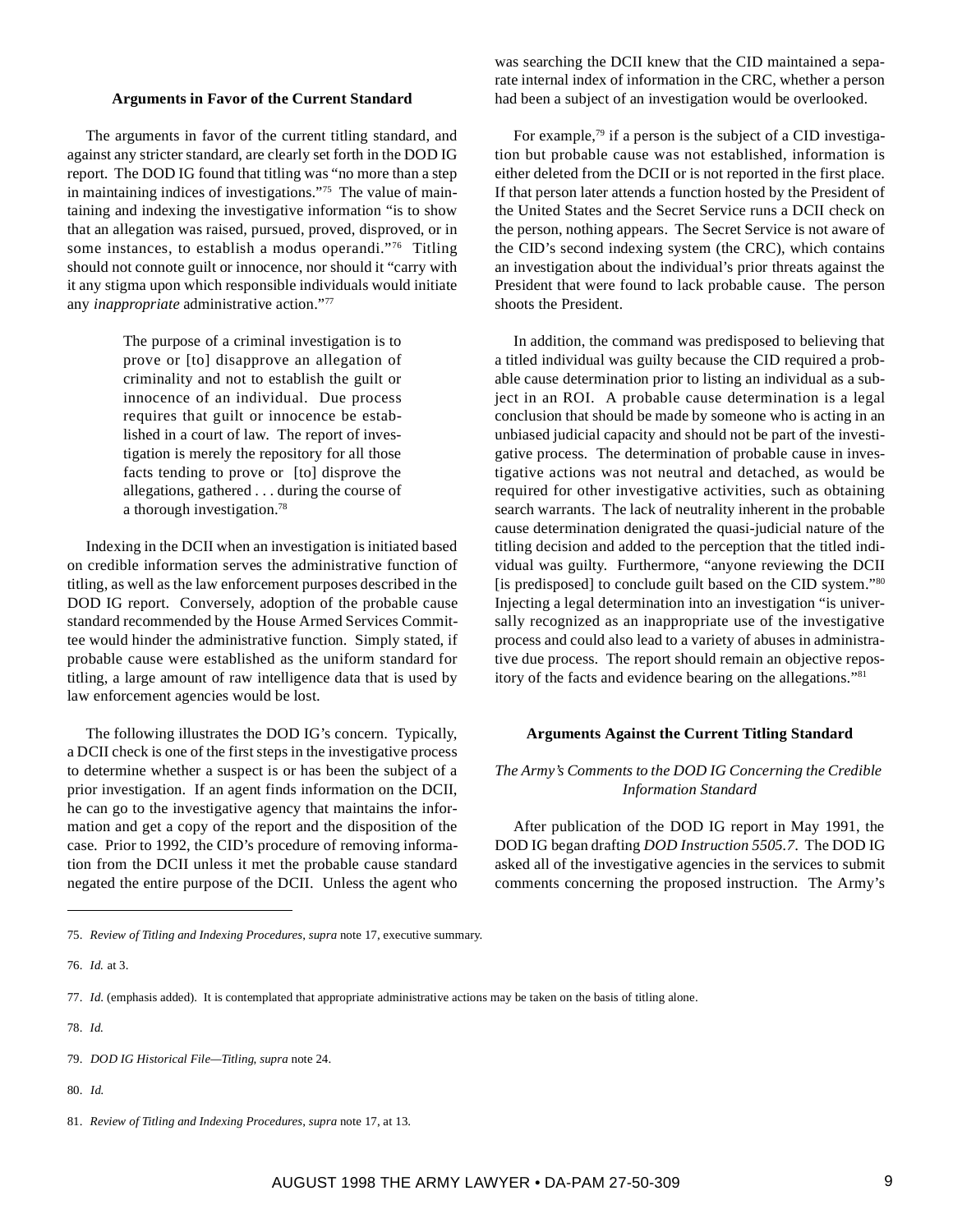comments were the most comprehensive and critical of the proposed instruction and provided some of the most cogent arguments against the current titling standard.

Major General John L. Fugh, The Judge Advocate General for the Army at the time the DOD IG requested the comments, insisted on having personal involvement in the Army response, and he provided a personally signed memorandum<sup>82</sup> as an introduction to the Army's cover memorandum<sup>83</sup> and nonconcurrence<sup>84</sup> with comments. Major General Fugh succinctly stated the Army's position and main criticism of the credible information titling standard:

> The military is a unique society for which there is no civilian counterpart. I'm therefore concerned about the "Big Brother" aspects of the DCII. Many of us have access to that system, and the information is used for personnel decisions including security clearances, promotions, assignments, schooling, and even off-duty employment.<sup>85</sup>

The thrust of the Army memorandum, a cover paper to the Army nonconcurrence attached to Major General Fugh's memorandum, focused on three "key issues:"86

> a. Evidentiary standards for titling and for entering a person's name in the DCII. b. Degree of access to the DCII and underlying investigative files . . . [and] c. Use of the fact of indexing on the DCII without an adequate system in place for the adjudication with legal review of the under

lying raw investigative information for administrative purposes.87

The Army opined that the proposed DOD instruction directing the change to the credible information standard only addressed the first key issue. "In the absence of adequate inquiry into and proposals concerning the other two issues, adoption of the DOD IG proposal is premature and unwise, and carries a high risk of unfair and abusive agency action."88

> The Army attacked the DOD IG's premise that titling and indexing are administrative functions, "a [mere] indication[ ] of the historical fact that, at some point, a person became the focus of a criminal investigation."89

That concept is acceptable only if the fact of titling is not to be used for any other purpose than as a record of investigative activity and there is no negative connotation associated with being titled. Army experience is that being titled and indexed does carry a very negative connotation.<sup>90</sup>

In addition, the Army criticized the DOD IG's focus of its review, commenting:

> [The analysis was based] almost exclusively on *inputs* to the DCII and the indices of investigative activity used by Federal agencies, such as the FBI, which have a purely law enforcement or security function. The report does not discuss access to or use of DCII entries within DOD, i.e. *outputs* from the DCII, for other than investigative or law enforcement purposes.<sup>91</sup>

- 87. *Id.*
- 88. *Id.*
- 89. *Id*. para i.
- 90. *Id*.

<sup>82.</sup> Memorandum from MG John L. Fugh, The Judge Advocate General, U.S. Army, to Derek Vander Schaff, the DOD IG, subject: Comments to Proposed DOD Instruction 5505.7 (23 Mar. 1992) (found in *DOD IG Historical File—Titling*, *supra* note 24) [hereinafter Fugh Memo].

<sup>83.</sup> Draft Memorandum from MG John C. Heldstab, Director of Operations, Readiness, and Mobilization, DAMO-ODL, to Assistant Secretary of the Army (Manpower and Reserve Affairs), subject: DOD Instruction 5505XA, Titling and Indexing of Subjects of Criminal Investigations in the Department of Defense, ACTION MEMORANDUM (undated) [hereinafter Army Memo].

<sup>84.</sup> Draft Memorandum to Department of Defense Inspector General, subject: DOD Instruction 5505.XA, Titling and Indexing in the Department of Defense*—* INFORMATION MEMORANDUM (undated) [hereinafter Army Nonconcurrence]. The DOD historical files do not contain final versions of either the Army memorandum or the Army nonconcurrence*. See generally DOD IG Historical File—Titling*, *supra* note 24. Both were attached to the original memorandum from Major General Fugh. *See* Fugh Memo, *supra* note 82.

<sup>85.</sup>Fugh Memo, *supra* note 82. Major General Fugh also noted that the "current Army [titling] system has been upheld in the courts because we do have safeguards . . . . I doubt that we would have prevailed in a 'no safeguard' system." Fugh Memo, *supra* note 82 (citing Aquino v. Stone, 768 F. Supp. 529 (E.D. Va. 1991), *aff'd*, 957 F.2d 139 (4th Cir. 1992))*. Aquino* referred to the probable cause standard to title, as well as the possibility of amending the ROI based on new, relevant, and material facts. *Aquino*, 957 F.2d at 143. In addition, the court cited the old standard to remove someone from the title block, such as when probable cause to title the individual did not exist. *Id.*

<sup>86.</sup>Army Memo, *supra* note 83, para. l.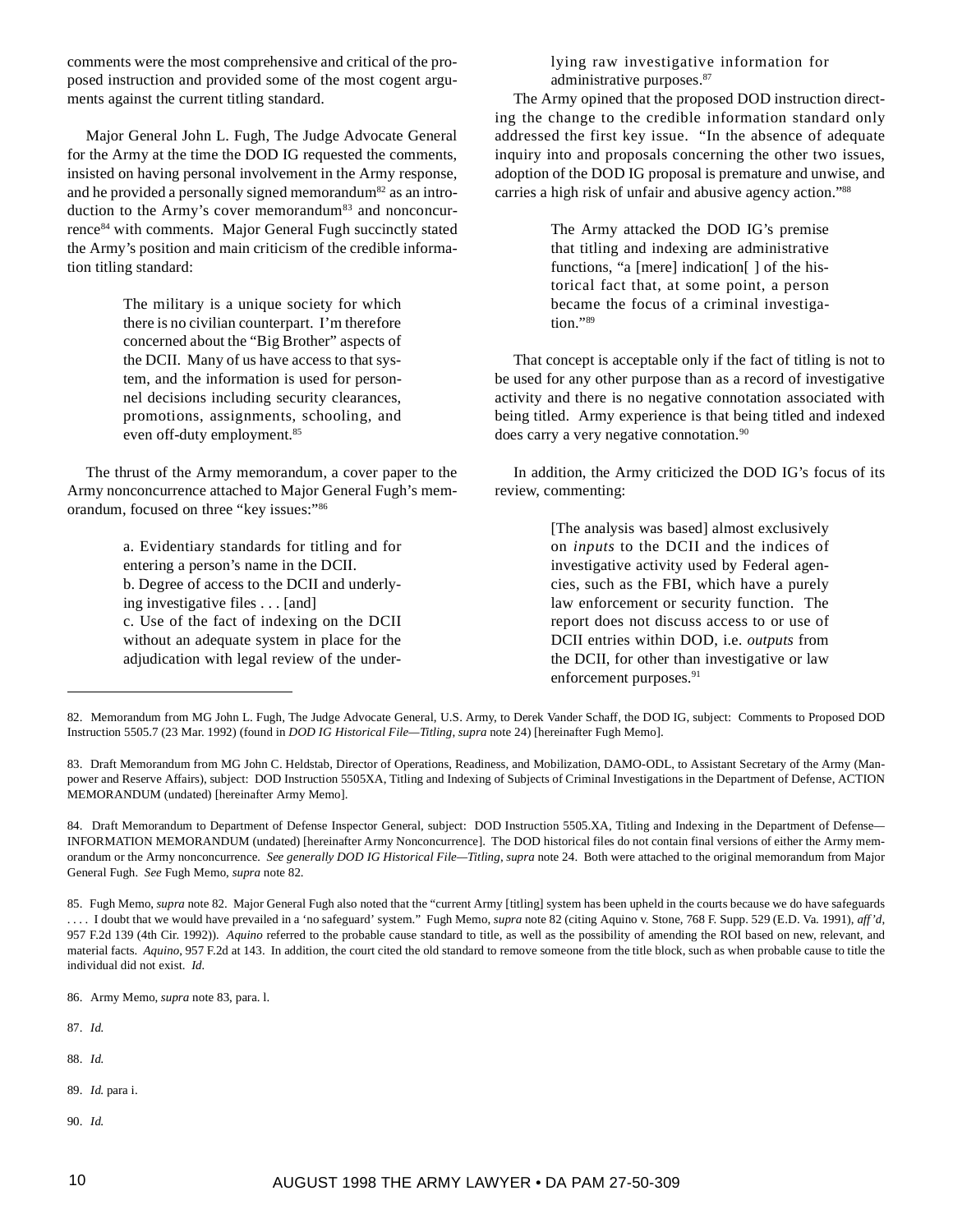The Army also commented that the DOD was, in effect, comparing apples to oranges by relying on comparison of DOD titling procedures to non-DOD titling procedures of organizations like the FBI. Non-DOD organizations like the FBI have extremely strict restrictions on access to its system and output of its data. The system and its output are restricted to law enforcement and security investigations only, solely to determine whether raw investigative data exists, and, if so, to access it.92 If that were the case in the DOD, the Army conceded that the IG's comparison would be valid.

> However, where the outputs from the system are widely accessible to agencies or officials *other than* criminal or security agencies or personnel . . . and where that output is used directly to support agency actions or determinations other than subsequent criminal or security investigations, then the standard recommended by the DOD IG is grossly unfair. With such a widely accessible and multi-purpose system, a probable cause standard with legal review is necessary to ensure fairness.<sup>93</sup>

In the Army nonconcurrence, the Army "strongly urge[d] the DOD IG to examine thoroughly the issues of access to and use of DCII information prior to removing the safeguard of a probable cause determination from the input to the DCII." <sup>94</sup>

# *Criticism of the Advisory Board on the Investigative Capability of the Department of Defense*

In 1993, "Congress recommended that the Secretary of Defense conduct a 'vigorous review of the conduct and review of DOD investigations' and convene an advisory board to 'assess the current state of affairs within the Department' with respect to its investigative capability."95The Advisory Board on the Investigative Capability of the Department of Defense

- 93. *Id.* (emphasis in original).
- 94.Army Nonconcurrence, *supra* note 84, para. g.
- 95. 1 ADVISORY BOARD REPORT, *supra* note 20, at v.

96. *Id.* The Advisory Board published its findings and recommendations in a two-volume report. The first volume of the report contains the actual findings, recommendations, and analysis leading to the findings and recommendations. The second volume contains all of the background information that the Advisory Board relied upon to reach its conclusions. *Id.*

97. *Id.* at 44.

- 98. *Id*. at 45.
- 99. *Id.*
- 100. *Id.*
- 101. *Id.*

was formed in late 1993; the Advisory Board published its *Report of the Advisory Board on the Investigative Capability of the Department of Defense* in late 1994.<sup>96</sup> As part of its review, the Advisory Board examined and severely criticized the credible information standard for titling, for much the same reasons the Army provided nearly two years previously.

The Advisory Board accepted the necessity of a retrieval method for prior investigations about an individual for law enforcement and security purposes and found the DCII's centralized index of investigative records a "necessary tool for effective law enforcement in DOD."97 The Advisory Board found, however, that the DCII was different from the indices that non-DOD agencies used because of its expansive access. "We find the current number of organizations, and thus individuals, with access to the DCII troubling, especially in light of the credible information standard for titling and the sheer number . . . of individuals whose identities appear in the system."98

The Advisory Board identified several potential dangers of the broad access to DCII information. First, the Advisory Board found it an "unacceptable risk" for non-DCIO personnel to have access to information concerning ongoing criminal investigations.99 Because the information on subjects is entered into the DCII at the initiation of an investigation, it is possible that the subject may become aware of the investigation and may contact or harm potential witnesses.<sup>100</sup>

Second, the Advisory Board found that access to "closed criminal investigations" in the DCII by non-criminal investigative agencies creates an "unacceptable risk for individuals listed as subjects in the system."101 *Department of Defense Instruction 5505.7* cautions that titling alone does not provide a basis for adverse action, judicial or administrative.<sup>102</sup> Despite this cautionary provision, however, organizations or commands can potentially abuse and misuse DCII information. The concern is that organizations may make personnel or other deci-

<sup>91.</sup> *Id.* para. 2c (emphasis in original).

<sup>92.</sup> Army Memo, *supra* note 83, para. j.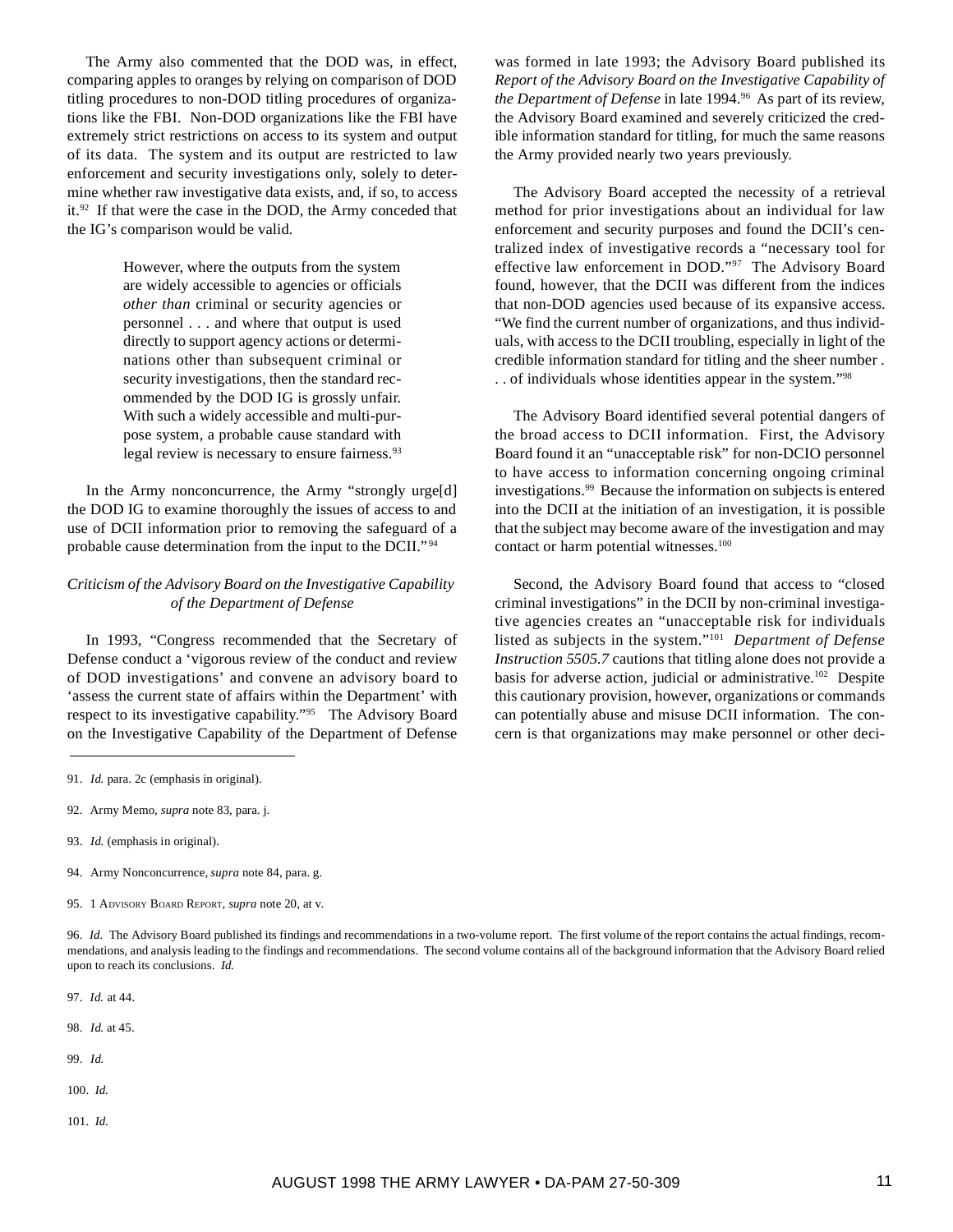sions based solely on whether a DCII search reveals a "hit" of an individual. Due to time constraints, limited access (read only capability), or laziness, the agency does not go beyond recognizing that an individual was titled.<sup>103</sup>

Third, the Advisory Board noted that investigators who are "interpreting a very broad and subjective standard with no second party review of the determination" make the determination to title based on the credible information standard.<sup>104</sup> While this may be acceptable if only law enforcement and security organizations have access to the information, it is unacceptable when the information is used for administrative determinations such as promotions.105 The Advisory Board believed that non-criminal/non-security organizations should have access to such information only when a preponderance of the evidence supports the allegations.106

Fourth, the Advisory Board labeled as "unfair" the "absence of a mechanism for subjects to request removal of their name[s] from the DCII."<sup>107</sup>

> There are circumstances in which a titling decision could be viewed as arbitrary, capricious, or an abuse of discretion. It is not

enough to allow a change to the system only in the event of mistaken identity. Criminal investigative organizations, and subjects, should have the ability to correct and address mistakes.108

# **Additional Criticisms of the Credible Information Standard and Its Application**

#### *Subjects are Titled Prematurely in Initial ROIs*

The CID recognizes that individuals are in danger of being titled prematurely<sup>109</sup> because CID agents are required to prepare an initial ROI within three working days of when they initiate an investigation.110 An investigation is initiated based on credible information that an offense within the CID jurisdiction has been committed.<sup>111</sup> A separate credible information determination is necessary to title an individual as a subject. "Credible information that a crime has or may have occurred may or may not meet the credible information standard to believe that a particular individual may have committed that crime."112 Even if prematurely titled, a subject may not be removed from the title

103. 1 ADVISORY BOARD REPORT, *supra* note 20, at 45*.* The Advisory Board provided a hypothetical to illustrate this concern:

A DCIO receives what is perceived at first to be credible information that an individual has committed an offense and thus titles and indexes the subject in the DCII. This information later is deemed not credible, but the individual remains titled and in the DCII. Thus, five years later when an agency with access to the DCII conducts a search of the system on two candidates for the same critical position, the one individual is identified as the subject of a criminal investigation and the other not. Now, at this point, the agency should request the case file from the relevant DCIO and read that no credible information ultimately was developed. As a practical matter, however, the agency is pressed for time and makes a decision to employ the individual without the DCII criminal investigation record.

*Id*.

104. *Id.* at 46.

105. *Id.*

106. *Id*. A legitimate question arises as to whether such "non-criminal/non-security organizations" should have access to information even when supported by a preponderance of the evidence. If the reason to input data into the DCII in the first place is to allow retrieval of the information in the future for law enforcement and security purposes, why do non-law enforcement/non-security organizations have access at all? Arguably, promotion boards and the like would continue to have access, due to security concerns.

107. *Id.*

109. Memorandum, Deputy Chief of Staff for Operations, U.S. Army Criminal Investigation Command, CIOP-PP, subject: Operational Memorandum 013-96, Credible Information Standard for Titling an Individual or Entity in a Report of Investigation, para. 3 (27 Dec. 96) [hereinafter Op. Memo]. The problem of premature titling came to the CID's attention during IG inspections and action requests. *Id.* para. 1.

110. *See supra* note 13 and accompanying text.

111. *Id*.

112. Op. Memo, *supra* note 109, para. 3.

<sup>102.</sup> DOD INSTR. 5505.7, *supra* note 4, para. F-2.

<sup>108.</sup> *Id.* at 46. This concern is glaringly illustrated by the following example. A subject is titled by a vindictive CID agent in the face of a total absence of credible information that the subject was involved in any criminal activity. While the subject should be able to become "untitled" via appeal to the CRC, current CID policy is that *DOD Instruction 5505.7* does not allow relief for the subject, because there is no "mistaken identity." Kelly Interview, *supra* note 40. This interpretation of the regulation appears to fly in the face of common sense. It stands to reason that if the agency does not follow its own regulatory standards and catches itself, it should be able to correct the error.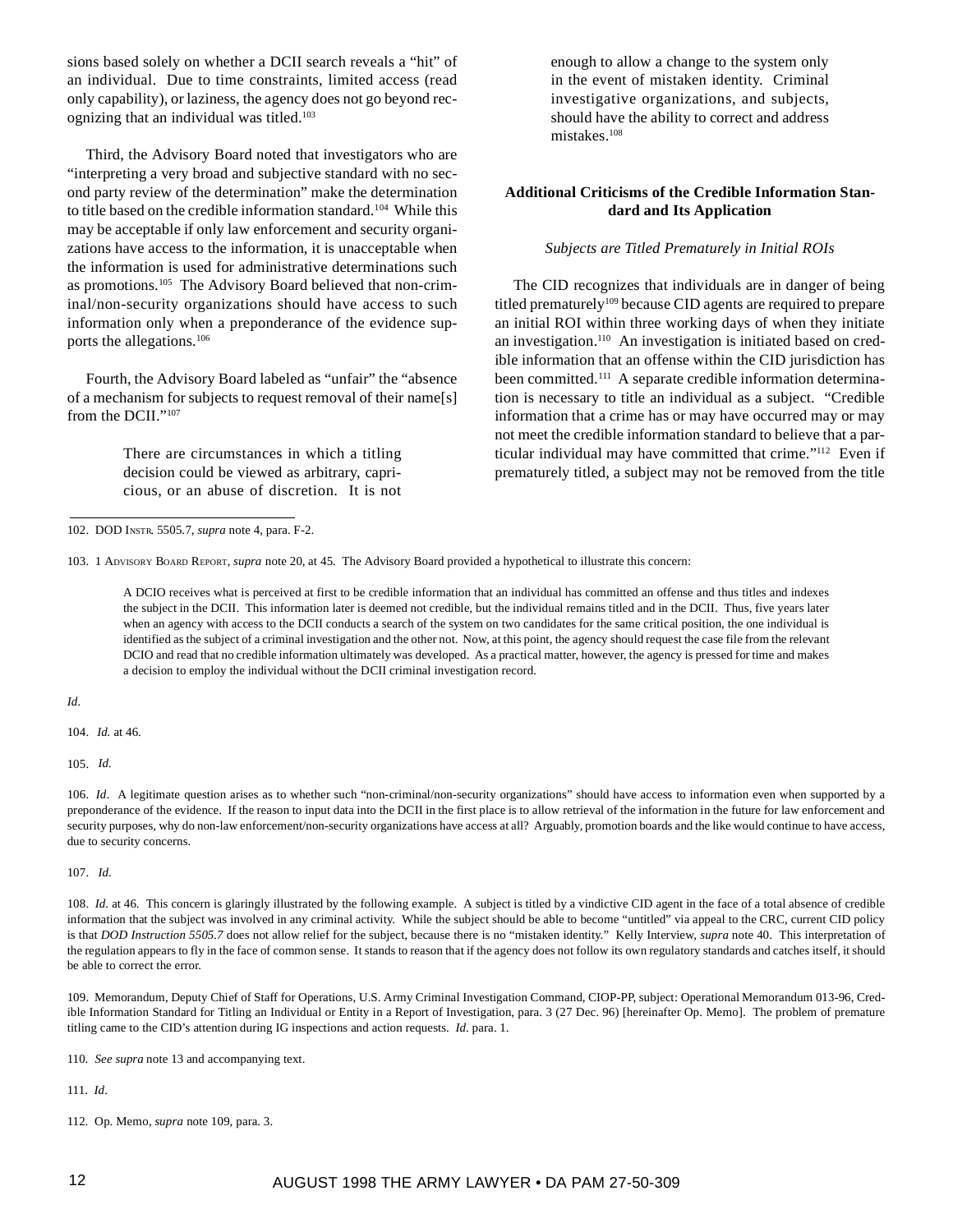block in the absence of mistaken identity. This result is blatantly unfair to the individual.<sup>113</sup>

#### *Lack of Clarity of Credible Information Standard*

"Credible information" is an evidentiary determination peculiar to the titling area. Unlike probable cause, with a long history of judicial interpretation, "credible information" means nothing to attorneys, who are tasked to assist investigators in the determination of whether it exists in a particular case. Trial counsel might find it a standard that is impossible to measure. Moreover, there are at least two definitions of "credible information" in *AR 195-1* and *CID Regulation 195-1*. 114 This leads to needless confusion in the application of the standard.

#### *Confusing Regulatory Guidance*

Application of the credible information standard to an individual applies only to the decision to list that individual as a subject in the ROI.<sup>115</sup> A probable cause standard is applied to determine whether the offense is substantiated as to the individual.116 To deduce the different standards applicable to different findings, one must cull them from *CID Regulation 195-1*, a regulation that is two and one-half inches thick and that is generally not available outside of the CID channels; trial counsel are not routinely granted access to the regulation.117 *Army Regulation 195-2* does not distinguish among the decision to title an individual, the decision to found an offense, and the decision to substantiate the offense. Moreover, *AR 195-2* does not refer the

reader to *CID Regulation 195-1* for additional information. The obscure CID Message that clarifies the standard is not referenced anywhere in *CID Regulation 195-1* or *AR 195-2*. Compounding confusion, *AR 195-2* was not amended to comport with the 1992 change to the credible information standard until September 1993. Attorneys and investigators should not be expected to apply standards that are so needlessly difficult to decipher.

### *Widespread Misunderstanding of the Credible Information Standard and Its Application*

Due to the confusing regulatory guidance described above, coupled with the needless limited distribution of *CID Regulation 195-1*, many investigators and the trial counsel who assist them do not understand the difference between titling an individual, founding an offense, and substantiating an offense.<sup>118</sup> If there is such confusion among those who regularly deal with the system, what can be expected of commanders, promotion boards, and other entities that have access to titling information? The risk of misunderstanding, and hence, misuse, is almost certain.

### *Assumption of Guilt Inherent in DOD IG Rationale*

Titling based on credible information and subsequent indexing in the DCII is necessary so that information can be retrieved in the future for law enforcement and security purposes.<sup>119</sup> That the CID investigated an individual is cited as valuable investi-

It must be remembered that, once titled, with very limited exceptions, the subject's name will remain in the Criminal Records Center [CRC] and the Defense Clearance and Investigations Index [DCII] for 40 years. Questionable titling decisions do a great disservice to the individual and the Army community. Equally undesirable, they cast doubt on the credibility of our investigative processes.

*Id*. para. 5. To avoid this result, CID agents are advised that the "better practice" is to "submit the initial ROI listing unknown subjects and identify potential subjects in the narrative of the report." *Id*. para. 3. The best practice is not to identify a subject until the requirement of credible information is met.

114. In addition to the definition of "credible information" provided in *AR 195-2* and *CID Regulation 195-1*, there is a separate definition of "credible information" as applied only to adult private consensual sexual misconduct. *See* AR 195-2, *supra* note 1, glossary; CID REG. 195-1, *supra* note 7, glossary. For those purposes, credible information is defined as "information, considered in light of its source and all surrounding circumstances, that supports a reasonable belief that a service member has engaged in sexual misconduct. Credible information consists of articulable facts, not just a belief or suspicion." CID REG. 195-1, *supra* note 7, para. 5- 24a(4). *See* U.S. DEP'T OF DEFENSE, INSTR. 5505.8, INVESTIGATIONS OF SEXUAL MISCONDUCT BY THE DEFENSE CRIMINAL INVESTIGATIVE ORGANIZATIONS AND OTHER DOD LAW ENFORCEMENT ORGANIZATIONS (28 Feb. 1994).

115. *See* Changes to CID Reg. 195-1 Message, *supra* note 10, para. R.

116. *Id.* (containing the only definition or explanation of the fundamental distinction between credible information and probable cause found in any publication or regulation).

<sup>113.</sup> The CID recognized as much:

<sup>117.</sup> In researching this paper, the author made an informal request to the CRC Director for *CID Regulation 195-1*; the request was denied. The CRC Director stated that a FOIA request for the regulation would be denied as well. The regulation used in researching this paper is located at The Judge Advocate General's School, Charlottesville, Virginia, in the Criminal Law Department. Conversations with the member of that department who obtained the regulation reveal that he had to go to extraordinary lengths in order to secure a copy. The rationale given by CID officials for such limited access to the regulation is that its distribution is limited. While true, the distribution restriction is not nearly as narrow as officials routinely contend. The "distribution restriction" page of the regulation states: "This publication contains technical and operational information that is for official government use only. *Distribution is limited to U.S. Government agencies ...*." CID REG. 195-1, *supra* note 7, Restriction -1 (emphasis added). Staff judge advocates, trial counsel, and defense counsel must be given greater access to the regulation to perform their jobs competently.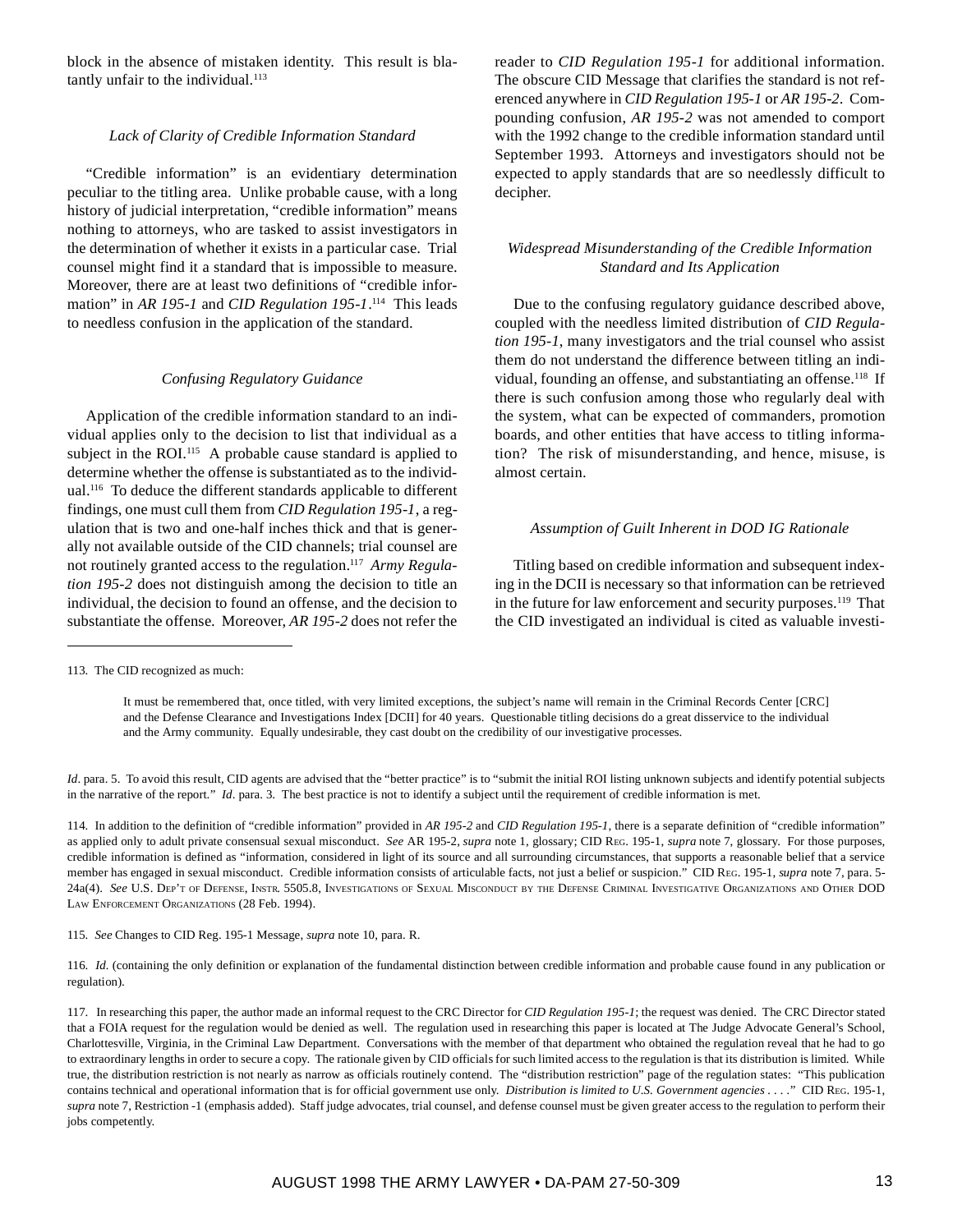gative information in itself, as it may be used to "allow the [g]overnment to identify a pattern and practice of misconduct" by an individual, $120$  among other things. This rationale is illogical unless there is an underlying assumption that the allegations against an individual who is merely titled in an ROI are true. To identify a "pattern of misconduct," one must assume the beginning or continuation of the "pattern" by reference to ROIs that include mere titling. Otherwise, those ROIs are meaningless.

Moreover, there is no logical connection between the stated necessity of information (to assist in subsequent law enforcement and security investigations) and a finding in the ROI that either the offense did not occur or the subject did not commit it. How does information that is indicative of nothing assist anything? Again, the answer assumes the truth of the allegations against the individual, despite the conclusions of the ROI.

# **Primer for Advocates: Challenging a Post-1992 Titling Decision**

#### *The Procedure of Army Regulation 195-2*

There are two separate ways to attack an ROI. The first is to become "untitled" by removing an individual's name from the subject block of an ROI. The second is to seek amendment of other portions of the ROI, for example, changing a determination that the offense was founded to a determination that the offense was unfounded. An additional example of the second type of amendment is to seek to change from a determination that probable cause existed to substantiate the offense, to a determination that probable cause was lacking. Requests to amend an ROI, either seeking removal from the title block or other amendment, are made to the Director, CRC.<sup>121</sup> Requests are made pursuant to *AR 195-2*; the access and amend provisions of the Privacy Act are unavailable, as the CID has exempted itself from those provisions.<sup>122</sup>

Since 1992, becoming "untitled" is nearly impossible. In order to have an individual's name deleted from the title block, the individual must "conclusively establish that the wrong person's name has been entered as a result of mistaken identity."<sup>123</sup> The standard for amending other portions of the report, however, remained the same after 1992. Requests to amend other portions of the ROI would be granted, as before 1992, "only if the individual submits new, relevant, and material facts that are determined to warrant revising the report."124 Unless an individual succeeds in removing his name from the title block, however, successfully amending other portions of the ROI do "not affect the indexing of the name in the DCII."<sup>125</sup>

Although the standard for granting a request for removal of one's name from the subject block changed drastically in 1992,

119. *See supra* note 17 and accompanying text.

120. *Review of Titling and Indexing Procedures*, *supra* note 17, at 11.

121. AR 195-2, *supra* note 1, para. 4-4c. The correct address to send requests to amend is: Commander, USACIDC, ATTN: CICR-FP (P97-0324), 6010 6th Street, Building 1465, Fort Belvoir, Virginia 22060-5585. The address in AR 195-2, para. 4-4c is incorrect.

122. *Id*. para. 4-4b. *See* 5 U.S.C.A. § 552a (West 1996). The exemption for criminal investigative files is found at § 552a(j)(2) of the statute, which provides that any agency may promulgate rules to exempt any system of records within the agency from specified Privacy Act provisions if the agency provides its rationale for so doing. Aquino v. Stone, 957 F.2d 139, 141 (4th Cir. 1992). The CID's rationale for the exemption is:

Access might compromise on-going investigations, reveal classified information, investigatory techniques[,] or the identity of confidential informants, or invade the privacy of persons who provide information in connection with a particular investigation. The exemption from access necessarily includes exemption from amendment, certain agency requirements relating to access and amendment of records, and civil liability predicated upon agency compliance with those specific provisions of the Privacy Act. The exemption from access necessarily includes exemption from other requirements.

*Id.* at 530 (citation omitted).

124. *Id.*

<sup>118.</sup> A survey of the Army members of the 46th Graduate Course, The Judge Advocate General's School, Charlottesville, Virginia, revealed that only 10 students out of 34 who responded understood that there was a difference between the decision to title an individual and the decision to found an offense. Many of those who understood that there was a difference could not define the difference. Numerous students were unaware of the 1992 change in the titling standard from probable cause to credible information, even though the same students acted as trial counsel after the change. In addition, numerous students could not define "titling" and frequently confused it with the decision to substantiate an offense.

Similarly, according to the Chief, Operations and Investigations Division of the Military Police School at Fort McClellan, Alabama, there is also widespread misunderstanding of the differing standards among CID agents. Telephone interview with Jerrold Unruh, Chief, Operations and Investigations Division, Military Police School, Fort McClellan, Ala. (Feb. 27, 1998). Mr. Unruh is in charge of all investigative training at Fort McClellan, including the CID Basic Course, Warrant Officer Basic Course, and all agent follow-on training held at the school. Although new agents are taught the credible information standard and how it is applied (to determine whether to list someone as a subject), Mr. Unruh saw significant confusion among more senior agents who did not receive additional training on the standard after 1992.

<sup>123.</sup> AR 195-2, *supra* note 1, para. 4-4(b).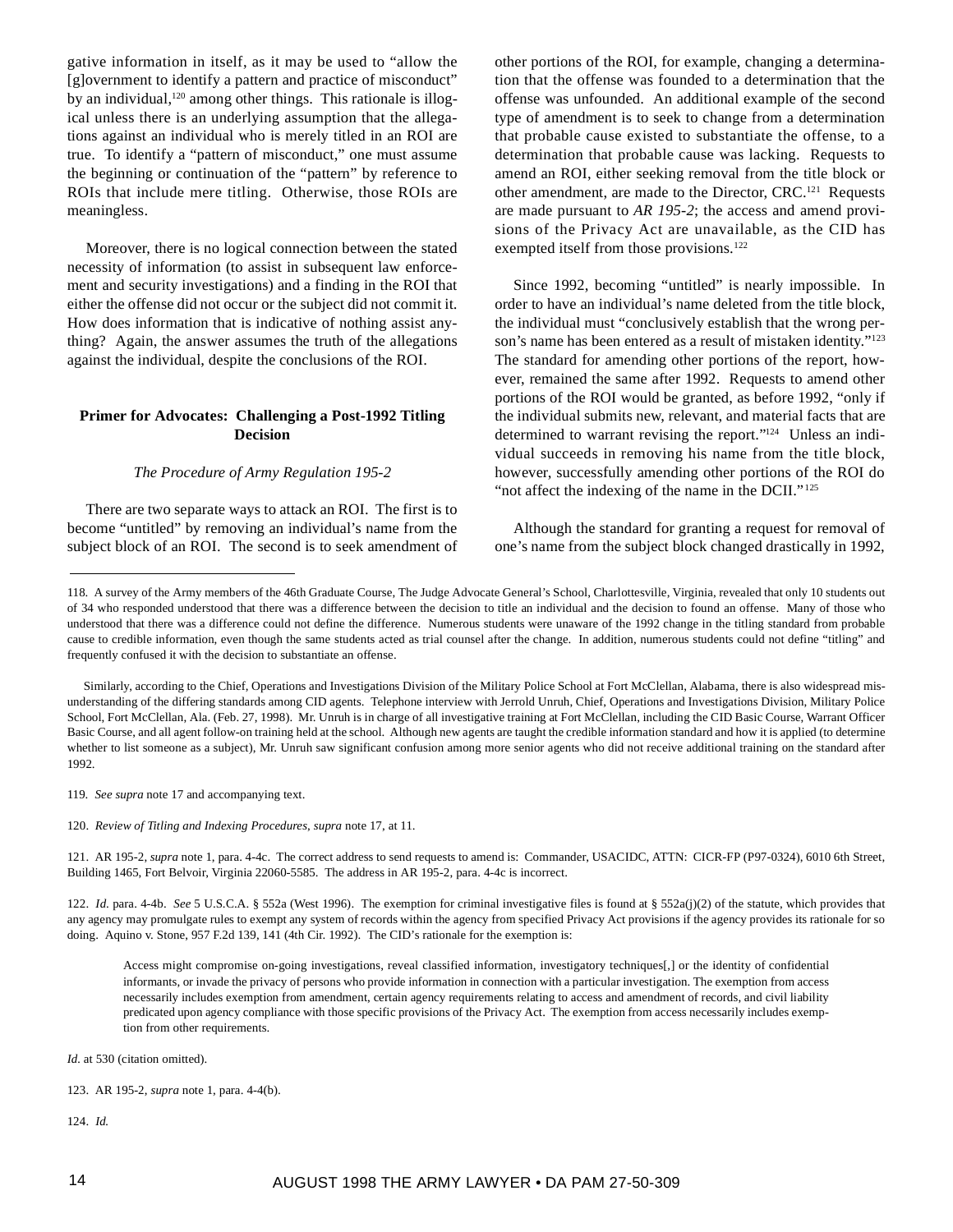the procedure to request removal remained the same.<sup>126</sup> First, the soldier must obtain the ROI, usually from his commander.<sup>127</sup> When providing the ROI to the soldier, the commander is required to inform the soldier of the amendment procedure contained in *AR 195-2*. 128 If the soldier has not received a copy of the ROI from his commander, he must submit a request under the Privacy Act of 1974129 to the Director, CRC, to obtain a copy from the CRC files. Next, the soldier, with the help of a legal assistance or trial defense attorney, prepares a memorandum with supporting documentation setting forth the reasons why removal from the title block (mistaken identity only) or other amendment to the ROI should be granted. The soldier must submit "new, relevant, and material facts that are determined to warrant revision of the report" to amend the ROI.<sup>130</sup> The new, relevant, and material facts can be submitted via additional statements or other evidence that is not found in the ROI. If no new evidence is submitted, the CRC will notify the soldier and allow an additional thirty days to provide further information.

After the thirty-day period has passed, the CRC forwards copies of the amendment request to the CID SJA and the CID Investigative Operations Section. All three entities determine individually whether the request for amendment should be granted. If all three are in agreement, the Director of the CRC approves the decision and notifies the soldier. If all three are not in agreement, each provides a memorandum in support of its position to the CID Deputy Commander, who makes the final decision on behalf of the CID Commander. The CID also

notifies any agencies that received the original ROI. The CID Deputy Commander's decision is not reviewable and "constitutes action on behalf of the Secretary of the Army with respect to requests for amendments" under *AR* 195-2.131

If the soldier succeeds in removing his name from the title block because of mistaken identity, the name should also be removed from the DCII, and information concerning that particular investigation should no longer be retrievable using the soldier's personal identifying data.<sup>132</sup>

Requests to amend the ROI, either to remove a name from the subject block or to amend some other portion of the report, are rare.133 Soldiers should request to amend their ROIs if they have evidence that incorrect information is contained in the ROIs or that the offenses for which they are titled are unfounded or not substantiated.

#### *The Army Board for Correction of Military Records*

If the soldier's attempt to amend the ROI through the CID procedures is unsuccessful, the next step is the Army Board for Correction of Military Records (ABCMR).134 "The function of the [ABCMR] is to consider all applications properly before it for the purpose of determining the existence of an error or an injustice."135 An error is a violation of a law or regulation. An injustice is determined as a matter of equity, a much more subjective standard than that applied to an error analysis.<sup>136</sup>

128. *Id.*

- 129. 5 U.S.C.A. § 522a (West 1998).
- 130. AR 195-2, *supra* note 1, para. 4-4b.

131. *Id.*

<sup>125.</sup> *Id.*

<sup>126.</sup> McGuire Interview, *supra* note 40. Mr. McGuire confirmed that the procedure did not change after the CID adopted the credible information standard. *See* Captain Paul M. Peterson, *CID ROI: Your Client and the Title Block*, ARMY LAW., Oct. 1987, at 50 (describing the procedure for requesting amendment to the ROI under the pre-1992 probable cause standard).

<sup>127.</sup> AR 195-2, *supra* note 1, para. 1-4f(1)(b).

<sup>132.</sup> *Review of Titling and Indexing Procedures*, *supra* note 17, at 6.

<sup>133.</sup> The CID officials declined to provide any statistical information concerning the number of investigations conducted per year, the number of individuals titled per year, the number of founded offenses per year, the number of requests for amendment of ROIs per year, and the number of requests for amendment granted per year. According to the Director, CRC, a request under the provisions of the Freedom of Information Act (FOIA) is required for the information. *See* 5 U.S.C.A. § 552 (West Supp. 1998). The average amount of time to respond to a "routine" FOIA request is eleven months or greater. McGuire Interview, *supra* note 40. Discussions with the CID judge advocates revealed that, from 1995-97, the CID received only 20-30 requests per year for removal from the title block or other amendment. The CID rarely granted any kind of relief.

<sup>134.</sup> *See* 10 U.S.C. § 1552 (West Supp. 1998) (establishing the ABCMR). The statute provides that "the Secretary of a military department may correct any military record . . . when the Secretary considers it necessary to correct an error or remove an injustice . . . such corrections shall be made by the Secretary acting through boards of civilians of the executive part of the military department." *Id.* § 1552(a)(1). *See generally* U.S. DEP'T OF DEFENSE, INSTR. 1336.6, CORRECTION OF MILITARY RECORDS (28 Dec. 1994); U.S. DEP'T OF ARMY, REG. 15-185, ARMY BOARD FOR CORRECTION OF MILITARY RECORDS (18 May 1977) (C1, 1 May 1982) [hereinafter AR 15-185] (implementing the statute in the Army).

<sup>135.</sup> AR 15-185, *supra* note 134, para. 4.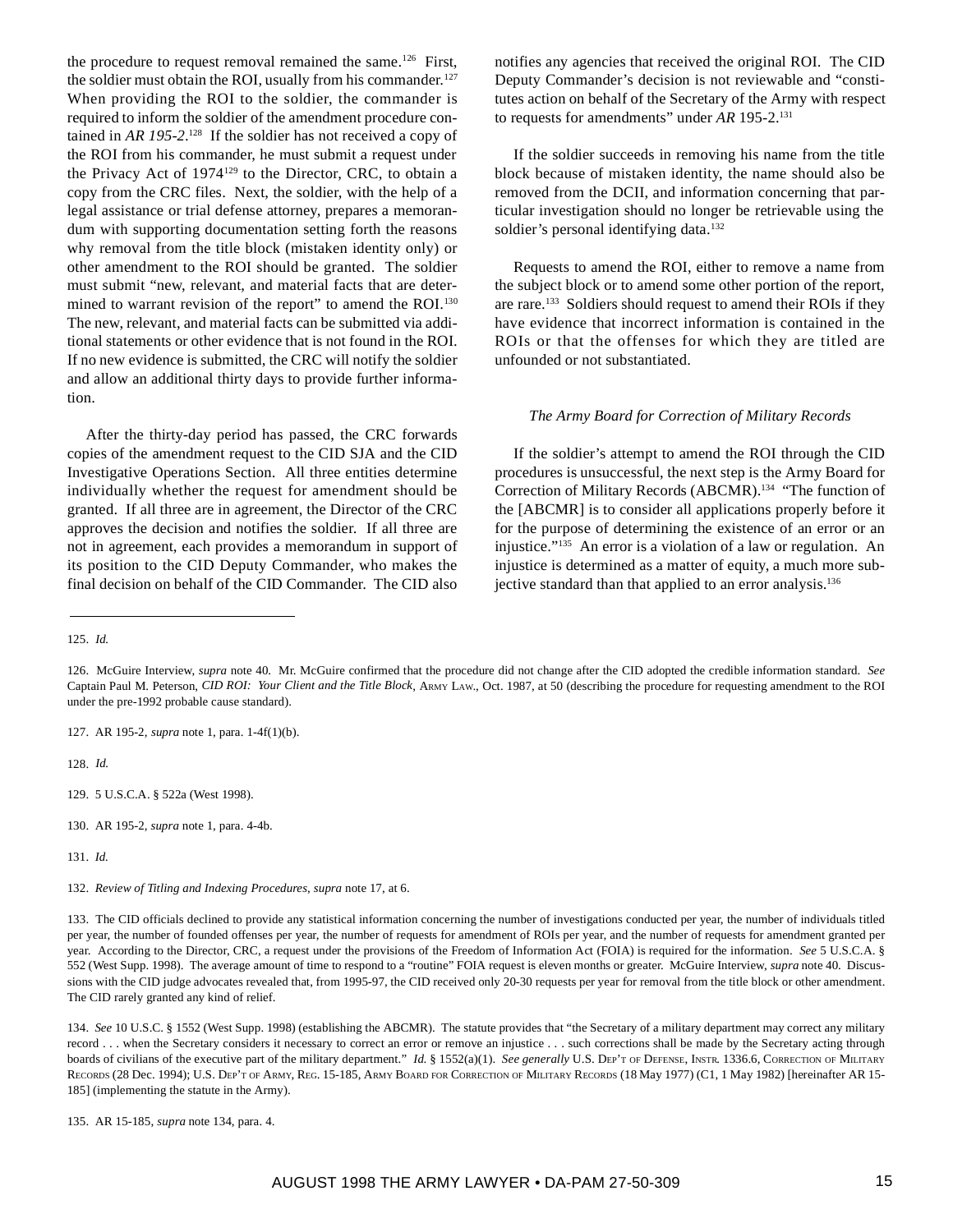The ABCMR is currently the soldier's best hope for successfully amending an ROI or removing his name from the subject block. Although very few of the ABCMR's approximately 14,000-15,000 cases annually challenge a titling decision, $137$  the board has demonstrated a willingness to recommend that the Secretary of the military department expunge CID ROIs and any other record reflecting titling decisions.<sup>138</sup> The 1992 change to the titling standard did not change the way the ABCMR examines titling challenges. Both before and after the change, the ABCMR has recommended that the Secretary of a military department expunge a CID ROI whenever it finds error or injustice.

Procedurally, a soldier who challenges a titling decision must exhaust all other administrative remedies prior to filing an application with the ABCMR. The application is filed on Department of Defense Form 149. The soldier has three years "after discovery of the alleged error or injustice" to seek correction of his records through the ABCMR.<sup>139</sup> Both exhaustion of remedies and the statute of limitations can be waived.<sup>140</sup> Although *AR 15-185* does not discuss waiver or exhaustion or other administrative remedies, the first sentence of the ABCMR's format for responding to petitions states: "The applicant has exhausted or the Board has waived the requirement for exhaustion of all administrative remedies afforded by existing law or regulation."141

In addition to the application for correction of his military records, the soldier should include the challenged ROI and any statements or additional evidence not found in the ROI. The soldier should also obtain and submit memoranda of support from the chain of command. Such memoranda are significant in applications on which the ABCMR has acted favorably. The

soldier should also submit a memorandum in support of his application that clearly sets forth the reasons why the ABCMR should grant relief. A legal assistance attorney or trial defense attorney may help the soldier prepare the packet for submission to the ABCMR.

The soldier is responsible, by regulation, only for obtaining records outside the Department of the Army; the applicant is assured access to all relevant official records that are necessary to prepare and to present his case before the ABCMR.142 The ABCMR has the authority to request the transmittal of an applicant's military records and may call on any other Army agency for assistance.143 For example, the ABCMR may request that the CID forward all documents pertaining to the challenged case from the CRC.

The ABCMR may convene a hearing to evaluate the soldier's application, or it may make its decision based on written submissions alone.<sup>144</sup> If the ABCMR, through hearing or otherwise, denies an application due to insufficient evidence of error or injustice, the soldier may submit new relevant evidence for consideration.<sup>145</sup> An application for correction to military records and all related documents are filed in the soldier's OMPF. If the ABCMR grants relief, however, the documents are returned to the ABCMR for permanent filing.<sup>146</sup>

An examination of the two successful titling challenges since the summer of 1996 yields the following information common to both cases. First, both individuals were titled based on the post-1992 credible information standard. Second, the offenses were both founded and substantiated. The allegations in both cases were substantiated based on probable cause, as required even after the initiation of the credible information

139. *Id.* para. 7.

140. *Id.* para. 8.

- 143. *Id*. para. 27.
- 144. *Id.* para. 10a.
- 145. *Id.* para. 10b.
- 146. *Id.* para. 21e.

<sup>136.</sup> Telephone Interview with Karl F. Schneider, Deputy Assistant Secretary of the Army, Army Review Boards (Feb. 4, 1998). Mr. Schneider is the director of the ABCMR, the Army Discharge Review Board, and the Army Clemency and Parole Board.

<sup>137.</sup> *Id.* Since the summer of 1996, there have been approximately five titling challenges. Relief was granted in two cases due to injustice. This 20% rate of relief is much higher than the ABCMR's average in other cases, about 6-7%. There are three more titling challenges currently awaiting action by the ABCMR, out of a total of approximately 19,000 cases of all kinds awaiting action. Interview with Captain Bronte Montgomery, Army Board for Correction of Military Records, in Alexandria, Va. (Mar. 2, 1998) [hereinafter Montgomery Interview]. The ABCMR is the only service correction board that has ordered deletion of a name from the title block and the removal of the file from the DCII. *Review of Titling and Indexing Procedures*, *supra* note 17, at 6.

<sup>138.</sup> The ABCMR's recommendation is forwarded for final action/approval to the Secretary of the Army. AR 15-185, *supra* note 134, para. 20. The Secretary of the Army has delegated his authority the Deputy Assistant Secretary of the Army—Army Review Boards. If the deputy approves the ABCMR's recommendations, he directs the appropriate agencies to correct the soldier's record.

<sup>141.</sup> ABCMR Proceedings, Docket No. AC 97-07016, [redacted name] (18 June 1977).

<sup>142.</sup> AR 15-185, *supra* note 134, paras. 15, 19(2).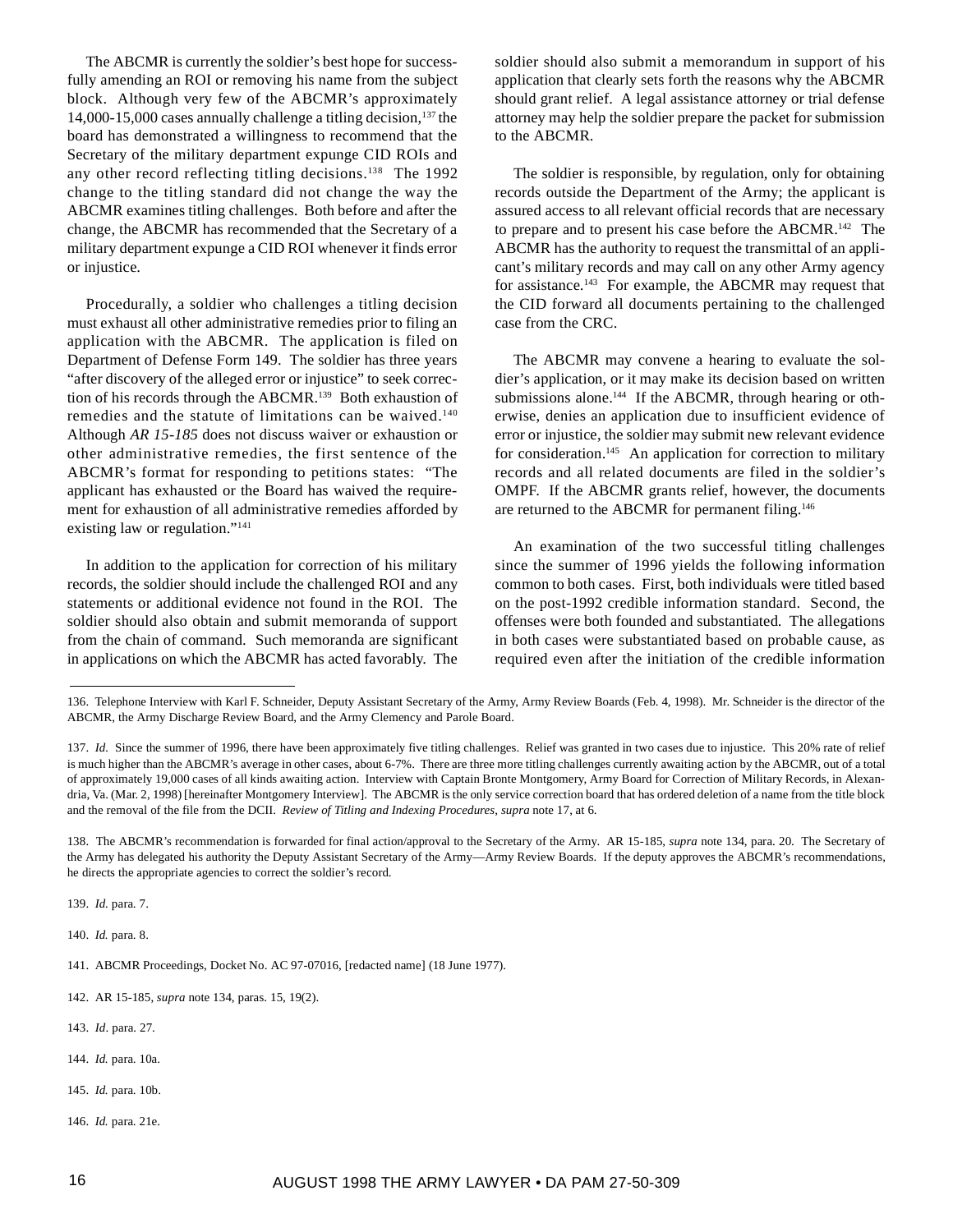standard to title. Third, the soldiers successfully argued that the allegations lacked corroboration. Fourth, the chain of command determined that no adverse action against the soldier was appropriate due to the uncorroborated nature of the accusations. Fifth, the chain of command involved in the determination to take no action against the soldier included a major general or higher. Finally, the ABCMR concluded in both cases that the soldiers' names should be removed from the ROIs based on injustice and inequity, rather than error.

In the first case, the CID titled the applicant, an E-7 in the United States Army Reserve, for conspiracy to obtain false military identification cards and other offenses.<sup>147</sup> The allegations against the soldier were substantiated in the ROI with a finding of probable cause to believe that the soldier committed the crimes.148 The evidence against the soldier consisted of the uncorroborated statements of a "bad check/scam artist who had been masquerading as a military undercover investigator."<sup>149</sup> The soldier's chain of command, up to the Adjutant General of the West Virginia National Guard (a major general) took no action against the soldier based upon insufficient evidence in the ROI. The soldier submitted numerous memoranda to the ABCMR from his chain of command and co-workers to dispute the uncorroborated allegations of the scam artist.

The ABCMR did not dispute or address the finding of probable cause. Nonetheless, the ABCMR concluded that, "[i]n the absence of any corroborating evidence that the applicant was involved in this incident and especially in light of the major general's conclusion that no further action is appropriate, the current situation is unjust."150 Based on its conclusion, the ABCMR recommended that any reference to the soldier be deleted from the records and expunged from the soldier's military records.<sup>151</sup>

In the second case, a female active duty major was titled in January 1994 for adultery, false swearing, and sodomy based on the uncorroborated allegations of her supposed lover. 152 The ROI concluded that probable cause supported the offenses and were thus substantiated.<sup>153</sup> After the CID completed the investigation, the CID forwarded the ROI through the major's chain of command for a determination of whether to take adverse action. Her commander, a lieutenant general, declined to take any disciplinary action because his "review of the evidence . . . resulted in the conclusion that testimony is contradictory in many critical aspects without sufficient corroboration."154

The ABCMR specifically concluded that the CID agent properly substantiated the offense based on probable cause.<sup>155</sup> Nonetheless, the ABCMR concluded that "injustice and inequity exists in this case. While there may be probable cause, crime or guilt has not been shown, but the investigation will nevertheless serve to the applicant's severe detriment."156 The ABCMR also noted that:

> [W]hile the ROI was returned without action, it remains accessible [in the DCII] and will or may be reviewed and used in the applicant's future, e.g., for various selection boards such as a command selection board. It is a distinct unfair disadvantage for anyone under these circumstances when in competition with their peers. The Board concludes this is an injustice and an inequity in this instance.<sup>157</sup>

Based on its conclusions, the ABCMR recommended correction of the officer's military records by deleting her name from the title block of the ROI, distributing copies of the amended ROI to all organizations that had received the original, and "removing her name and reference from the DCII."158 The Deputy Assistant Secretary of the Army approved the

150. *Id.* at 3.

154. *Id.* at 4.

- 155. *Id.* at 5.
- 156. *Id*.
- 157. *Id.*
- 158. *Id*.

<sup>147.</sup> *See* ABCMR Proceedings, Docket No. AC95-07077, [redacted name] (9 Apr. 1997).

<sup>148.</sup> *Id*. at 2.

<sup>149.</sup> *Id*.

<sup>151.</sup> *Id*. The Deputy Assistant Secretary of the Army approved the ABCMR's recommendations and directed the CID to comply with them.

<sup>152.</sup> ABCMR Proceedings, Docket No. AC 97-07016, [redacted name], 18 June 1997.

<sup>153.</sup> *Id.* at 2. The officer had received top-block ratings throughout her career as both an enlisted soldier and an officer, with the exception of one center of mass appraisal. *Id*. at 3.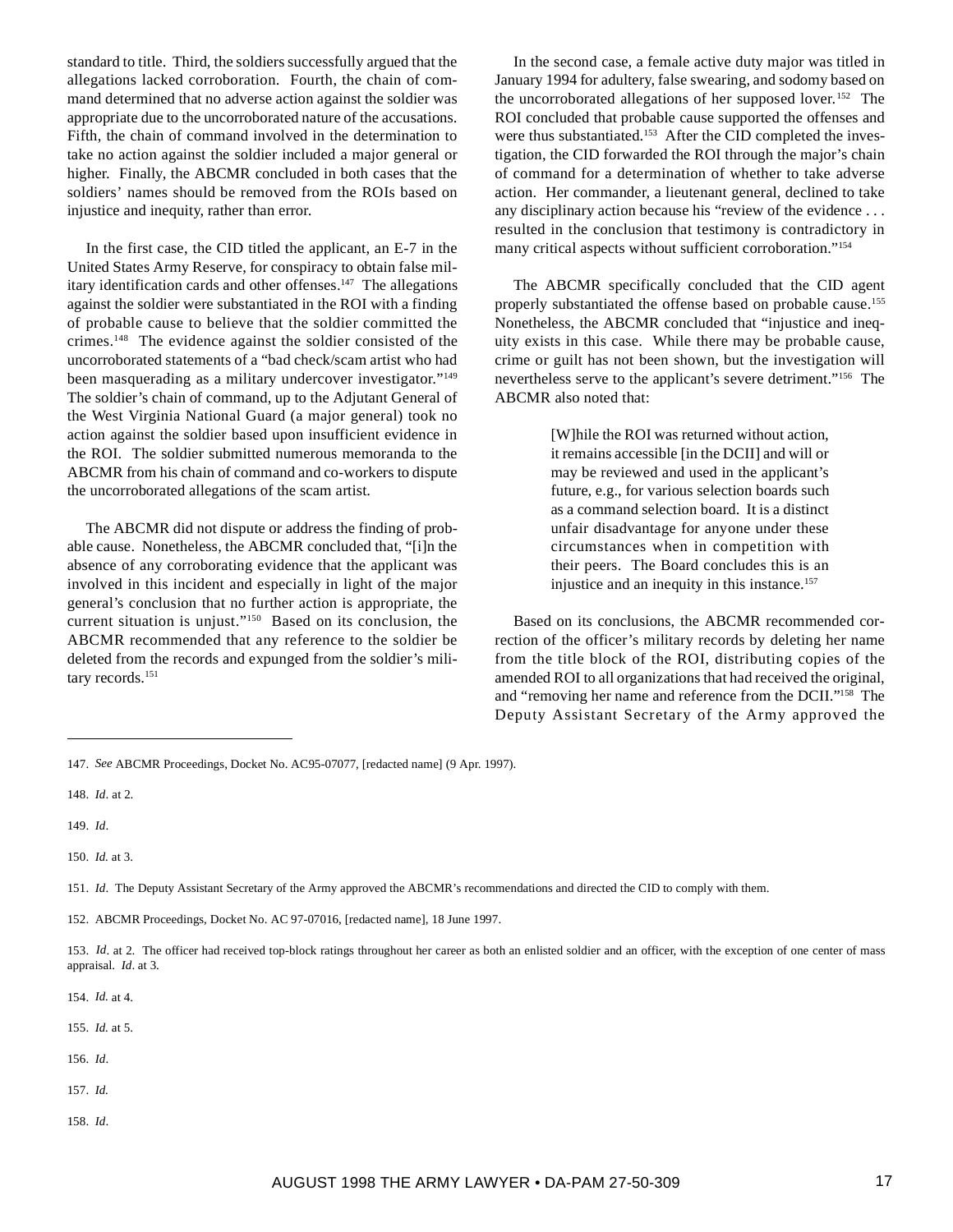ABCMR's recommendations within thirty days after the ABCMR made the recommendations and directed the CID to comply. Although CID officials refused to comment on the case, the director of the CRC stated that he had complied fully with the direction of the ABCMR.<sup>159</sup>

These two recent cases demonstrate the willingness of the ABCMR to act where appropriate.<sup>160</sup> Following the cases, the SJA for the Department of the Army Review Boards Agency (DARBA) began work on a systematic methodology for review of titling challenges.<sup>161</sup>

> The need for this guidance was prompted by a concern by the General Counsel's Office and CID that the ABCMR might overturn titling decisions indiscriminately. The guidance is designed to focus the ABCMR and its analysts on the relevant issues to examine in reaching a decision, to ensure the decisions in this sensitive area are consistent, and to provide a basis for explanation of those decisions if they are challenged by the applicant or Army leadership.162

Although not yet complete, the methodology will most likely focus the ABCMR's analysis on two areas. First, was there credible information to initiate an investigation into the alleged offenses for which the applicant is titled? If not, the individual's name should be removed from the subject block. This prong focuses on the question of whether there was a violation of law or regulation in initiating the investigation against the applicant. The focus addresses the CID's policy of refusing to amend reports even where a mistaken determination of credible information forms the basis for the titling decision. Second, even if credible information existed to initiate the investigation, the offense was properly founded, and the individual's involvement in the offense was properly substantiated, is there nonetheless injustice and inequity caused by the use of the information? The comments of the Army in its memorandum and nonconcurrence to the 1992 change in the titling standard provide great equity arguments for soldiers who are petitioning the ABCMR, as well as for counsel who are assisting them.163

Soldiers and their attorneys who desire to challenge a titling decision at the ABCMR are encouraged to adopt the DARBA's methodology in their applications for relief. In particular, where the offense is unfounded or the individual's participation in the offense is not substantiated by probable cause, the soldier should attack the uses of the titling decision (for example, promotion boards, security clearances, or employment decisions). Although the sampling is small, the results are clear–the ABCMR is listening and is willing to act.<sup>164</sup>

#### **Recommendations and Conclusion**

The titling of an individual and subsequent indexing in the DCII should serve its primary function*—*ensuring that information contained in the report can be retrieved at some future point in time for law enforcement and security purposes.<sup>165</sup> To ensure the viability of that primary purpose, several changes to the titling process are necessary.

First, to ensure that only accurate information is used, the amendment procedure should be modified to allow greater successful challenges to the titling decision. The current standard of removal from the titling block only in cases of mistaken

160. There is a question as to whether it is ever appropriate for the ABCMR to direct removal of a soldier's name from the title block based on any reason other than mistaken identity, as set forth in *DOD Instruction 5505.7* and *AR 195-2*. The ABCMR is granted the authority, by statute, to correct "any military record" when "necessary to correct an error or remove an injustice." 10 U.S.C.A. § 1552 (West 1998). The ABCMR's position is that its statutory mandate supercedes DOD instructions and Army regulations. Electronic Interview with Colonel Jan Serene, Staff Judge Advocate, Department of the Army Review Boards Agency (Apr. 2, 1998) [hereinafter Serene Interview].

161. Montgomery Interview, *supra* note 137. The Deputy Assistant Secretary of the Army—Army Review Boards asked the DARBA SJA to develop an analytical approach to titling cases. The approach is not so much a new one as it is "intended to be guidance to the ABCMR and its analysts to assist in their systematic and consistent review of requests to correct titling decisions." Serene Interview, *supra* note 160.

The Deputy did not disguise his distaste for the credible information standard to title a soldier. He expressed the opinion that the standard to title is extremely low, while the standard to have one's name removed from the title block is extremely high. The inequity in that equation is compounded by the vast access to the information granted by the DCII.

162. Serene Interview, *supra* note 160.

163. *See supra* notes 82-94 and accompanying text (discussing the Army memorandum and Army nonconcurrence to *DOD Instruction 5505.7*).

164. Administrative Procedures Act, 5 U.S.C.A. §§ 702-706 (West 1998) (providing a means for soldiers to appeal to the federal courts). An appeal to the federal courts would only be successful if the soldier could prove that the agency action challenged was arbitrary, capricious, or otherwise an abuse of discretion. *Id.* § 706(2)(A). *See, e.g.,* Aquino v. Stone, 957 F.2d 139 (4th Cir. 1992). There are very few challenges to titling decisions filed in the federal courts. In the last three years, at least, no challenges to titling decisions have been filed against the Army. Telephone Interview with Major Douglas Mickel, Senior Litigation Attorney, Office of the Judge Advocate General, Litigation Division (Feb. 23, 1998).

<sup>159.</sup> McGuire Interview, *supra* note 40.

<sup>165.</sup> *Review of Titling and Indexing Procedures*, *supra* note 17, at 1.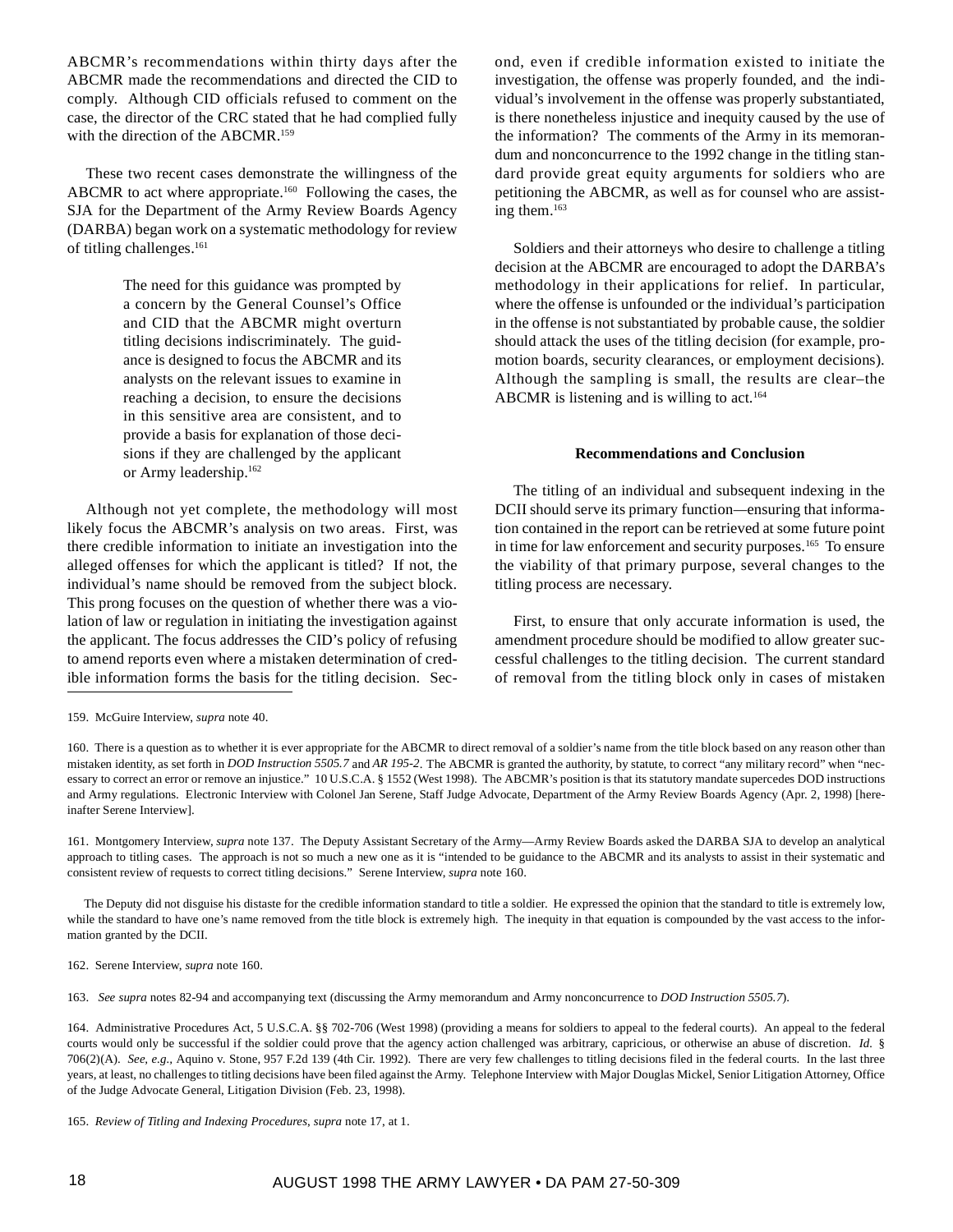identity allows the use of proven inaccurate accusations against individuals. Allowing a soldier to remain titled cannot be justified under the following circumstances: when there is a demonstrable absence of credible information; when an offense did not occur (for example, the offense is unfounded); or when the soldier, according to the ROI itself, did not commit the offense.

Second, the two primary regulations that address titling in the Army, *AR 195-2* and *CID Regulation 195-1*, must be updated and coordinated. The regulations must clearly distinguish between the decision to title an individual, the decision to found an offense, and the decision to substantiate an offense.

Third, CID agents and trial counsel must be instructed more systematically in the titling process. This should include instruction on the ramifications of the titling decision. Currently, trial counsel receive no systematic instruction on titling.

Fourth, if changes to the system are not made to ensure the accuracy of the titling information that is put into the DCII, access to such information should be vastly restricted from its current status. Any use of potentially inaccurate information based on such a low evidentiary standard for such a large array

of administrative decisions negatively affects the Army in the end. For example, the most qualified person for the assignment, promotion, or security clearance may not be considered due to misunderstanding or misuse of a titling decision.

Finally, the Army must overcome the connotation of guilt associated with a titling decision. There is a definite stigma associated with titling in the Army.166 Agents and attorneys must work to dispel that stigma. Actions as simple as providing the definition of titling in every ROI and cautioning readers about the improper use of mere titling would be a start. Similarly, a definition in the ROI of what it means to "found" and to "substantiate" an offense would be helpful to all readers of the ROI.

It will take time for the culture of the stigma associated with titling to dissipate. In the meantime, attorneys and agents must diligently apply the standards and requirements necessary to title an individual. Soldiers' careers depend on a fair application of the titling standards. Moreover, soldiers' careers depend on an understanding by those with access to a titling decision of what it means to be titled and, even more importantly, what it does not mean.

<sup>166.</sup> The DOD IG (see notes 80-81 and accompanying text) and the Army (see notes 88-89 and accompanying text) have recognized the existence of the stigma in the Army associated with titling.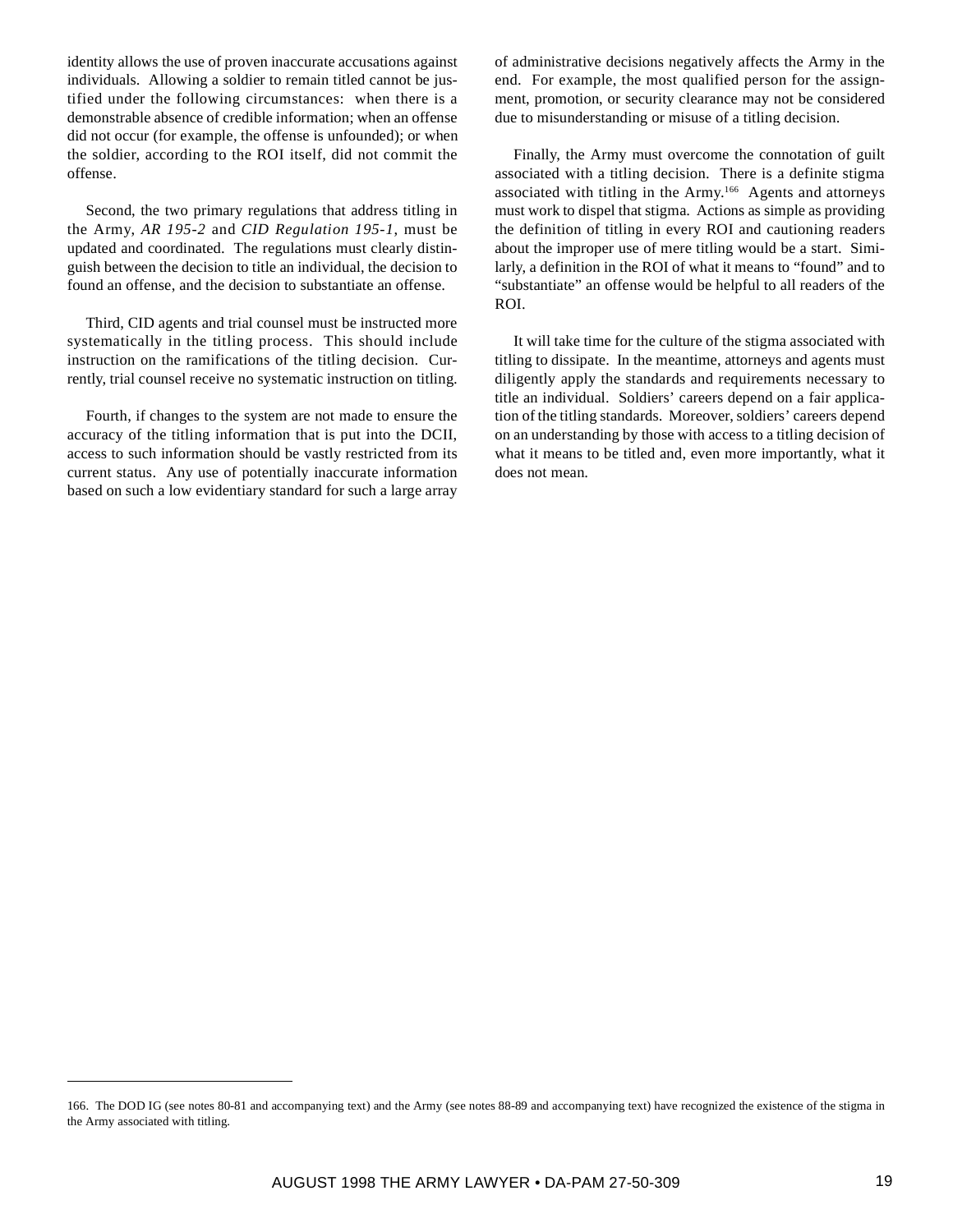# **Military Construction Funding: Variation in Cost Rules**

*Major M. Warner Meadows, United States Air Force*

Are you proud of yourself? You should be! You have mastered the construction funding process. By determining the scope of your project<sup>1</sup> and the funded<sup>2</sup> construction<sup>3</sup> costs, you were able to take the final funded construction costs and compare them with the three military construction thresholds. You then determined which of the three fiscal thresholds applied to your project.<sup>4</sup> Next, you acquired the requisite approvals<sup>5</sup> and sent out the invitation for bids. After a well-deserved break, the bid-opening day arrives, and to no one's surprise but yours, all the bids are higher than the approved amount. What do you do now? You award the contract, right? Wrong!

If you have not encountered this situation, you probably have encountered the following situation. You award the contract, then sit back and enjoy watching the project progress. While staring out of your window and watching the base's new training facility begin to block your view, you get a phone call from the contracting officer. She informs you that the contractor has claimed additional costs due to a differing site condition, a variation in estimated quantity, a constructive suspension of work, a contract interpretation problem, or whatever else the contractor could claim. After you and the contracting officer review the contractor's claimed costs, you determine that the costs have merit and recommend that the contracting officer pay them. The contracting officer informs you that she would

be happy to pay the additional costs, but asks whether this would put the project over one of the fiscal thresholds that apply to construction work. After wondering if the new project is high enough to jump off of, what do you do next?

#### **Introduction**

These scenarios involve cost variations. This is not an uncommon situation in construction contracts. Cost increases occur in both the contract formation and administration phases. During contract formation, the government puts together its estimate of project costs, gets the requisite approvals, and then sends out its solicitations. Sometimes, the offers come in much higher than the government estimate. In contract administration, there are normally contract changes that increase the cost of the approved project. Because this is the norm in construction contracting, the buying command generally tailors the scope of the work to allow for such contingencies. In some situations, the approved funding can be increased. When the funding cannot be increased without tripping a fiscal threshold, the scope of the project may have to be decreased.<sup>6</sup>

It is important that all of the work necessary for a "complete and usable facility" is included in the project to avoid project

<sup>1.</sup> The scope of the project is the amount of work that is needed to produce a complete and usable facility or an improvement to an existing facility. *See* Honorable Michael B. Donley, B-234326, 1991 WL 314260 (Comp. Gen. Dec. 24, 1991). It is important that all of the work necessary for a complete and usable facility is included in the project to avoid project splitting. Project splitting is a violation of the Antideficiency Act. *See* 31 U.S.C.A. §§ 1341, 1342, 1344 (West 1998).

<sup>2.</sup> Project limits apply only to funded costs. Unfunded costs are those costs that are charged against appropriations other than those directly paying for the construction project. They include military personnel costs, planning and design costs, and depreciation of government equipment used in the project. All other costs are funded. Funded costs include materials and supplies, non-military personnel labor, cost for temporary duty (TDY) of military personnel, maintenance and operation costs of government equipment, and the value of real property.

*See* U.S. DEP'T OF ARMY, REG. 420-10, MANAGEMENT OF INSTALLATION DIRECTORATES OF ENGINEERING AND HOUSING, glossary, sec. II (2 July 1987) [hereinafter AR 420- 10]; 1 U.S. DEP'T OF AIR FORCE, SECRETARY OF THE AIR FORCE INSTR. 65-601, BUDGET GUIDANCE PROCEDURES, para. 9.13.3 (21 Oct. 1994) [hereinafter AFI 65-601]; U.S. DEP'T OF NAVY, SECRETARY OF THE NAVY INSTR. 11010.20F, FACILITIES PROJECT MANUAL, para. 2.1.1 (7 June 1996) [hereinafter SECNAV INSTR. 11010.20F].

<sup>3.</sup> Military construction includes any construction, development, conversion, or extension of any kind that is carried out on a military installation. 10 U.S.C.A. § 2801(a) (West 1998). The term military installation means a base, camp, post, station, yard, center, or other activity under the jurisdiction of the secretary of a military department, or in the case of an activity in a foreign country, under the operational control of the secretary of a military department or the Secretary of Defense. *Id*. § 2801(c)(2). It includes all work that is necessary to produce a complete and usable facility or a complete and usable improvement to an existing facility. Construction includes the acquisition, erection, installation, or assembly of a new facility. It also includes work on an existing facility. Examples include: an expansion or extension of the facility to add to its overall dimensions; alteration of the interior or exterior arrangements of a facility to improve its current purpose; conversion of the interior or exterior arrangements so that the facility can be used for a new purpose; and replacement of a real property facility. U.S. DEP'T OF ARMY, REG. 415-15, ARMY MIL-ITARY CONSTRUCTION PROGRAM DEVELOPMENT AND EXECUTION, glossary, sec. II (30 Aug. 1994) [hereinafter AR 415-15]; 1 AFI 65-601, *supra* note 2, ch. 9; SECNAV INSTR. 11010.20F, *supra* note 2, para. 6.1.1. Maintenance and repair are not construction; therefore, they are not subject to the \$500,000 Operation and Maintenance funds limitation on construction.

<sup>4.</sup> Operation and maintenance funds are used for projects that cost \$500,000 or less. 10 U.S.C.A § 2805(c). For projects that cost more than \$500,000 but less than \$1.5 million, unspecified minor military construction funds are used. *Id.* § 2805(a). For projects that cost more than \$1.5 million, specified military construction funds are used. *Id.* § 2802.

<sup>5.</sup> Commanders of major commands may approve projects up to \$500,000. They may also delegate the approval authority. This authority is usually delegated to installation commanders. The service secretary approves construction projects greater than \$500,000 but less than \$1.5 million. Congress approves all projects greater than \$1.5 million. AR 415-15, *supra* note 3, para. B-1; 1 AFI 65-601, *supra* note 2, tbl. 9-1; SECNAV INSTR. 11010.20F, *supra* note 2, app. B, tbl. 1.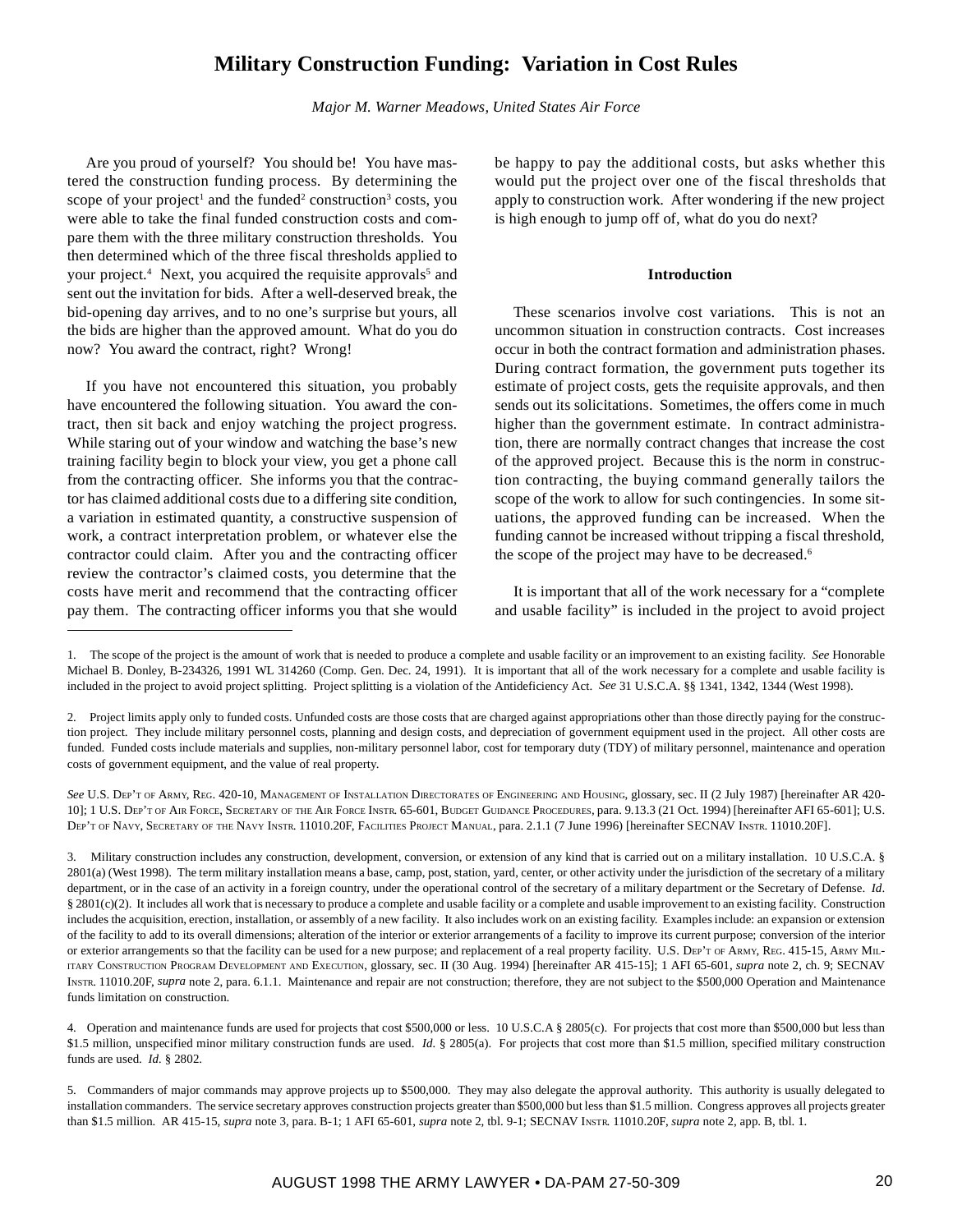splitting. Project splitting is a violation of the Antideficiency Act.<sup>7</sup> If the scope of the project is reduced and necessary aspects of the project are deleted, the project will not result in a complete and usable facility or improvement to the facility. It would, therefore, be necessary to award another contract to complete the facility or improvement to the facility. This is a classic example of project splitting.

In passing the Military Construction Codification Act,<sup>8</sup> Congress recognized that the complexities of the construction marketplace make it impossible to estimate a project's cost precisely. Therefore, Congress allows the services some flexibility to approve certain cost increases.<sup>9</sup> Although Congress allows some flexibility, the flexibility to increase the cost of a project is generally contingent on the availability of savings from other projects. This is an important consideration, especially for projects that are funded using specified military construction funds. In other words, since construction funds are limited, the ability to take advantage of the cost variations is contingent on whether funds are available.

It is vital for contract attorneys to understand the cost variation rules for construction work to avoid violating the Antideficiency Act.10 Surpassing a construction funding threshold violates the purpose statute.<sup>11</sup> In fact, exceeding the limits of operation and maintenance (O&M) funds for minor construction projects is the number one Antideficiency Act violation within the Department of Defense (DOD).<sup>12</sup> This means the command is using the wrong funds. Since the funding threshold has been exceeded, a different type of construction funds must be used.<sup>13</sup> Additionally, this violates 41 U.S.C. § 12, which states that "no contract shall be entered into for the erection, repair, or furnishing of any public building, or for any public improvement which shall bind the government to pay a larger sum of money than the amount in the Treasury appropriated for the specific purpose."14 The statute further states that "the purpose of this section is to prevent executive officers from involving the government in expenditures or liabilities beyond those contemplated and authorized by the law making power."15 A clear understanding of the construction cost variation rules will significantly help ensure that your command does not run afoul of the Antideficiency Act or any other applicable construction funding statute.

It is also important to distinguish between the type of funds being used and whether the contract funding change is made before or after the contract award. The cost variation rules differ for O&M funds, for unspecified minor military construction funds, and for specified military construction funds. Additionally, the rules differ for cost variations that occur in the contract formation and contract administration phases. This article discusses the statutes and regulations concerning cost variations that occur after the installation receives approved funding for construction contracts. The article surveys the statutory guidance applicable to all of the services and highlights any variations found in the regulations applicable to the military departments for each construction funding threshold.

#### **Specified Military Construction Projects**

In the specified military construction program,<sup>16</sup> Congress provides annual approval and funding for the DOD military construction requests.17 Congress appropriates funds for spe-

6. The scope of the project is the amount of work needed to produce a complete and usable facility or an improvement to an existing facility. *See Donley*, 1991 WL 314260.

7. 31 U.S.C.A. §§ 1341, 1342, 1344.

8. 10 U.S.C.A. § 2801.

9. *See* Major Earle D. Munns, *An Analysis of the Military Construction Codification Act*, ARMY LAW., Nov. 1987 at 26.

10. 31 U.S.C.A. §§ 1341, 1342, 1344.

11. *Id.* § 1502.

12. U.S. DEP'T OF DEFENSE, FINANCIAL MANAGEMENT REG. 7000-14-R, ADMINISTRATIVE CONTROL OF FUNDS AND ANTIDEFICIENCY ACT VIOLATIONS [hereinafter DOD 7000- 14-R].

13. If the proper funds were available at the time the contract was entered into and at the time the threshold was exceeded, the violation may be correctable. *See id*. ch. 10; DEFENSE FINANCE AND ACCOUNTING SERVICE-INDIANAPOLIS REG. 37-1, FINANCE AND ACCOUNTING POLICY IMPLEMENTATION, para. 7.5b (Sept. 1998); The Honorable Bill Alexander, House of Representatives, B-213137, 63 Comp. Gen. 422 (June 22, 1984).

14. 41 U.S.C.A. § 12 (West 1998).

15. *Id*.

16. *See* Department of Defense, Military Construction Appropriation Act of 1998, Pub. L. No. 105-45, 111 Stat. 1142 (1997).

17. *Id*. For fiscal year 1998, the following amounts were authorized and appropriated: for the Army, \$598,750,000 for Continental United States (CONUS) and \$156,100,000 for overseas; for the Navy, \$521,297,000 for CONUS and \$66,120,000 for overseas; for the Air Force, \$559,085,000 for CONUS and \$89,345,000 for overseas; and for the DOD, \$407,890,000 for CONUS and \$16,000,000 for overseas.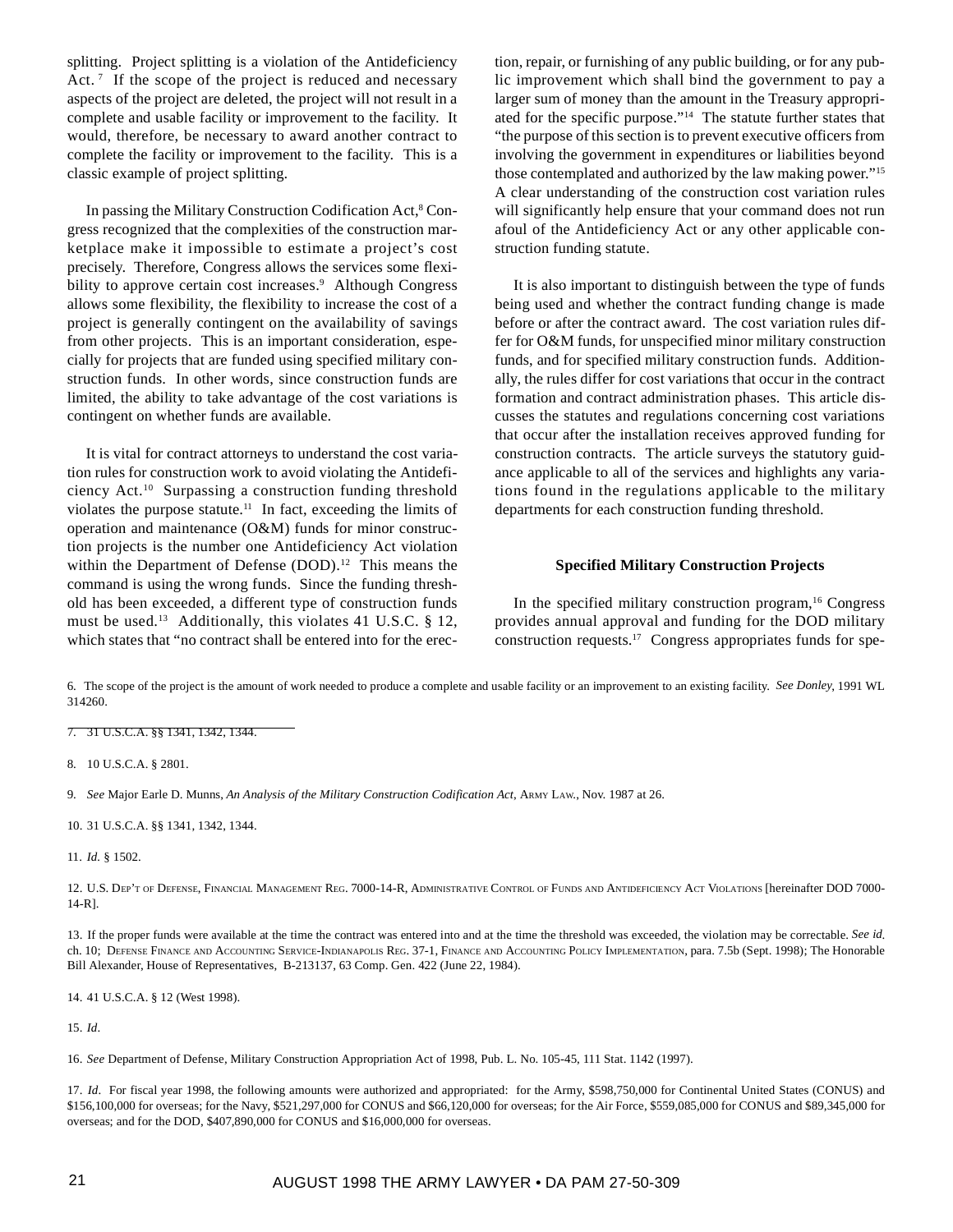cific construction projects in the annual military construction appropriation (MCA) act in a lump sum amount.<sup>18</sup> The conference reports associated with the various MCA acts typically provide a by-project breakdown for this lump sum amount.<sup>19</sup> The specified military construction program normally consists of construction projects that are expected to exceed \$1.5 million.20 Based on the budget request that is provided by the requesting agency and routed through the DOD, Congress determines the size (scope) of the project and the amount of funding. Increases in the authorized and appropriated amounts are within the purview of the congressional subcommittees that are responsible for overseeing all military construction work.<sup>21</sup>

This means that Congress is the approval authority for all projects with expected costs that exceed \$1.5 million. The installation where the project is to be built determines the planned scope and funded construction costs of the project. If the installation determines during the planning phase that the estimated funded construction costs will exceed \$1.5 million, the project must be forwarded through the chain of command to the service secretary's office. The service secretary then forwards the project request and its justification to the Secretary of Defense who, upon approval, forwards it to Congress. Congress then determines the scope of the project and provides the funding in the annual military construction authorization and appropriation acts.<sup>22</sup>

Suppose Congress provides an installation with the scope and funding for a construction project. What, if anything, can the buying command do if the cost of the project increases either before or after contract award? There are two options. The command may increase the funding or decrease the project scope. Decreasing the project scope enables the buying command to remain within the congressionally approved funding amount. While this is an option, the project must still result in a complete and usable facility or a complete and usable improvement to the facility.<sup>23</sup>

Often, everything that is included in the project justification that is provided to Congress is necessary for the complete and usable facility; thus, the project scope cannot be decreased. The only remaining option is to somehow increase the amount of funds for the project. If not, the amount of congressionally approved funding could be exceeded, resulting in an Antideficiency Act violation.

The starting point for researching the cost variation rules and the approach to take can be found in 10 U.S.C.  $\S 2853.^{24}$  This statute provides that the cost authorized for a military construction project or for the construction, improvement, and acquisition of a military family housing project may be increased by no more than twenty-five percent of the amount appropriated for the project or 200 percent of the unspecified minor construction project ceiling,<sup>25</sup> whichever is less.<sup>26</sup> The service secretary responsible for the construction project must determine that the increase in cost is required for the sole purpose of meeting unusual variations in cost and that the cost variations could not have been reasonably anticipated at the time Congress originally approved the project.<sup>27</sup> This cost variation statute limits the reduction in the scope of work for military construction projects and the construction, improvement, and acquisition of military family housing projects.<sup>28</sup> The project scope cannot be reduced by more than 25 percent from the amount approved by Congress.

18. 41 U.S.C.A. § 12.

19. *See generally* H.R. REP. NO. 105-132 (1996).

20. 41 U.S.C.A. § 12.

21. The congressional subcommittees that are responsible for overseeing military construction work are the Armed Services and Appropriations Military Construction (MILCON) subcommittees.

22. Although urgent requirements are approved in a much faster fashion, it has been the author's experience that the average specified project takes five-seven years for congressional approval.

23. There appears to be no clear definition of a complete and usable facility or a complete and usable improvement to a facility. Rather, the definition is highly fact specific. For instance, suppose that the military has decided to move an NCO academy to a certain installation. The installation decides to build an administrative facility, a dormitory/barracks facility, and a mess hall/dining facility. For a complete and usable NCO Academy, the installation must determine whether it is necessary to have all three buildings. If so, the project must include all three. But what if the Academy is being built close to the other dormitory/barracks or mess hall/dining facility on the installation? It is then possible for the academy to use these already existing facilities, and therefore, the complete and usable facility is only the administrative building itself. The equation changes if the academy is to be built on a remote part of the installation. One way to look at the equation is to decide what is necessary to have a facility that meets the agency's purposes.

24. *See* 10 U.S.C.A. § 2853 (West 1998).

25. Currently, the unspecified minor construction project ceiling is \$1.5 million. This threshold is increased to \$3 million for projects intended that are solely to correct deficiencies that threaten life, health, or safety. *Id*. § 2805(a)(1).

26. Currently, the minor military construction authority is capped at \$1.5 million. Therefore, 200 percent of the unspecified minor construction project is \$3 million. 10 U.S.C.A. § 2805(a)(1).

27. *Id.* § 2853(a).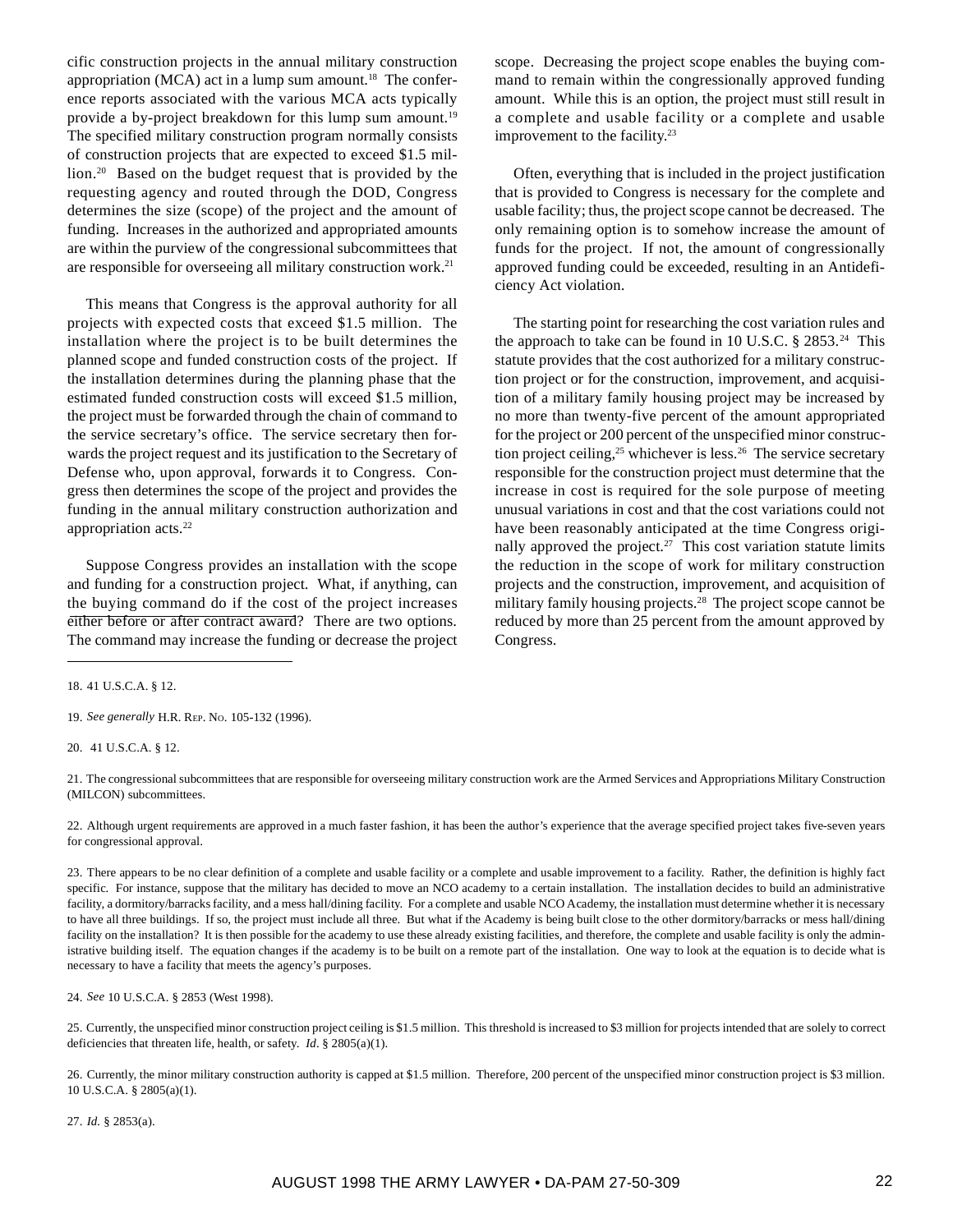The limitations in cost or scope do not apply, if the service secretary approves the variation and notifies Congress<sup>29</sup> of the change in writing. Once notice is provided, the service secretary must wait a period of twenty-one days before taking final action on the proposed change in cost or scope. If Congress does not act within that twenty-one days, the service secretary may assume that Congress has approved the action.<sup>30</sup> Importantly, the limitation on cost increases does not apply to the settlement of a contractor claim under a contract if the increase in cost is approved by the secretary and the secretary promptly submits written notification of the facts relating to the proposed cost increase to the appropriate congressional committees.<sup>31</sup> Also, cost variations cannot be used to increase the scope of a project; however, limited scope adjustments are permissible if they are required for technical reasons.<sup>32</sup>

As with many statutes, the military services often promulgate their own additional guidance. Each military service has implemented further guidance on how to handle cost or scope increases or decreases. For example, *Air Force Instruction 65- 601*33 discusses how to handle changes in scope and cost. It states that the Air Force Office of Civil Engineering (AF/CE) and the Secretary of the Air Force, Office of Military Installations (SAF/MI), jointly determine if the Air Force will require advance approval for major changes to approved projects. If so, the AF/CE notifies Congress when a project's scope decreases more than twenty-five percent or when its cost increases more than \$1.5 million or by twenty percent, whichever is less.

Regarding changes to the project's scope, the project justification documents<sup>34</sup> that were submitted to Congress show the scope of a facility in units of measure such as square feet of building space or square yards of pavement. When Congress approves a project, it establishes the project's scope. Therefore,

not more than ten percent of the approved scope should be added without prior approval of the AF/CE.<sup>35</sup> Likewise, decreasing the approved scope of the construction work by more than twenty-five percent requires prior AF/CE approval.<sup>36</sup> It is necessary to stay within the total amounts provided in each annual appropriation act. The Air Force instruction further states that "within the aforementioned guidelines, the requiring activity may adjust financing to complete projects approved and started, to cover projects expected to start during the current fiscal year, and to meet other project costs that represent valid unfinanced requirements for the budget year."37

Army<sup>38</sup> and Navy<sup>39</sup> regulations also discuss changes in scope and cost. Both of these regulations begin by reviewing the statutory language behind construction cost variations.40 They state that the services may approve cost increases that could not have been reasonably anticipated at the time of congressional approval and that are necessary to meet unusual variations in cost. The cost increase, however, must not be the result of an increase in the authorized scope. The service secretary may approve a cost variation up to twenty-five percent of the appropriated amount or 200 percent of the unspecified minor military construction threshold, whichever is less.

Although congressional notification and approval are required, it is easy to envision cases where cost increases must be funded promptly to avoid interest or additional increases in cost. The services have unlimited authority to approve payment of changes that are within the project's scope and meritorious claims if there has been prompt notification to Congress. Also, Congress can approve pre-award increases in the specified authorized amount for initial awards that are greater than twenty-five percent over the appropriated amount, or \$3 million, whichever is less. The award, however, cannot occur until

30. During this twenty-one day time period, Congress can notify the secretary that the action is approved or decide to hold hearings on the matter.

- 32. 10 U.S.C.A. § 2853.
- 33. 1 AFI 65-601, *supra* note 2, para. 9.4.3.

34. *See* U.S. Dep't of Defense, DD Form 1391, Military Construction Project Data (Dec. 1976).

35. 1 AFI 65-601, *supra* note 2, para. 9.4.3.1.

36. *Id.*

- 37. *Id.*
- 38. *See* AR 415-15, *supra* note 3.
- 39. SECNAV INSTR. 11010.20E, *supra* note 2.
- 40. 10 U.S.C.A. § 2853.

<sup>28.</sup> *Id.*

<sup>29.</sup> Notification is made to the House National Security Committee, the Senate Armed Services Committees, and the House and Senate Appropriation Committees.

<sup>31. 10</sup> U.S.C.A. § 2853(b).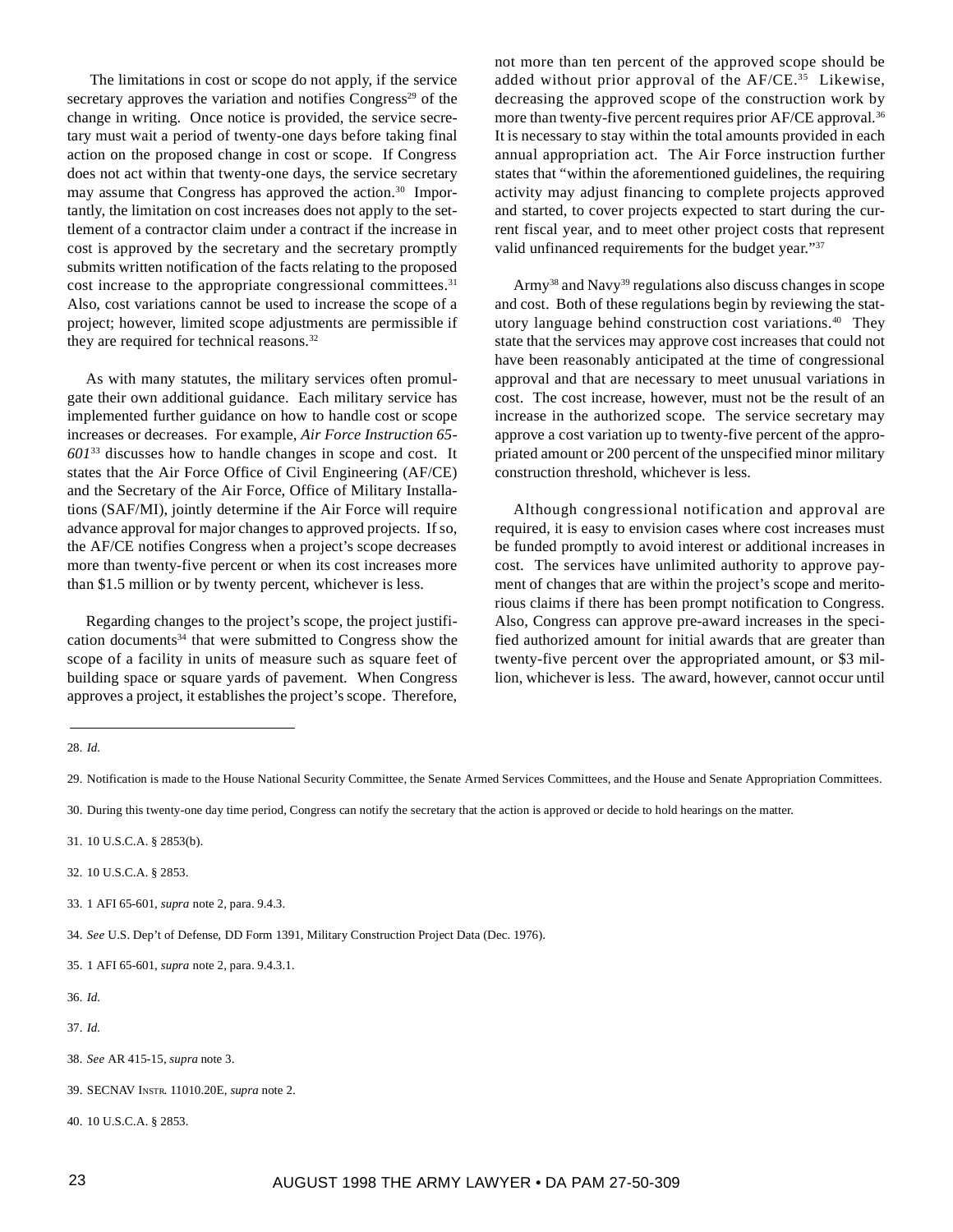at least twenty-one calendar days after Congress is notified, provided that Congress has no objections.<sup>41</sup>

Congress is very involved in the military construction process. The reasons for that are numerous. In 1989, the House Armed Services Committee<sup>42</sup> criticized the DOD's use of O&M funds for military construction projects.<sup>43</sup> The committee cited three of the numerous examples it had uncovered where installation commanders ignored construction funding limitations. Although the cited problems focused on the overuse of O&M funds for projects incorrectly classified as repair,<sup>44</sup> the report made it clear that Congress will closely monitor the spending of appropriated military construction funds.

The following synopsis is helpful for analyzing cost variations in a specified military construction project. After Congress approves the project in concept, it determines the size of the project and how much it will cost. This establishes the funding level and the type of appropriation. Only Congress can initially approve specified construction projects and changes in scope or cost after the project is initially approved. If the cost increases more than twenty-five percent, congressional notification and approval are required before the cost increase can be approved by the affected military service. For example, if Congress specified a project at \$10 million and the cost increase is greater than \$2.5 million, additional congressional approval would be required. Also, if the project cost increases by more than 200 percent of the minor military construction project ceiling,45 congressional notification and approval are required before the cost increase can be approved. Currently, the minor military construction project ceiling is \$1.5 million; 200 percent of that amount equals \$3 million. Therefore, if the project cost increases by more than \$3 million, congressional notification and approval are required.

When requesting approval to increase the project cost, the justification to Congress must include certain considerations. The increase in cost must be solely to meet unusual variations in cost that could not have been reasonably anticipated.<sup>46</sup> Also, the cost variation cannot be requested to increase the scope of

the project. Suppose, however, that the agency failed to program into its project something that is necessary for a complete and usable facility. To have a complete and usable facility, the command must add some item of construction work. In order to do so, however, the project must be increased above the amount specified by Congress. What does the command do in this situation? The statute is clear that the cost variation cannot be requested to increase the scope of the project; however, the statutory provision does not cover this situation. The purpose of the statute is to prevent agencies from asking for more money simply because they decided that a larger building or a higher quality component would be nice. Under the above circumstances, the agency has no choice but to add the necessary work to have a complete and usable facility. Therefore, the work and the cost increase should be submitted to Congress for approval. The command, however, must ensure that the justification documents are well above par in order to convince congress to approve the requested cost and scope increase.

Should a command decide not to pursue the congressional notification and approval process, the only option is to decrease the scope of the project. Two things must be considered before the scope of the project is reduced. First, the project must result in a complete and usable facility or improvement to a facility.<sup>47</sup> The scope cannot be reduced to the point that a complete and usable facility or improvement to the facility would not exist. This is especially true if, after reducing the project's scope, the command awards a separate contract for the deducted work. This is considered to be project splitting and is a violation of the Antideficiency Act.48 Second, if the project's scope must be reduced by twenty-five percent or more, Congress must be notified beforehand.49 As to Air Force projects there are lower notification thresholds and different approval levels.

#### **Unspecified Minor Military Construction Projects**

In the unspecified minor military construction program, Congress provides annual funding and approval to each military department for minor construction projects that are not

42. This is now called the House National Security Committee.

44. The reported cases included the Air Force building a new officers club using \$10 million in O&M funds, the Army using \$26 million in O&M funds to gut a building and to upgrade the interior completely, and the Navy using \$13 million in O&M funds to restore the exterior of a building.

45. 10 U.S.C.A. § 2805.

46. Examples of this include: unanticipated constructive changes, such as differing site conditions or suspension; environmental considerations; or increases in labor or supply costs.

47. Honorable Michael B. Donley, B-234326, 1991 WL 314260 (Comp. Gen. Dec. 24, 1991); 10 U.S.C.A. § 2801 (West 1998).

48. *Donley*, 1991 U.S. Comp. Gen. WL 314260.

49. AR 415-15, *supra* para. 5-13.

<sup>41.</sup> AR 415-15, *supra* note 3, para. 5-13.

<sup>43.</sup> *See* H.R. REP. NO. 101-21 (1989).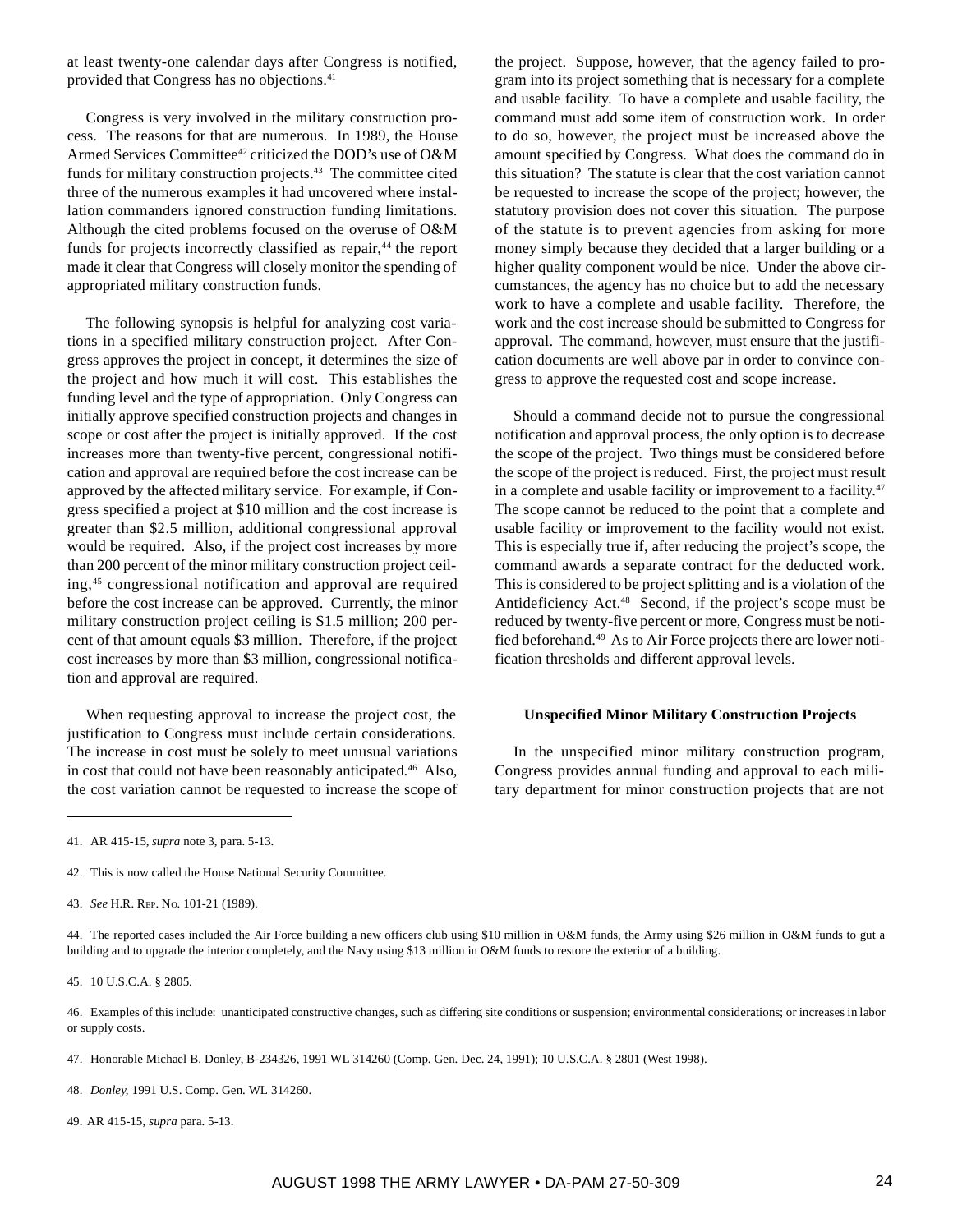specified in the conference report that accompanies the military construction appropriation act.<sup>50</sup> Service secretaries may use these funds for minor projects that are not specifically approved by Congress.<sup>51</sup> Generally, unspecified minor military construction consists of projects that cost more than the O&M threshold (\$500,000 or less) but less than the specified construction threshold (greater than \$1.5 million). Additionally, service secretaries, have the authority to use up to \$3 million for projects that are intended solely to correct deficiencies that threaten life, health, or safety.<sup>52</sup>

As with the cost variation rules for specified construction, Congress provides the DOD and the military services with a greater degree of flexibility for unspecified minor military construction work. This means that Congress gives the DOD and the military services a lump sum amount and the authority to prioritize and fund their individual projects within the appropriated amount. Although the unspecified minor military construction threshold is capped at \$1.5 million, the DOD and the military services have flexibility to exceed this amount. The statute allows the service secretary to increase an unspecified minor military construction project up to 125 percent of the "amount authorized by law."<sup>53</sup> The "amount authorized by law" is up to \$1.5 million, which is the threshold for unspecified minor military construction. For projects that are intended solely to correct deficiencies that threaten life, health or safety, the threshold doubles to \$3 million. Therefore, it appears that, under the current thresholds, a service secretary could approve total project cost increases up to \$1,875,000 for normal projects, or up to \$3,750,000 for projects that are intended solely to correct deficiencies which threaten life, health, or safety.

As with specified military construction, there are notification and approval requirements associated with these cost increases. Once the command decides to increase a project above either the \$1.5 or \$3 million threshold, the service secretary must notify the appropriate committees in writing. The project cannot begin, or the cost cannot be increased, until twenty-one days after the congressional committees receive notification. These requirements are meant to discourage the DOD and the military services from exceeding the unspecified minor military construction threshold. When the command wishes to exceed the statutory threshold, the congressional

intent must be taken into consideration, prior to notifying Congress.

Another basic consideration is financial. Congressional notification is required to increase the project above the unspecified minor military construction threshold, but the congressional notification does not provide either the agency or the command with additional money. The increase must be funded within the overall unspecified minor military construction appropriation provided to the agency at the beginning of the fiscal year. Plain economics may defeat the command's ability to increase the project above the unspecified minor military construction threshold.

If the command is reticent about notifying Congress, or does not have the funds to approve the change after congressional notification, there are two available options. If the project costs are expected to exceed the basic \$1.5 million unspecified minor military construction threshold, either the scope must be decreased or the project must be funded as a specified project.<sup>54</sup> When the project scope is decreased, the project must still result in a complete and usable facility.

Due to the problems with increasing the project scope above the \$1.5 million unspecified minor military construction threshold, it appears that the Air Force has reacted by not allowing itself to take advantage of funding unspecified minor military construction projects above the normal funding levels. Air Force guidance strictly prohibits exceeding the statutory limit of \$1.5 million for a minor construction project.<sup>55</sup> Consequently, if a major command cannot award a contract so that the total current working estimate is under \$1.5 million, it must reduce the scope or cancel the project. It appears that this strict guidance is meant to prevent additional Antideficiency Act violations in this area. This is a harsh rule, because it does not seem to allow any exceptions. There are certainly circumstances beyond the control of the command where the project should be increased above the normal funding threshold for unspecified minor military construction.<sup>56</sup>

In an effort to alleviate Antideficiency Act violations for unspecified minor military construction projects, the Air Force may be subjecting itself to additional Antideficiency Act violations. Since the Air Force instruction does not allow the Air

<sup>50.</sup> Department of Defense, Military Construction Appropriation Act, Pub. L. No. 105-45, 111 Stat. 1142 (1997). For Fiscal Year 1998, Congress authorized and appropriated the following unspecified minor military construction funds: for the Army \$7,400,000; for the Air Force, \$8,545,000; for the Navy, \$11,460,000; and for the DOD, \$26,075,000.

<sup>51. 10</sup> U.S.C.A. § 2805(a).

<sup>52.</sup> *Id.* § 2805(a)(1) *as amended by* the National Defense Authorization Act for Fiscal Year 1996, Pub. L. No. 104-106, § 2811, 110 Stat. 186 (1996).

<sup>53. 10</sup> U.S.C.A. § 2805(a)(1).

<sup>54.</sup> This is a difficult task if the project has begun because it generally takes Congress five-seven years to approve these projects.

<sup>55.</sup> U.S. DEP'T OF AIR FORCE, SECRETARY OF THE AIR FORCE INSTR. 32-1021, FACILITY CONSTRUCTION PROJECTS, para. 4.6.5 (12 May 1994). This instruction has been amended to allow the Air Force to fund projects that are intended solely to correct deficiencies that affect life, health or safety up to \$3 million.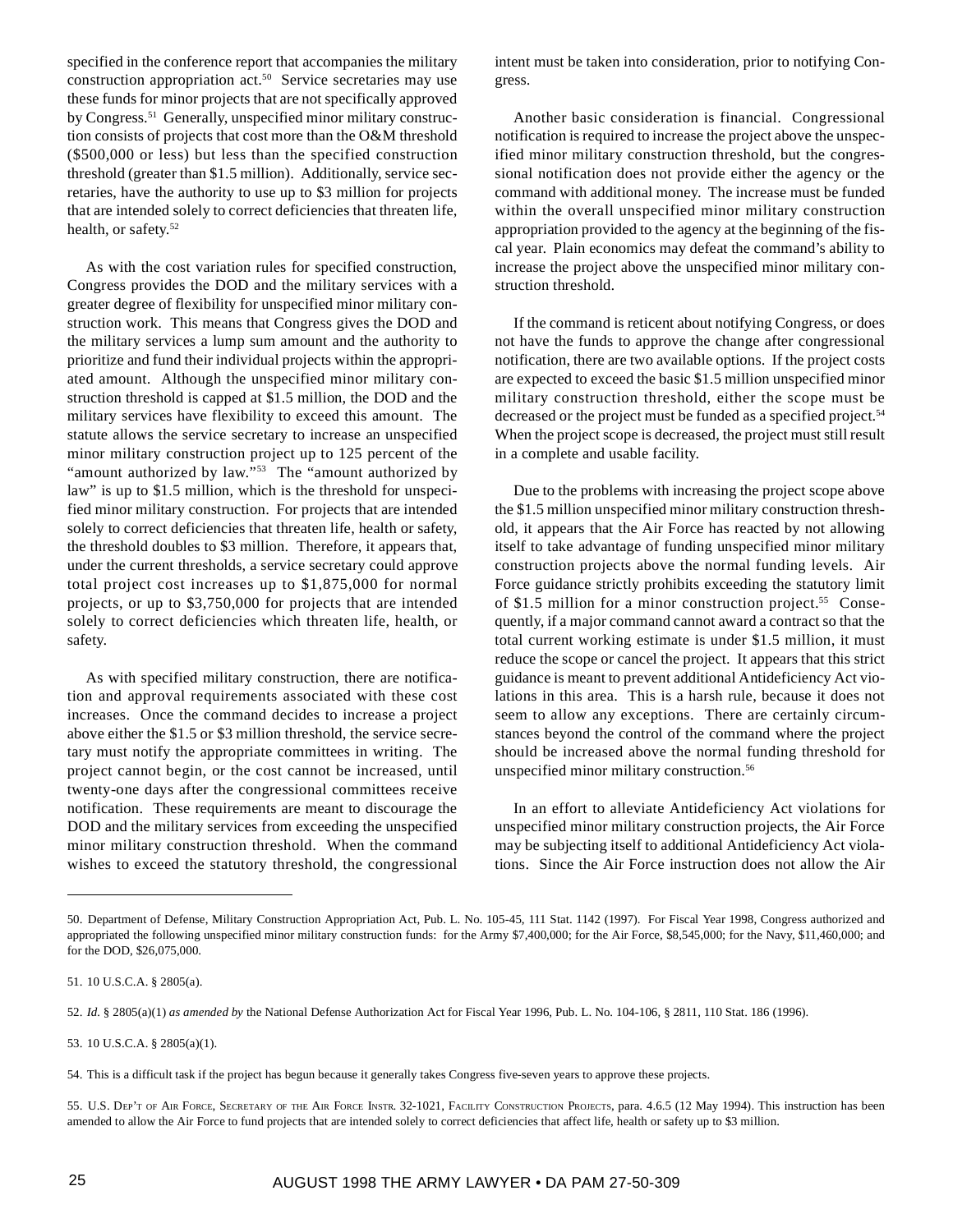Force to go above the normal unspecified minor military construction threshold, what happens if the cost for a project that is necessary to correct conditions affecting life, health, or safety exceeds \$1.5 or \$3 million? If the command is prohibited from notifying Congress that it wishes to increase the project up to twenty-five percent, it now faces a potential purpose violation. It has used unspecified minor military construction funds when it should have used specified military construction funds. To avoid the violation, the command must have had the proper funds at the time the original obligation was made and at the time necessary to fix the violation. This is a virtual impossibility; unless the project was specified in the first place or the agency has savings from other specified projects, the money will not be available to correct the violation. For these reasons, the Army and the Navy take advantage of these statutory provisions.<sup>57</sup>

Cost variations for an unspecified minor military construction project can be approved under certain conditions. The service secretary can approve project increases up to the unspecified minor military construction threshold, either prior to the contract award or after the award.<sup>58</sup> After notification to Congress, the service secretary can increase the total project cost up to 125 percent of the threshold.<sup>59</sup> If the total project costs exceed these thresholds, or if Congress does not approve the project increases, the military service must cancel the project and institute the project as a specified military construction project. For the Air Force, either pre- or post-contract award, the secretary can approve the project up to the unspecified minor military construction threshold.<sup>60</sup>

#### **Projects Funded with Operation and Maintenance Funds**

Most installations fund their routine operations with O&M funds. To allow commanders the authority to perform small construction work, Congress has authorized the DOD to use these funds of up to \$500,000 for unspecified minor military construction projects.61 For projects that are intended solely to correct deficiencies that threaten life, health, or safety,<sup>62</sup> the DOD may also use O&M funds up to \$1 million. Unlike specified and unspecified military construction, there are no provisions to increase construction projects that are funded with O&M above these thresholds. Prior to the contract award, if it is determined that the funded construction costs will exceed \$500,000 or \$1 million, the project's scope must be legitimately decreased or funded with unspecified minor military construction funds. With a scope decrease, the project must still result in a complete and usable facility or a complete and usable improvement to a facility. If, after contract award, the funded construction costs exceed \$500,000 or \$1 million, the project's scope must be legitimately decreased or there is a potential Antideficiency Act violation. The key to avoiding this situation is to anticipate legitimate contract changes and to avoid funding the project near the \$500,000 or \$1 million threshold.

#### **Conclusion**

At first glance, the cost variation rules appear complicated, but they are crucial in getting projects funded or completed. The key is to understand how the rules apply to specific projects. The rules for variations in costs differ according to the types of funds used for projects—specified military construction funds, unspecified minor military construction funds, or O&M funds. These cost variation rules also differ depending on whether the construction contract is in the contract formation or contract administration stage. Everyone who is involved in the process needs to be aware of these rules from the beginning of acquisition planning. They need to be ready for the possibility that the command cannot fund the project as expected and to be prepared to move to a higher funding threshold. A firm understanding of the cost variation rules is essential to avoiding unwanted audits and potential Antideficiency Act violations.

<sup>56.</sup> The author envisions constructive changes, such as suspension of work and differing site conditions, as valid reasons to take advantage of this option. Undiscovered environmental concerns that result in additional costs and work stoppages justify paying additional costs; likewise, this situation is also unforeseeable. Although planning for such contingencies is always preferable, it is not always possible.

<sup>57.</sup> *See* SECNAV INSTR. 11010.20F, *supra* note 2; AR 415-15, *supra* note 3.

<sup>58.</sup> This amount is either \$1.5 million or \$3 million.

<sup>59.</sup> This amount is either \$1,875,000 or \$3,750,000.

<sup>60. 1</sup> AFI 65-601, *supra* note 1, vol. 1, para. 9.4.3.1.

<sup>61. 10</sup> U.S.C.A. § 2805 (West 1998).

<sup>62.</sup> National Defense Authorization Act for Fiscal Year 1996, Pub. L. No. 104-106, § 2811, 110 Stat. 186 (1996).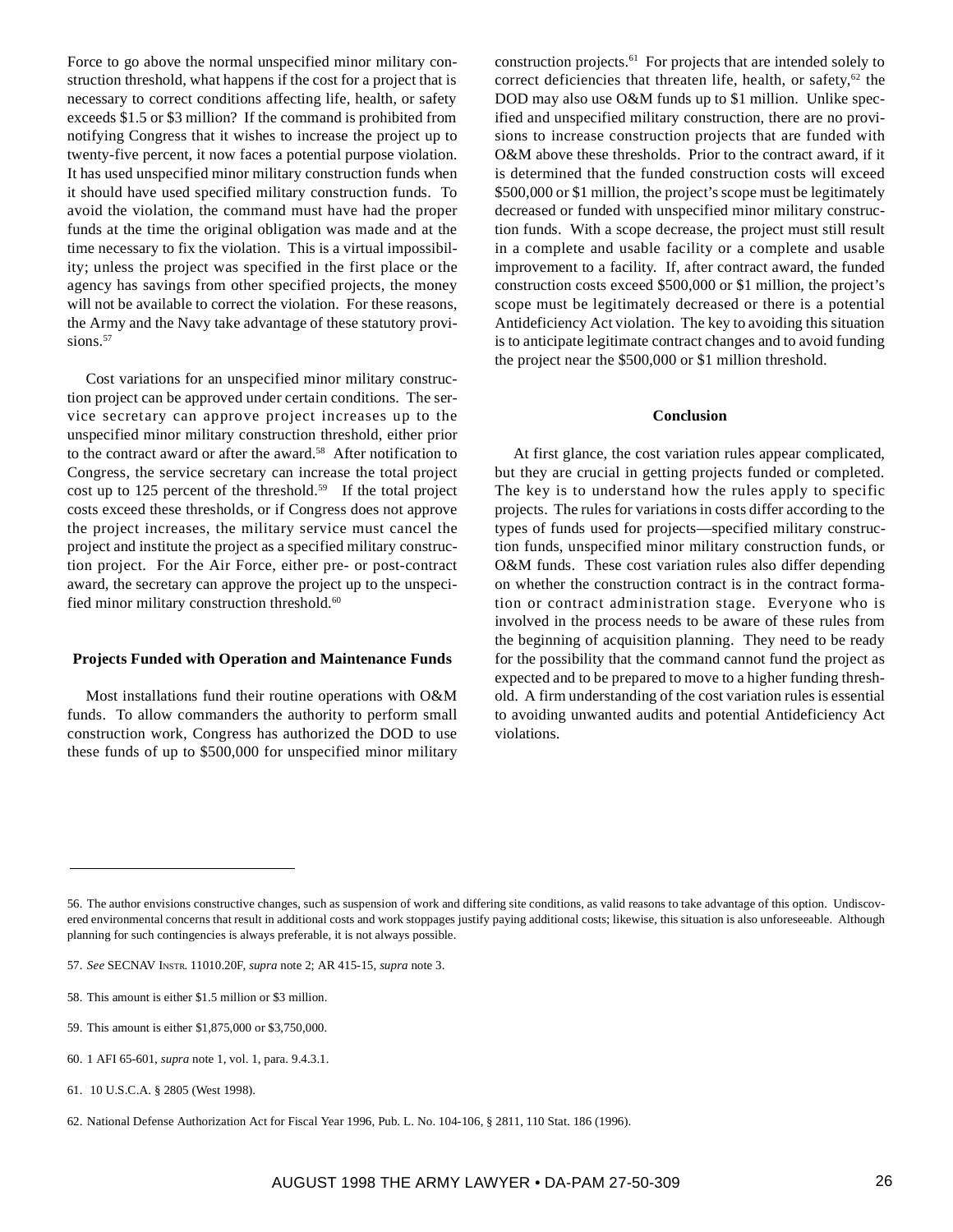# **TJAGSA Practice Notes**

The following notes advise attorneys of current developments in the law and in policies. Judge advocates may adopt them for use as locally published preventive law articles to alert soldiers and their families about legal problems and changes in the law. The faculty of The Judge Advocate General's School, U.S. Army, welcomes articles and notes for inclusion in this portion of *The Army Lawyer*; send submissions to The Judge Advocate General's School, ATTN: JAGS-ADL-P, Charlottesville, Virginia 22903-1781.

# *Family Law Note*

# **Colorado Reinforces the "Time Rule" Formula for Division of Military Pensions**

The Uniformed Services Former Spouses' Protection Act<sup>1</sup> (USFSPA) allows state courts to divide disposable military retirement pay as marital property.<sup>2</sup> The USFSPA does not, however, establish any formula or method for state courts to use in determining each party's share. Colorado recognizes the following three methods to divide military retirement pay: net present value,<sup>3</sup> deferred distribution,<sup>4</sup> and reserve jurisdiction.<sup>5</sup> The deferred distribution method is commonly used and

involves establishing the spouse's share through applying the "time rule" formula. The "time rule" formula requires that the monthly benefit be multiplied by the coverture fraction.<sup>6</sup> The result is then divided in half, and the resulting quotient represents the spouse's share. Determining the figures for the coverture fraction can make a huge difference in the spouse's share. Colorado establishes the numerator of the coverture fraction as the date of the divorce decree or the date of the hearing on disposition of property, if such hearing precedes the date of the decree.<sup>7</sup>

In the case *In re Marriage of Lockwood*,<sup>8</sup> the Colorado Court of Appeals reinforced the "time rule." The Lockwoods married in 1961 in Germany while he was a military member.<sup>9</sup> They separated several years later. Mr. Lockwood relocated to the United States without his wife's knowledge and obtained a divorce in Wyoming in 1978.10 In 1992, Mrs. Lockwood discovered that her husband was living in Colorado. Mrs. Lockwood filed an action in Colorado to divide marital property and challenged the Wyoming divorce decree based on insufficient service.<sup>11</sup> The Colorado trial court determined that the Wyoming divorce was void.<sup>12</sup> After a series of appeals, the Colorado courts agreed that Mr. Lockwood obtained the 1978 Wyoming divorce through "outright fraud upon the Wyoming

4. In the deferred distribution division of a military pension, the court determines the share of the military retirement pay that is due to the spouse, but the right to collect that share is deferred until a later date, usually the actual retirement of the service member.

5. Reserve jurisdiction also defers collection of the spouse's share of the benefit. Under reserve jurisdiction, the court does not determine any share or attempt to divide the military retirement pension. Instead, the court simply reserves jurisdiction over the pension. After the service member retires, the court can divide the asset.

6. The coverture fraction consists of a numerator that is defined by the number of years or months that the active duty service and the marriage overlap and a denominator that is defined by the number of years or months of total service toward the pension. In a military divorce, the denominator is always at least 20, unless the service member retires under an early retirement program.

7. COLO. REV. STAT. § 14-10-133(5) (1997). This statute establishes when marital property in Colorado is valued. States define this differently, and it is not always defined by statute. Whether the figure is determined at the date of divorce, the date of separation, or the date of filing can make a significant difference. There is no uniformity among the states.

8. No. 97CA0233, 1998 WL 213215 (Colo. Ct. App. Apr. 30, 1998).

<sup>1. 10</sup> U.S.C.A. § 1408 (West 1998).

<sup>2.</sup> *Id.* § 1408(c)(1).

<sup>3.</sup> Net present value is where the court awards a present value to the yet to be determined full pension. The net present value is distributed immediately and offset against other property in the marital estate. *In re* Marriage of Kelm, 912 P.2d 545, 547 (Colo. 1996). This method is not often used in military pension division because it is difficult to assign a present value in most cases, especially where the service member is not yet close to twenty years. Because military retirement benefits are determined by the rank and time-in-service at the time of retirement, it makes present value a difficult determination when the divorce occurs before retirement. In addition, net present value is an offset or "buy out" of the spouse's interest and is paid immediately. This is not generally possible for many military families.

<sup>9.</sup> *Id.* at \*1.

<sup>10.</sup> *Id.* Mr. Lockwood filed for divorce in Wyoming and attempted service by publication on Mrs. Lockwood, who was still residing in Germany. The supporting affidavit listed her last known address as Berlin, Germany. Three months later, he asked for default based on Mrs. Lockwood's failure to respond. At the time of default, the accompanying affidavit stated that there was no known address for the wife in spite of search and reasonable diligence. The default was granted on 7 December 1978. Mr. Lockwood remarried in 1979. *In re* Marriage of Lockwood, 857 P.2d 557, 558-59 (Colo. Ct. App. 1993).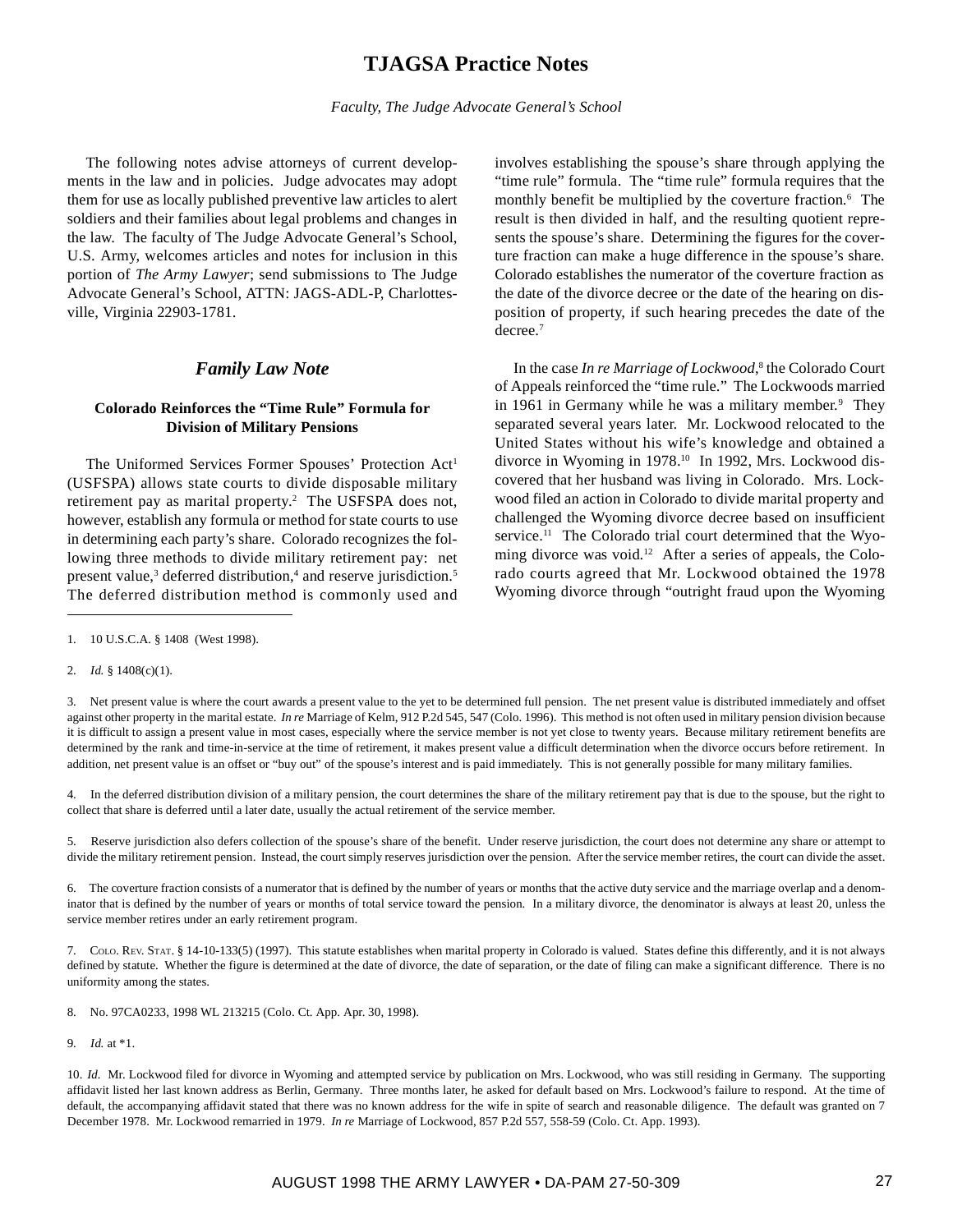court" and refused to recognize the divorce.13 The Colorado court issued a divorce decree in 1996 and held a separate hearing on division of the marital property.<sup>14</sup> Mr. Lockwood's military retirement was one of the marital assets for division.

The court determined that it would use the deferred distribution formula and apply the "time rule" formula to divide the military retirement pay.<sup>15</sup> Apparently, in an attempt to fashion an equitable distribution, however, the court used the 1992 date when Mrs. Lockwood filed for divorce in Colorado rather than the 1996 date of divorce to determine the numerator of the coverture fraction.16 On appeal, the Colorado Court of Appeals held that equitable concerns are relevant only in deciding which of the three methods to use in dividing the retirement pay. The "time rule" formula cannot be altered. $17$  Therefore, the court remanded the case for the trial court to establish Mrs. Lockwood's portion of the military retirement using the 1996 decree of divorce date.18

This case points out the importance of understanding the coverture fraction and how the state court where the divorce occurs uses that fraction. Although the USFSPA does not establish any formula, most courts use the coverture fraction in some manner to divide the military retirement pay. In addition, this case is a lesson in general family law issues of divorce.

Although Mr. Lockwood had a facially valid divorce decree, the fraud he perpetrated in the service on Mrs. Lockwood resulted in a void decree under Wyoming law.19 It also cost him dearly monetarily.20

*Lockwood* provides good lessons for the service member's counsel and the spouse's counsel. The service member's counsel should carefully consider the possible outcome before taking short cuts to achieve the client's end. The spouse's counsel should not give up without checking out some basic facts. Major Fenton.

# *Consumer Law Note*

## **The Truth in Lending Act Means What It Says–You Only Have Three Years to Rescind**

The Truth in Lending Act<sup>21</sup> (TILA) provides a three-day "cooling off period" during which a consumer may rescind a non-purchase money credit transaction that is secured by his principal residence.<sup>22</sup> The TILA also extends this right to rescind for up to three years if the creditor fails to provide certain material disclosures.<sup>23</sup> This provision helps to protect an individual's home in many contexts. $24$  Many consumer advo-

14. *Id.*

16. *Id.* at \*2. The court determined that, in light of Mrs. Lockwood's delay in pursuing the claim, equities weighed in favor of using the filing date for the Colorado divorce in 1992. *Id.*

17. *Id.* at \*3.

18. *Id.* at \*4.

19. Colorado looked to Wyoming law to determine whether the divorce was void or voidable under the circumstances of improper service. Once the court determined that the divorce was void under Wyoming law, there was no full faith and credit due the decree. Mr. Lockwood asserted several equitable defenses that the court also considered and dismissed.

20. Ironically, if Mr. Lockwood had served Mrs. Lockwood properly in 1978, the military retirement would not have been divisible. The USFSPA was passed in 1982 and effective 1 February 1983. Mrs. Lockwood waited until 1992 to file for divorce in Colorado and to assert her rights to the pension. Had she been properly served and waited until 1992 to try to divide the pension, she could not have reopened the matter because the USFSPA was amended in 1990 to prevent retroactive application to cases that were decided prior to July 1981.

22. *Id.* § 1635(a).

23. *Id. See* 12 C.F.R. § 226.23(a)(3) (1997).

<sup>11.</sup> *Lockwood*, 1998 WL 213215, at \*1. The Wyoming court file contained a letter from Mrs. Lockwood that indicated that she had received no notification and could not be present at a 5 December 1978 hearing. The Wyoming decree made no mention of the letter. In addition, Mrs. Lockwood made inquiries in 1979 on how to set aside the decree, but she took no action until she found Mr. Lockwood's whereabouts in Colorado in 1990. *Lockwood*, 857 P.2d at 559.

<sup>12.</sup> *Lockwood*, 1998 WL 213215, at \*1. In her attempt to show insufficient service, Mrs. Lockwood produced uncontroverted evidence that her address had remained the same since 1968 and that Mr. Lockwood knew the address. Included in this evidence was the Wyoming divorce decree that had been mailed from Mr. Lockwood's attorney's office to her street address in Berlin four days after the decree was entered. *Lockwood*, 857 P.2d, at 559.

<sup>13.</sup> *Lockwood*, 1998 WL 213215, at \*1.

<sup>15.</sup> *Id.* Neither party objected to this method of distribution. *Id.*

<sup>21. 15</sup> U.S.C.A. §§ 1601-1667e (West 1998).

<sup>24.</sup> *See* Consumer L. Note, *The Truth-in-Lending Act Can Help With Home Improvement Contracts*, ARMY LAW., May 1997, at 65.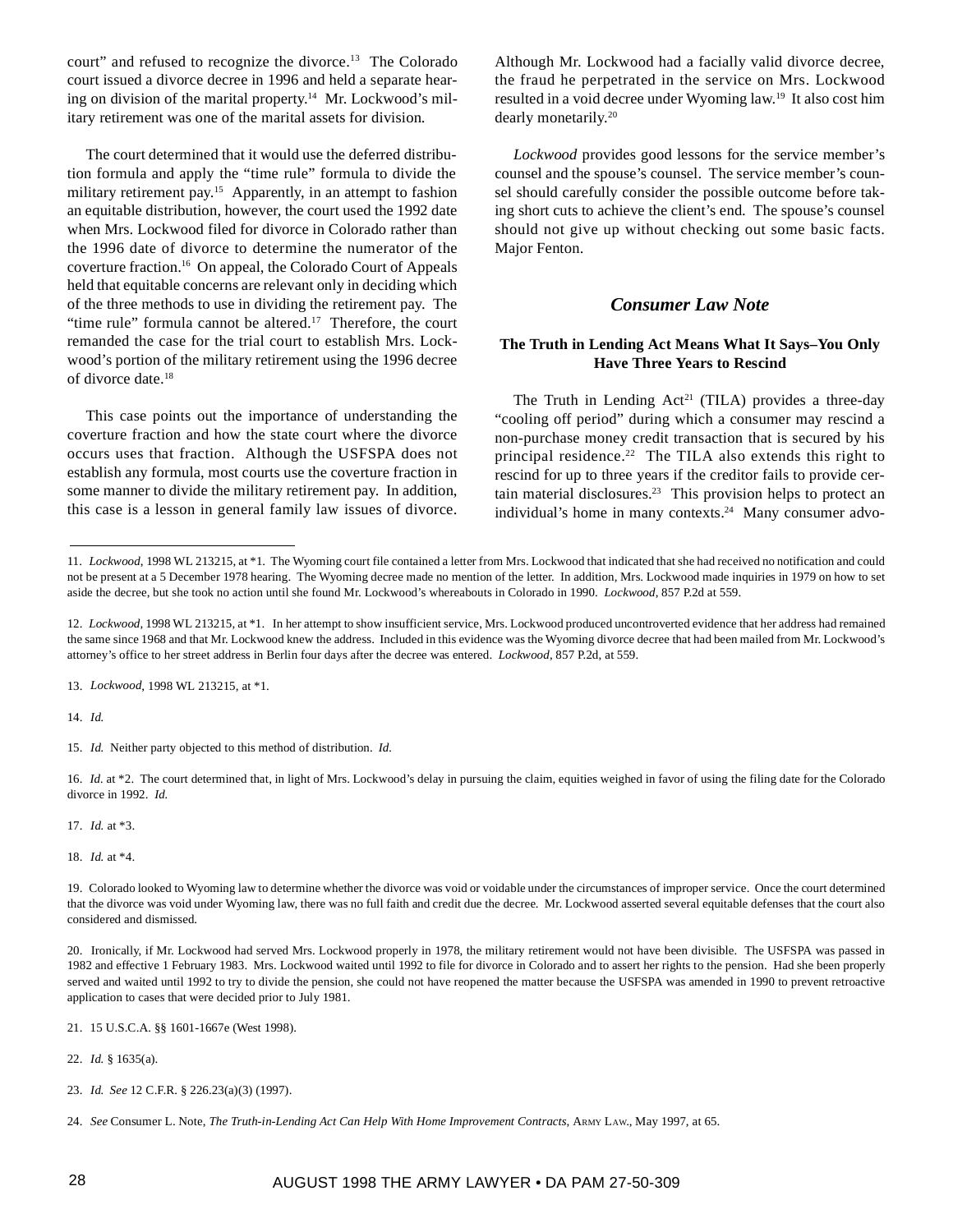cates use this provision on behalf of homeowners "to defend against enforcement of high rate, 'predatory' home equity loans."<sup>25</sup> This defensive use is referred to as "rescission by recoupment."26 A unanimous United States Supreme Court recently took the defensive use of this tool away from consumers and their advocates in *Beach v. Ocwen Federal Bank*. 27

"[R]ecoupment is in the nature of a defense arising out of some feature of the transaction upon which the plaintiff's action is grounded. Such a defense is never barred by the statute of limitations so long as the main action itself is timely."28 Essentially, states, by statute or common law, allow a civil defendant to attack a plaintiff's claim by using defects in the transaction that form the basis of the claim, without regard to the statute of limitations.29 The rationale for this is "that the purposes of statutes of limitation are not served by allowing one party to enforce claims while denying the other's related defenses."30 Many courts have considered TILA rescission rights to fall within the concept of "recoupment."<sup>31</sup>

David and Linda Beach faced a foreclosure action in 1992 for failing to pay their mortgage.<sup>32</sup> In 1986, they built a house in Florida using a secured loan and later refinanced the home through a different lender.<sup>33</sup> After defaulting in 1991, the Beaches raised rescission under the TILA as an affirmative defense to the bank's foreclosure.<sup>34</sup> Using recoupment, the Beaches claimed that the bank had failed to give proper TILA notices at the time of the loan. Based on their argument, the bank's failures entitled them to rescind the transaction despite the running of the three-year period allowed for rescission.<sup>35</sup>

The Florida circuit court allowed the Beaches to offset their actual damages from the bank's claim, but denied their attempt to rescind the mortgage. $36$  The court gave two reasons for this decision. First, the transaction was a "residential mortgage transaction" and, second, the three-year time period to rescind had expired in 1989.<sup>37</sup> The Beaches appealed to the Florida Supreme Court, which decided only the issue of rescission rights, and found that Congress intended to limit the rescission period to three years.<sup>38</sup> The court distinguished the Beaches' case from other recoupment cases by finding that the rescission provision of the TILA was not a statute of limitation but, rather, a statute that extinguished the right.<sup>39</sup> The U.S. Supreme Court granted certiorari because the Florida decision conflicted with the decisions of several other courts.40

Justice Souter, writing for a unanimous U.S. Supreme Court, conceded the general rule that statutes of limitations do not extinguish recoupment claims.<sup>41</sup> The Court, however, agreed with the Florida Supreme Court that the three-year limit on rescission rights was not a statute of limitations.<sup>42</sup> It found that the language of 15 U.S.C. § 1635(f), which states that the right

- 29. See Using Bankruptcy to Recoup Consumer Damage Claims After the Statute of Limitations Has Run, 13 NCLC REPORTS, BANKRUPTCY AND FORECLOSURES EDITION (Nat'l Consumer L. Ctr.), Mar./Apr. 1995, at 19.
- 30. TRUTH IN LENDING, *supra* note 28.
- 31. *Id.*
- 32. *Beach*, 118 S. Ct. at 1410.
- 33. *Id.*
- 34. *Id.*
- 35. *Id.*
- 36. *Id.* at 1410-11.
- 37. *Id.* at 1411.
- 38. *Id.* (citing Beach v. Great W. Bank, 692 So. 2d 146 (1997)).
- 39. *Id.* at 1411.

40. *Id.* (citing *In re* Barsky, 210 B.R. 683 (E.D. Pa. 1997); *In re* Botelho, 195 B.R. 558 (D. Mass. 1996); *In re* Shaw, 178 B.R. 380 (D. N.J. 1994); Federal Deposit Ins. Corp. v. Ablin, 532 N.E.2d 379 (1988); Community Nat'l Bank & Trust Co. of N.Y. v. McClammy, 525 N.Y.S.2d 629 (1988); Dawe v. Merchants Mortgage and Trust Corp., 683 P.2d 796 (Colo. 1984) (en banc)).

<sup>25.</sup> *Supreme Court Bars Most Rescission By Recoupment*, 16 NCLC REPORTS, BANKRUPTCY AND FORECLOSURES EDITION (Nat'l Consumer L. Ctr.), Mar./Apr. 1998, at 17 [hereinafter NCLC REPORT].

<sup>26.</sup> *Id.*

<sup>27. 118</sup> S. Ct. 1408 (1998).

<sup>28.</sup> Bull v. United States, 295 U.S. 247, 262 (1935), *quoted in* United States v. Dahm, 494 U.S. 596, 599 (1990). *See* NATIONAL CONSUMER LAW CENTER, TRUTH IN LENDING § 6.6.3.3.1 (1995 & Supp. 1997) [hereinafter TRUTH IN LENDING].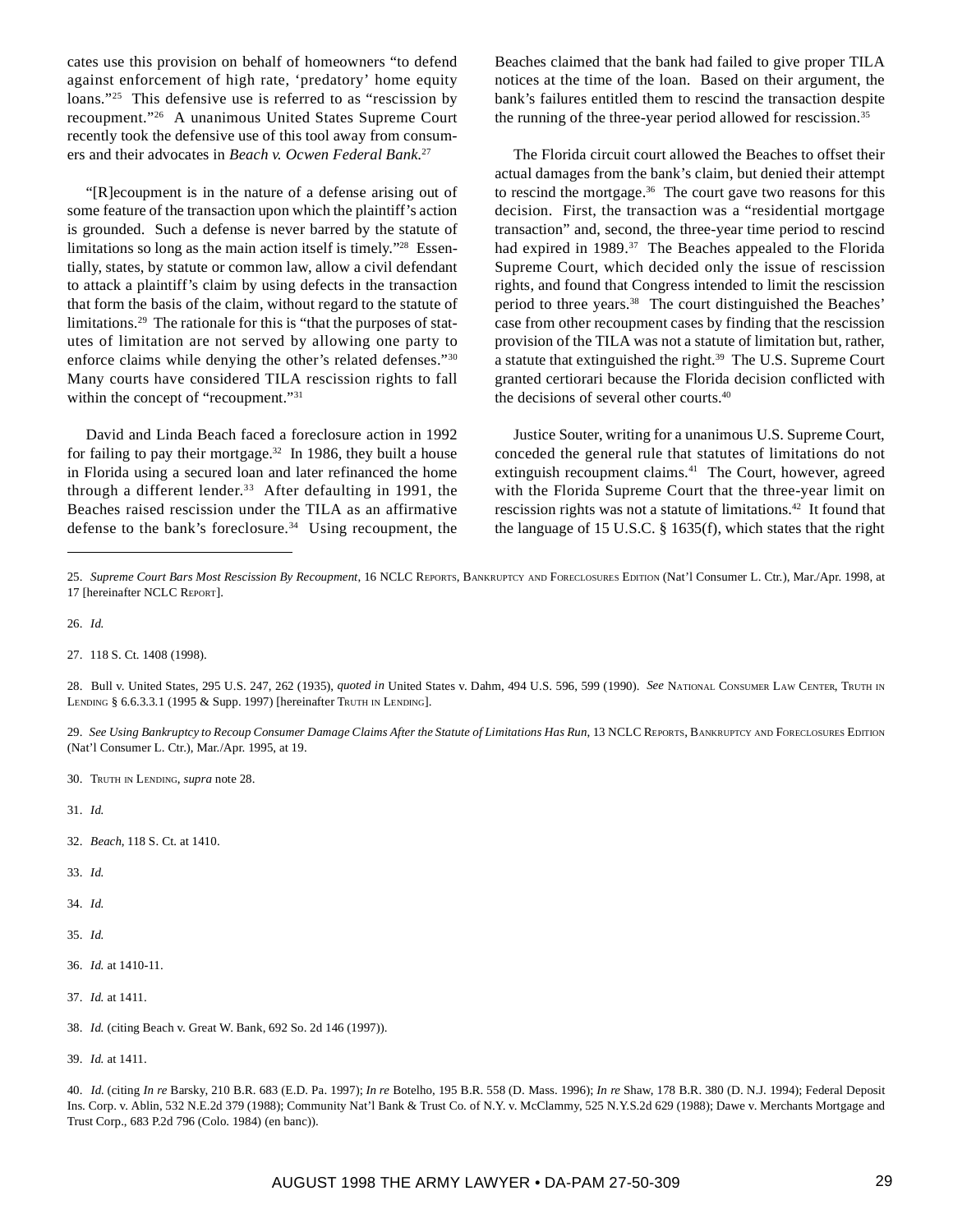"shall expire," provides a limitation on the life of the underlying right.43 The Court contrasted this provision with a statute of limitations that merely limits the enforcement mechanism of the right.<sup>44</sup> Moreover, in 15 U.S.C. § 1640, Congress specifically addressed recoupment when establishing a one-year statute of limitations for commencing TILA damage actions. This "unmistakably different treatment" of the rescission right and the general TILA statute of limitations caused the Court to apply "the normal rule of construction" that these different treatments "reflect a deliberate intent on the part of Congress."45 Thus, the Court found that TILA rescission could not be raised after the three-year period had run, virtually eliminating this claim as a recoupment defense.<sup>46</sup>

*Beach* could have a far-reaching impact on consumers. With the proliferation of the home-equity market, TILA rescission rights have become an important weapon in the arsenal of consumer advocates.<sup>47</sup> Often, lenders charge exorbitant interest rates for home equity loans, and the stake is the consumer's home. "Unfortunately, consumers who are the victims of abusive high rate loan schemes rarely come forward for legal help until they have trouble paying their mortgage and foreclosure is looming."<sup>48</sup> Since this will very often occur more than three years from the loan date, the loss of rescission as a recoupment defense is a major defeat for consumers.49

Legal assistance practitioners should reemphasize to soldiers the dangers of high rate loans, particularly in the home equity context where failure to pay can affect the roof over the heads of the soldier's family. While consumer protections have

come a long way in the last twenty-five years, the buyer is still well advised to be cautious before entering any financial transaction. *Beach* reminds practitioners that consumer protection statutes and case law will not always provide relief. Even when there is protection, it is always better to avoid problems rather than trying to fix them after the fact. Major Lescault.

# *USERRA Note*

### **How Do You Get Your Job Back?**

In a case of first impression, *McGuire v. United Parcel Service, Inc.*, <sup>50</sup> the U.S. District Court for the Northern District of Illinois spelled out how a military reservist can be reinstated to his preservice job. According to *McGuire*, the returning service member has the burden of establishing whether he has satisfied the requirements of the Uniformed Services Employment and Reemployment Rights Act (USERRA)<sup>51</sup> for reinstatement.<sup>52</sup>

The requirements for being reinstated under the USERRA are: (1) the service member must give the employer advance written or oral notice of the service-related absence;<sup>53</sup>  $(2)$  the cumulative length of absence must be less than five years;<sup>54</sup> (3) the service member must receive an honorable discharge from the active military duty;<sup>55</sup> and (4) if the period of active military service is less than 180 days, the service member must apply for reemployment within fourteen days after completion of service.<sup>56</sup>

42. *Id.* at 1412.

43. *Id.*

44. *Id.*

45. *Id.* at 1412-13.

46. While the Court eliminated the federal basis for a recoupment action based on TILA rescission, it stated in a footnote that "[s]ince there is no claim before us that Florida law purports to provide any right to rescind defensively on the grounds relevant under [the TILA], we have no occasion to explore how state recoupment law might work when raised in a foreclosure proceeding outside the three-year period." *Id.* at 1413 n.6.

47. *See generally* NCLC REPORT, *supra* note 25; TRUTH IN LENDING, *supra* note 28, §§ 6.2.1, 6.6.2, 6.6.3, 10.6.2.

52. *Id.* § 4312.

53. *Id.* § 4312(a)(1). The service member must have been employed prior to activation. *Id.*

54. *Id.* § 4312(a)(2).

55. *Id.* § 4304.

<sup>41.</sup> *Beach*, 118 S. Ct. at 1411.

<sup>48.</sup> NCLC REPORT, *supra* note 25, at 17.

<sup>49.</sup> *Id.*

<sup>50.</sup> No. 97-C-0232, 1997 WL 543059 (N.D. Ill. Aug. 28, 1997).

<sup>51.</sup> Uniformed Services Employment and Reemployment Rights Act, 38 U.S.C.. A.§§ 4301-4333 (West 1998).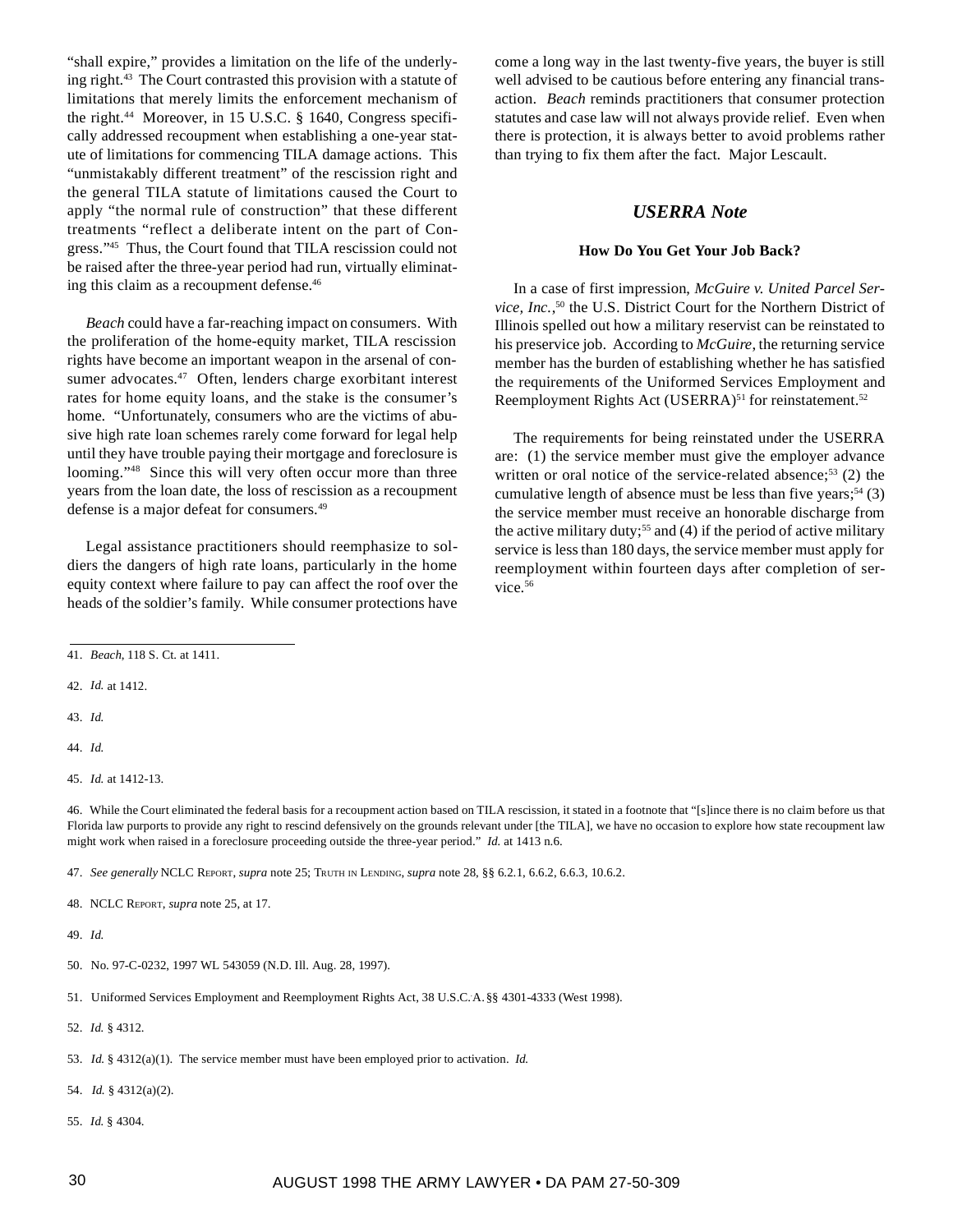McGuire had been an air sales representative for United Parcel Service's (UPS's) Chicago office for over two years when he orally notified his supervisors in November 1995 that he might be activated for an extended period of active military duty. During his entire period of employment with the company, he was a member of the Army Reserve.<sup>57</sup> He provided UPS with a written notice of military duty on 22 December 1995 and faxed a copy of his military orders to UPS on 2 January 1996. United Parcel Service did not replace McGuire during his absence but had other employees cover his duties. On 27 April 1996, McGuire sent his supervisor, Mr. John Segovia, a letter requesting information on reemployment upon his discharge from active duty. Apparently, Segovia did not receive the letter, but when McGuire called to follow up on 8 June 1996, another supervisor assured him that Segovia had the letter and would contact him.

McGuire was honorably discharged from active duty on 30 June 1996. On 11 July 1996, McGuire wrote Segovia another letter requesting "the procedures to get my job back."58 McGuire also asked, "If you cannot answer this please pass it on to someone who can."59 Mr. Segovia asked Mr. Ed LeBel of the UPS Human Resources Department for guidance. LeBel told Segovia that all McGuire had to do to be rehired was submit an employee update form.

On [16 July] 1996, Segovia sent the following letter to McGuire:

> Dave-- The law specifies that there are no requirements for reemployment. Please touch base w/ Ed LeBel (HR) upon your return. Look to see you-- John Segovia Resp. Ex. K.<sup>60</sup>

McGuire received Segovia's letter the next day, but he never contacted the UPS Human Resources Department as directed. Mistakenly, McGuire believed that Segovia's letter was a letter of termination. McGuire attempted to contact Segovia by phone over the next few days, but never requested his job back or indicated that he believed he had been fired.

On 18 July, Segovia received a letter from an attorney who was assisting McGuire. The lawyer informed Segovia that McGuire believed that UPS was refusing to rehire him. Segovia called the lawyer and told him that McGuire was not fired and that all McGuire had to do was to report to the UPS Human Resources Office and he would be reinstated. The lawyer passed on Segovia's message to McGuire. Incredibly, McGuire never contacted the UPS Human Resources Office or visited the UPS facility to inquire about reinstatement.

On 13 January 1997, McGuire filed a court petition for reinstatement by UPS and alleged violations of the USERRA. United Parcel Service moved for summary judgment on the grounds that McGuire failed to apply for reinstatement under USERRA.61

The court framed the dispositive issue as whether McGuire had submitted an application for reemployment as required by the USERRA reinstatement provisions.<sup>62</sup> The court determined that what constituted a proper application for reinstatement under the USERRA was a question of first impression. $63$  Since there were no cases interpreting this provision of USERRA,<sup>64</sup> the court looked back to reinstatement application requirements under the Veterans' Reemployment Rights Act (VRRA).<sup>65</sup> The court noted that Congress directed that, where the statute sections of the VRRA and USERRA are similar, case law interpreting the predecessor statute should be "given full force and effect in interpreting these provisions."66 The court determined that, while application for reemployment involves "more than a mere inquiry, a written application is not required in every sit-

58. McGuire v. United Parcel Service, Inc., No. 97-C-0232, 1997 WL 543059, at \*2 (N.D. Ill. Aug. 28, 1997).

- 61. *Id*. at \*3.
- 62. 38 U.S.C.A. § 4312(e)(1)(C).
- 63. *McGuire*, 1997 WL 543059, at \*3.

<sup>56.</sup> *Id.* § 4312 (e)(1) (C).

<sup>57.</sup> McGuire had less than five years of reserve active duty time while employed with UPS.

<sup>59.</sup> *Id*.

<sup>60.</sup> *Id*.

<sup>64.</sup> *Id*. at \*3 n.5.

<sup>65.</sup> Pub. L. No. 93-508, 88 Stat. 1594 (1974). The reemployment application requirement section of the VRRA was last codified at 38 U.S.C. § 2021. Neither statute specified any specific application procedure or application requirement for reinstatement. *See* Thomas v. City & Borough of Juneau, 638 F. Supp. 303 (D. Alaska 1986) (noting that where the employer was aware that a veteran was reapplying for reemployment, the employer had a legal obligation to rehire him).

<sup>66.</sup> *McGuire*, 1997 WL 543059, at \*3 n.5. *See* H.R. Rep. No. 103-65, at 21 (1993), *reprinted in* 1994 U.S.C.C.A.N. 2449, 2451-52.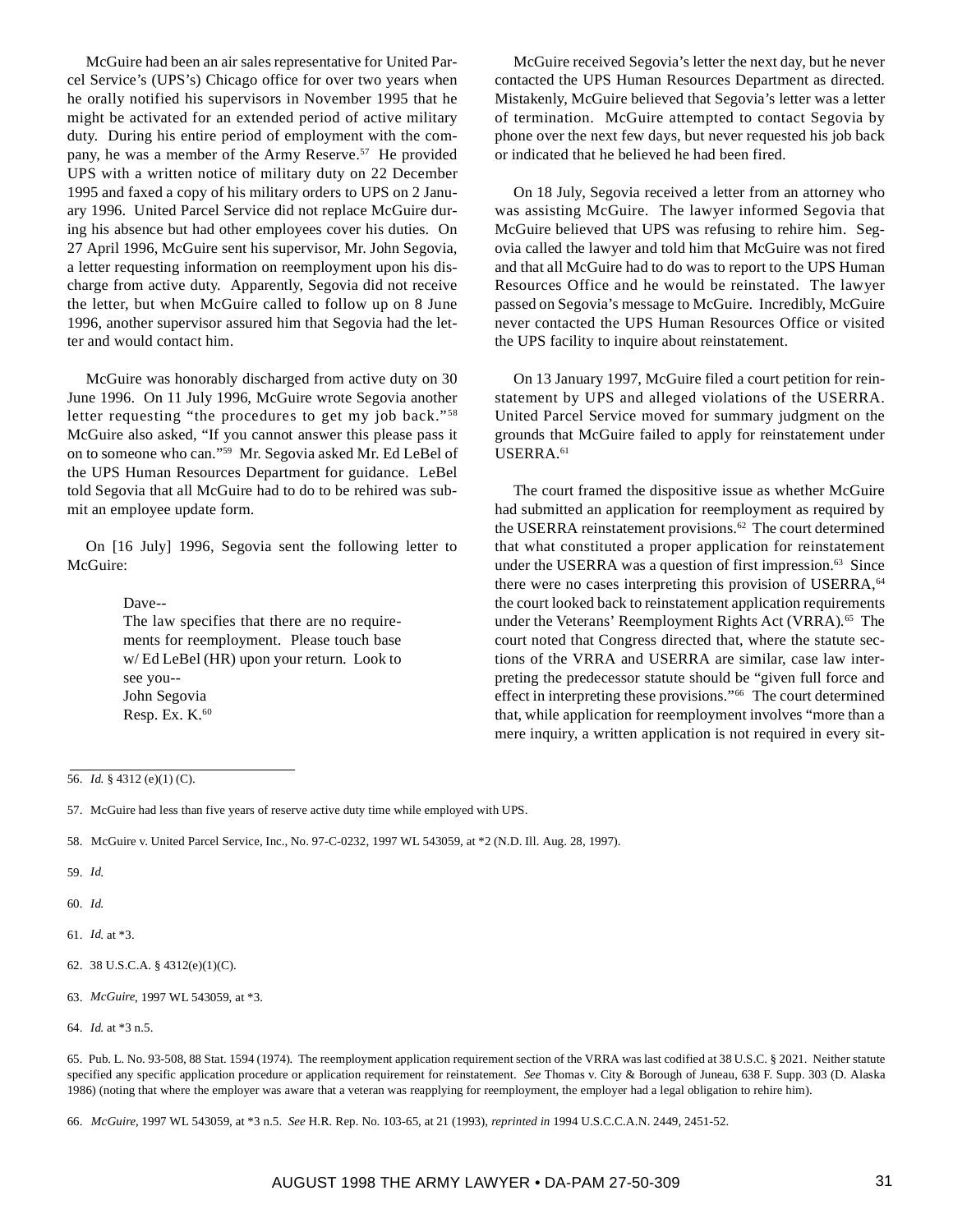uation."67 The court determined that a case-by-case examination of the facts, "based upon the intent and reasonable expectations [of the parties], in light of all the circumstances," was the appropriate standard of review.<sup>68</sup>

The court reviewed several cases under the VRRA where service members were found to have improperly requested reinstatement upon return from active duty<sup>69</sup> and conceded that McGuire had made more than a "mere inquiry" about reemployment.70 McGuire sent several letters back to his supervisor and followed up with several telephone calls. Still, the court found that McGuire failed to submit an application.<sup>71</sup> The court looked at the exchange of letters between Segovia and McGuire. The court determined that McGuire failed to use due diligence to obtain reemployment once he was put on notice that Segovia did not have authority to hire him back and that he needed to contact the UPS Human Resources Office.<sup>72</sup>

Finally, the court noted that McGuire's misunderstanding regarding his reemployment status did not equal employer refusal to rehire. United Parcel Service never denied or discouraged McGuire's right to be rehired. When McGuire's attorney notified UPS of his client's concern that he was being denied reemployment, Segovia contacted the lawyer and reassured him that all his client needed to do was report to the Human Resources Office. As the court observed, "At a certain point the responsibility to see that one's reemployment rights are observed falls on the employee."73 The court concluded that summary judgment was appropriate, as McGuire failed to follow-up on UPS's letter directing him where and to whom he needed to reapply for his civilian job.

While this case has limited precedential value, it is instructive as to what the courts expect of returning veterans and reservists who invoke their reemployment rights. Service members should contact their employers in writing, by certified mail, and demand reinstatement to their civilian employment within the statutory report back period. The letter should be sent to their companies' directors of human resources or the appropriate personnel within the company who have clear authority to rehire service members, with copies to their immediate supervisors. If necessary, service members should follow up their letters with personal visits to their employers' human resources offices upon discharge and should request USERRA reinstatement to their preservice employment. While there is no specific reemployment application form, the letter should leave no doubt to the employer that the service member wants reinstatement to his civilian job, in accordance with USERRA.74

If there is any misunderstanding about reemployment, the service member should immediately contact the National Committee for Employer Support of the Guard and Reserve (NCESGR) National Ombudsman, or the Department of Labor Veterans and Employment Training Service, to resolve the misunderstanding.75 If the service member waits beyond the statutory period to seek reemployment, the employer does not have an obligation to rehire him.76 Lieutenant Colonel Conrad.

70. *McGuire*, 1997 WL 543059, at \*3.

71. *Id*.

73. *McGuire*, 1997 WL 543059, at \*3. "Common sense dictates that an employer cannot be expected to give every inquiry, regardless of how slight, full consideration and attention." *Baron*, 649 F. Supp. at 541.

<sup>67.</sup> *McGuire*, 1997 WL 543059, at \*3. *See* Baron v. United States Steel Corp., 649 F. Supp. 537, 540 (N.D. Ind. 1986).

<sup>68.</sup> *McGuire*, 1997 WL 543059, at \*3. *See* Shadle v. Superwood Corp., 858 F.2d 437, 438 (8th Cir. 1988).

<sup>69.</sup> *McGuire*, 1997 WL 543059, at \*3. *See Shadle*, 858 F.2d at 440 (holding that a service member's mere visit to the employer guard shack to request employment application and two calls to supervisor are an insufficient request for reinstatement); *Baron*, 649 F. Supp. at 540 (N.D. Ind. 1986) (holding that a service member's advisement to his employer that he would seek reemployment if he did not get into college was an insufficient request for reinstatement); Lacek v. Peoples Laundry Co., 94 F. Supp. 399, 401 (M.D. Pa. 1950) (holding that a service member's casual visit to his workplace and a general discussion about working conditions are an insufficient request for reinstatement). *See also* U.S. DEPARTMENT OF LABOR, VETERANS' REEMPLOYMENT RIGHTS HANDBOOK, ch. 7 (1986).

<sup>72.</sup> *Id*. *See* Hayse v. Tennessee Dep't of Conservation, 750 F. Supp. 298, 304 (E.D. Tenn. 1989) (noting that an employer "has a right to expect that notice be received by someone who is in a decision-making position, for example, someone who is able to hire the returning veteran."). *See also* H.R. REP. 103-65, at 29 (1993), *reprinted in* 1994 U.S.C.C.A.N 2449, 2462 (explaining that an application must be made verbally or in writing to the employer or an employer's representative "who has either the authority to act on the application or who is in a position to forward the request to someone who has the authority"). Arguably, Mr. Segovia, as McGuire's supervisor, was in a position to forward his reemployment request, which should have met the requirements of the statute.

<sup>74.</sup> Model letters to employers are available on the Legal Automation Army Wide System bulletin board service in the Reserve and National Guard file section for downloading, and via the Army JAGCNET internet site at http://www.jagcnet.army.mil. Additional sources for information on reemployment rights are the Department of Defense National Committee for Employer Support of the Guard and Reserve (NCESGR) website at http://www.ncesgr.osd.mil, and the Department of Labor website at http://www.dol.gov/dol/vets. Army judge advocates and civilian legal assistance attorneys are precluded from contacting employers directly on USERRA matters involving individual service members. *See* U.S. DEP'T OF ARMY, REG. 27-3, THE ARMY LEGAL ASSISTANCE PROGRAM, para. 3-6e(2) (10 Sept. 1995).

<sup>75.</sup> The NCESGR National Ombudsman may be contacted by calling (800) 336-4590 for assistance in mediating reemployment rights with employers. Department of Labor assistance may be received by calling (202) 219-9110.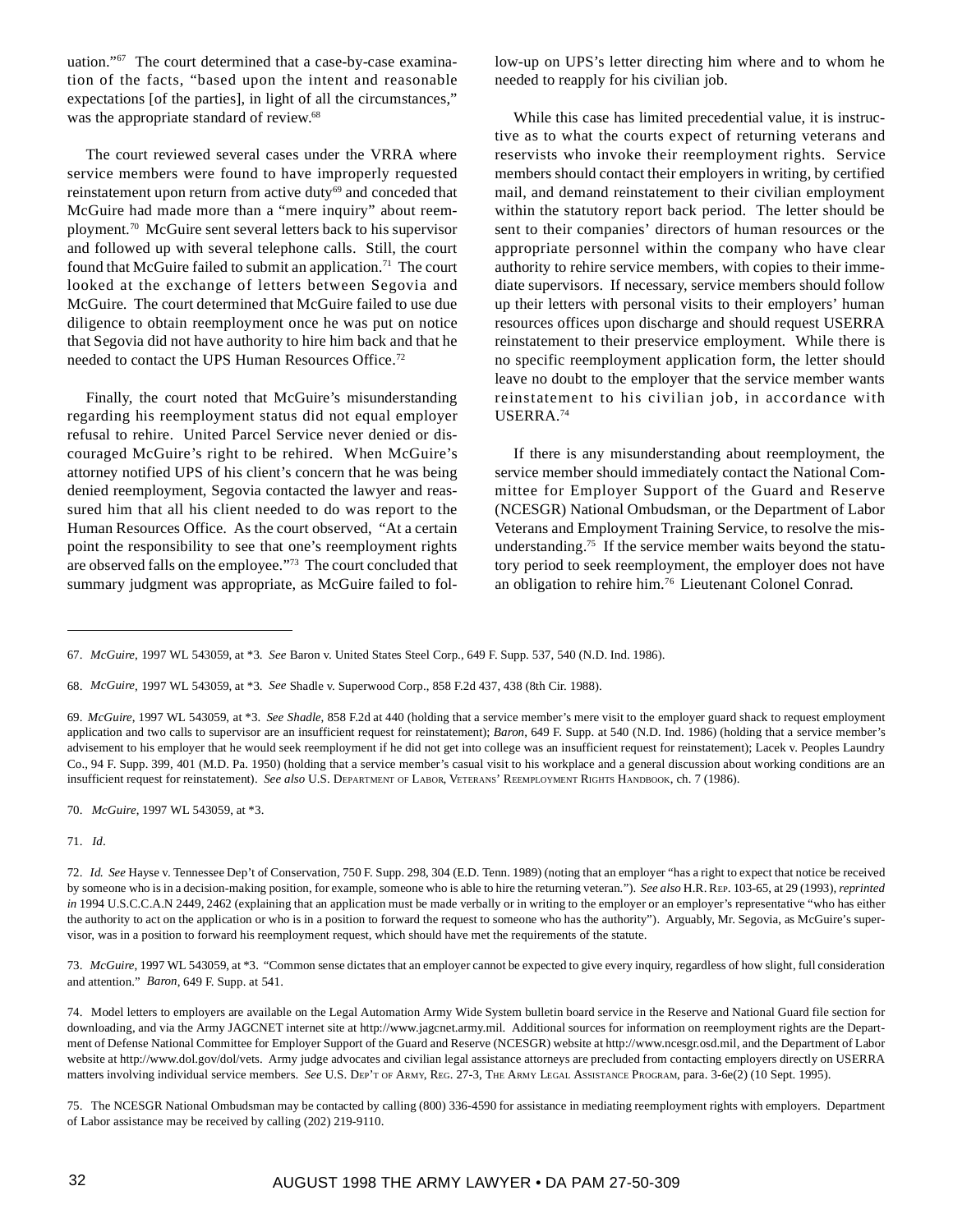# *Contract Law Note*

## **Decision to Terminate a Travel Contract for Convenience Results in a Breach of Contract**

In *Travel Centre v. General Services Administration*, 77 the General Services Board of Contract Appeals (GSBCA) found that the General Services Administration's (GSA) decision to terminate a travel services contract for convenience was done in bad faith, resulting in breach of the contract. After losing at the GSBCA, the GSA sought reconsideration, but the GSBCA rejected the GSA's motion for reconsideration. The GSBCA held, in part, that when a government official has information in his possession that is material to a pending procurement and fails to provide that information to offerors, the government official has not shown the good faith that people who do business with the government expect.78

The subject procurement required the successful offeror to establish and to operate a travel management center for federal agencies located in New England. The solicitation specified that the successful offeror would serve as the preferred source for federal agencies that needed airline tickets, lodging, rental vehicles, and other travel services. The winning contractor would receive commissions from the services it provided.<sup>79</sup>

The solicitation required an indefinite delivery, indefinite quantity (IDIQ) type of contract with a minimum guaranteed revenue of one hundred dollars. During the pre-award process, the incumbent contractor notified GSA that its largest government customer, Department of Defense (DOD)-related agencies,80 awarded its own travel services contract to another contractor. Therefore, the DOD-related agencies would not be using the GSA contract. According to the GSBCA:

[The] GSA never informed offerors of this important information–information which directly contradicted the estimates of expected business contained in the solicitation upon which offerors had based their proposals. [The] GSA simply awarded a contract to Travel Centre for the states of Maine and New Hampshire. When expected business failed to materialize, Travel Centre was forced to close its business. [The] GSA then terminated the contract for default, changing the termination to one for the convenience of the Government in April 1997.<sup>81</sup>

In the underlying decision, the GSBCA noted that courts and boards have struggled mightily with the question of where to draw the line between a government breach of a contract and the legitimate use of the government's right to terminate a contract for convenience.82 Before *Torncello v. United States*, 83 courts had regularly held that terminations for convenience would only be considered a breach of contract when government officials acted in bad faith or abused their discretion.<sup>84</sup> In a plurality opinion in *Torncello*, the court further limited the government's power to terminate a contract for convenience by adopting a "change in circumstances" test. That is, when the circumstances of a contract have not changed after award of the contract, the government cannot rely on the termination for convenience clause to avoid a breach.<sup>85</sup> Subsequent case law has eroded the limitation established in *Torncello*, culminating with *Krygoski Construction Co. v. United States*, 86 which basically returned the law to its pre-1982 status. According to the GSBCA, "[g]iven the current state of the law . . . we must determine whether [the] GSA's termination for convenience of Travel Centre's contract as a result of a severely deficient estimate was in bad faith or constituted an abuse of discretion."87

78. *Id*.

79. *Id*.

80. *Id*. The DOD business accounted for more than half of the business from the State of Maine.

81. *Id*.

82. *Id.*

85. *Torncello*, 681 F.2d at 772.

<sup>76. 38</sup> U.S.C.A. § 4312(e)(3) (West 1998). Such employees do not automatically forfeit all their rights under the USERRA, but they are subject to any employer policies or practices regarding workers who are absent from the workplace without permission. *Id.*

<sup>77.</sup> GSBCA No. 14057, 98-1 BCA ¶ 29,541.

<sup>83. 681</sup> F.2d 756 (Ct. Cl. 1982). *Torncello* stands for the proposition that when the government enters into a contract knowing full well that it will not honor the contract, it cannot avoid a breach claim by using the termination for convenience clause. In *Torncello*, the government entered into an exclusive requirements contract knowing that it could get the same services much cheaper from another contractor. When the contractor complained that the government was breaching the contract by satisfying its requirement from the cheaper source and ordering nothing from it, the government claimed its actions amounted to a constructive termination for convenience. The court held that the government could not avoid the consequences of breach by hiding behind the termination for convenience clause. *Id.* at 772.

<sup>84.</sup> *See*, *e.g.*, Kalvar Corp. v. United States, 543 F.2d 1298 (Ct. Cl. 1976), *cert. denied*, 434 U.S. 830 (1977).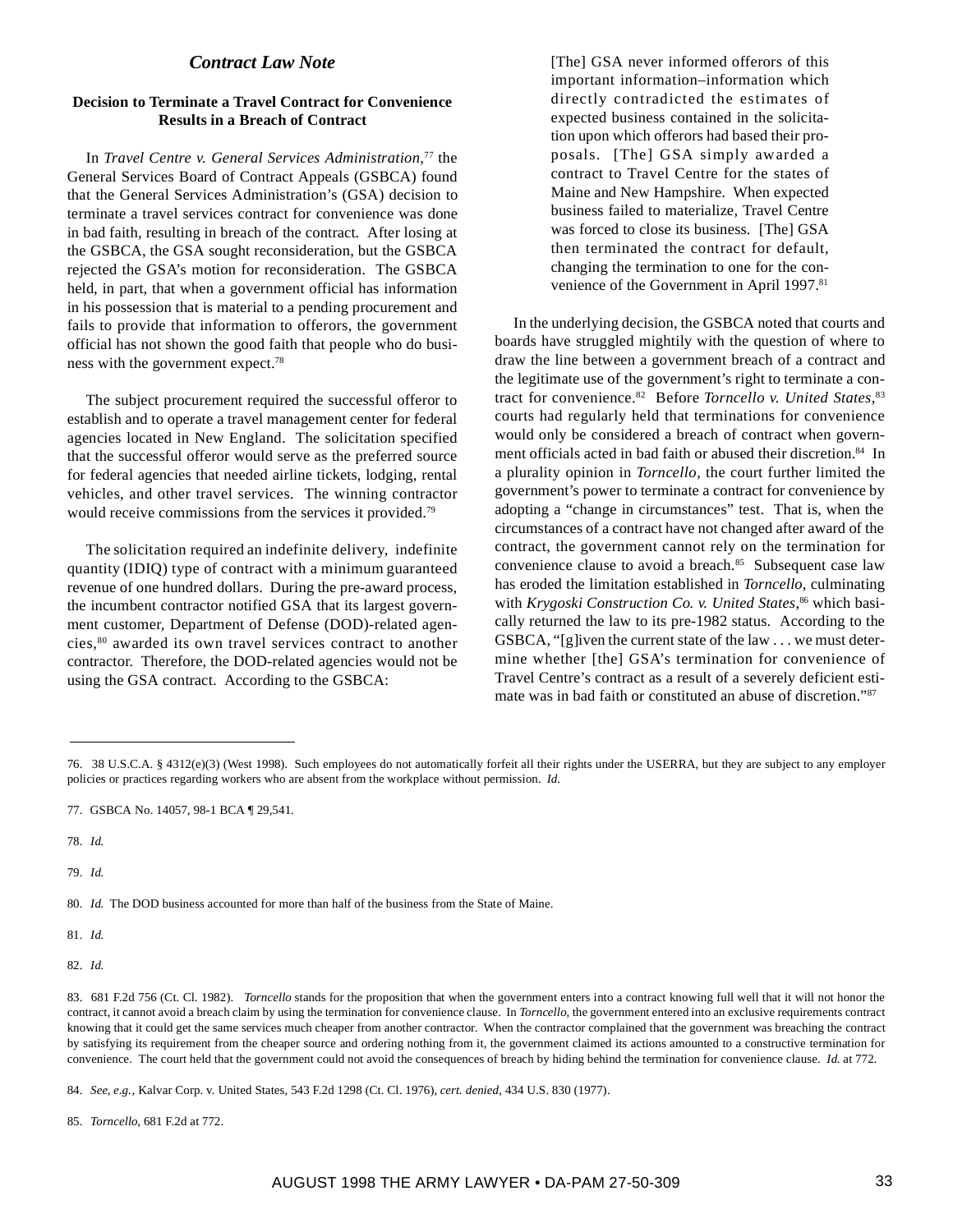The GSBCA analogized the instant case to *Atlantic Garages, Inc.*88 In *Atlantic Garages*, a faulty estimate of the number of vehicles that would need to be repaired during the year suffered from the same basic defect as the faulty estimate here–the Government's actions were sufficiently irrational as to support a finding that it knew or should have known that the estimate was not based on all relevant information. Also, as here, the irrationally-arrived-at- estimate (and the resulting lack of income) caused the contractor to lose money and fail to meet its financial obligations.89

The GSBCA held that the government's actions in arriving at such an irrational estimate constituted a breach of the contract. Specifically, it stated that "[w]hatever risks a contractor takes should not include the risk that the contract will be based on an irrationally contrived estimate."90

In the instant case, the GSBCA concluded that the GSA irrationally-arrived-at estimate was not a run-of-the-mill mistake. According to the GSBCA, the GSA awarded the contract to Travel Centre knowing that its estimate was vastly overstated and knowing that Travel Centre had based its offer on the erroneous information.

> By not telling offerors that half of the estimated sales for Maine would not be attainable, [the] GSA withheld crucial information material to an offerors's decision whether to submit a proposal at all and, if so, how to structure it. Under such circumstances, whether [the] GSA actually knew about important additional relevant information, or recklessly disregarded it (an explanation which we do not find credible but, in any event, amounts to the same thing), potential injury to Travel Centre was present from the outset. We reject [the] GSA's argument that

such behavior lacks the bad faith element necessary to finding breach.91

The GSA took the position that there was no breach for the following reasons: (1) it was an IDIQ type of contract; (2) it had a guaranteed minimum of one hundred dollars of revenue; (3) it did not guarantee that any specific agencies would use the contract; and (4) the contractor actually received more than one hundred dollars of revenue.<sup>92</sup> The GSBCA disagreed with the GSA's position. Initially, the GSBCA noted that it had serious doubts that Travel Centre actually accepted the risk that the GSA had misled it as to the amount of business it might expect to receive under the contract. More specifically, Administrative Judge Robert W. Parker stated in his opinion that "where the Government knows or has reason to know that the contractor has no chance of achieving the estimated quantity of sales, and fails to disclose that fact prior to entering into the contract, the term 'risk' is a misnomer."93

Judge Parker distinguished the instant contract from an ordinary IDIQ contract. In an ordinary IDIQ contract, the government promises nothing more than to purchase the minimum quantity. In the instant solicitation, the GSA advised that the successful offeror would be the preferred source for federal agencies in the region and mandated that offerors base their offers on the estimates provided in the solicitation. According to Judge Parker, even though the GSA never guaranteed more than one hundred dollars worth of revenue, Travel Centre was extremely vulnerable to a defective government estimate. That is, "[b]y inducing Travel Centre to base its proposal on quantities that [the] GSA knew or should have known were overstated, [the] GSA breached its duty to deal with Travel Centre fairly and in good faith."<sup>94</sup> In other words, the GSA entered into the contract with no intention of fulfilling its promise.<sup>95</sup>

The GSBCA was divided both in its underlying decision and on the motion for reconsideration. Administrative Judge

- 90. *Id.* ¶ 76,710.
- 91. *Travel Centre*, 98-1 BCA ¶ 29,422.
- 92. *Id.*
- 93. *Id*.

<sup>86. 94</sup> F.3d 1537 (Fed. Cir. 1996). In *Krygoski*, the Air Force awarded the plaintiff a contract to demolish an abandoned Air Force missile site in Michigan. During a predemolition survey, the plaintiff identified additional areas that were not included in the original government estimate that required asbestos removal. Due to the substantial cost increase related to additional asbestos removal, the contracting officer decided to terminate the contract for convenience and to reprocure the requirement. The plaintiff sued in the Court of Federal Claims, alleging a breach of the contract. Relying on *Torncello*, the trial court found that the government improperly terminated Krygoski's contract. The court also found that the government abused its discretion in terminating the contract under the standard found in *Kalvar.* The Court of Appeals for the Federal Circuit reversed and remanded, holding that the Court of Federal Claims incorrectly relied upon dicta in the plurality opinion in *Torncello. Id.* at 1538. Specifically, the court concluded that the trial court improperly found the change of circumstances insufficient to justify termination for convenience*. Id.* at 1545. Although the government's circumstances arguably had changed to meet even the *Torncello* plurality standard, the court declined to reach that issue, because *Torncello* only applies when the government enters into a contract with no intentions of fulfilling its promises. *Id.*

<sup>87.</sup> *Travel Centre*, 98-1 BCA ¶ 29,422.

<sup>88.</sup> GSBCA No. 5891, 82-1 BCA ¶ 15,479.

<sup>89.</sup> *Id*.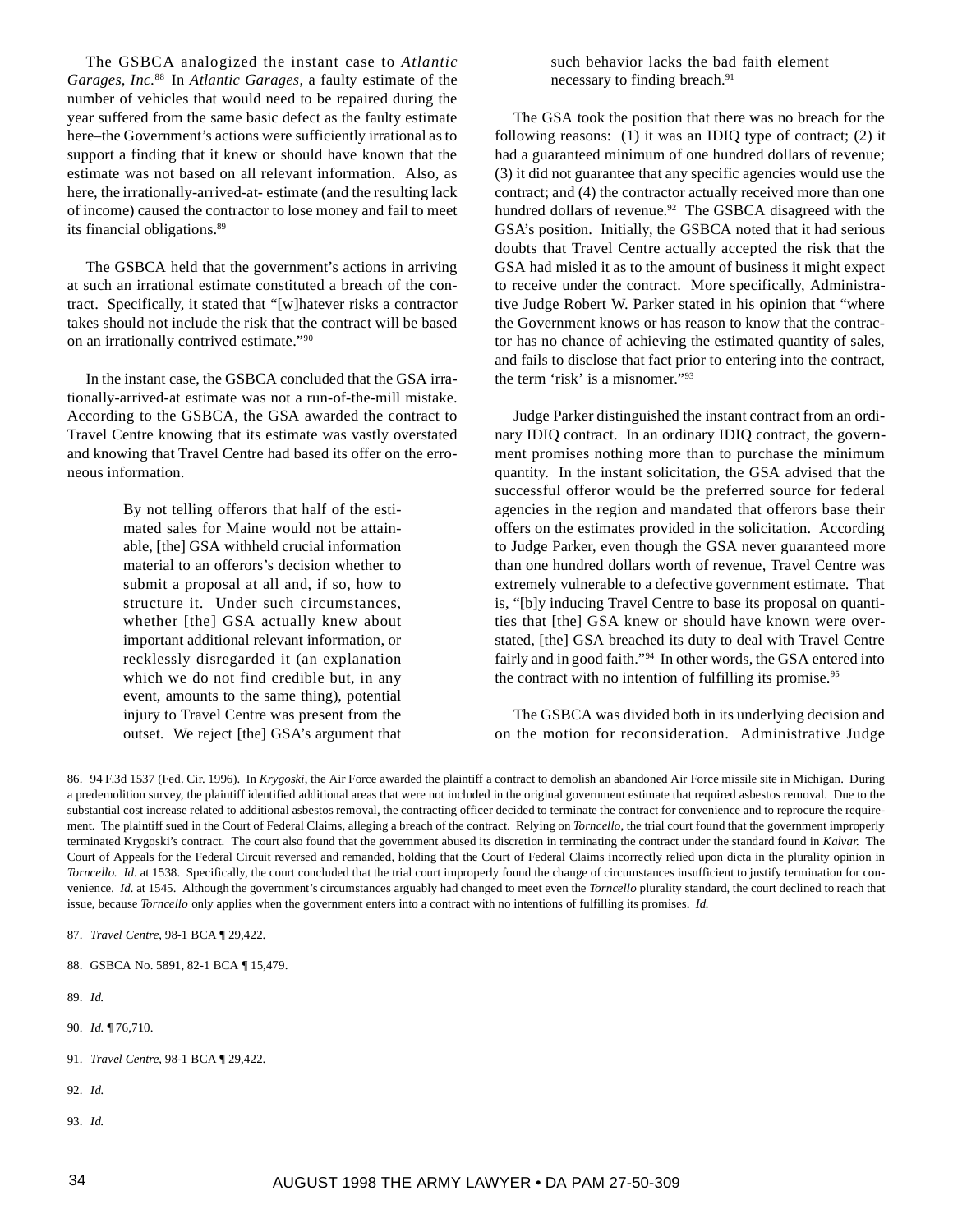Joseph Vergilio offered a spirited dissent to both opinions. Judge Vergilio took exception with the underlying facts of the case as well as the case law relied upon in the majority opinion. He initially noted that Travel Centre obtained work in excess of the guaranteed minimum.<sup>96</sup> The contract was terminated for default (and later converted to a termination for convenience) because the contractor closed its business during the contract period after the government had satisfied the minimum quantity. Finally, Judge Vergilio took issue with the majority's opinion that the GSA's procurement officials acted in bad faith. He noted that "[t]he findings and record fall short of meeting the standard of 'well-nigh irrefragable proof' required to overcome the presumption of good faith dealing by the agency."97 Judge Vergilio stated that the record does not identify any government official who may have possessed the information and been connected with the procurement.<sup>98</sup> Even if a government official learned that DOD-related agencies had entered into a separate travel service contract, the record does not show that the knowledge included the type or duration of the DOD contract. Major Wallace.

# *International and Operational Law Notes*

The following note is the third in a series of practice notes<sup>99</sup> that discuss concepts of the law of war that might fall under the category of "principle" for purposes of the Department of Defense Law of War Program.100

#### **Principle 2: Distinction**

In its recent advisory opinion on the legality of the use of nuclear weapons, the International Court of Justice articulated what it categorized as the two "cardinal principles" of the law of war.101 One of these two principles was "distinction."102 This conclusion is not surprising. According to the official commentary to Geneva Protocol  $I$ ,<sup>103</sup>, the concept of distinguishing between lawful and unlawful targets is at the very foundation of virtually every provision of the contemporary law of war.<sup>104</sup> Indeed, simple reflection on the variety of prohibitions and mandates familiar to most judge advocate bears out this fact.

The common theme among the prohibitions and mandates is to ensure that the application of destructive military force is limited to the greatest extent possible to only those people, places, or things categorized as legitimate targets as the result of the existence of a state of hostilities. What the judge advocate often does not appreciate is the "quid pro quo" nature of this equation. It is international law that "legalizes" the application of destructive force to such "targets." As a result, international law creates an "immunity" for lawful combatants who commit such destructive acts directed at lawful targets. It is that same body of law, however, that mandates distinction between "lawful" and "unlawful" targets for preservation of the immunity that accompanies destroying lawful targets.105

This principle was a central element in the first modern comprehensive code of regulations for land forces engaged in combat operations, The Lieber Code.<sup>106</sup> According to Lieber, the

95. *Id*.

- 96. *Id.*
- 97. *Id*.
- 98. *Id.*

99. *See* International and Operational Law Note, *When Does the Law of War Apply: Analysis of Department of Defense Policy on Application of the Law of War*, ARMY LAW., JUNE 1998, at 17.

100. *See* U.S. DEP'T OF DEFENSE, DIR. 5100.77, DOD LAW OF WAR PROGRAM (10 July 1979). *See also* CHAIRMAN, JOINT CHIEFS OF STAFF, INSTR. 5810.01, IMPLEMENTATION OF THE DOD LAW OF WAR PROGRAM (12 Aug. 1996).

101. Advisory Opinion of the International Court of Justice on the Legality of the Threat or Use of Nuclear Weapons, 8 July 1996, *reprinted in* 35 I.L.M. 809, 827 (1996) [hereinafter Nuclear Weapons Opinion].

102. *Id.*

103. COMMENTARY ON THE ADDITIONAL PROTOCOLS OF 8 JUNE 1977 TO THE GENEVA CONVENTIONS OF 12 AUGUST 1949, at 40 (1987) [hereinafter COMMENTARY].

104. *See generally* U.S. DEP'T OF ARMY, FIELD MANUAL 27-10, THE LAW OF LAND WARFARE 9 (July 1956). *See also* RICHARD I. MILLER, THE LAW OF WAR 17-27 (1975). "Although it was never officially contained in an international treaty, the principle of *protection* and of *distinction* forms the basis of the entire regulation of war . . . ." COMMENTARY, *supra* note 103, at 586 (emphasis in original).

105. The concept of "combatant immunity" will be addressed in more detail in a subsequent note.

106. U.S. War Dep't., Adjutant Gen. Office, Gen. Orders No. 100, Instructions for the Government of Armies of the United States in the Field (24 Apr. 1863), *reprinted in* THE LAWS OF ARMED CONFLICT 3 (Dietrich Shindler & Jiri Toman eds., 3d. 1988).

<sup>94.</sup> *Id.*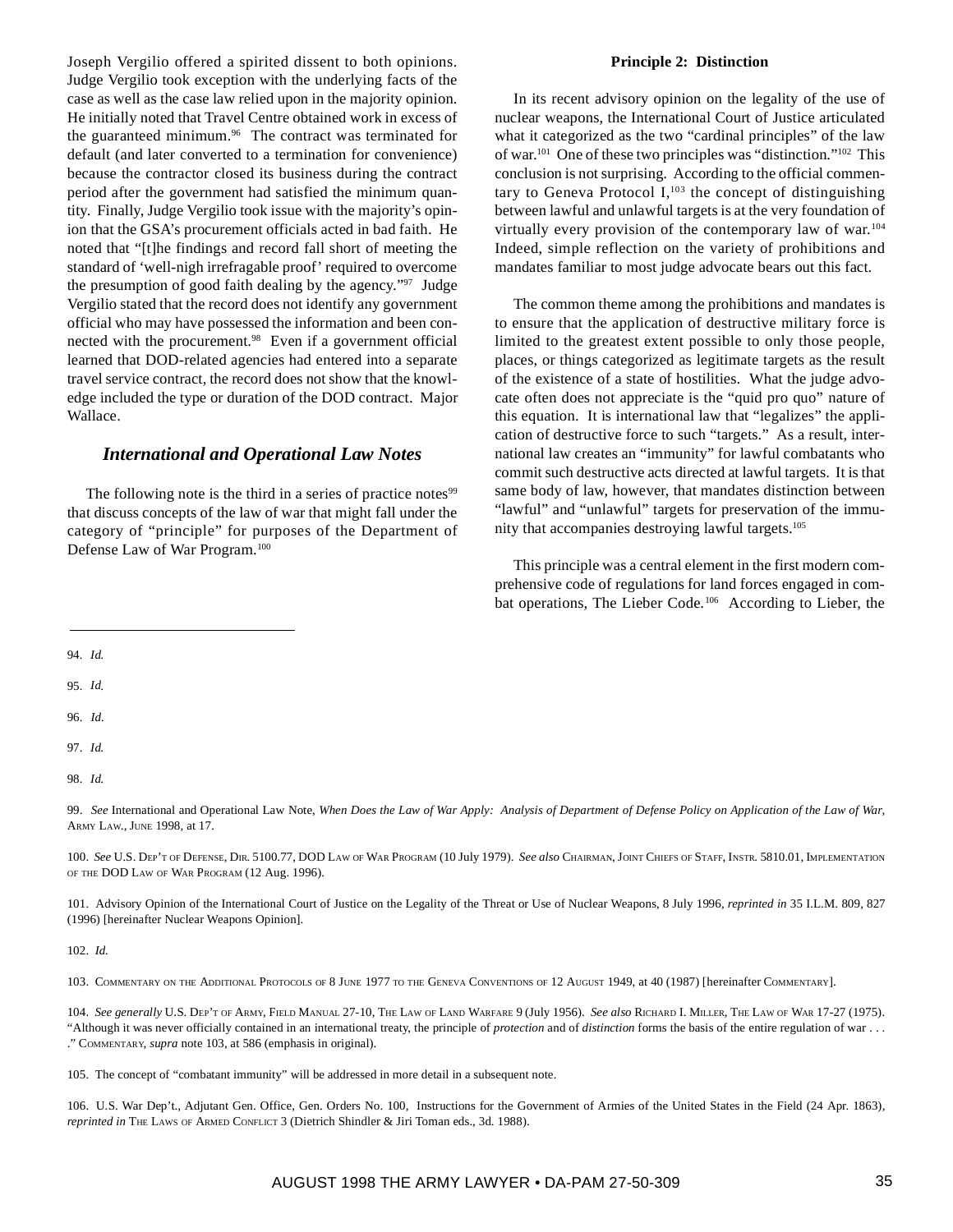distinction between private individuals of a hostile country and the armed forces of that country required that the "unarmed citizen is to be spared in person, property, and honor as much as the exigencies of war will admit."107 Ironically, explicit articulation of this principle in a multilateral law of war treaty did not occur until over one hundred years after publication of Lieber's Code. The law of war practitioner will not find the term "distinction" in the articles of either the Hague Convention of 1907 or the four Geneva Conventions of 1949.108 In spite of its apparent centrality in the development of the law of war, it remained "implied" within the meaning of many other provisions until 1977.

The first explicit articulation of the principle of distinction in a multi-lateral law of war treaty appeared as Article 48 of Additional Protocol I of 1977:

> In order to ensure respect for and protection of the civilian population and civilian objects, the Parties to the conflict shall at all times distinguish between the civilian population and combatants and between civilian objects and military objectives and accordingly shall direct their operations only against military objectives.<sup>109</sup>

As is apparent from Article 48, the principle of distinction is intrinsically linked to the concept of "objective"–that is, in order to implement the obligation to distinguish between lawful and unlawful targets, military operations must be directed only at lawful military objectives.

In his chapter in the most recent volume of the International War Studies from the United States Naval War College, Horace

B. Robertson, Jr. traces the evolution of the explicit enunciation of the principle of military objective as a mechanism to implement the requirement of distinction.<sup>110</sup> Robertson traces the Additional Protocol I mandate to direct military operations against only valid military objectives back to the Hague Rules of Air Warfare of 1923.<sup>111</sup> He demonstrates how articulation of the principle evolved between 1923 and 1977, when it was codified in both Articles 48 and 52 of Additional Protocol I. The language of Article 48 is established as the "basic rule."<sup>112</sup> Article 52 is a further expression of the limitation imposed on combatants specifically within the context of protection of civilian persons and objects during international armed conflict. Accordingly, Article 52 establishes that:

> Attacks shall be limited to strictly military objectives. In so far as objects are concerned, military objectives are limited to those objects which by their nature, location, purpose, or use make an effective contribution to military action and whose total or partial destruction, capture, or neutralization, in the circumstances ruling at the time, offers a definite military advantage.<sup>113</sup>

Robertson proceeds to analyze whether this principle of military objective is part of the customary law of war.<sup>114</sup> This is perhaps even more significant for the United States practitioner than his analysis of the history of this principle, because as he points out, the United States has never ratified, and therefore is not bound as a matter of treaty obligation to, Additional Protocol I.115 Robertson cites various statements of United States officials and provisions of United States law of war manuals to conclude that the United States is indeed bound to the general meaning of Articles 48 and 52, although he does identify one

109. GP I, *supra* note 108, art. 48.

- 112. GP I, *supra* note 108, art. 48
- 113. GP I, *supra* note 108, art. 52.
- 114. Robertson, Jr., *supra* note 110, at 203.
- 115. *Id.* at 203-04.

<sup>107.</sup> THE LAWS OF ARMED CONFLICT, *supra* note 106, at 7.

<sup>108.</sup> *See* Hague Convention IV Respecting the Laws and Customs of War on Land, Oct. 18, 1907, Art. 22, 36 Stat. 2277, *reprinted in* U.S. DEPARTMENT OF ARMY, PAM. 27-1, TREATIES GOVERNING LAND WARFARE (Dec. 1956) (reprinting Article 22 of The Lieber Code) [hereinafter DA PAM 27-1]; Geneva Convention for the Amelioration of the Condition of the Wounded and Sick in Armed Forces in the Field, Aug. 12, 1949, Art. 2-3, T.I.A.S. No. 3362 [hereinafter GWS], *reprinted in* DA PAM 27-1, *supra*; Geneva Convention for the Amelioration of the Condition of Wounded, Sick, and Shipwrecked Members at Sea, Aug. 12, 1949, art. 2-3, T.I.A.S. No. 3363 [hereinafter GWS Sea], *reprinted in* DA PAM 27-1, *supra*; Geneva Convention Relative to the Treatment of Prisoners of War, Aug. 12, 1949, art. 2-3, T.I.A.S. No. 3364 [hereinafter GPW], *reprinted in* DA PAM 27-1, *supra*; Geneva Convention Relative to the Treatment of Civilian Persons in Time of War, Aug. 12, 1949, art. 2-3, T.I.A.S. No. 3365 [hereinafter GC], *reprinted in* DA PAM 27-1, *supra*; 1977 Protocol I Additional to the Geneva Conventions, Dec. 12, 1977, 16 I.L.M. 1391 [hereinafter GP I]; 1977 Protocol II Additional to the Geneva Conventions, Dec. 12, 1977, 16 I.L.M. 1391 [hereinafter GP II].

<sup>110.</sup> Horace B. Robertson, Jr., *The Principle of the Military Objective in the Law of Armed Conflict, in* THE LAW OF MILITARY OPERATIONS 197 (Michael N. Schmitt ed., 1998).

<sup>111.</sup> HAGUE RULES OF AIR WARFARE, drafted by a Commission of Jurists at The Hague, Dec. 1922-Feb. 1923, *reprinted in* THE LAWS OF ARMED CONFLICT, *supra* note 106, at 207.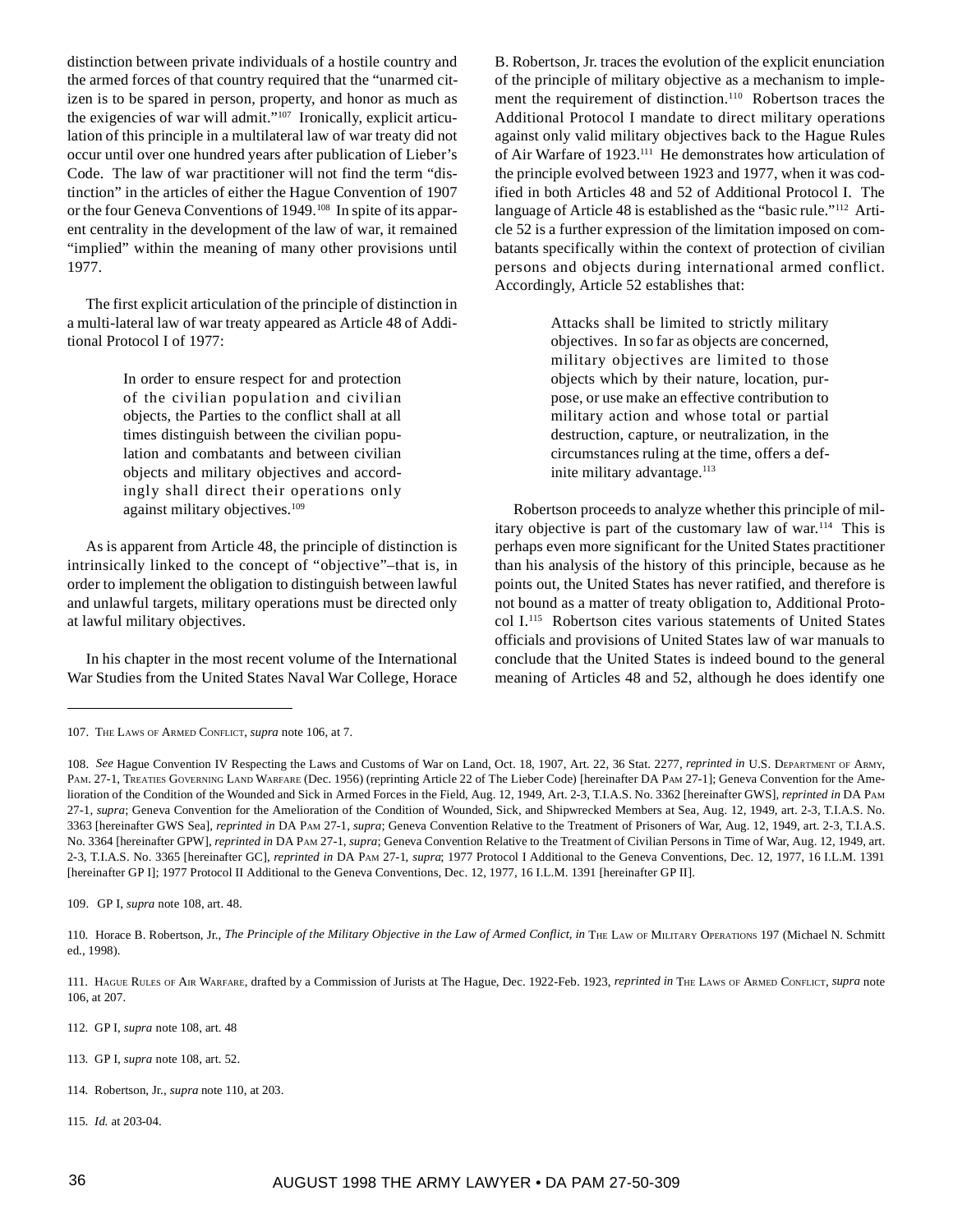definitional nuance on which the United States may have staked out a different position.<sup>116</sup>

Among the authorities cited by Robertson to support the conclusion that the United States is bound to these provisions as a matter of customary international law are statements by Michael Matheson, Deputy Legal Advisor to the Department of State, and Abraham D. Sofaer, Legal Advisor to the Department of State, at a conference co-sponsored by the Red Cross and devoted to analyzing the status of the additional protocols. Mr. Matheson articulated which provisions of Additional Protocol I the United States felt did not reflect customary international law.117 By implication, those which he did not identify were not objectionable to the United States. Mr. Sofaer focused specifically on provisions of Additional Protocol I that the United States considers to be beyond the scope of binding customary international law.118 The only provision of Additional Protocol I related to distinction that he identified as objectionable at that time was the prohibition against making civilians the object of reprisal.<sup>119</sup>

The conclusion justified by the sources cited above is that the principle of distinction, as implemented by the principle of military objective, do indeed form part of the customary law of war related to international armed conflict (and arguably internal armed conflict as well).<sup>120</sup> Among the many "principles" of the law of war, distinction lies at the very core. It is a principle that focuses on limiting the destruction caused by conflict between warring armed forces. This should not, however, result in the conclusion that it is inapplicable to military operations other than war (MOOTW) that do not rise to the level of armed conflict. The true essence of the principle of distinction, as implemented by the "military objective" rule, is that combatants in any situation must constantly endeavor to ensure that warlike acts are not directed against anyone or anything that does not qualify as a legitimate target.

Implementing this imperative would seem facilitated by a clearly identified hostile force, enabling the combatant to make the necessary distinction between lawful and unlawful targets more readily. This fact is explicitly acknowledged in the language of Article 44 of Additional Protocol I: "In order to promote the protection of the civilian population from the effects of hostilities, combatants are obliged to distinguish themselves from the civilian population while they are engaged in an attack or in a military operation preparatory to an attack."121 Additional Protocol I then indicates that this obligation only requires, at a minimum, that a combatant distinguish himself as such "during each military attack"<sup>122</sup> or "during such time as he is visible to the adversary while he is engaged in a military deployment preceding the launching of an attack in which he is to participate."<sup>123</sup> This "minimalist" standard for determining who qualifies as a lawful combatant by distinguishing themselves as such was rejected by the United States as an unjustified modification of the customary law standard for establishing combatant status.<sup>124</sup> This rejection may be viewed as evidence of how seriously the United States considers the need to be able to make the critical distinction between combatants and non-combatants. The obligation to make such distinctions should not be considered as having been eliminated when making such distinctions becomes more difficult as the result of facing a "non-traditional" hostile force that does not adequately distinguish itself from civilians. Instead, it would be central to the question of whether such an adversary, upon capture, was entitled to treatment consistent with prisoner of war status.

A classic example of the need to carry this principle over to the MOOTW environment was Somalia. Faced with a hostile force that was virtually indistinguishable from the local civilian population, United States forces continued to attempt to make distinctions between lawful and unlawful targets based on the distinguishing factors available, which often amounted to little more than identifying a hostile act directed towards United States forces. Based on the United States rejection of the Additional Protocol I standard for combatant status, even if the conflict had amounted to an international armed conflict triggering the full body of the law of war, these adversaries would never have technically qualified for prisoner of war status upon cap-

118. *Id.* at 460.

119. *Id.* at 469.

121. GP I, *supra* note 108, art. 44(3).

122. *Id.* art. 44(3)(a).

- 123. *Id.* art. 44(3)(b).
- 124. *See* Matheson, *supra* note 116, at 419.

<sup>116.</sup> *Id.* at 204 (citing Michael Matheson (Deputy Legal Advisor, U.S. Department of State), *Remarks in Session One: The United States Position on the Relation of Customary International Law to the 1977 Protocols Additional to the 1949 Geneva Conventions, in The Sixth Annual American Red Cross–Washington College of Law Conference on International Humanitarian Law*, 2 AM. U. J. INT'L L. & POL'Y 419, 426 (1987)).

<sup>117.</sup> *See* Matheson, *supra* note 116, at 419.

<sup>120.</sup> See Prosecutor v. Dusko Tadic a/k/a/ "Dule," Opinion and Judgment, INTERNATIONAL TRIBUNAL FOR THE PROSECUTION OF PERSONS RESPONSIBLE FOR SERIOUS VIOLA-TIONS OF INTERNATIONAL HUMANITARIAN LAW COMMITTED IN THE TERRITORY OF THE FORMER YUGOSLAVIA SINCE 1991, Case No. IT-94-1-T (7 May 1997) (analyzing the applicability of customary international law of war principles to conflicts not of an international nature)*.*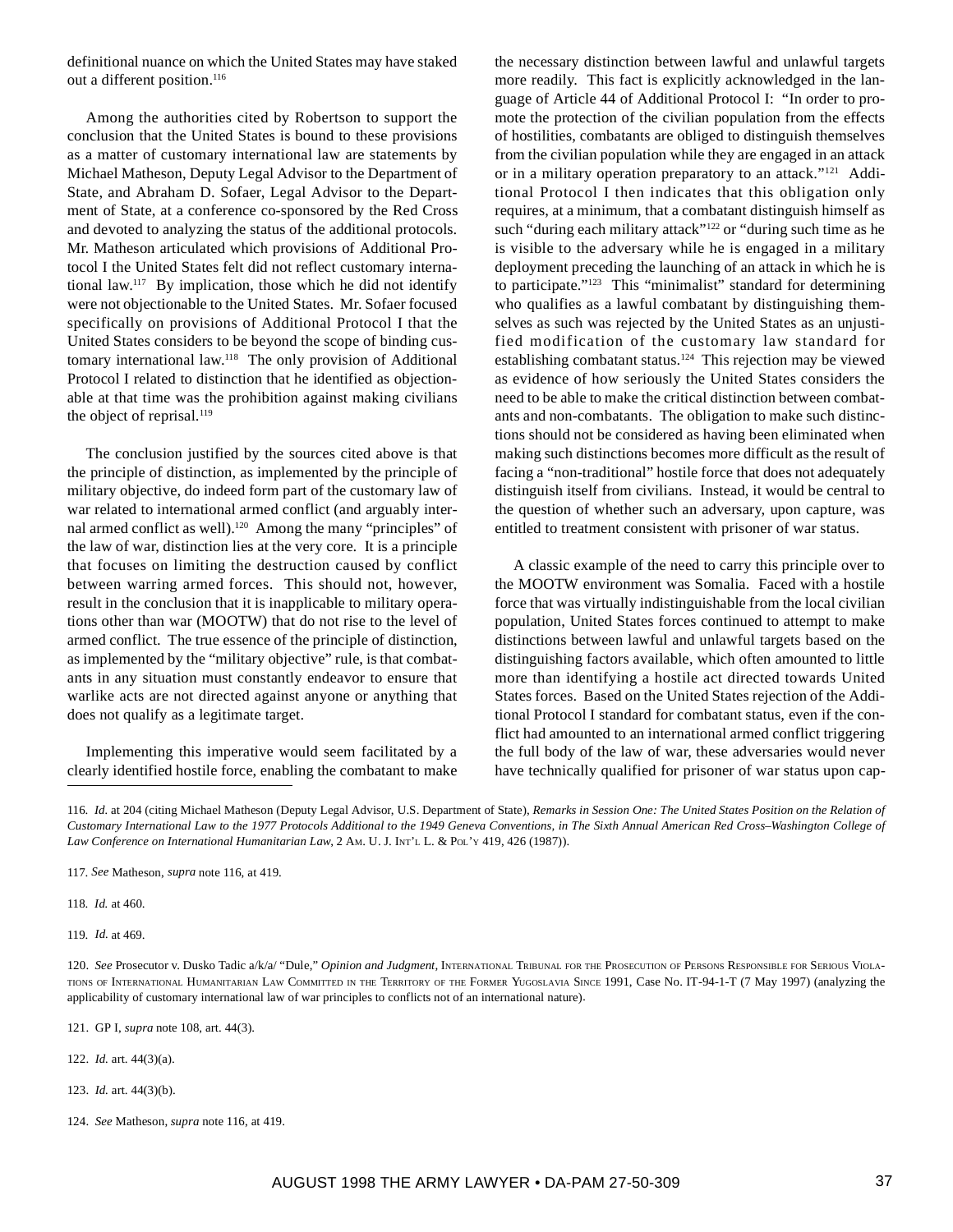ture as a matter of law. The United States forces, however, did not use this fact to reject the imperative of attempting to make the critical distinction between "combatant" and "non-combatant." This is the essence of the principle of distinction, a principle that must always form the foundation of the war-fighter's decision-making process. Major Corn.

## **1998 Operational Law Handbook Now Available**

The 1998 edition of the *Operational Law Handbook* is now available for distribution. Students who attend the Operational Law Seminar will receive copies, and the school has a limited number of hard copies available for distribution on an asneeded basis. The *Operational Law Handbook* is a "how to" guide for judge advocates who practice operational law. It provides references and describes tactics and techniques for the practice of operational law. The *Operational Law Handbook* is not a substitute for official references. Like operational law itself, the *Handbook* is a focused collection of diverse legal and practical information. The *Handbook* is not intended to provide "the school solution" to a particular problem, but is designed to help judge advocates recognize, analyze, and resolve the problems they encounter in the operational context.

The *Handbook* was designed and written for judge advocates who practice operational law. The size and contents of the *Handbook* are controlled by this focus. Simply put, the *Handbook*, is a "cargo pocket sized" reference made for all service members of the judge advocate general's corps, who serve alongside their clients in the operational context. Accordingly, the *Operational Law Handbook* is compatible with current joint and combined doctrine.

The proponent for this publication is the International and Operational Law Department, The Judge Advocate General's School (TJAGSA). Anyone who has comments, suggestions, and work product from the field should send them to TJAGSA, International and Operational Law Department, Attention: Major Mike Newton, Charlottesville, Virginia 22903-1781. To gain more detailed information or to discuss an issue with the author of a particular chapter, practitioners should call Major Newton at DSN 934-7115, ext. 373 or commercial (804) 972- 6373 or e-mail at: newtoma@hqda.army.mil.

The 1998 *Operational Law Handbook* is on the Lotus Notes Database in two locations. The "Int'l and Opn'l Law1" database on the TJAGSAN1 server contains a digital file for each chapter of the *Handbook*. To access, open the database and view documents by title. The 1998 edition is also linked to the CLAMO General database under the keyword "Operational

Law Handbook–1998 edition." The digital copies are particularly valuable research tools because they contain many hypertext links to references in the test, such as treaties; statutes; DOD directives, instructions, and manuals; Chairman, Joint Chiefs of Staff instructions; joint publications; Army regulations; and field manuals. For a blue link, the user should click on it and Lotus Notes will retrieve the cited document from the Internet. The hypertext linking is an ongoing project and will only get better with time. Some internet links require that your computer have specific types of software. Major Newton.

## *Criminal Law Note*

## **Explanation of the 1998 Amendments to the** *Manual for Courts-Martial*

#### *Introduction*

The July 1998 edition of *The Army Lawyer* contained a complete copy of the 1998 amendments to the *Manual for Courts-Martial (MCM)*. This note highlights the numerous amendments made to the *MCM* and the impact the amendments may have for military criminal law practitioners.<sup>125</sup>

#### *Pretrial Restraint*

Amended Rule for Courts-Martial (R.C.M.) 305(g) through (k) reflects the constitutional requirement for a neutral and detached officer to review an accused's pretrial confinement within forty-eight hours of imposition.<sup>126</sup> Amended R.C.M.  $305(h)(2)(A)$  notes that the existing seventy-two-hour commander's review may satisfy this requirement if it is conducted within forty-eight hours and if the commander is truly neutral and detached. This same provision also notes that nothing prohibits the neutral and detached officer from conducting either the seventy-two-hour review or the forty-eight-hour review immediately after an accused is ordered into pretrial confinement.

To clarify the *Manual's* distinct neutral and detached review requirements, R.C.M. 305(i) was broken into two subparts: (1) the forty-eight-hour review conducted by a neutral and detached officer and (2) the seven-day review conducted by a neutral and detached officer appointed in accordance with applicable service regulations (for example, the military magistrate provisions in *Army Regulation 27-10*127). Although listed as two separate reviews, if the seven-day reviewing officer (that is, the military magistrate) conducts his review within fortyeight-hours, it may satisfy both review requirements.

<sup>125.</sup> Executive Order Number 13,086 contains the recent amendments to the *MCM*. See Exec. Order No. 13,086, *reprinted in* ARMY LAW., July 1998, at 1.

<sup>126.</sup> *See* United States v. Rexroat, 38 M.J. 292 (C.M.A. 1993), *cert denied*, 114 S. Ct. 1296 (1994). In *Rexroat*, the court held that the 48-hour review required by *County of Riverside v. McLaughlin* applies to the military. *Id. See* County of Riverside v. McLaughlin, 111 S. Ct. 1661 (1991).

<sup>127.</sup> U.S. DEP'T OF ARMY, REG. 27-10, LEGAL SERVICES: MILITARY JUSTICE (24 June 1996).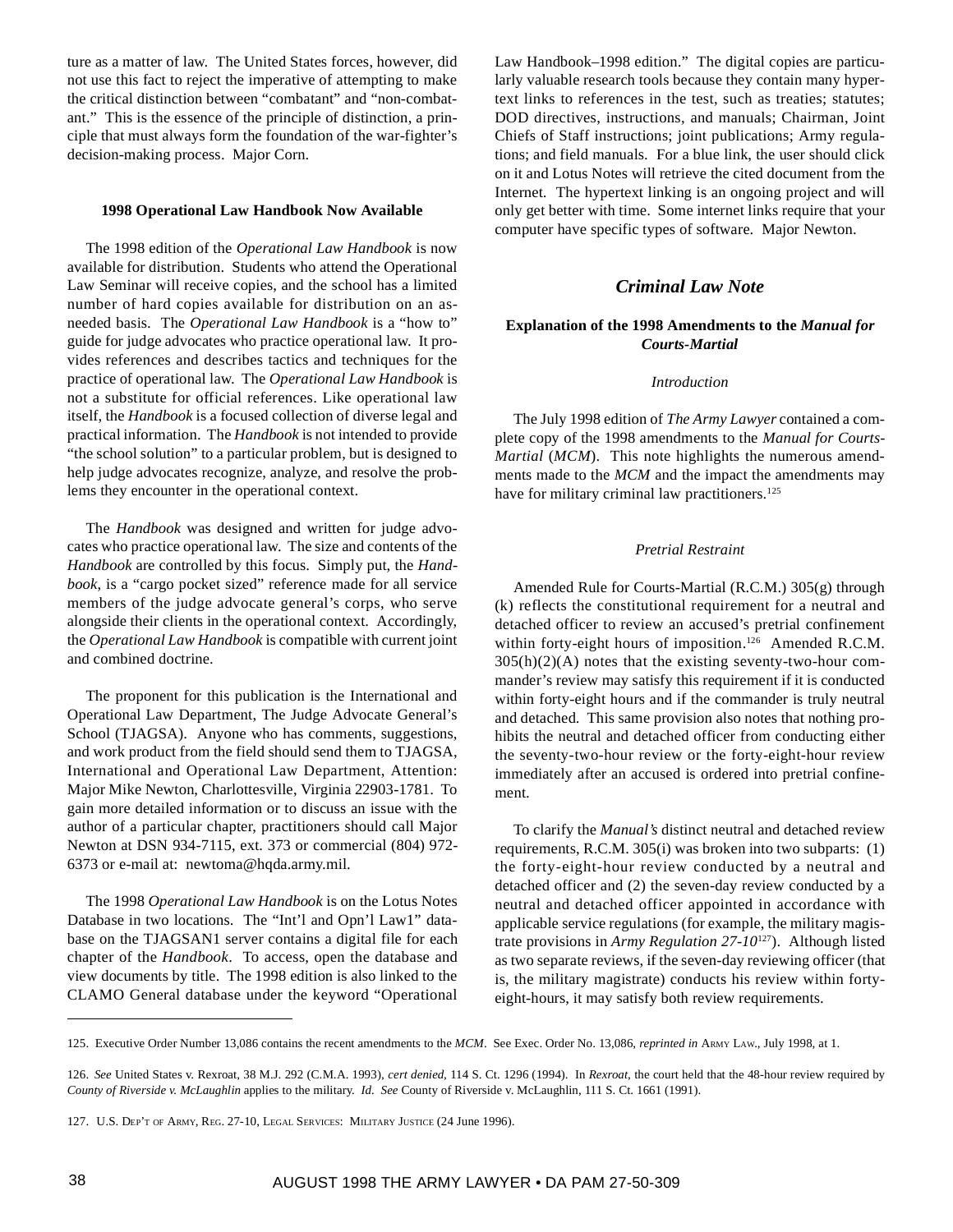The provisions of R.C.M. 305(k) were also amended to expand the remedial powers of the military judge. In addition to the existing authority to order credit for noncompliance with subsections  $(f)$ ,  $(h)$ ,  $(i)$ , and  $(j)$  of this rule, military judges may now order additional credit for each day of pretrial confinement that involves an abuse of discretion or unusually harsh circumstances.

#### *Pre-Trial Investigations*

Based on the National Defense Authorization Act for Fiscal Year 1996,<sup>128</sup> R.C.M.  $405(e)$  was amended to reflect the additional authority of pretrial investigating officers to investigate an uncharged offense and to make recommendations as to its disposition, even when formal charges for the offense have not been preferred. The discussion to amended R.C.M. 405(e) states that Article 32b investigations into uncharged offenses may occur only when the accused has been put on notice of the general nature of the uncharged offense and afforded the same opportunity to be represented, to cross-examine witnesses, and to present evidence afforded soldiers during investigations of charged offenses. The analysis to amended R.C.M. 405(e) acknowledges the benefit to the government and to the accused as a result of the improved judicial economy resulting from the amended rule.

## *Speedy Trial*

Based on new rules regarding hospitalization of an incompetent accused, subsection  $(E)$  was added to R.C.M. 707 $(b)(3)$  to specify that the period of time when an accused is committed pursuant to R.C.M. 909(f) shall be excluded for purposes of the 120-day speedy trial clock. If the accused is later returned to the custody of the general court-martial convening authority (GCMCA), a new 120-day clock will begin on the date the accused is returned to custody. Rule for Courts-Martial 707(c) was also amended to accommodate this change by adding the additional provision that all periods of time during which an accused is hospitalized due to incompetence, or is otherwise in the custody of the Attorney General, shall be excluded.

#### *Government Appeals*

The 1998 amendment to R.C.M. 908(a) expands the grounds for which the United States may appeal a military judge's order or ruling. Previously, the United States could only appeal an order or ruling that terminated the proceedings with respect to a charge or specification, or that excluded evidence that was substantial proof of a material fact. The amendment now permits the United States to appeal a military judge's order or ruling that affects the disclosure or nondisclosure of classified information. This change conforms to the 1996 change to Article 62, UCMJ. The term "classified information" is defined in the 1998 amendment to R.C.M. 103, discussion, subsection (14).

#### *Automatic Forfeitures*

The amendments to R.C.M. 1101 set forth the requirements for deferment and waiver of automatic forfeitures. Automatic forfeitures arise under Article 58b, UCMJ, when a court-martial sentence includes more than six months confinement or a punitive discharge along with any confinement.

Amended R.C.M. 1101(c)(2) provides that, "upon written application of the accused," the convening authority may defer forfeitures. Amended R.C.M.  $1101(c)(3)$  sets forth the factors for the convening authority to consider when deciding whether to defer an accused's forfeitures. Amended R.C.M. 1101(c)(4) requires that the deferment be reported in the convening authority's action.

Amended R.C.M. 1101 contains a new subparagraph (d), which addresses waiver of automatic forfeitures "to provide for dependent support." Amended R.C.M. 1101(d)(1) highlights a key–and often-overlooked–distinction between deferment and waiver. Waiver applies to "forfeiture of pay and allowances resulting only by operation of law." Thus, if a court-martial sentence does not include one of the triggers in Article 58b, waiver does not apply.

The waiver provisions in R.C.M. 1101(d)(1) further provide that the convening authority may waive such forfeitures when they become effective by operation of Article 57(a), which occurs fourteen days after sentence is adjudged. Subparagraphs (2) and (3) set forth factors that a convening authority may consider in granting waiver and establish eligible dependents to whom the convening authority may direct such waived benefits be paid.

#### *Competency to Stand Trial/Mental Responsibility*

Amended R.C.M. 909 details the new procedures to commit an incompetent accused to the custody of the U. S. attorney general under Article 76b, UCMJ. Commitment of an incompetent accused is not discretionary. According to R.C.M. 909(d) and R.C.M. 909(c), the convening authority must commit the accused to the attorney general if the military judge determines that the accused is incompetent (post-referral) or if the GCMCA concurs with a sanity board's findings (pre-referral) that the accused is incompetent. Rule for Courts-Martial 909(e) details the incompetency hearing. Pursuant to the requirements of R.C.M. 909(f), military accuseds shall be hospitalized using the same procedures applied to federal defendants who are found incompetent to stand trial.

<sup>128.</sup> Pub. L. No. 104-106, § 1131, 110 Stat. 186, 464 (1996).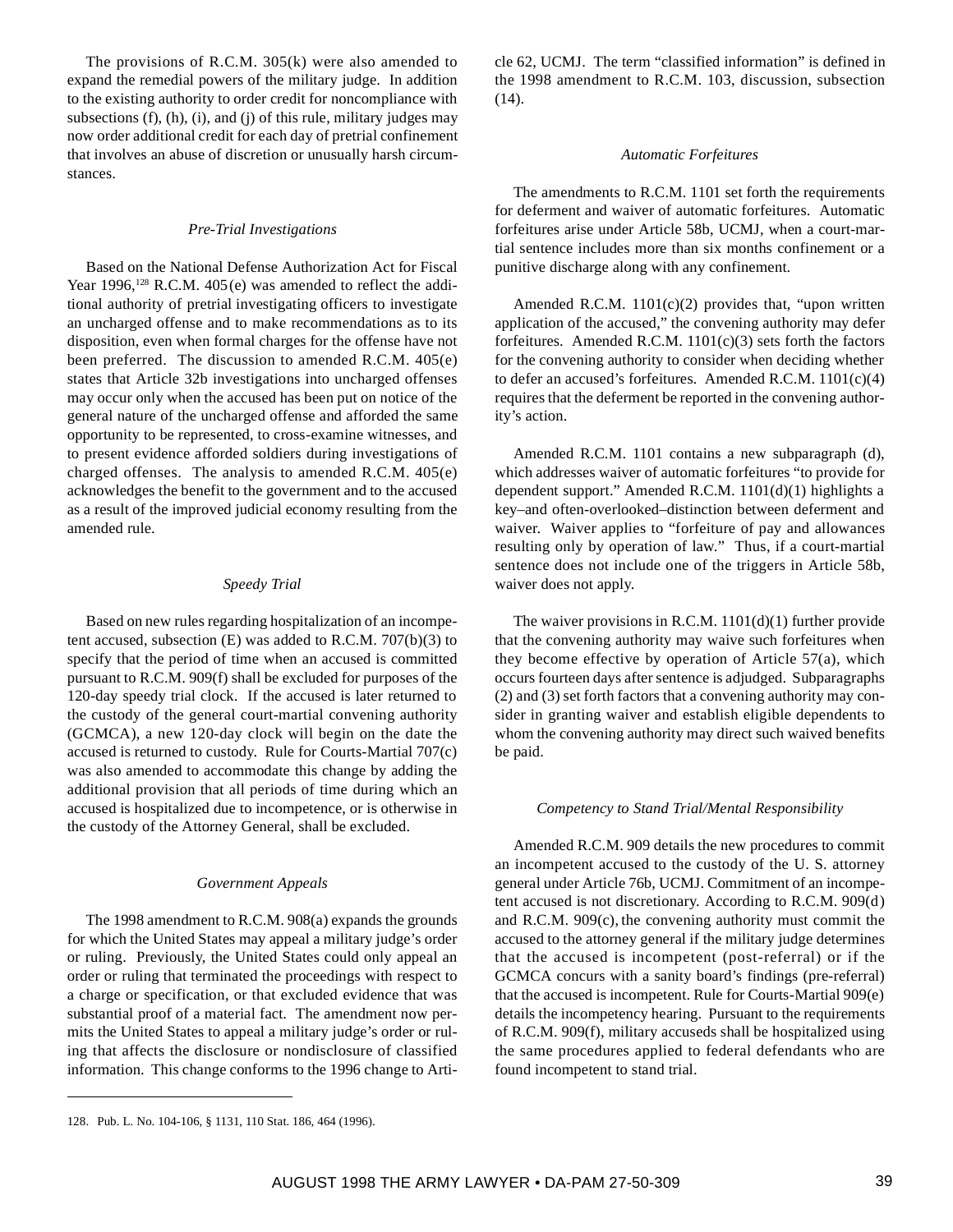Amended R.C.M. 909 also addresses speedy trial issues that affect R.C.M. 707(b)(3)'s 120-day speedy trial clock. Amended R.C.M. 909(g) now specifies that the period of time during which an accused is committed to the custody of the attorney general under Article 76b and R.C.M. 909(f) is excludable for speedy trial purposes. If the accused is later found competent and returned to the custody of the GCMCA, then a new 120-day time period begins on the date of the return to custody.

The 1998 amendments also include a completely new section, R.C.M. 1102A, which provides guidance for the post-trial handling of accuseds who are found not guilty only by reason of lack of mental responsibility. Under R.C.M. 916(k), an accused who is found not guilty by reason of lack of mental responsibility will be committed to the custody of the attorney general, unless the accused can prove that commitment is not necessary. Rule for Courts-Martial 1102A(c) sets forth the procedures for the post-trial hearings before the military judge. The post-trial hearing is held within forty days of the court-martial findings. At the hearing, the burden is on the accused to show that his release would not create a substantial risk of bodily injury to another person or serious damage to the property of another person due to a present mental disease or defect. The accused's burden varies, depending on the offense(s) he committed.129

Amended R.C.M. 1107(b)(4) explains that when a courtmartial finds an accused not guilty only by reason of lack of mental responsibility, the convening authority shall commit the accused to a suitable facility pending his post-trial R.C.M. 1102A hearing. This new provision ensures that the accused will be available for his post-trial hearing.

#### *Military Rules of Evidence*

Military Rule of Evidence (M.R.E.) 1102 was changed to make amendments in the Federal Rules of Evidence (F.R.E.) automatically applicable to the Military Rules of Evidence eighteen months after the effective date of the federal amendments, unless the President takes action to the contrary. Under the former rule, changes were automatically incorporated into the M.R.E. six months after the effective date of a new federal rule.

Federal Rules of Evidence 407, 801, 803, 804, and 807 were amended on 1 December 1997. These amendments were scheduled to take effect in the military on 1 June 1998. Since M.R.E. 1102 was amended on 27 May 1998, however, these F.R.E. amendments will not be included in the 1998 edition of the *MCM*.

In addition to this significant change to M.R.E. 1102, several minor amendments were made to M.R.E. 412 regarding an alleged victim's behavior or sexual predisposition. All references to civil proceedings were deleted. Amended M.R.E.  $412(c)(1)(A)$  requires parties who seek to offer evidence of an alleged victim's sexual behavior or sexual predisposition to file a written motion at least five days prior to the entry of pleas. The former rule required notice fourteen days before trial. Pursuant to Article 39(a), UCMJ, M.R.E.  $412(c)(B)(2)$  was amended to replace the term "hearing in camera" with "closed hearing" to reflect that an in camera hearing in federal district court closely resembles a closed hearing under Article 39(a). Military Rule of Evidence 412 sections (d) and (e) were added to define the terms "sexual behavior" and "nonconsensual sexual offense."

Several changes were also made to M.R.E. 413 and M.R.E. 414 to tailor the rules to military practice. Military justice terminology was substituted, and all references to F.R.E. 415 were deleted because it applies only to civil proceedings. Sections (b) of M.R.E. 413 and M.R.E. 414 were amended to require the government to disclose evidence of similar crimes at least five days before the scheduled date of trial. The federal rule requires a fifteen-day notice. Amended M.R.E. 413(d) adds the phrase "without consent" to specifically exclude the introduction of evidence concerning adultery or consensual sodomy. Sections (e), (f), (g), and (h) were added to M.R.E. 413 and M.R.E. 414 specifically to define the terms "sexual act," "sexual contact," "sexually explicit conduct," and "state."

#### *Crimes and Defenses*

The 1998 amendments to part IV of the *MCM* reflect significant changes to punitive articles that expand criminal liability in several specific areas, create a new special defense to carnal knowledge, and enumerate parole violations as an offense under Article 134. These changes incorporate recent statutory amendments to the UCMJ and reflect the use of presidential authority to promulgate the R.C.M. under Article 36 and to establish maximum punishments under Article 56.

Paragraph 19 of part IV incorporates a 1996 amendment to Article 95, UCMJ. Although the 1951, 1969, and 1984 *MCMs* maintained that mere flight was a violation of Article 95, the Court of Appeals for the Armed Forces (CAAF) had rejected that interpretation. In *United States v. Harris*130 and *United States v. Burgess*, 131 the CAAF held that flight alone did not constitute resisting apprehension under Article 95. The 1996 amendment supersedes *Harris* and *Burgess* and creates a separate offense of fleeing apprehension. The maximum punish-

<sup>129.</sup> If the offense(s) involved an injury or risk of injury to another person or serious damage (or risk of serious damage) to another's property, the accused's burden of proof is clear and convincing evidence. With respect to all other offenses, the accused's burden of proof is a preponderance of the evidence.

<sup>130. 29</sup> M.J. 169 (C.M.A. 1989).

<sup>131. 32</sup> M.J. 446 (C.M.A. 1991).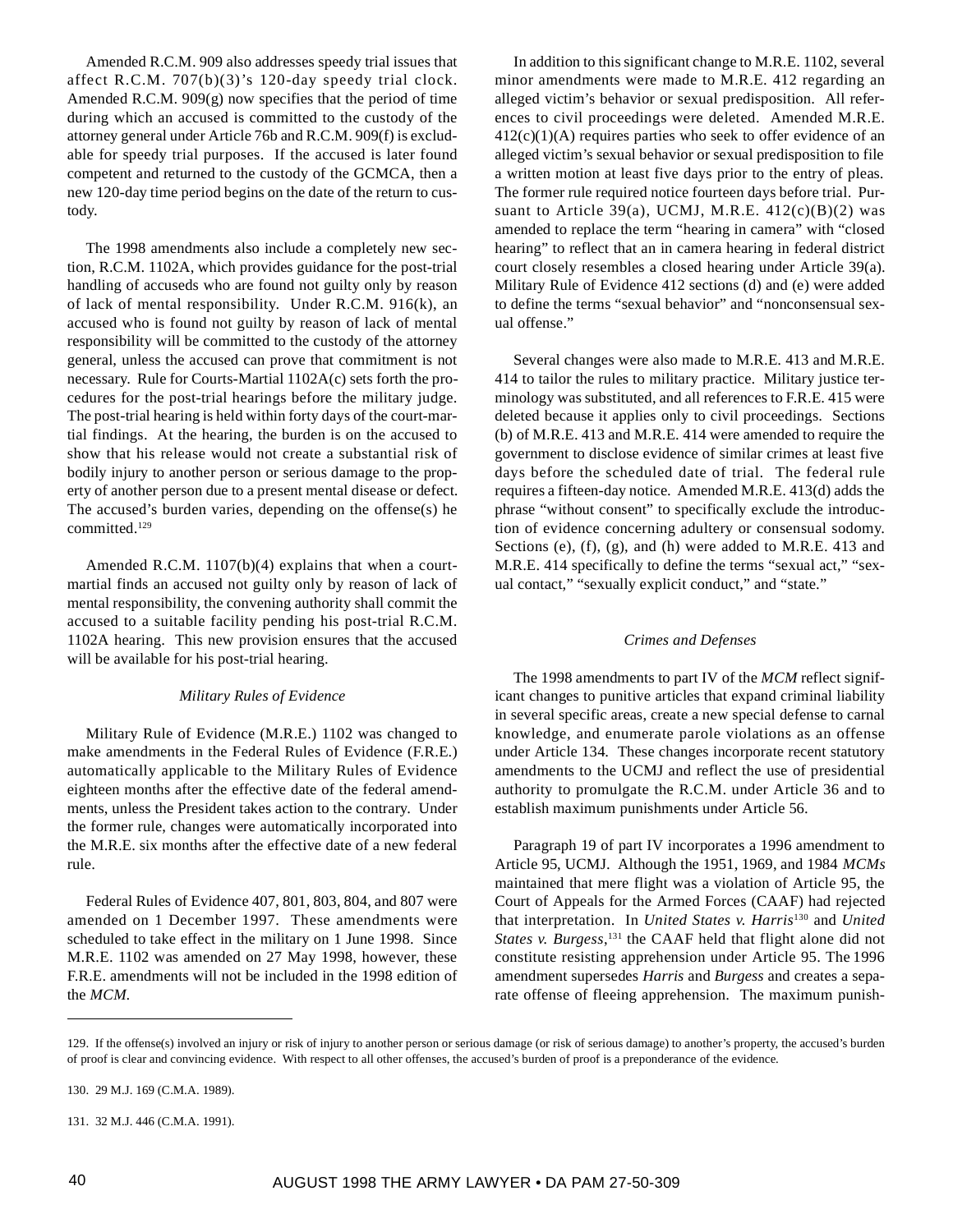ment for fleeing apprehension is a bad-conduct discharge, total forfeitures, and confinement for one year—the same as for resisting apprehension.

Paragraph 45 of part IV incorporates the 1996 statutory amendments to the offense of carnal knowledge under Article 120. Article 120(b) was amended to make carnal knowledge a gender-neutral crime. This change expands liability to include female perpetrators, though the accused and victim must still be of opposite genders.132 The amendments also added Article 120(d), which allows mistake of fact as to the age of the victim as a defense in cases of carnal knowledge.133 Under the amended statute, the defense is available only if the victim had attained the age of twelve at the time of the offense and the accused had an honest and reasonable belief that the victim was sixteen or older at the time of the offense. Contrary to the normal allocation of burdens, the accused has the burden of proving the defense by a preponderance of the evidence. The government is not required to prove that the accused knew the victim's age as part of the case-in-chief, but must be prepared to rebut the defense evidence that tends to support an honest and reasonable mistake defense. The 1998 amendments to R.C.M. 916(j) (defining the mistake of fact defense) and R.C.M. 920(e)(5)(D) (allocating burdens of proof) complete the implementation of these statutory changes.

Paragraph 45 of part IV was amended to increase the maximum punishment for simple assaults committed with an unloaded or inoperative firearm. The President added this sentence escalator in recognition of the increased psychological harm suffered by victims who are assaulted with apparently functional firearms. The *MCM* has maintained since 1951 that an unloaded or nonfunctional firearm is not a "dangerous weapon" under Article 128(b). The CAAF agreed with this position in *United States v. Davis*, 134 holding that an offer-type assault with an unloaded pistol was not an aggravated assault under Article 128.135 The 1998 change ameliorates the impact of the *Davis* decision by permitting enhanced punishments for this special category of simple assaults.

The 1998 amendments also create paragraph 97a, which defines parole violations as an offense under Article 134. Violation of parole has been noted in the table of maximum punishments in every edition of the *MCM* since the enactment of the UCMJ, but it has never been included as an enumerated offense in part IV of the *MCM*. The 1998 change provides practitioners with a delineation of elements, an explanation of the offense, and a model specification to apply Article 134 to parole violations.

### *Post-Trial Processing*

Rule for Courts-Martial 1105(b) addresses the matters that an accused may submit to the convening authority. Amended R.C.M. 1105(b) is rephrased to ensure that all parties understand that an accused is permitted to submit any matters, including non-written matters, as part of a clemency submission. Although the amended rule clarifies the accused's right to submit non-written matters, it does not create an obligation upon the convening authority to consider these these non-written matters. Pursuant to R.C.M. 1105(b)(1), the convening authority is only required to consider written submissions.

Formerly, R.C.M. 1105(b) provided that an accused could submit "any written matters" that might affect the convening authority's decision. The provision unduly restricted the accused's right to submit matters to the convening authority. Amended R.C.M. 1105(b) is more appropriate in the highly discretionary realm of post-trial action and clemency. It permits an accused to submit any matters that might help obtain clemency, while it leaves the decision whether to consider such nonwritten matters to the individual discretion of the convening authority on a case-by-case basis.

Rule 1203(c)(1) was amended to reflect the creation of Article 57a of the UCMJ. The new rule authorizes a service secretary to defer confinement when a sentence has been set aside by a service court of criminal appeals and a judge advocate general certifies the case to the Court of Appeals for the Armed Forces for further review under Article  $67(a)(2)$ . The analysis accompanying the rule recognizes that an accused should be released from confinement unless it can be shown that the accused is a flight risk or a threat to the community.

A significant amendment was also made to R.C.M. 1210(a) regarding an accused's right to petition for a new trial. A new provision was added that prohibits an accused from petitioning for a new trial "when the petitioner was found guilty of the relevant offense pursuant to a guilty plea." This addition was intended to conform to the interpretations of Federal Rule of Criminal Procedure 33.

## *Vacation Proceedings*

Amended R.C.M. 1109 clarifies the powers of the special court-martial convening authority to vacate any portion of a suspended special court-martial sentence other than an approved bad-conduct discharge. The amended rule catego-

134. 47 M.J. 484 (1998).

135. *Id.*

<sup>132.</sup> Carnal knowledge, like rape, only applies to only heterosexual intercourse. Homosexual acts must be charged under Article 125.

<sup>133.</sup> The mistake of fact defense, generally defined in R.C.M. 916(j), could not be judicially applied to carnal knowledge because knowledge of the victim's age is not an element of the offense under Article 120(b). A statutory amendment was therefore required to make this defense available.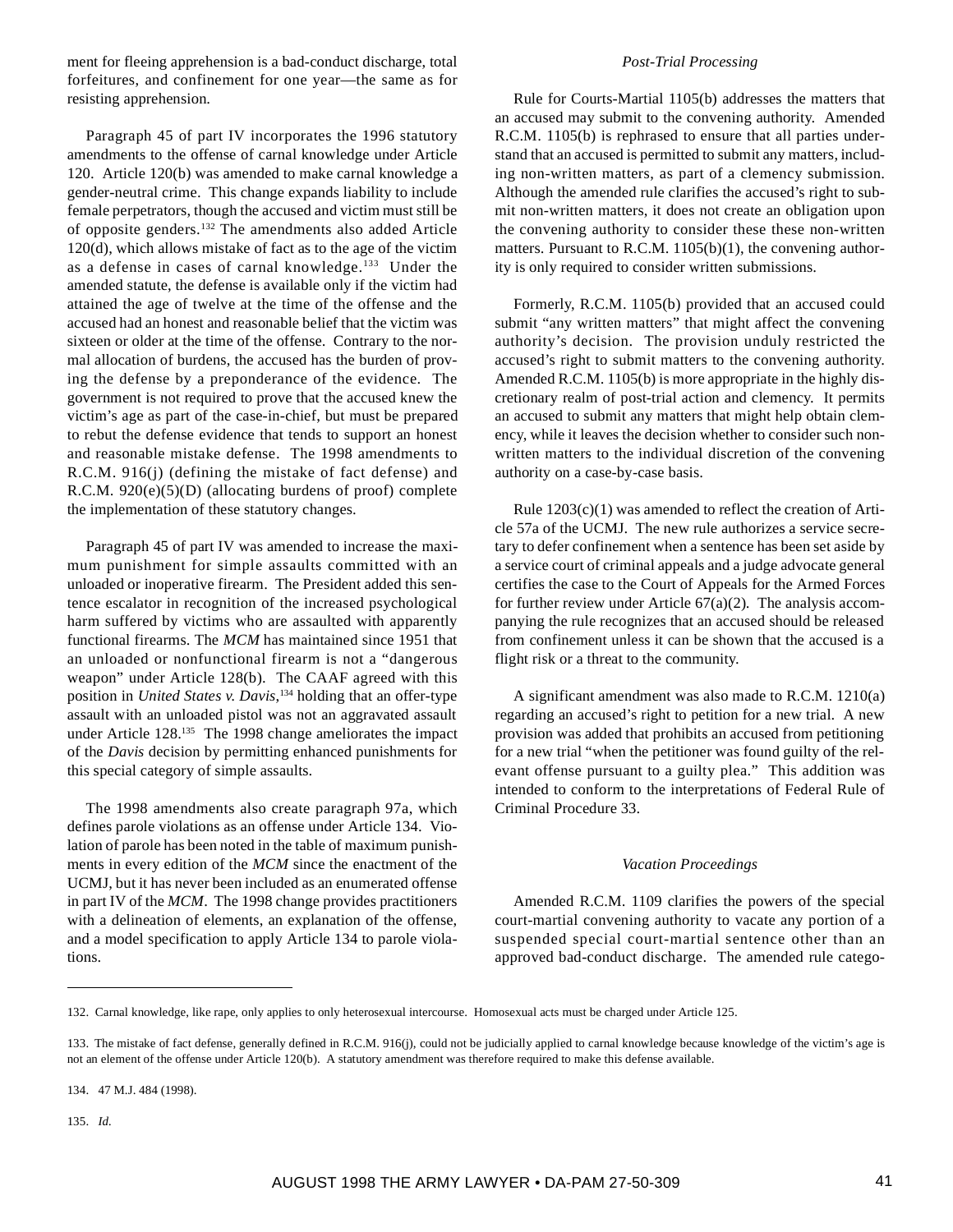rizes the vacation of certain suspended punishments into four categories: sub-paragraph (d) vacation of suspended general court-martial sentence; sub-paragraph (e) vacation of a suspended special court-martial sentence wherein a bad-conduct discharge was not adjudged; sub-paragraph (f) vacation of a suspended special court-martial sentence that includes a badconduct discharge; and sub-paragraph (g) vacation of a suspended summary court-martial sentence. The former rule had two categories of cases and provided confusing guidance regarding the types of punishments a special court-martial convening authority could vacate.

Under the old provision, only the GCMCA could vacate any portion of a suspended sentence that included a bad-conduct discharge, even if the portion of the sentence he desired to vacate was nothing more than additional confinement, forfeitures, or reduction in rank. The amended rule now permits a

special court-martial convening authority to vacate these other types of punishments even in those cases when the adjudged sentence includes a bad-conduct discharge.

#### *Contempt*

Amended R.C.M. 809 modernizes military contempt procedures. The rule now vests contempt powers in the military judge alone and removes the members' involvement in the process. The military judge will conduct the proceedings in all cases, outside the presence of the members. The amendment also provides that the court-martial proceedings need not be suspended while the contempt proceedings are conducted. Criminal Law Faculty.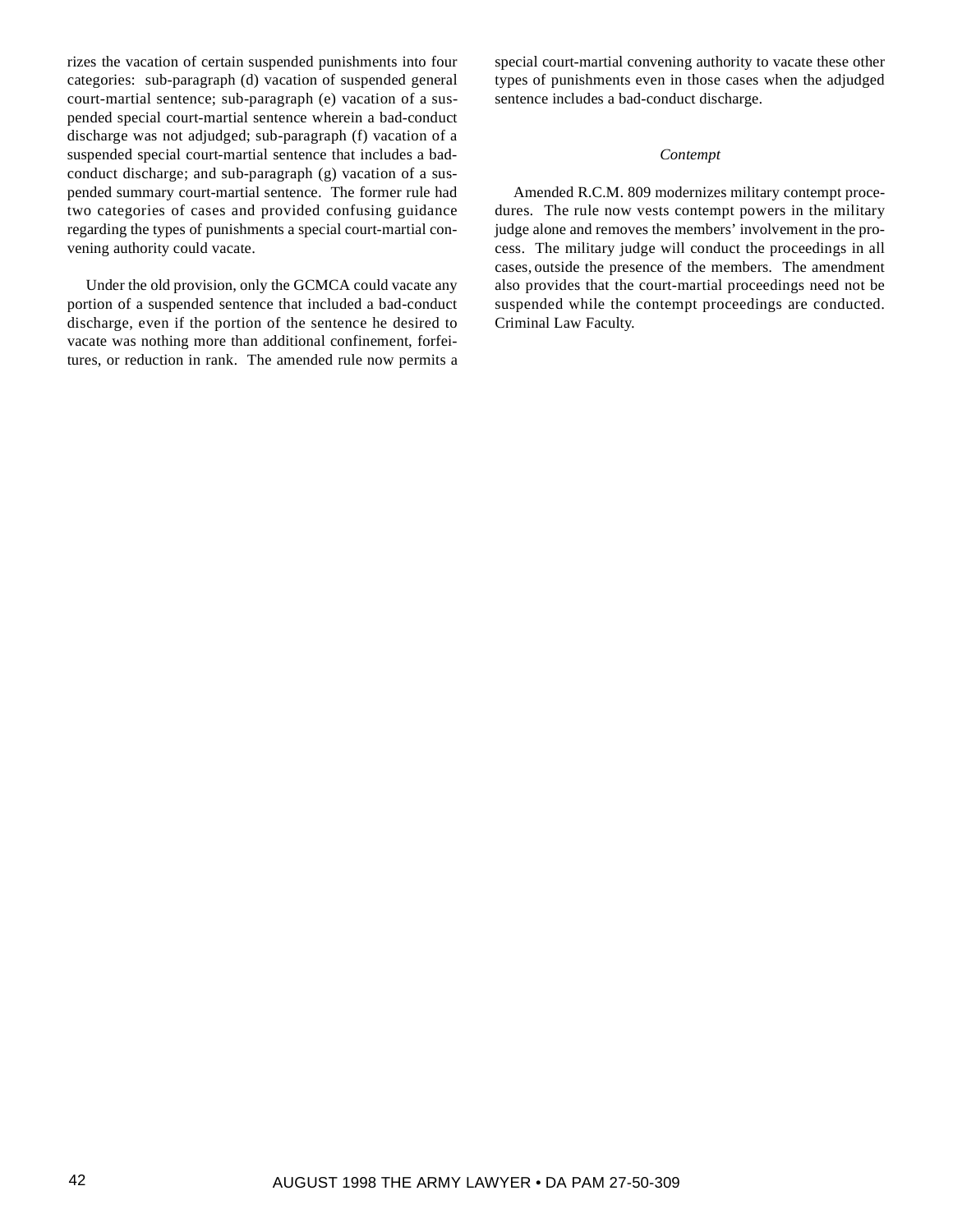## **Note from the Field**

# **Flying Evaluation Boards: A Primer for Judge Advocates**

*Captain Michael P. Ryan Regiment Judge Advocate 160th Special Operations Aviation Regiment (Airborne) Fort Campbell, Kentucky*

## **Introduction**

Army regulations provide that "[e]ach officer authorized to pilot a military aircraft or to perform crew member duties must maintain the highest professional standards. When an officer's performance is doubtful, justification for continued aviation service or authorization to pilot Army aircraft is subject to complete review."1 The forum for this review is a flying evaluation board (FEB).

Judge advocates who support aviation units will, at some point during their tenure, likely participate in an FEB. At first glance, such a proceeding may seem the province of pilots, rather than attorneys. After all, the purpose of the board is to evaluate a pilot's potential for continued aviation service. What could a non-aviator judge advocate have to offer?

The answer to this question can be summed up in one word: counsel. Like all formal boards in the military, the FEB includes a government representative or "recorder," and, because the aviator is designated as the "respondent," he is entitled to counsel.2 Accordingly, judge advocates should be aware that they may be called on to play a part in an FEB, at any given time.

Judge advocates who are unfamiliar with Army aviation should not be alarmed at the prospect of participating in an FEB. With a little bit of homework and a careful review of the relevant regulations, most attorneys will find that an FEB is no more difficult than any other administrative board. The key is to consult with subject matter experts early in the process to gain a basic understanding of the aviation specific issues that the board will consider.

#### **Reasons to Convene a FEB**

An FEB may be convened for a variety of reasons. In most cases, it will be directed when an aviation officer fails to maintain professional or medical qualifications or an officer demonstrates behavior that could be construed as substandard or unsafe.3 Examples of unsafe behavior include: flagrant violations of flying regulations, failure to comply with urinalysis testing, positive urinalysis results, insufficient motivation, or unsatisfactory duty performance.4

In some cases, an FEB will be convened in the wake of an aircraft accident. If a collateral investigation was conducted to investigate the accident, records and information that were collected during the collateral investigation may be made available to the FEB.<sup>5</sup> Reports and information compiled by the Army Safety Center or a formal accident investigation board are not releasable to the FEB.6

As with other adverse actions, the government has the burden of proof. Specifically, the government must prove that the aviator's qualifications have lapsed or that his behavior is substandard or unsafe. Unless otherwise directed by the appointing authority, the standard of proof for an FEB is the "greater weight of evidence" standard, as outlined in *Army Regulation (AR) 15-6*. 7 Under normal circumstances, an FEB should not disqualify an individual from aviation service "based on an iso-

4. *Id.* para. 6-1.

- 5. *See* U.S DEP'T OF ARMY, REG. 385-40, ACCIDENT REPORTING AND RECORDS (1 Nov. 1994).
- 6. *Id.* para. 1-10 (containing detailed information on aircraft investigations).

7. AR 15-6, *supra* note 2, para. 3-9b (stating that findings of investigations and boards governed by this regulation must be supported by a greater weight of evidence than supports a contrary conclusion, that is, evidence which, after considering all evidence presented, points to a particular conclusion as being more probable than any other conclusion).

<sup>1.</sup> U.S. DEP'T OF ARMY, REG. 600-105, AVIATION SERVICE OF RATED ARMY OFFICERS, para. 6-1 (15 Dec. 1994) [hereinafter AR 600-105].

<sup>2.</sup> *See* U.S. DEP'T OF ARMY, REG. 15-6, PROCEDURE FOR INVESTIGATING OFFICERS AND BOARDS OF OFFICERS, ch. 5 (11 May 1988) [hereinafter AR 15-6] (discussing rules governing entitlements to counsel during formal boards of officers).

<sup>3.</sup> AR 600-105, *supra* note 1, para. 6-1c.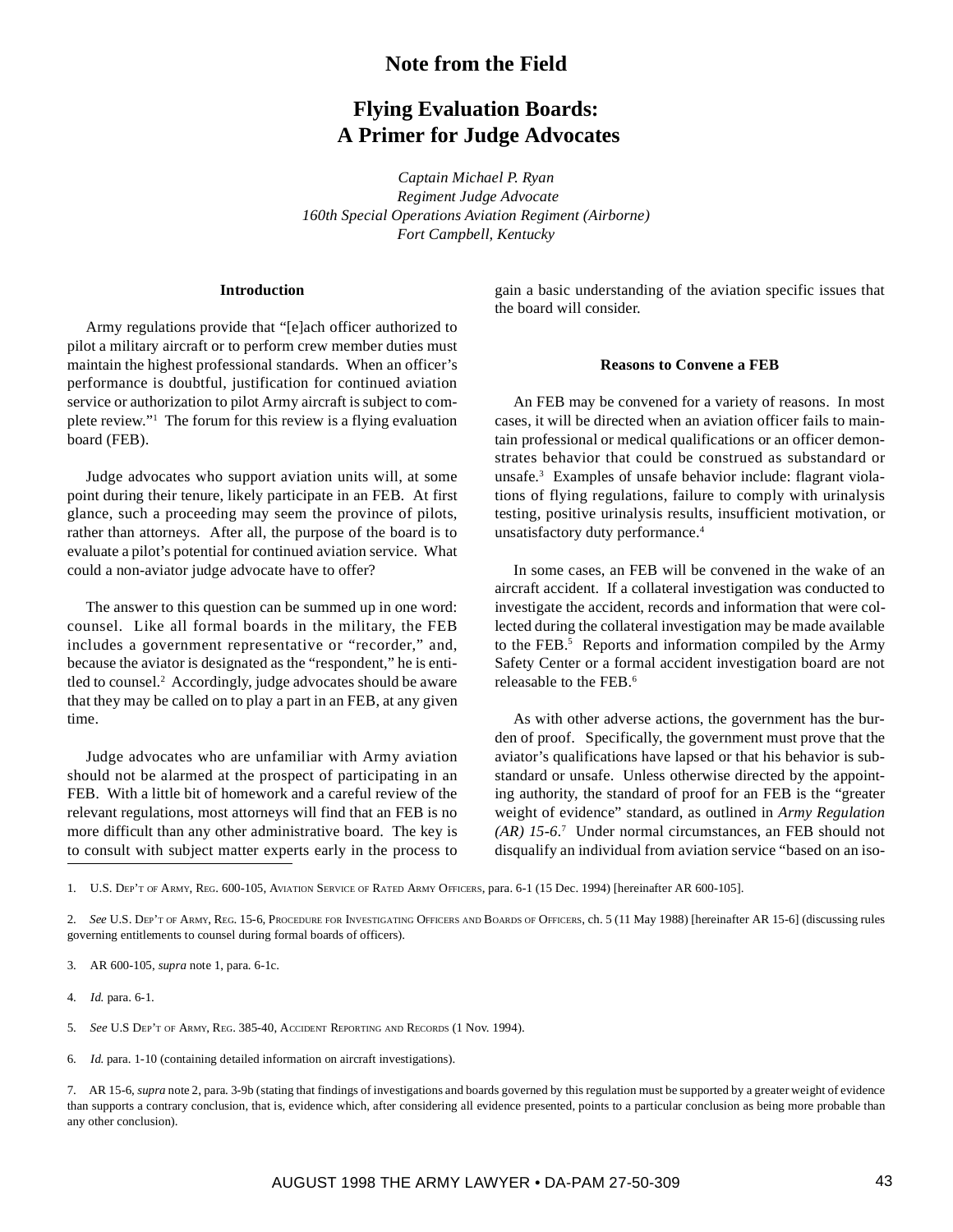lated incident or action."8 Rather, the government must show a pattern of dangerous or unacceptable performance.

### **The Applicable Regulations**

In preparing for an FEB, a judge advocate must carefully review *AR 600-15*, chapter 6. This portion of the regulation discusses the FEB in detail, including the review and approval process for the board's findings and recommendations.

Since an FEB is a formal board of officers, *AR 15-6*, should be used as a procedural guide. Judge advocates should read *AR 15-6*, chapter 4 along with *AR 600-105*, paragraph 6-3 for detailed information on procedures for formal boards. The script and the sample appointment and notification memoranda found in *AR 15-6* are appropriate for use before and during the FEB.9 In rare instances when there is a conflict between *AR 600-105* and *AR 15-6*, "the guidance found in *AR 600-105* will prevail."<sup>10</sup>

#### **FEB Procedures**

An FEB may be appointed by any officer with the authority to suspend an aviator from flight status for up to  $180 \text{ days}$ .<sup>11</sup> For active duty forces, this includes commanders of "posts, camps, stations, divisions, regiments, brigades, or detached battalions."12 Under most circumstances, the FEB appointing authority is a brigade level commander. The appointing authority typically appoints board members and the respondent by a signed memorandum. Upon completion of the board, the memorandum will be attached as an enclosure to the FEB report.

An FEB will be composed of an uneven number of voting members (no fewer than three) who are aviation rated commissioned and warrant officers. If the respondent is a warrant officer, at least one non-voting member will be a warrant officer who is senior in grade to the respondent.<sup>13</sup> If a medical issue is involved, the board may include a flight surgeon as a non-voting member. In all other respects, board membership will comport with *AR 15-6*, to include the appointment of a non-voting legal advisor.

Procedures for conducting the board are contained in both *AR 15-6* and *AR 600-105*. 14 In general, the board receives exhibits and hears testimony from the government and the respondent. Witnesses for both sides are subject to direct and cross-examination and, as with other military forums, the board members may question the witnesses if they so desire. Formal rules of evidence do not apply, and the president of the FEB rules on all objections. The respondent has a right to be represented by military counsel free of charge or by civilian counsel at no expense to the government.

## **Findings and Recommendations**

After deliberation, the FEB will issue its findings and recommendations. There is no restriction regarding the content of the board's findings; however, *AR 600-105* states that the *recommendations* of an FEB are generally limited to:

(1) Officers with proper training and skills be awarded an aeronautical rating.

(2) Orders suspending the respondent from flying be rescinded and the respondent be restored to aviation service.

(3) Orders disqualifying the respondent be rescinded and the respondent be requalified for aviation service.

(4) The respondent be disqualified from aviation service.

(5) The respondent be permanently disqualified from aviation service.

(6) The respondent be permanently disqualified from aviation service and no longer authorized to wear the Army Aviation Badge.<sup>15</sup>

In cases where aviation operations or the flying ability of the respondent can be improved, other recommendations can be made.16 Judges advocates should carefully review the options available to the FEB regarding possible recommendations and craft the theory and theme of their cases accordingly.

- 10. AR 600-105, *supra* note 1, para. 6-1d.
- 11. *Id.* para. 6-1b.
- 12. *Id*. ch. 5, tbl. 5-1.
- 13. *Id*. para. 6-2.
- 14. *See generally* AR 15-16, *supra* note 2, ch. 3; AR 600-105, *supra* note 1, para. 6-3.
- 15. AR 600-105, *supra* note 1, para. 6-3c.

<sup>8.</sup> AR 600-105, *supra* note 1, para. 6-3d(1).

<sup>9.</sup> AR 15-6, *supra* note 2, figs. 2-1, 2-2, 3-1.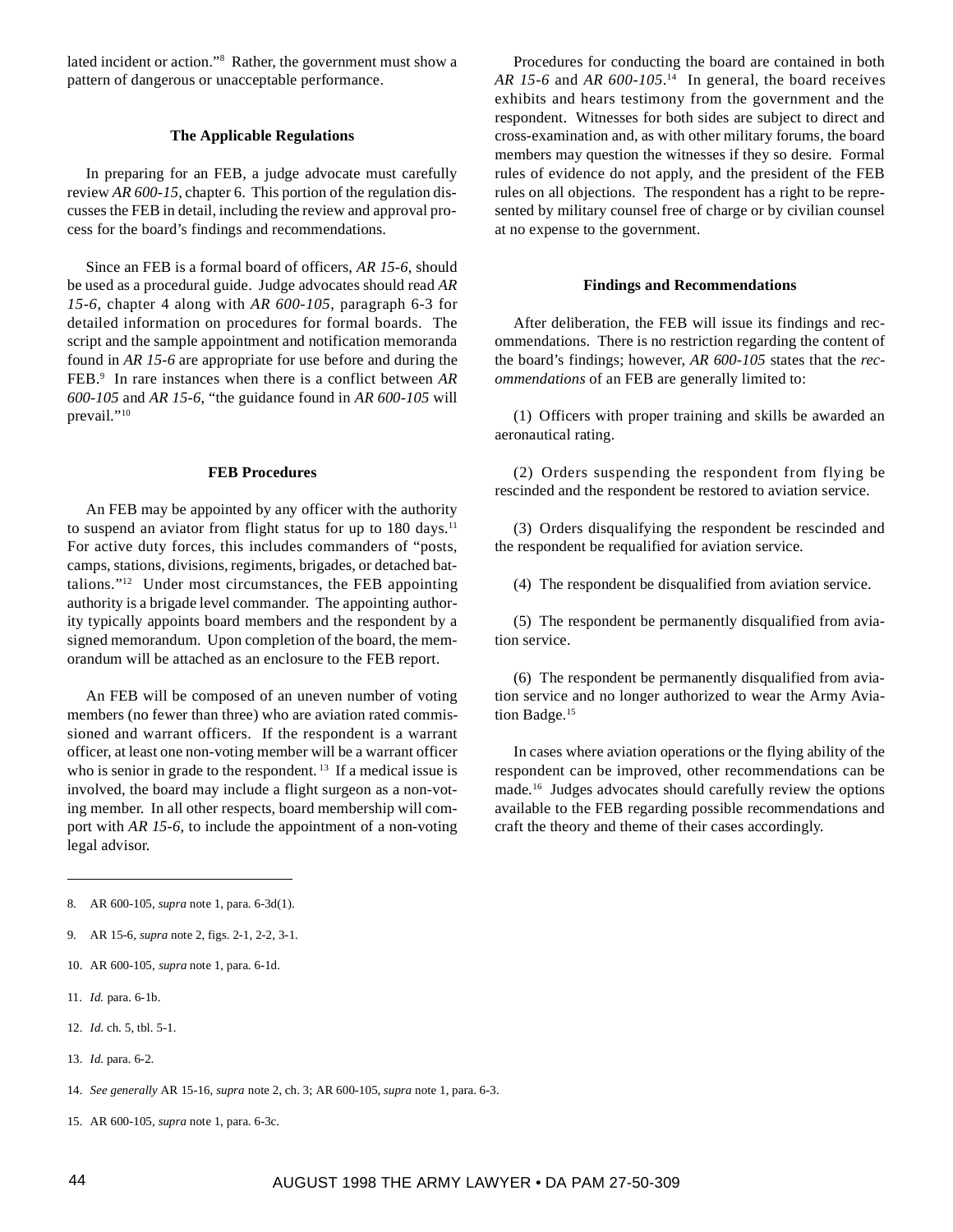## **Review, Appeal, and Requalification**

The appointing authority (or a higher reviewing authority) may take final action on the board's recommendations when such action restores the aviator to aviation service, provided that the aviator has not previously been disqualified.17 If the board results are adverse to the aviator, they must be forwarded through command channels to the next higher reviewing authority. In all cases, the commander in the aviator's chain of command who exercises general court-martial convening authority will approve the FEB report.<sup>18</sup>

Adverse FEB results may be appealed based on additional evidence or new, unexpected circumstances. Aviators grounded by a previous FEB, who were not permanently disqualified from aviation service, may seek requalification "when the original reason(s) for the disqualification and current circumstances warrant reconsideration."19 In cases where an aviator requests requalification, the FEB is not bound by the decisions of the first board. Approval authority for requalification parallels aviation service termination authority. For Aviation Branch, Medical Service Corps, and warrant officers the approval authority is the Commander of Personnel Command. For Medical Corps officers (flight surgeons), the approval authority is the Surgeon General, U.S. Army.

## **Practice Notes**

By it's very nature, the FEB involves a variety of issues that are unique to Army aviation. It is imperative, therefore, that non-aviator judge advocates (recorder, defense counsel, and legal advisor) consult with a subject matter expert, preferably a rated Army aviator, well in advance of the board. An aviation officer will be able to walk judge advocates through the respondent's flight records (normally an important exhibit for the board to consider) and to clarify other matters involving flying

proficiency, aeronautical ratings, currency requirements, and medical fitness to fly.

If the respondent is facing disqualification for medical reasons, judge advocates should prepare for the board by interviewing a qualified and current flight surgeon. Depending on the situation, the recorder or defense counsel may want to call a flight surgeon as a witness. Likewise, if the aviator's mental state is at issue, a military psychologist, particularly one who has attended the Aeromedical Aviation Psychology Course, may be a critical witness.

One final practice note involves the use of acronyms during the board. Like every branch of the Army, Aviation has its own unique terminology and acronyms. Since there will likely be no verbatim record taken during the FEB, the reporter will have to prepare a summary of the proceedings from an audiotape. Judge advocates should be alert to the use of acronyms by witnesses and board members and ensure that the acronyms are clarified on the spot. This will greatly assist the reporter in preparing a timely summary of the proceedings.

#### **Conclusion**

"The objective of the FEB is to ensure that all information relevant to an aviator's qualifications is presented, and that the proceedings are objectively evaluated."20 To help the board meet this objective, judge advocates must consult early and often with subject matter experts. They must gain a basic understanding of aviation terminology and aviation specific issues. As with any military proceeding, a judge advocate's credibility during an FEB will be based, in large part, on his knowledge of the subject matter and his ability to "speak the language" of the board members.

- 17. *Id.* para. 6-3f.
- 18. *Id.*
- 19. *Id.* para. 6-6a.
- 20. *Id.* para. 6-3.

<sup>16.</sup> *Id*.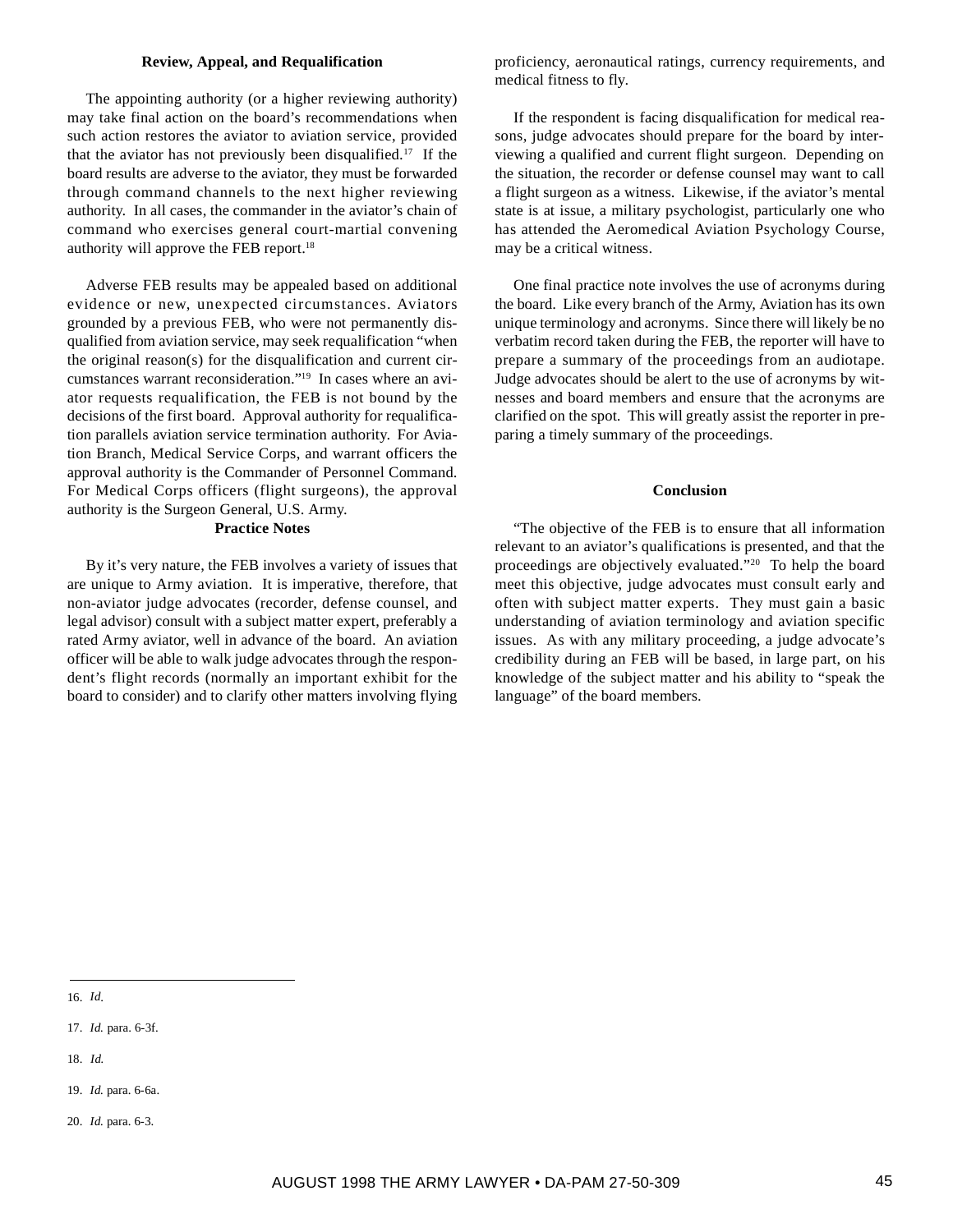*Faculty, Criminal Law Department, The Judge Advocate General's School, U.S. Army*

## **Preparation of Effective Rebuttal Arguments**

## **Introduction**

Most people agree with Thomas Edison's dictum that "genius is one percent inspiration and ninety-nine percent perspiration." Yet, many trial counsel pretend that Edison's observation does not apply to the practice of making rebuttal arguments. Counsel routinely neglect pretrial analysis and preparation of the rebuttal argument and rely instead on the tenuous hope for divine inspiration at the moment of engagement. Often, rebuttal arguments are impromptu reactions to defense arguments that are made in the heat of the courtroom struggle. Lacking an integrated plan of attack, the rebuttal often becomes a series of insipid postscripts instead of a cohesive and forceful *coup de grace*.

The rebuttal argument gives the government an opportunity to regain the momentum, to reestablish focus on the key issues in the case, and to refute the defense's arguments on key issues. A purely reactive point-by-point response to defense arguments cannot accomplish this mission. The rebuttal must refute the defense arguments on key issues and forcefully reassert the government's theory of guilt. The leading causes of weak and ineffective rebuttal arguments are inadequate preparation and ineffective organization of the argument. This note proposes a method for constructing rebuttal arguments that are consistently on target*.*

## **Prepare the Rebuttal as an Integral Part of Your Closing Argument**

It is often said that the preparation of a case should begin with an outline of the closing argument. If that is so, preparation must also begin with an outline of the rebuttal argument. The government gets to argue first and last.<sup>1</sup> The benefits of primacy and recency should be fully exploited by careful planning. The first closing and the rebuttal must work together to maximize the persuasive presentation of the government's case.

The mission of the first closing is to marshal the evidence that supports the government's theory of guilt. The government

must carry the burden of proof on every element of the offenses charged and must disprove any defenses that are raised by the evidence. It is essential that the first closing meet these goals. Trial counsel should not rely on rebuttal to pull victory from the jaws of defeat. Rather, the primary mission of the rebuttal is to restore commitment to the theory of guilt that was clearly constructed in the first closing. It is a restoration project, not a new building. The themes and structure of the two arguments must be carefully coordinated to contribute to the same persuasive goal.

Counsel should avoid two pitfalls. One is the temptation to anticipate fully and to neutralize defense arguments in the first closing. While there is an advantage in immunizing the panel against defense arguments, too much attention to the defense argument distorts the focus of the first closing. The focus should be kept on your affirmative proof with occasional warnings against specific defense sophistries to come. This approach sets up rebuttal on those points. Save the full refutation for the rebuttal. Too much anticipation weakens the rebuttal by tipping off the defense counsel to your best rebuttal arguments and gives him the chance to respond to your rebuttal as well as your case-in-chief. A second pitfall lies in the temptation to sandbag the defense by saving everything for rebuttal. This tactic surrenders the advantage of primacy, which is the benefit of going first. It may also run afoul of the scope limitations on rebuttal argument. Rebuttal is generally limited to matters that are raised by the defense argument.<sup>2</sup> For example, if the defense counsel ignores the premeditation issue in a homicide case and exclusively argues the issue of identity, the trial counsel may be precluded from arguing the premeditation issue during the rebuttal. The defense counsel could also counter the sandbagging tactic by offering argument only on some of the charged offenses or by waiving argument entirely.<sup>3</sup>

## **Control the Agenda**

Since the first closing established the agenda of key issues, the rebuttal can begin by reminding the panel that resolution of those issues will determine the verdict. It makes sense to organize the negative rebuttal around those issues. You must resist

<sup>1.</sup> The *Manual for Courts-Martial* states simply: "After the closing of evidence, trial counsel shall be permitted to open the argument. The defense counsel shall be permitted to reply. Trial counsel shall then be permitted to reply in rebuttal." MANUAL FOR COURTS-MARTIAL, UNITED STATES, R.C.M. 919(a) (1995). Although the *Manual* clearly gives the government a right to present rebuttal argument, the length and scope of the rebuttal remain within the discretion of the military judge. *See id.* R.C.M. 919 discussion. "The military judge may exercise reasonable control over argument." *Id.* R.C.M. 801(a)(3).

<sup>2.</sup> The discussion following Rule for Courts-Martial. 919 further states: "The rebuttal argument of trial counsel is generally limited to matters argued by the defense. If trial counsel is permitted to introduce new matter in closing argument, the defense should be allowed to reply in rebuttal. However, this will not preclude trial counsel from presenting a final argument." *Id.* R.C.M. 919 discussion*.*

<sup>3.</sup> Defense counsel will, however, be reluctant to use these tactics because of this risk of raising an ineffective assistance of counsel claim.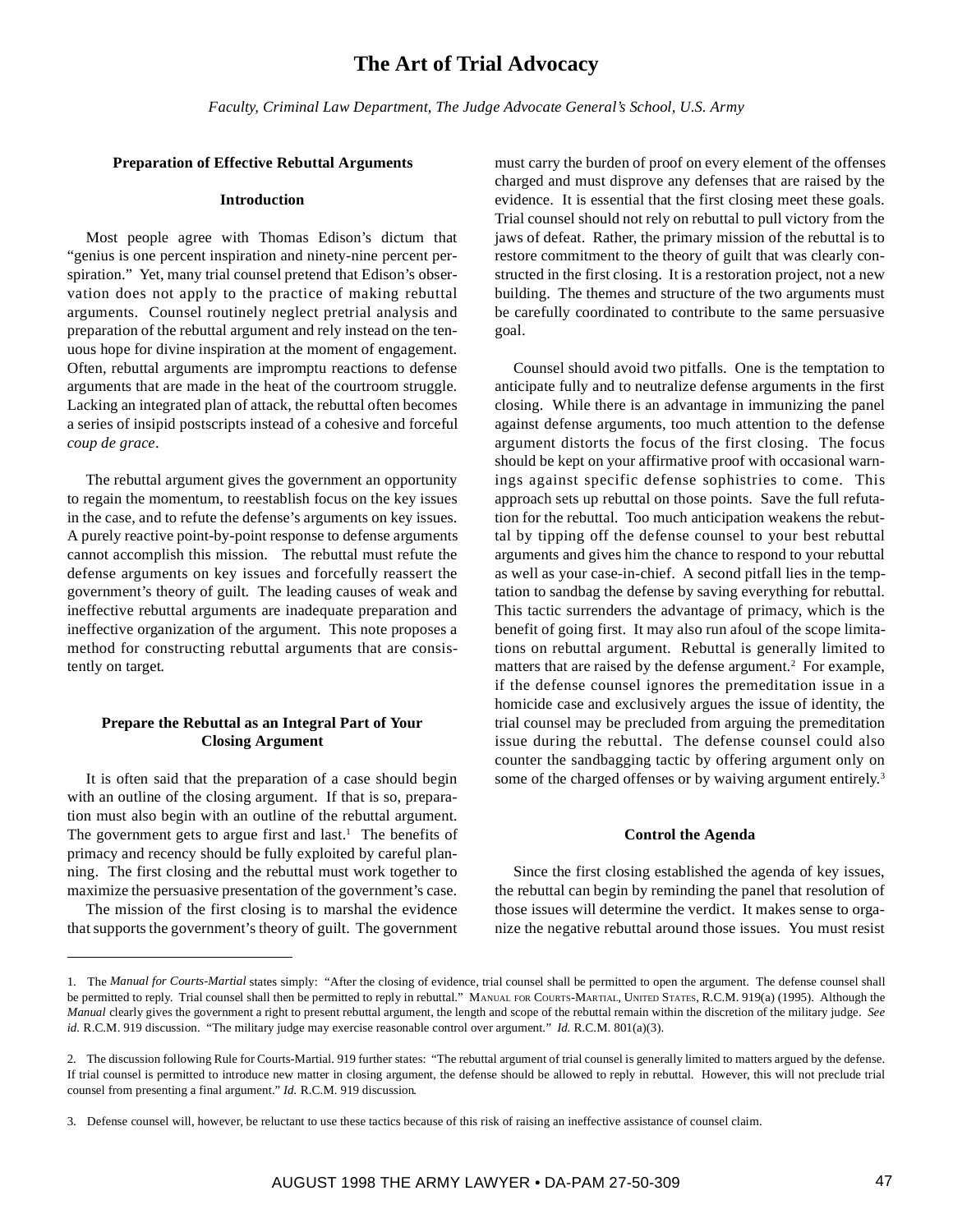the temptation to engage in a point-by-point response to the defense argument. That practice allows the defense to control the agenda and causes the rebuttal to deteriorate into an uncoordinated attack. A better method is to identify the three main issues in the case and to construct an outline for rebuttal based on each of those issues. You should anticipate and wargame the defense arguments on those main points. You will then be fully prepared to listen and to refine the rebuttal during the defense argument. If the defense fails to address one of the issues that you selected for rebuttal, you can then explain to the panel why that omission is so glaring. Having analyzed the key issues in the case, trial counsel can prepare an outline of rebuttal argument before trial

### **Structure the Rebuttal for Maximum Effect**

A standard format for organizing the rebuttal arguments will help counsel focus on the goals of rebuttal and help them get started. This format can be modified as required to meet the exigencies of each case.

### *Part I: Introduction*

In the opening seconds of the rebuttal argument, the trial counsel must regain the momentum for the prosecution. This can be done by identifying the crucial shortcoming in the defense argument or by turning the defense theme against them. Counsel should develop an arsenal of responses for standard defense themes and use them to fashion a one-line rebuttal introduction. The next step is to reassert the government theme. A strong first closing puts you in the best position for rebuttal. Having already made your case, you can confidently begin the rebuttal argument by recapping the most compelling evidence of guilt. If the defense has stressed the reasonable doubt standard, acknowledge the government's burden of proof and confidently embrace it. This restores the proper focus on what you perceive as the real issue or issues in the case and sets up the outline for rebuttal.

#### *Part II: Key Point Rebuttal*

Having set the stage by restoring focus on the crucial issues, you are ready to proceed with the negative aspect of the rebuttal—refuting selected arguments of the defense. The following three-step process should be used to address each key point that you that you selected for rebuttal.

The first step is to restate the defense argument. You cannot cut off a snake's head while it is moving, and you cannot effectively refute an argument without clearly restating it. Any attempt to make a strawman out of the defense argument will undermine your credibility with the panel and will draw an objection from an attentive defense counsel. If you fail to restate the defense argument accurately, the snake will still be moving in the panel's mind.

The next step is to refute the defense argument. This is the heart of negative rebuttal. Having immobilized the snake, you can safely and cleanly cut off its head. Refutation can take a variety of forms, but it all boils down to this: you can refute the fact or you can refute the inferences drawn from the facts. No matter which tactic you use you must always appeal to common sense and explain why your theory offers a better alternative. The quality of this part of the argument will dramatically increase if counsel devote time during case preparation to anticipating defense arguments and thinking through avenues of rebuttal.

Finally, you should recap your theory of the case. After each argument is identified and refuted, explain how that conclusion affects the big picture and why it makes your theory of guilt the only certain conclusion.

## *Part III: Final Appeal for a Verdict*

The final appeal for a verdict is the final word before instructions. Use it to make your final appeal to the panel or judge. This appeal combines the plea for justice, the restatement of your theme, and a summary of the reasons that compel a verdict of guilty. This portion of the argument should be committed to memory.

## **Feel Their Pain**

An effective rebuttal argument must be concise. Trial counsel must be clear, be brief, and be seated. At this stage of the trial, the panel is tired and restless. They want to get on with the task of deliberation. You must ease their pain. You must show them the light at the end of the tunnel while projecting confidence in the importance of your final words. Several techniques will help to enhance the persuasive force of the rebuttal. First, put a fresh face up there. If the trial counsel makes the first closing, the assistant trial counsel should make the rebuttal. There is no rule against tag teaming, and it adds a new element of interest to recapture the attention of the court. Second, unleash your passion. The first closing puts a premium on the careful construction of the affirmative case. At the rebuttal stage, trial counsel can afford to convey a sense of anger and sarcasm toward the defense efforts to divert the course of justice. Of course, this tactic works only if you have established credibility with the panel. If you have been overreacting throughout the trial, another tantrum in rebuttal will only induce yawns.

A third technique for gaining the attention of the panel during the rebuttal is to be clear about the aims of the rebuttal. Tell the members your plan for rebuttal; for example, a trial counsel might say: "It is not necessary to prolong this trial with a lengthy point-by-point rebuttal of every fallacy contained in the defense argument. I'm sure you detected many errors yourself. Instead, I have identified three issues that go to the heart of this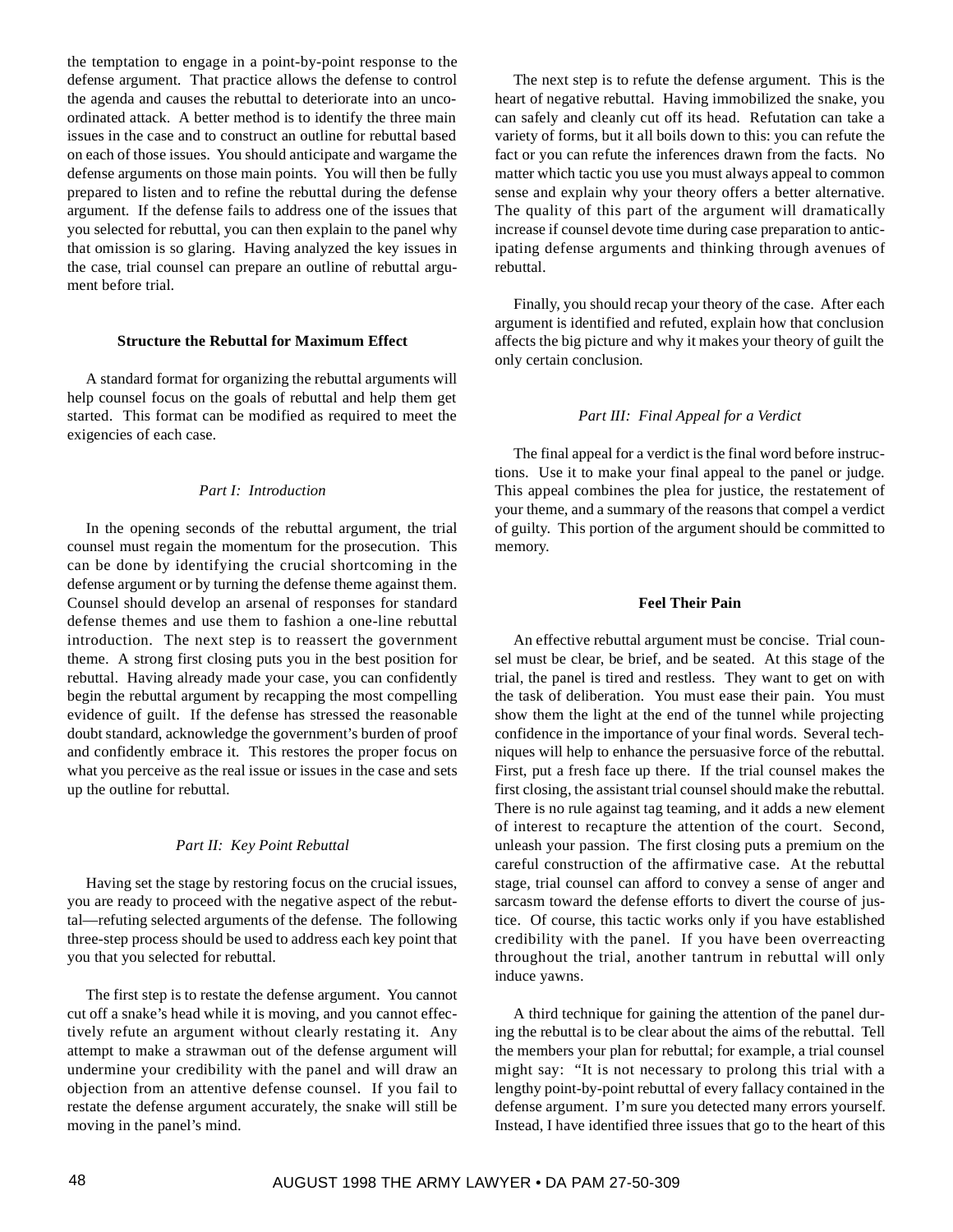case." Finally, save something fresh for the final argument. If you have a particularly devastating argument, or a persuasive analogy, story, or other rhetorical device, consider saving it for the rebuttal. Saving something good for the end will exploit the benefit of recency and deny the defense any opportunity to respond to your best stuff.

## **Conclusion**

The rebuttal argument can be an insipid postscript that tries the patience of the court, or it can be the *coup de grace* that secures the verdict. The difference lies in the preparation and organization of the argument. Success is more likely to be achieved through old-fashioned perspiration than momentary inspiration. A well-structured rebuttal frees counsel to focus on the art of expression that transforms a good rebuttal into a truly inspired one. Major Einwechter.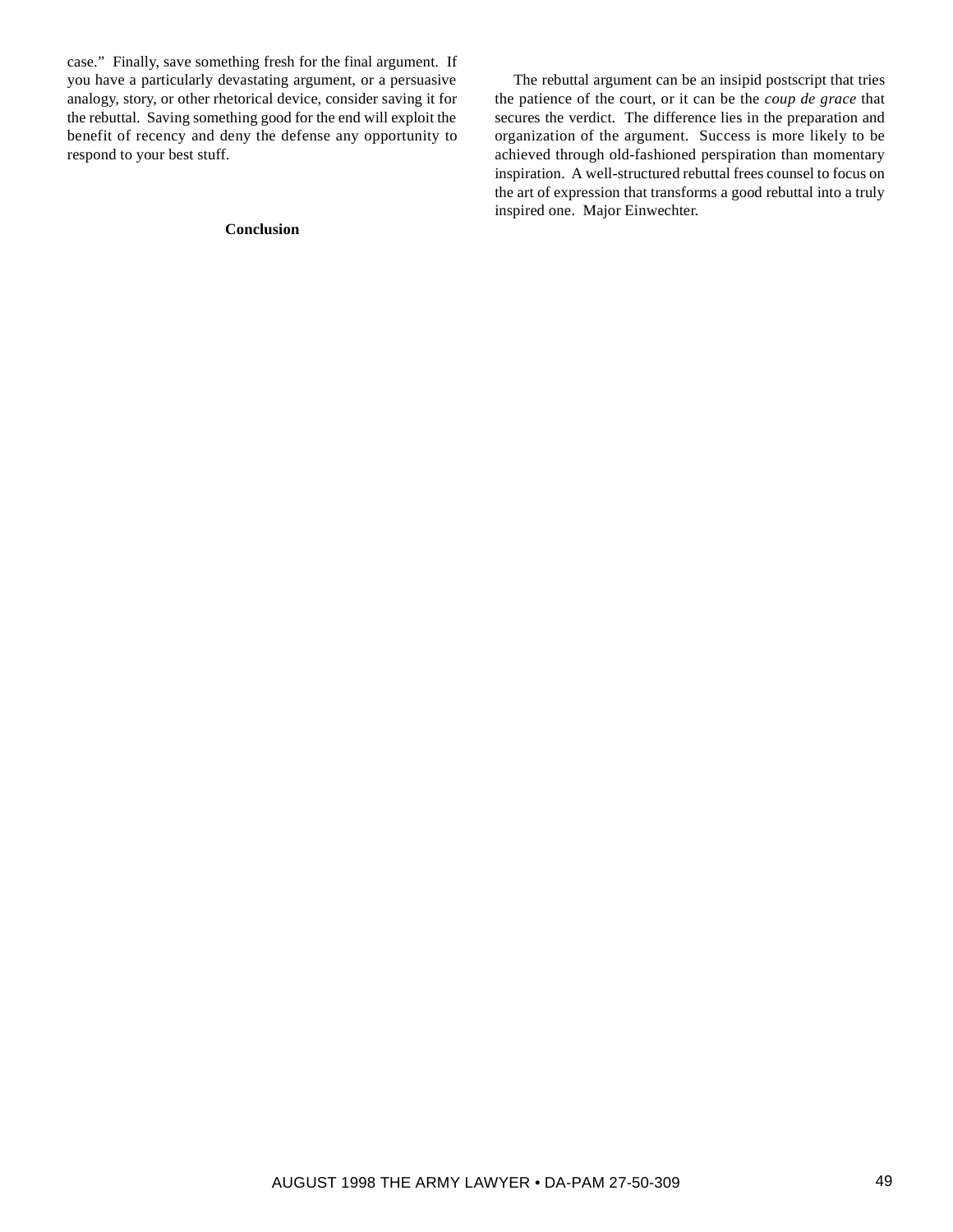## **USALSA Report**

*United States Army Legal Services Agency*

## *Environmental Law Division Notes*

#### **Recent Environmental Law Developments**

The Environmental Law Division (ELD), United States Army Legal Services Agency, produces the *Environmental Law Division Bulletin*, which is designed to inform Army environmental law practitioners about current developments in environmental law. The ELD distributes its bulletin electronically in the environmental files area of the Legal Automated Army-Wide Systems Bulletin Board Service. The latest issue, volume 5, number 7, is reproduced in part below.

## **Supreme Court Rules Citizen Suits not Allowed for Past EPCRA Violations**

On 4 March 1998, the U.S. Supreme Court issued an opinion in the case of *Steel Co*. *v. Citizens for a Better Environment*. 1 The court held that the citizen suit provision of the Emergency Planning Community Right to Know Act (EPCRA)<sup>2</sup> cannot be used to bring lawsuits for wholly past violations of the law.<sup>3</sup> Although it deals specifically with the citizen suit provision of one statute, this case could have important implications for citizen suits that are brought under other statutes as well.

Citizens for a Better Environment (CBE) filed suit against the Chicago Steel and Pickling Company for past violations of the EPCRA's reporting requirements. The alleged violations concerned failure to file required reports. Prior to filing the lawsuit, the group provided notice of intent to sue to the company, the Environmental Protection Agency (EPA), and the appropriate state authorities, as required by the citizen suit provision of the EPCRA.<sup>4</sup> After receiving notice from CBE, the company filed the overdue reports.<sup>5</sup> The citizens group filed

the suit anyway, seeking: (1) a declaratory judgment that the company had violated the EPCRA; (2) authorization to periodically inspect the company's facility and records; (3) an order requiring the company to provide CBE with copies of all compliance reports submitted to the EPA; (4) an order requiring the company to pay civil penalties of \$25,000 per day for each day of violation; (5) CBE's costs in connection with investigation and prosecution of the matter, including attorney fees; and (6) any other relief deemed appropriate by the court.<sup>6</sup>

The Court ruled that CBE did not have standing to bring the suit for wholly past violations of the law. Standing requires injury in fact (concrete and actual, not speculative), causation (a fairly traceable connection between the plaintiffs injury and the complained-of conduct by the defendant), and redressability (the likelihood that the requested relief will redress the alleged injury).7

The Court ruled that the lawsuit brought by CBE lacked redressability. The Court examined the six items of requested relief and determined that none of them met the redressability requirement. The Court noted that a declaratory judgment in this case (the first type of relief requested), where there is no controversy over whether the company filed the reports, would be worthless not only to the respondent, but "worthless to all the world."8 The Court stated that items two and three of the requested relief are in the nature of an injunction and; therefore, cannot be a remedy for a past wrong but is instead a deterrent from future violations.<sup>9</sup> The Court held that item four of the requested relief, relating to civil penalties, are paid to the federal treasury rather than the citizens.<sup>10</sup> The Court reasoned that although the citizens may gain some "psychic satisfaction" from seeing wrongdoers punished or making sure the federal treasury is not cheated, this satisfaction does not meet the redressability requirement for standing.<sup>11</sup> The Court then noted

2. 42 U.S.C.A. §§ 11001–11050 (West 1998). The citizen suit provision is located at 42 U.S.C.A. § 11046.

4. *Id.* at 1003. *See* 42 U.S.C.A. § 11046(d).

5. *Steel Co.*, 118 S. Ct. at 1009. Apparently, the company had not filed a single report since enactment of the EPCRA in 1988.

- 6. *Id.* at 1008.
- 7. *Id.* at 1007 (citing Lujan v. Defenders of Wildlife, 504 U.S. 555, 560 (1992)).
- 8. *Id.* at 1018.
- 9. *Id.* at 1019.
- 10. *Id.* at 1018.

<sup>1. 118</sup> S. Ct. 1003 (1998).

<sup>3.</sup> *Steel Co*., 118 S. Ct. at 1018.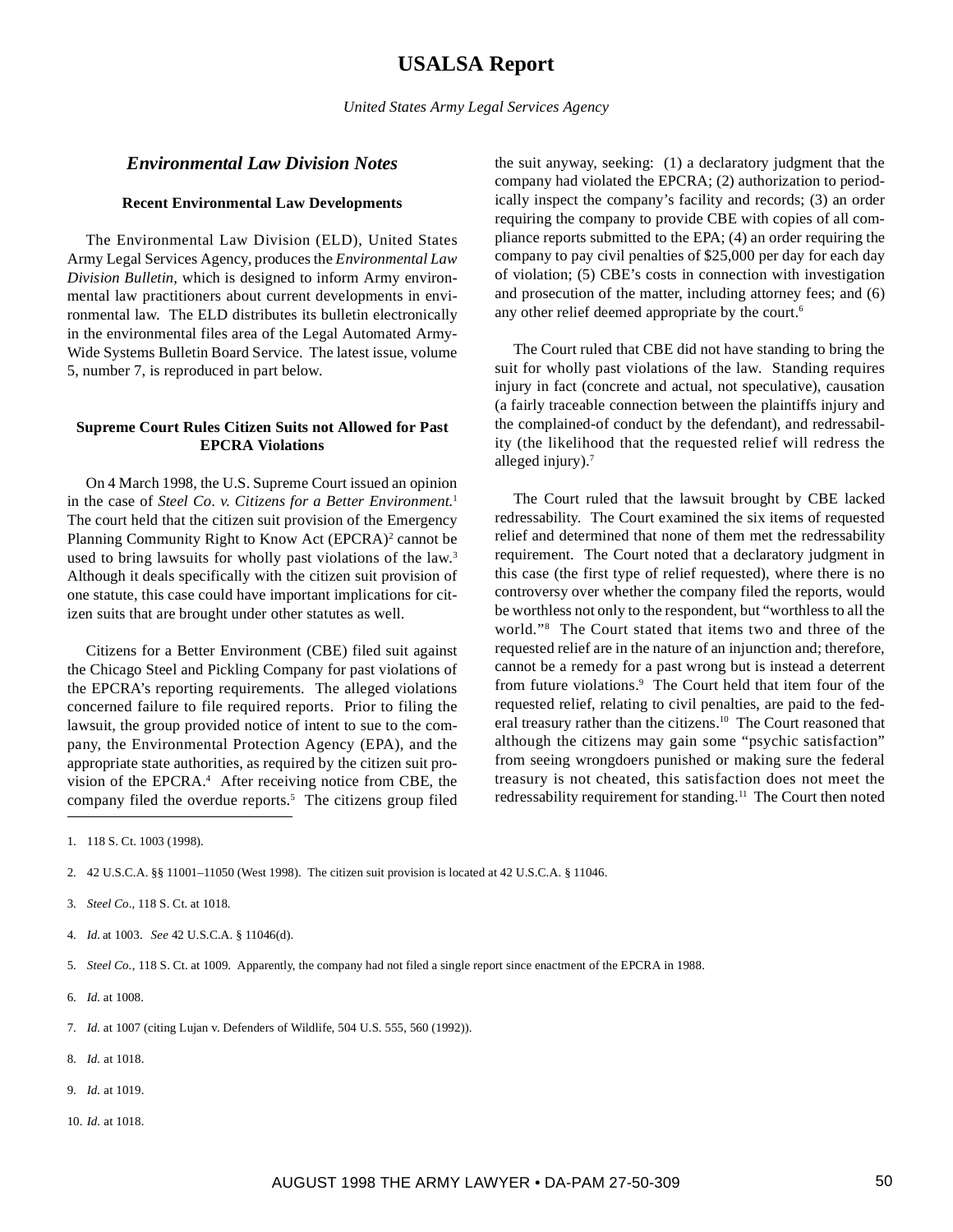that "investigation and prosecution" costs are insufficient to create standing where no standing is established on the underlying claim.<sup>12</sup>

This case is significant for federal agencies for at least two reasons.13 First, it presents an additional defense to cases brought under the citizen suit provisions of other environmental statutes. In *Gwaltney v. Chesapeake Bay Foundation, Inc.*,<sup>14</sup> the Supreme Court ruled that the citizen suit provisions of the Clean Water Act (CWA) cannot be used to litigate wholly past violations of that statute. To the extent that the citizen suit provisions of other environmental statutes may allow suits for purely historical violations, the constitutional standing requirements laid out in *Steel Company* provide an additional hurdle that plaintiffs must meet in order to bring such suits.

The other significant aspect of the decision is the Court's language regarding declaratory judgments for past violations. Often, plaintiffs will seek a declaratory judgment, not because it will benefit them in the current case, but because they may be able to use that judgment against the agency in other litigation or for public relations purposes. This case lends support to the argument that, if the wholly past violation is undisputed by all parties, a declaratory judgment indicating such historical facts would be inappropriate. Major Romans and Major Mayfield.

## **The Administration's Specifications for RCRA Remediation Waste Legislation**

On 15 April 1998, the Clinton Administration finalized legislative specifications for remediation waste for use in negotiations with Congress on cleanup legislation.<sup>15</sup> The administration's principles were proposed in response to legis-

- 15. Clinton Administration's Remediation Waste Legislative Specifications (Apr. 15, 1998) (on file with author) [hereinafter Specifications].
- 16. Discussion Draft of Senate RCRA Bill (Jan. 15, 1998) (on file with author).
- 17. S. 1274, 104th Cong. (1996).
- 18. Specifications, *supra* note 15.
- 19. *Id.* at 2.
- 20. *Id.* at 3.
- 21. *Id.* at 4.
- 22. *Id.*
- 23. *Id.* at 5.

lation drafted this year by Senator Trent Lott's staff.16 Senator Lott's draft Resource Conservation and Recovery Act (RCRA) reform bill is based on an earlier bill that he introduced in the 104th Congress.17 Since that time, based on stakeholder input, the legislation has been rewritten to narrow the wastes addressed, to provide additional public participation, and to clarify minimum cleanup conditions.

The legislative specifications provide general principles for remediation waste legislation and address some specific areas of concern.18 In general, the administration supports tailoring minimum technology, restricting land disposal, and permitting requirements for hazardous remediation waste to encourage cleanup of contaminated sites.<sup>19</sup> The specifications limit reforms to the minimum changes necessary to address these areas, while prohibiting any affect on RCRA requirements for non-remediation waste.20

The administration proposes to grant the EPA the authority to identify certain remediation wastes that do not require treatment for the protection of human health and the environment.<sup>21</sup> In addition, the administration would like the EPA to have the authority to modify, by regulation, the existing land disposal restrictions to institute alternative treatment for remediation wastes.<sup>22</sup> In the interim, the administration supports a presumptive remediation waste treatment standard for principal threats that require treatment to ninety percent reduction in concentrations of hazardous constituents or ten times the universal treatment standard, whichever is higher.<sup>23</sup> This presumptive standard, however, is subject to adjustment based on what the administration calls "appropriate factors."24 The administration indicates, by use of a placeholder in the document, that the factors will be determined through the legislative process.<sup>25</sup>

<sup>11.</sup> *Id.* at 1019.

<sup>12.</sup> *Id.* at 1018.

<sup>13.</sup> The specific ruling of the case, that EPCRA citizen suit actions cannot be brought for wholly past violations of the statute, should not affect federal agencies, since federal facilities are not subject to citizen suit enforcement of EPCRA requirements. *See* Exec. Order No. 12,856, 58 Fed. Reg. 41,981 (1993) (containing requirements of federal facilities under the EPCRA).

<sup>14. 484</sup> U.S. 49 (1987).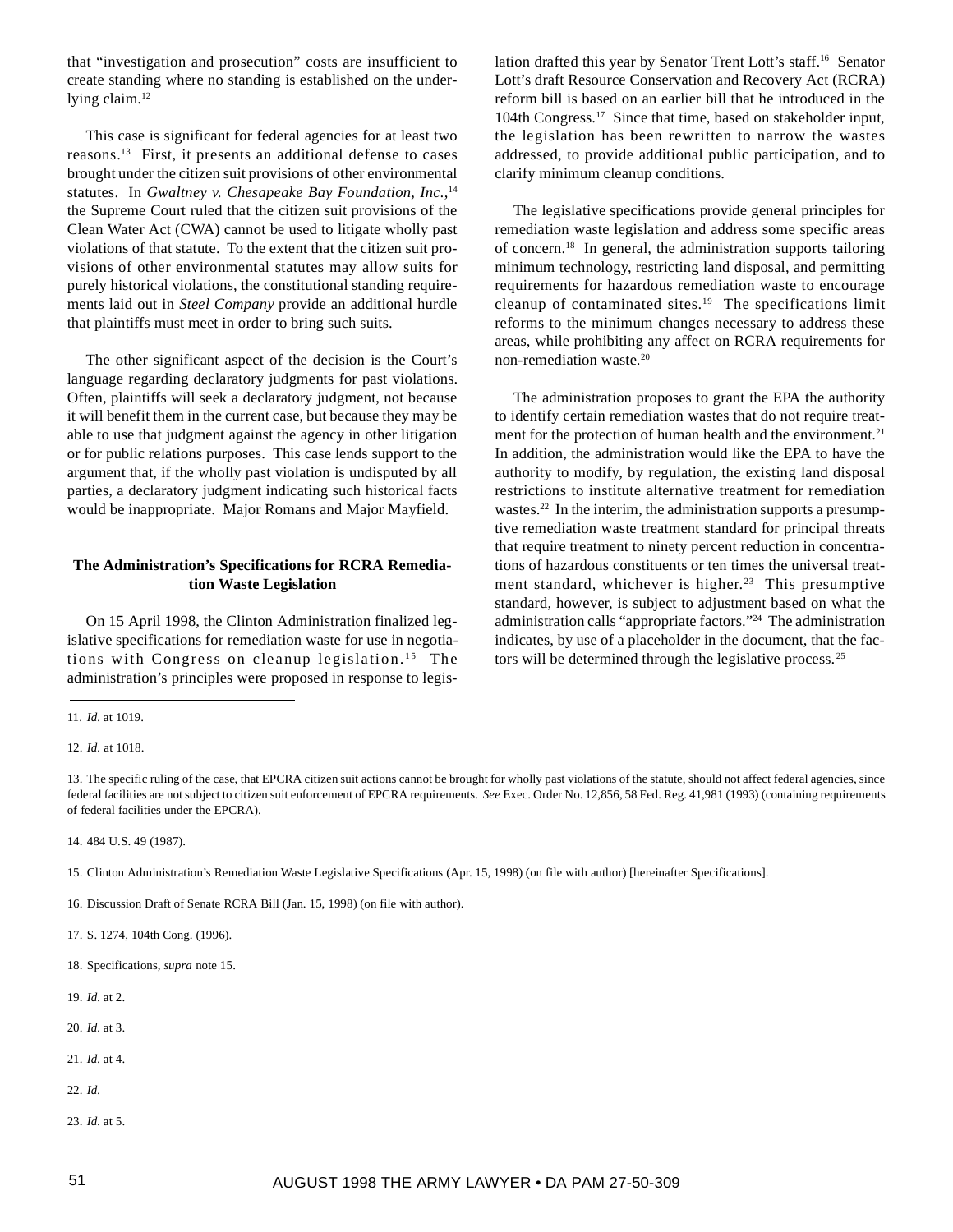The administration specifies that the EPA should have the authority to modify existing minimum technological requirements to allow alternatives for hazardous remediation waste. The alternative technological requirements must, however, ensure that waste treatment, storage, and disposal units are designed and operated to minimize any release of waste into the environment, as well as to detect and to characterize any releases.26

The specifications call for a special RCRA Subtitle C permit for hazardous remediation waste treatment, storage, and disposal facilities.27 If the facility is already otherwise permitted, the permit could be modified to cover remediation waste.<sup>28</sup> By rulemaking, the EPA could modify facility standards that are implemented through the permitting process to address special characteristics of remediation waste.<sup>29</sup> At a minimum, the administration wants the permits to specify principal threats of any hazardous remediation waste and the measures to address the threats; to describe the on-site management of the waste; and to specify record keeping and reporting requirements to enforce permit conditions.<sup>30</sup> The administration supports the removal of the RCRA corrective action requirements from permits for facilities that manage only hazardous remediation waste.<sup>31</sup>

The administration calls for the use of existing enforcement provisions under the RCRA for alternative remediation waste requirements. The administration wants legislation to ensure that the EPA is administratively able to order cleanup of releases from hazardous remediation waste units at cleanuponly facilities. Also addressed is the need for the EPA to be able

to impose alternative remediation requirements for a facility that is undergoing cleanup.32

Although the specifications set out the parameters for remediation waste legislation, there remains much room for debate. The administration does not address the particulars of when and how contaminated waste should be treated or contained and what factors should control cleanup decisions. Also, the specifications do not speak to state-approved cleanup plans or to the possibility of removing certain types of remediation waste to Subtitle D regulation. It is too early to know whether there is enough common ground between the sponsors of the draft bill and the administration for finalization of legislation this year. Major Anderson-Lloyd.

## **Update on Administrative Penalties under the Clean Air Act**

Last summer, the Department of Justice (DOJ) opined<sup>33</sup> that the Clean Air Act (CAA)<sup>34</sup> authorized the Environmental Protection Agency (EPA) to issue punitive administrative fines to other federal agencies. In 1994, the EPA proposed a field citation rule<sup>35</sup> that allows the EPA agents to impose ticket-like fines on federal agencies for minor violations of the CAA.36 The DOJ opinion came as a result of comments by the Department of Defense (DOD) to the proposed rules inclusion of federal agencies. The opinion went beyond addressing the initial dispute over the EPAs authority to issue field citations and found that the EPA has the authority to issue the full range of administrative fines under the CAA.37

24. *Id.*

25. *Id.*

26. *Id.* at 5, 6.

27. *Id.* at 7.

28. *Id.*

- 29. *Id.*
- 30. *Id.*
- 31. *Id.* at 8.

33. *See* Memorandum from Dawn E. Johnson, Acting Assistant Attorney General, Office of Legal Counsel, to Jonathan Z. Cannon, General Counsel, Environmental Protection Agency, and Judith A. Miller, General Counsel, Department of Defense, subject: Administrative Assessment of Civil Penalties Against Federal Agencies Under the Clean Air Act, at 10 (July 16, 1997) (on file with author) [hereinafter DOJ Opinion].

34. 42 U.S.C.A §§ 7401-7671q (West 1998).

35. Field Citation Program, 59 Fed. Reg. 22,776 (1994).

36. See 42 U.S.C.A § 7413(d)(3) (authorizing the EPA to issue civil penalties not to exceed \$5000 per day of violation for minor violations).

37. DOJ Opinion, *supra* note 33, at 1. This includes issuing larger punitive fines under 42 U.S.C.A. § 7413(d)(1) which authorizes administrative fines of up to \$25,000 per day of violation. *See* 42 U.S.C.A. § 7413(d)(1).

<sup>32.</sup> *Id.* at 9.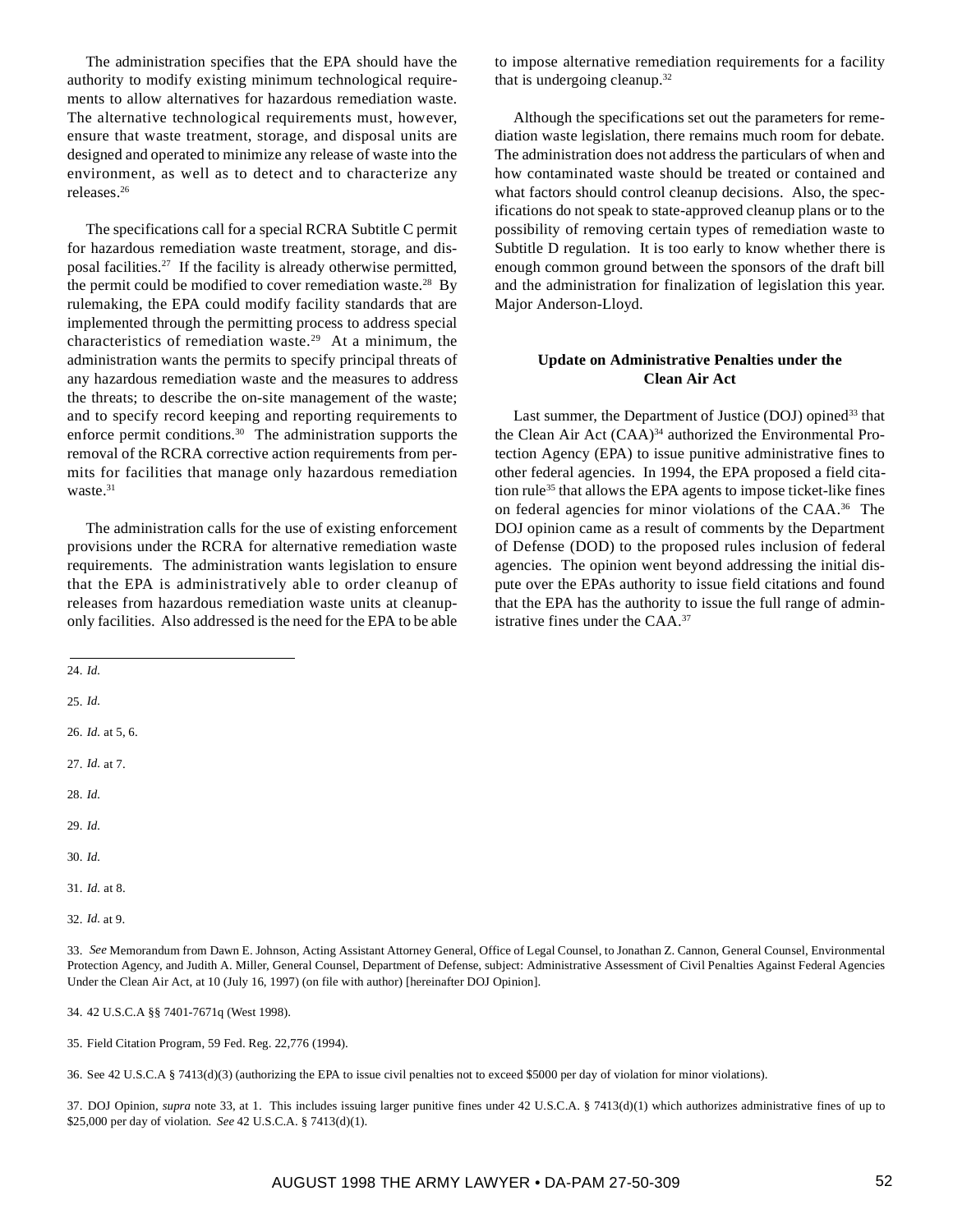Before the EPA can begin issuing field citations, it must promulgate a final field citation rule.<sup>38</sup> During work to finalize the field citation program, the EPA has allowed the DOD to comment on the recently-added federal agency procedural due process aspects of the program.39 The draft revision of the rule sets out factors for determining whether a violation of the CAA is minor.<sup>40</sup> It also establishes maximum daily fine amounts<sup>41</sup> and total fine amounts<sup> $42$ </sup> for a given field citation. If the revision is promulgated as drafted, it will afford federal agencies a hearing before an EPA regional office attorney, the right to appeal the hearing officers decision to the Environmental Appeals Board (EAB), and the opportunity for a conference with the EPA administrator.<sup>43</sup> It is unlikely that this rule will be effective before September 1998.44

The DOJ opinion also created a need for the EPA to revise its rules of practice<sup>45</sup> to address due process procedures for federal agencies that receive larger fines under the CAA; current rules do not allow for this. The EPA recently proposed revisions<sup>46</sup> to its Rules of Practice that provide generic procedures for administrative fines that are imposed under various media statutes. The proposal contains supplemental rules that apply specifically to the CAA. Under those rules, federal agencies against which the EPA assesses fines, that are not field citations, may receive hearings before an administrative law judge, appeal to the EAB, and confer with the Administrator before the action is final. $47$  After reviewing the proposed rule, legal representatives from the DOD CAA Services Steering Committee determined that no comments were necessary.

The fallout from the DOJ opinion indicates that within the next year installations will be subject to punitive fines imposed by the EPA under the CAA. There has been no change in the Army's policy concerning payment of punitive fines that are imposed by state regulators under the CAA. It continues to be

the Army policy that the doctrine of sovereign immunity precludes payment of state-imposed punitive fines under the CAA. Lieutenant Colonel Jaynes.

## **EPA's Final Supplemental Environmental Projects (SEP) Policy Hits the Web**

The Environmental Protection Agency (EPA) has issued the final Supplemental Environmental Projects (SEP) policy after almost three years of experience implementing and fine-tuning the interim revised SEP policy that was issued in 1995. Although the EPA characterizes the final policy as containing no radical changes or alterations to the basic structure and operation of the SEP policy, there are several other changes. Included in these are: increased community input in SEP development, a prohibition on the use of SEPs to mitigate stipulated penalties except in extraordinary circumstances; expanded penalty calculation methodology, and revised legal guidelines.

The most significant change appears to be a shift in the EPA policy toward federal facilities and the economic benefits of noncompliance. Under the interim policy, government agencies could pay cash settlement amounts that were less than the required ten percent of the economic benefit of noncompliance. Under the final policy, this provision has been removed and replaced with a provision that allows government agencies (as well as small businesses and nonprofit organizations) to claim an SEP mitigation percentage as high as 100% of the SEP cost, if the agency can demonstrate that the SEP is of outstanding quality. Thus, under the final policy, government agencies may not be able to argue for a different application of economic benefit principles.

42. *Id*. The total that may be assessed for a single field citation is five times the maximum per-day civil penalty (which is currently \$27,500).

43. *Id.* §§ 59.5-59.6.

47. *Id.* at 9476 and 9491.

<sup>38.</sup> *See* 42 U.S.C. § 7413(d)(3) (permitting the EPA to implement field citation program through regulations).

<sup>39.</sup> Field Citation Program, 40 C.F.R. pt. 59 (proposed Nov. 17, 1997) (unpublished draft, on file with author).

<sup>40.</sup> *Id.* § 59.3. These factors include: whether the violation is readily recognizable; the risk of environmental harm; time, effort, and expense required to correct the violation; and the frequency and duration of the violation. *Id*.

<sup>41.</sup> *Id.* The maximum is \$5500 per day, regardless of the number of violations that may have occurred each day. The maximum amount is larger than the \$5000 cited in the CAA as the result of the Federal Civil Penalties Inflation Adjustment Act of 1990. *See* 28 U.S.C.A. § 2461 explanatory note (West 1998), *as amended by* Debt Collection Improvement Act of 1996, 31 U.S.C.A. § 3701 explanatory note (West 1998); (*implemented in* Adjustment of Civil Monetary Penalties for Inflation, 40 C.F.R. pt. 19 (1997)).

<sup>44.</sup> Telephone Interview with Mr. Cary Secrest, Office of Air and Radiation, Environmental Protection Agency (Apr. 30, 1998). According to Mr. Secrest, the field citation rule is still pending approval by the administrator. Once approved, it will be reviewed at Office of Management and Budget for 90 days before being published in the Federal Register. The rule will be effective 60 days after promulgation. *Id.*

<sup>45.</sup> Consolidated Rules of Practice Governing the Administrative Assessment of Civil Penalties and the Revocation or Suspension of Permits, 40 C.F.R. pt. 22 (1997).

<sup>46.</sup> Consolidated Rules of Practice Governing the Administrative Assessment of Civil Penalties, Issuance of Compliance or Corrective Action Orders, and the Revocation, Termination or Suspension of Permits, 63 Fed. Reg. 9464 (1998) (to be codified at 40 C.F.R. pt. 22).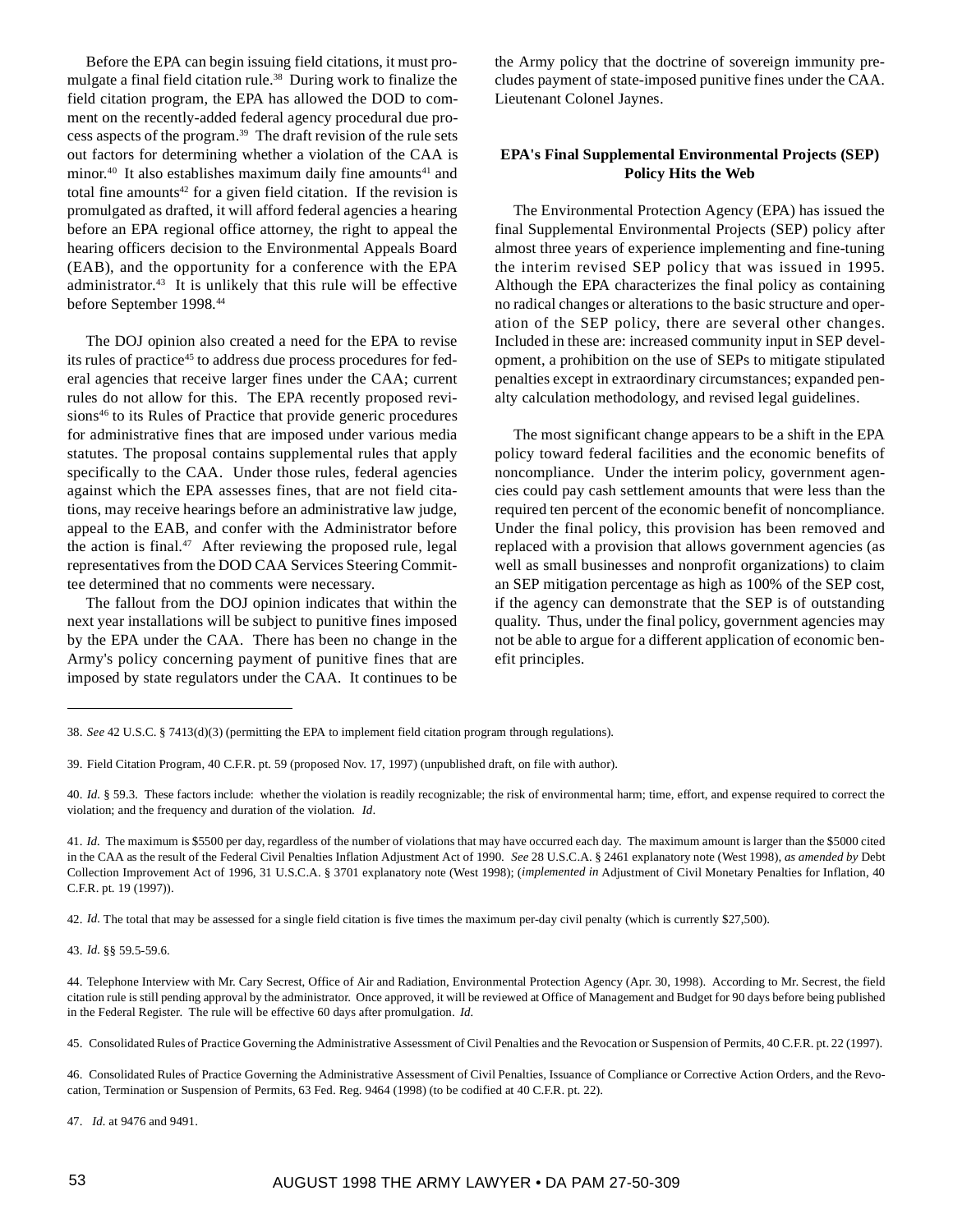The SEP policy became effective 1 May 1998 and is available on the Internet at http://es.epa.gov/oeca/sep/sepfinal.html. Major Silas DeRoma.

## *Litigation Division Note*

## **When a Claim Becomes a Claim: It Might Be Different Than You Think**

There continues to be confusion in the field regarding the date that the two year statute of limitations begins to run on claims under the Federal Tort Claims Act (FTCA). 48 This confusion not only complicates the claims investigation unnecessarily but also can prejudice the United States when it asserts the defense in litigation. This note reviews the rules and should help practitioners to speed the claims process in appropriate cases.

Under the FTCA "a tort claim against the United States shall be forever barred unless it is presented in writing to the appropriate federal agency within two years after such claim accrues ...."<sup>49</sup> Because there is a two-year limit on presentment of the claim, it is important to determine when the two-year clock begins (when the claim accrued). The filing of an administrative claim is jurisdictional and cannot be waived.<sup>50</sup>

The accrual question is controlled by federal law<sup>51</sup> and is simple enough in most cases. For example, the claim accrues when a government vehicle hits the claimant's car or when the claimant slips on an oil spill in the post exchange. In some cases, however, it is not so simple. For example, did the claim accrue on the day of the claimant's injury or when claimant dis-

49. *Id*. § 2401(b).

- 51. *See* Johnston v. United States, 85 F.3d 217 (5th Cir. 1996).
- 52. 444 U.S. 111 (1979).
- 53. *Id.*
- 54. *Id.*
- 55. *Id.* at 122.
- 56. *Id.*
- 57. *See* Kerstetter v. United States, 57 F.3d 362 (4th Cir. 1995).
- 58. *Kubrick*, 444 U.S. at 124.
- 59. *Id*. at 123.
- 60. *Id.*

covered the injury? Did it accrue when the claimant discovered the cause of the injury or at some other point?

In *United States v. Kubrick*<sup>52</sup> the U.S. Supreme Court held that a claim accrues when the claimant knows that he has been injured and the likely cause of the injury.<sup>53</sup> He need not know that the injury was caused by negligence.54 In *Kubrick*, the plaintiff was negligently treated by a Veteran's Administration hospital (VAH). Soon after this treatment, the plaintiff noticed a loss of hearing. A second doctor told him that the treatment at the VAH may well be the cause of his hearing loss. More than two years later, Kubrick was told that the treatment he received at the VAH was negligent. The plaintiff then filed his administrative claim under the FTCA.

The Supreme Court held that the claim accrued after the second doctor's advice because Kubrick had actual knowledge of his injury and its likely cause.<sup>55</sup> The lower court had held that a claim does not accrue until a claimant learns that his injury is legally actionable. The Supreme Court rejected this view and held that a plaintiff who knows "he has been hurt and who has inflicted the injury" may protect himself by seeking medical or legal advice to determine whether the cause of the injury is actionable.56 Therefore, a claimant is under a duty of diligent inquiry.57 He may not wait until he is told that he has a legal claim.58 In fact, he need not even be aware that his injury was negligently inflicted.59 Instead, he must take affirmative action to investigate whether his injury was caused by negligence and is therefore a proper claim. $60$ 

A claimant must file an administrative claim within two years of discovering both his injury and the source of his injury, even if he does not know that the person who injured him was a federal employee acting within the scope of his employment. The U.S. Court of Appeals for the Ninth Circuit has held that once a claimant knows of his injury and its cause, the claimant's

<sup>48. 28</sup> U.S.C.A. §§ 2401(b)-2671 (West 1998).

<sup>50.</sup> *See* Cook v. United States, 978 F.2d 164, 165 (5th Cir. 1992).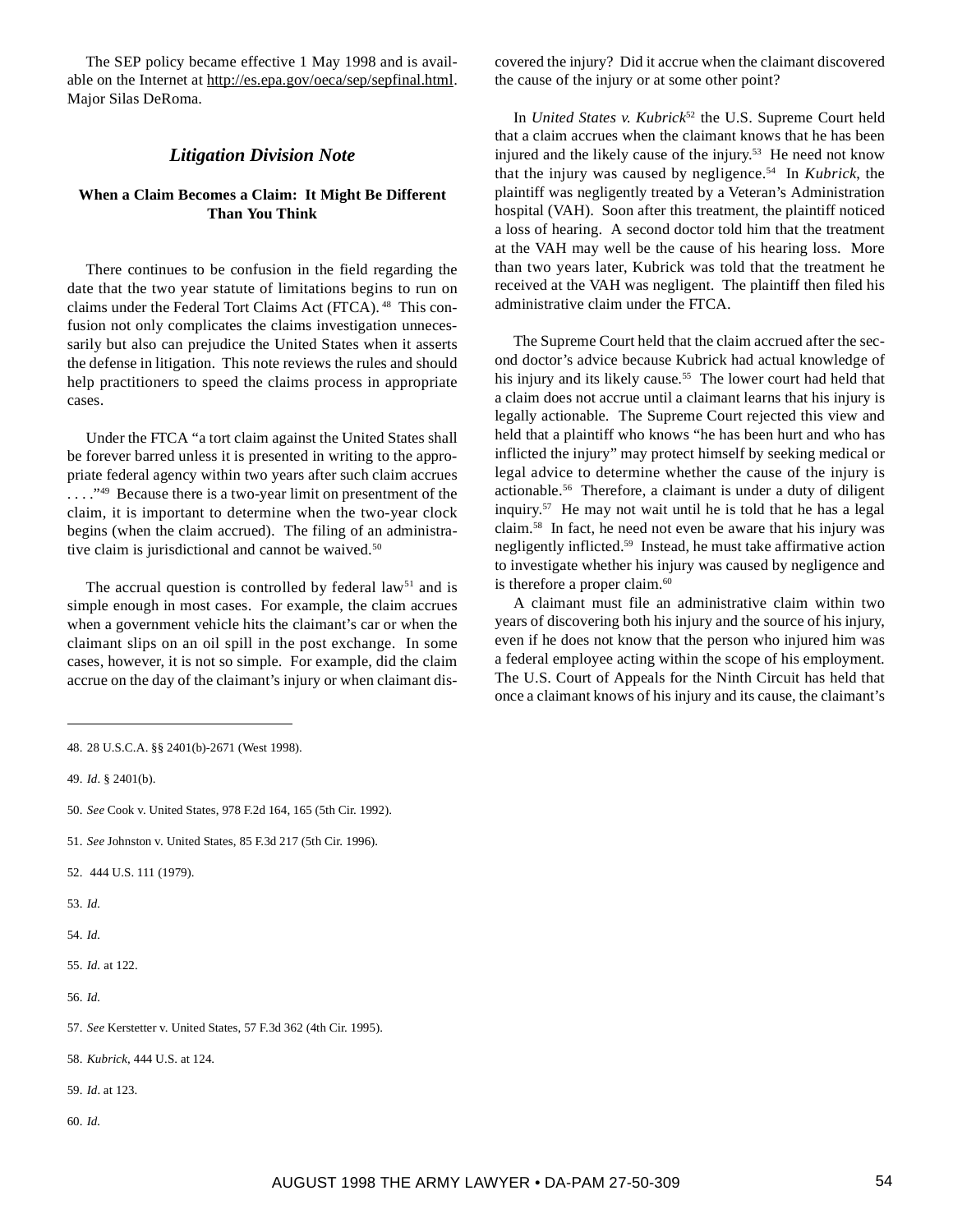ignorance of the involvement of United States employees is  $i$  irrelevant.<sup>61</sup> "In the absence of fraudulent concealment it is the plaintiff's burden, within the statutory period, to determine whether and whom to sue."<sup>62</sup>

To evaluate the accrual date of a claim, a practitioner must first determine what may have caused the injury. Next, he must determine when the claimant became aware of the injury. This is when the claim accrues and when the statute of limitations begins. A claim that is not presented within two years of its accrual is barred. If the claim is not filed within two years of that date, it is barred by the statute of limitations.<sup>63</sup> Although each circuit may have a slightly different twist on the "accrual date," this methodology provides a good base line analysis upon which to begin an inquiry as to when a claim accrues. Major Diedrichs.

<sup>61.</sup> *See* United States v. Gibson, 781 F.2d 1334, 1344 (9th Cir. 1986) (citing Dyniewicz v. United States, 742 F.2d 484 (9th Cir. 1984)).

<sup>62.</sup> *Gibson*, 781 F.2d at 1334 (quoting Davis v. United States 642 F.2d 328 (9th Cir. 1981)).

<sup>63.</sup> *Kubrick*, 444 U.S. at 111.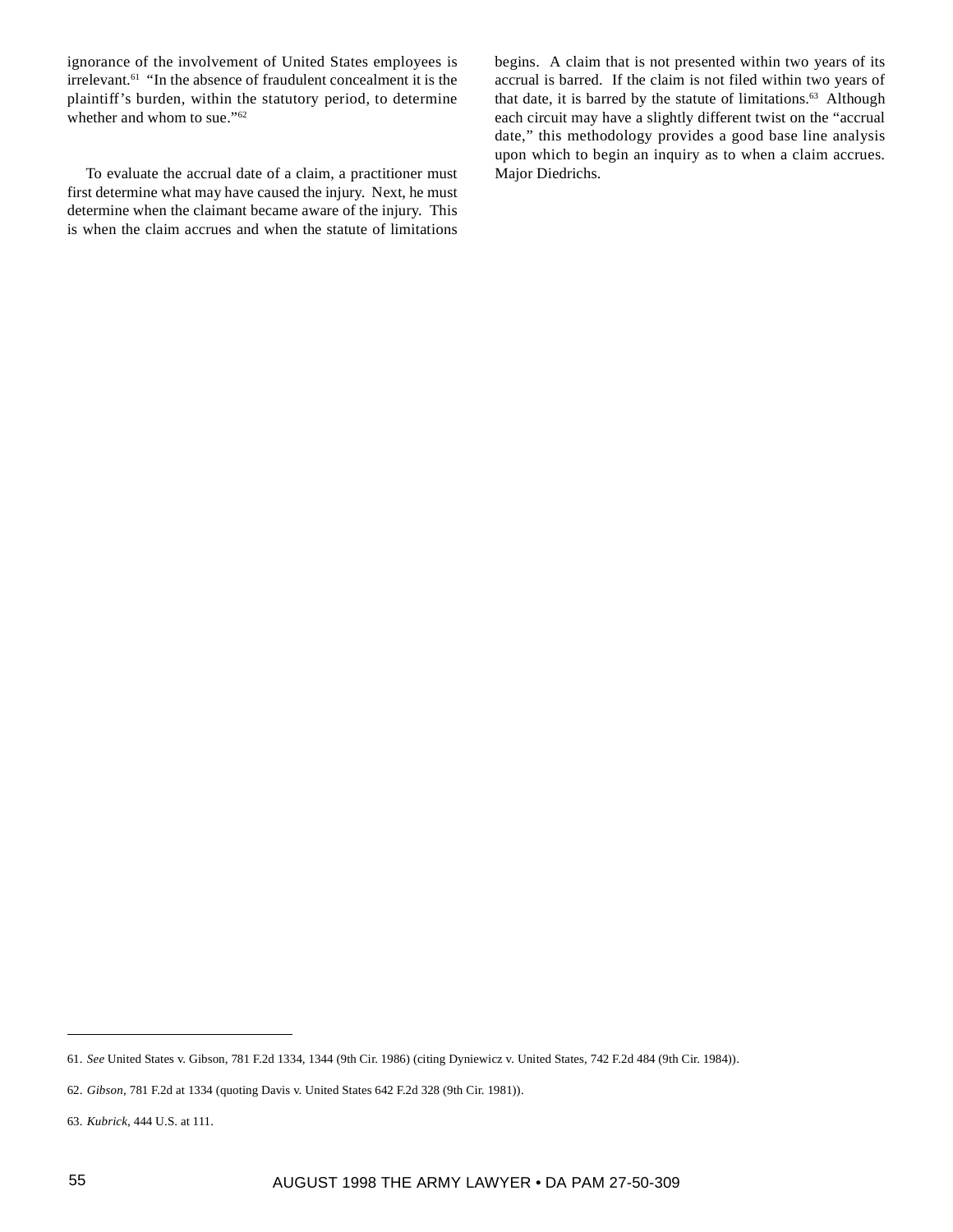## *Personnel Claims Notes*

### **Initials No Longer Permitted on Chronology Sheets**

One of the changes contained in the new version of *Department of the Army Pamphlet 27-162*<sup>1</sup> is the requirement to list the name, rather than the initials, of the individuals making entries on the chronology sheet.<sup>2</sup> This was not required under the previous version of the claims pamphlet.<sup>3</sup> Traditionally, claims personnel have used initials to identify who made entries on the chronology sheet. Under the new pamphlet, the use of initials is no longer permitted.4

The purpose of the new requirement is to make it easier to identify the individuals who completed the chronology sheet. The entries on the chronology sheet are often critical in determining whether the claim was properly adjudicated. When the claim is transferred to another office or to the U.S. Army Claims Service for review, it may be necessary to contact the individual who made the entries to obtain clarification. It is difficult to determine who made the chronology sheet entries if only initials are provided. At a minimum, the last name of the person making the entry should be included on the chronology sheet. Lieutenant Colonel Masterton.

## **Carrier Industry Requests**

Recently, at a military-industry personal property and claims symposium, the carrier industry representatives made two requests that, if followed, would allow for more efficient processing of claims. The first request focused on telephone and fax numbers on the Department of Defense Form 1840R, Notice of Loss or Damage. The form provides a space, box 4d, for the telephone number of the claims office. The carrier industry representatives request that the telephone number be provided on all the DD Forms 1840R dispatched. Further, although a specially designated space for a fax number is not provided on the form, the carrier industry representatives request that the claims office provide a fax number. Claims personnel should write the fax number near box 4d and indicate that it is a fax number.

The carrier industry representatives' second request concerns members' statements that electronic items (for example, computers, televisions, and VCRs) worked at the point of origin. The carrier industry's agents often refuse to accept these statements because they are often preprinted and are inadequate to complete the claims process. The industry representatives indicated that the agents would accept a statement if it fully explains why the claimant knew that the item worked at the point of origin. For example, a hand-written statement which explains "my television was working prior to pick up; my children were watching it when the movers arrived" is adequate. On the other hand, a preprinted form that states that "the item(s) listed below worked prior to pick-up" is *not* adequate. The carrier industry representatives believe that if the statements are full and explicit and explain all of the issues involved, the carrier industry will have fewer problems with its agents and claims. Ms. Schultz.

<sup>1.</sup> U.S. DEP'T OF ARMY, PAM. 27-167, LEGAL SERVICES, CLAIMS PROCEDURES (1 Apr. 1998) [hereinafter DA PAM 27-167].

<sup>2.</sup> *Id.* para. 11-10f.

<sup>3.</sup> *See* U.S. DEP'T OF ARMY, PAM. 27-162, LEGAL SERVICES, CLAIMS, para. 2-55f (15 Dec. 1989).

<sup>4.</sup> DA PAM 27-162, *supra* note 1, para. 11-10f.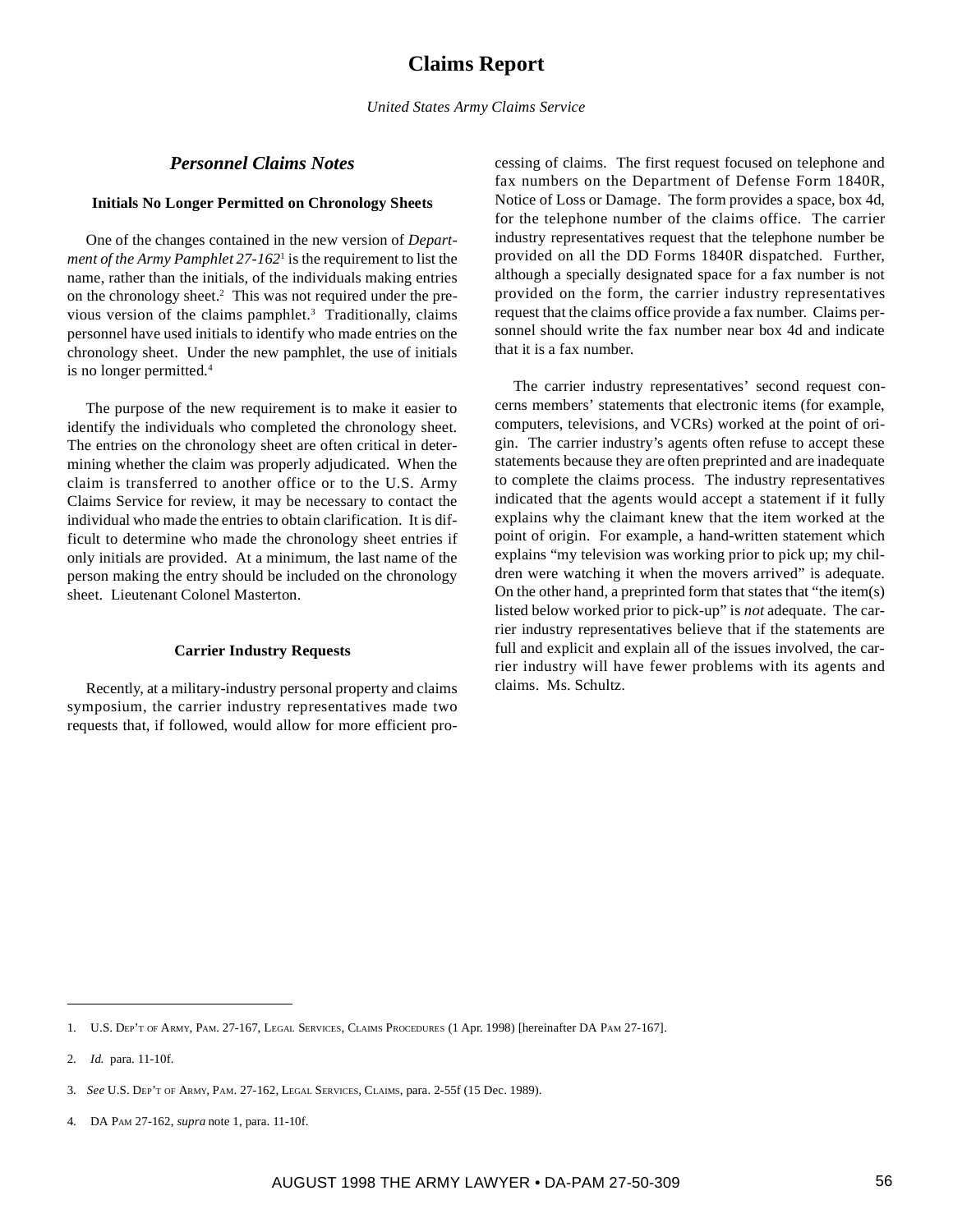## **Guard and Reserve Affairs Items**

*Guard and Reserve Affairs Division*

*Office of The Judge Advocate General, U.S. Army*

## **Reserve Component Quotas for Resident Graduate Course**

Two student quotas in the 48th Judge Advocate Officer Graduate Course have been set aside for Reserve Component Judge Advocate General's Corps (JAGC) officers. The fortytwo week graduate level course will be taught at The Judge Advocate General's School in Charlottesville, Virginia from 16 August 1999 to 26 May 2000. Successful graduates will be awarded the degree of Master of Laws (LL.M.) in Military Law. Any Reserve Component JAGC captain or major who will have at least four years JAGC experience by 16 August 1999 is eligible to apply for a quota. An officer who has completed the Judge Advocate Officer Advanced Course, however, may not apply to attend the resident course. Each application packet must include the following materials:

**Personal data**: Full name (including preferred name if other than first name), grade, date of rank, age, address, and telephone number (business, fax, home, and e-mail).

**Military experience**: Chronological list of reserve and active duty assignments; include **all** OERs and AERs.

**Awards and decorations**: List of all awards and decorations.

**Military and civilian education**: Schools attended, degrees obtained, dates of completion, and any honors awarded. Law school transcript.

**Civilian experience**: Resume of legal experience.

**Statement of purpose:** A concise statement (one or two paragraphs) of why you want to attend the resident graduate course.

**Letter of Recommendation**: Include a letter of recommendation from one of the judge advocate leaders listed below:

United States Army Reserve (USAR) TPU: Legal Support Organization (LSO) Commander

Command or Staff Judge Advocate

Army National Guard (ARNG): Staff Judge Advocate.

**DA Form 1058 (USAR) or NGB Form 64 (ARNG)**: The DA Form 1058 or NGB Form 64 must be filled out and be included in the application packet.

**Routing of application packets**: Each packet shall be forwarded through appropriate channels (indicated below) and must be received at GRA no later than 15 December 1998.

**ARNG**: Forward the packet through the state chain of command to Office of The Chief Counsel, National Guard Bureau, 2500 Army, Pentagon, Washington, DC 20310-2500.

**USAR CONUS TROOP PROGRAM UNIT (TPU)**: Through chain of command, to Commander, AR-PERSCOM, ATTN: ARPC-OPB, 9700 Page Avenue, St. Louis, MO 63132- 5200. (800) 325-4916

**OTJAG, Guard and Reserve Affairs**: Dr. Mark Foley, Ed.D, (804)972-6382/Fax (804)972-6386 E-Mail foleyms@hqda.army.mil. Dr. Foley.

## **The Army Judge Advocate General's Corps Application Procedure for Guard and Reserve**

Mailing address:

Office of The Judge Advocate General Guard and Reserve Affairs ATTN: JAGS-GRA-PA 600 Massie Road Charlottesville, VA 22903-1781

e-mail address: Gra-pa@hqda.army.mil (800) 552-3978 ext. 388 (804) 972-6388

Applications will be forwarded to the JAGC appointment board by the unit to which you are applying for a position. National Guard applications will be forwarded through the National Guard Bureau by the state. Individuals who are currently members of the military in other branches (Navy, Air Force, Marines) must request a conditional release from their service prior to applying for an Army JAGC position. *Army Regulation (AR) 135-100* and *National Guard Regulation (NGR) 600-100* are the controlling regulations for appointment in the reserve component Army JAGC. Applications are reviewed by a board of Army active duty and reserve component judge advocates. The board is a standing board, in place for one year. Complete applications are processed and sent to the board as they are received. The approval or disapproval process is usually sixty days. Communications with board members is not permitted. Applicants will be notified when their application arrives and when a decision is reached. Approved applications are sent to the Army's Personnel Com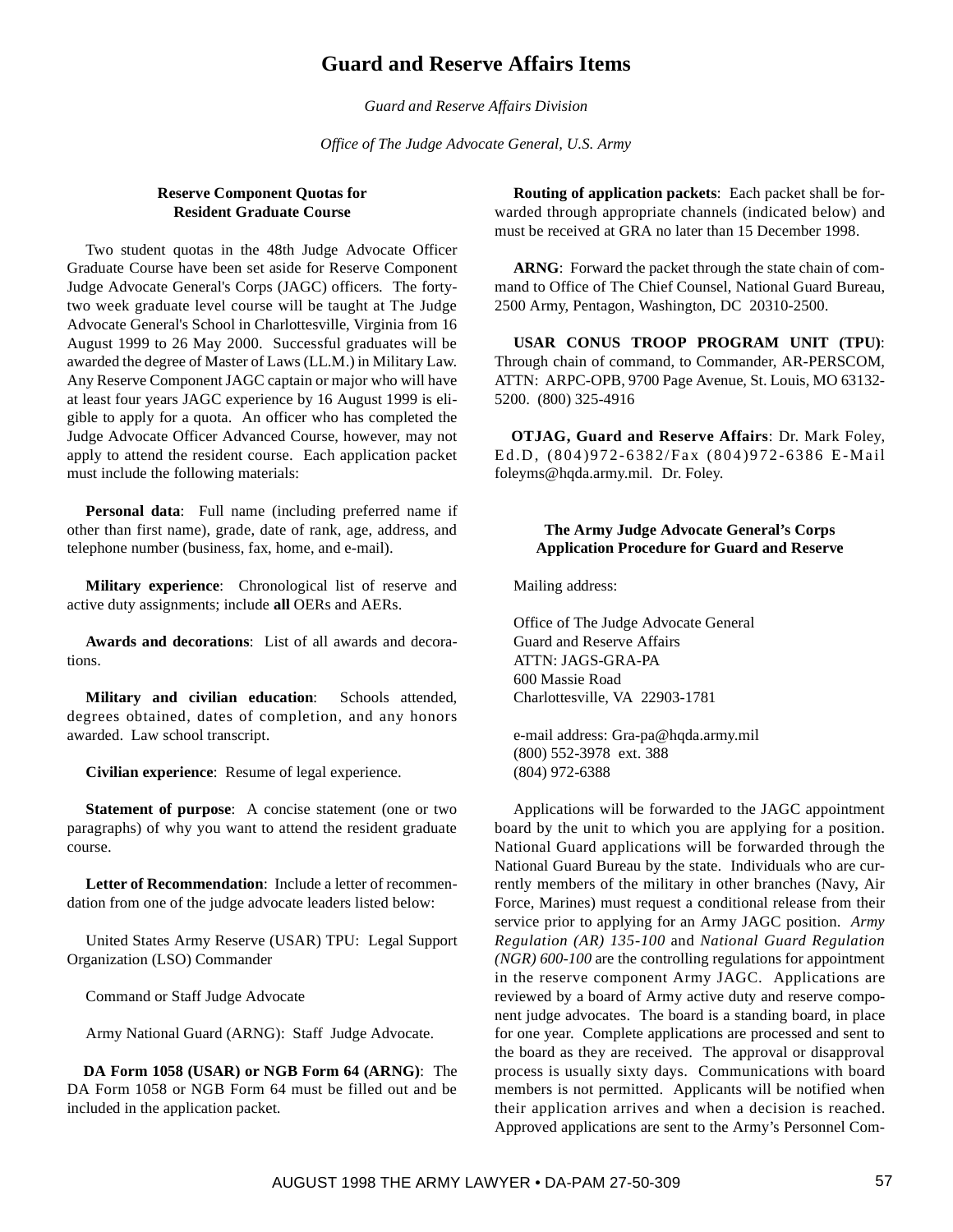mand for completion and actual appointment as an Army officer.

## **Required Materials**

Applications that are missing items will be delayed until they are complete. Law school students may apply in their final semester of school, however, if approved, they cannot be appointed until they have passed a state bar exam.

(1) DA Form 61 (USAR) or NG Form 62 (ARNG), application for appointment in the USAR or ARNG.

(2) Transcripts of all undergraduate and law school studies, prepared by the school where the work was completed. A student copy of the transcript is acceptable if it is complete. You should be prepared to provide an official transcript if approved for appointment.

(3) Questionnaire for National Security (SF86). All officers must obtain a security clearance. If final clearance is denied after appointment, the officer will be discharged. In lieu of SF 86, current military personnel may submit a letter from their organization security manager stating that you have a current security clearance, including level of clearance and agency granting the clearance.

(4) Chronological listing of civilian employment.

(5) Detailed description of legal experience.

(6) Statement from the clerk of highest court of a state showing admission and current standing before the bar and any disciplinary action. This certificate must be less than a year old. If disciplinary action has been taken against you, explain circumstances in a separate letter and submit it with the application.

(7) Three letters from lawyers, judges, or military officers (in the grade of captain or above) attesting to applicant's reputation and professional standing.

(8) Two recent photographs (full length military photos or head and shoulder type, 3" x 5") on separate sheet of paper.

(9) Interview report (DA Form 5000-R). You must arrange a local interview with a judge advocate (in the grade of major or above, or any official Army JAGC Field Screening Officer). Check the list of JAG units in your area. This report should not be returned to you when completed. The report may be mailed or e-mailed to this office, or included by the unit when they forward your application. You should include a statement with your application that you were interviewed on a specific date, and by whom.

(10) Assignment request. For unit assignment, include a statement from the unit holding the position for you (the specific position must be stated as shown in the sample provided).

(11) Acknowledgment of service requirement. DA Form 3574 or DA Form 3575.

(12) Copy of your birth certificate.

(13) Statement acknowledging accommodation of religious practices.

(14) Military service record for current or former military personnel. A copy of your OMPF (Official Military Personnel File) on microfiche. Former military personnel can obtain copies of their records from the National Personnel Records Center www.nara.gov/regional/mpr.html. E-mail inquires can be made to center@stlouis.nara.gov.

(15) Physical examination. This exam must be taken at an official Armed Forces examination station. The physical examination may be taken prior to submitting the application or after approval. However, the examination must be completed and approved before appointment to the Army. Individuals currently in the military must submit a military physical examination taken within the last two years.

(16) Request for age waiver. If you cannot complete 20 years of service prior to age 60 and/or are 33 or older, with no prior commissioned military service, you must request an age waiver. The letter should contain positive statements concerning your potential value to the JAGC, for example, your legal experience and/or other military service.

(17) Conditional release from other branches of the Armed Services.

(18) DA Form 145, Army Correspondence Course Enrollment Application.

(19) Civilian or military resume (optional).

Dr. Foley.

## **USAR Vacancies**

A listing of JAGC USAR position vacancies for judge advocates, legal administrators, and legal specialists can be found on the Internet at http://www.army.mil/usar/vacancies.htm. Units are encouraged to advertise their vacancies locally, through the LAAWS BBS, and on the Internet. Dr. Foley.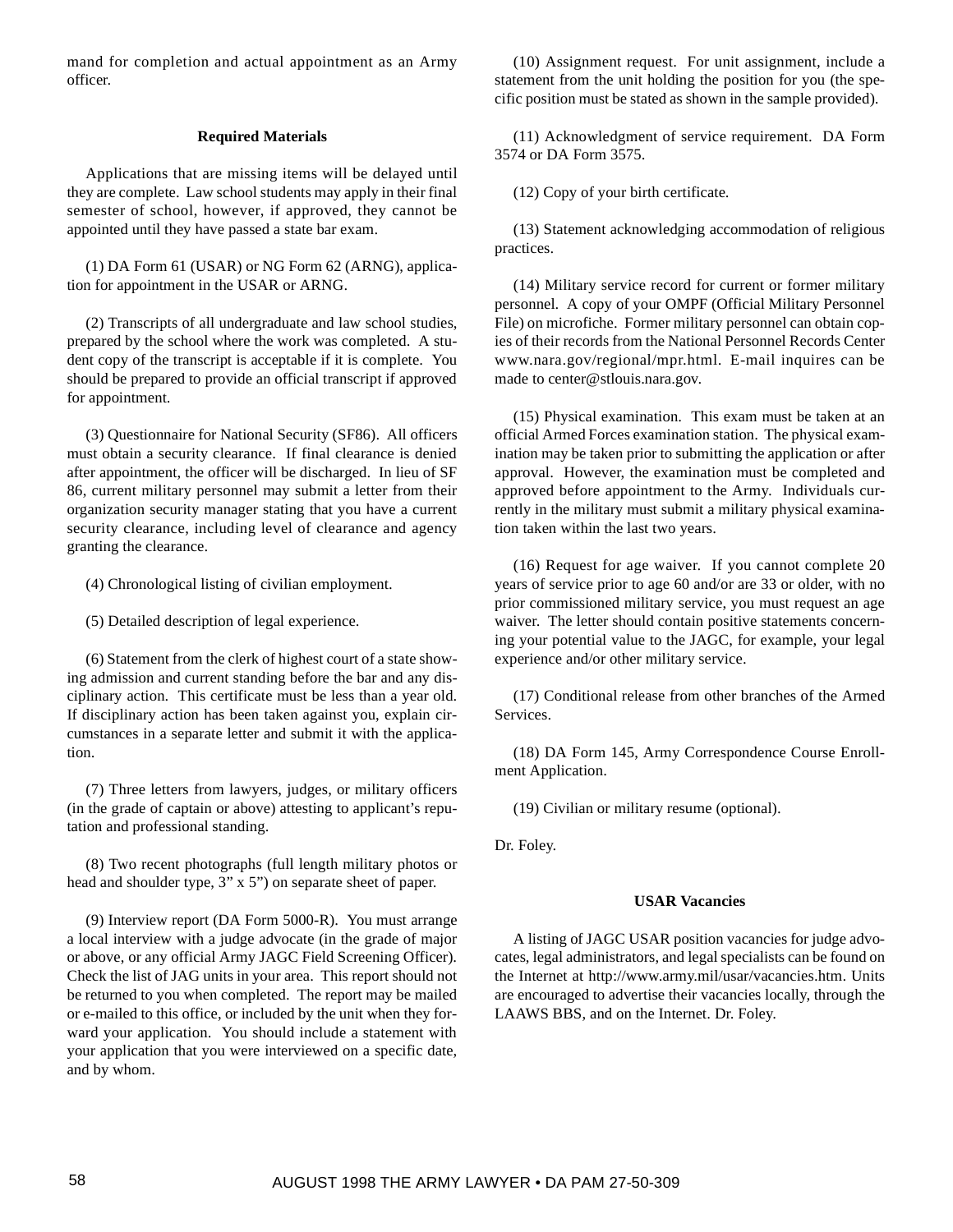## **U.S. ARMY RESERVE COMPONENTS JUDGE ADVOCATE GENERAL'S CORPS**

#### **FACT SHEET**

Judge advocates have provided professional legal service to the Army for over 200 years. Since that time the Corps has grown dramatically to meet the Army's increased need for legal expertise. Today, approximately 1500 attorneys serve on active duty while more than 2800 Judge Advocates find rewarding part-time careers as members of the U.S. Army Reserve and Army National Guard. Service as a Reserve Component Judge Advocate is available to all qualified attorneys. Those who are selected have the opportunity to practice in areas as diverse as the field of law itself. For example, JAGC officers prosecute, defend, and judge courts-martial; negotiate and review government contracts; act as counsel at administrative hearings; and provide legal advice in such specialized areas as international, regulatory, labor, patent, and tax law, while effectively maintaining their civilian careers.

## **APPOINTMENT ELIGIBILITY AND GRADE:** In general, applicants must meet the following qualifications:

(1) Be at least 21 years old and able to complete 20 years of creditable service prior to reaching age 60. In addition, for appointment as a first lieutenant, be less than 33, and for appointment to captain, be less than 39 (waivers for those exceeding age limitations are available in exceptional cases).

- (2) Be a graduate of an ABA-approved law school.
- (3) Be a member in good standing of the bar of the highest court of a state or federal court.
- (4) Be of good moral character and possess leadership qualities.
- (5) Be physically fit.

Grade of rank at the time of appointment is determined by the number of years of constructive service credit to which an individual is entitled. As a general rule, an approved applicant receives three years credit from graduation from law school plus any prior active or reserve commissioned service. Any time period is counted only once (i.e., three years of commissioned service while attending law school entitles a person to only three years constructive service credit, not six years). Once the total credit is calculated, the entry grade is awarded as follows:

| $(1)$ 2 or more but less than 7 years   | <b>First Lieutenant</b> |
|-----------------------------------------|-------------------------|
| $(2)$ 7 or more but less than 14 years  | Captain                 |
| $(1)$ 14 or more but less than 21 years | Major                   |

An applicant who has had no previous military commissioned service, therefore, can expect to be commissioned as a first lieutenant with one years service credit towards promotion.

**PAY AND BENEFITS:** Basic pay varies depending on grade, length of service, and degree of participation. Reserve officers are eligible for numerous federal benefits including full-time Servicemen's Group Life Insurance; limited access to post exchanges, commissaries, theaters and available transient billets; space-available travel on military aircraft within the continental United States, if on reserve duty; authorized survivor benefits; and generous retirement benefits. When performing active duty or active duty for training, reservists may use military recreation, entertainment and other post facilities, and receive limited medical and dental care.

**PARTICIPATION REQUIREMENTS:** The JAGC Reserve Program is multifaceted, with the degree of participation determined largely by the individual. Officers are originally assigned to a Troop Program Unit (TPU). Follow on assignments may include service as an Individual Mobilization Augmentee (IMA). TPU officers attend monthly drills and perform two weeks of annual training a year. Upon mobilization, they deploy with their unit and provide legal services commensurate with their duty positions.

Individual mobilization augmentee officers are assigned to active duty agencies or installations where they perform two weeks of on-the-job training each year. During the remainder of the year, they do legal assistance, take correspondence courses, or do project work at their own convenience in order to earn points towards retirement. Upon mobilization, these officers go to their assigned positions and augment the legal services provided by that office. Officers may also transfer from one unit to another or between units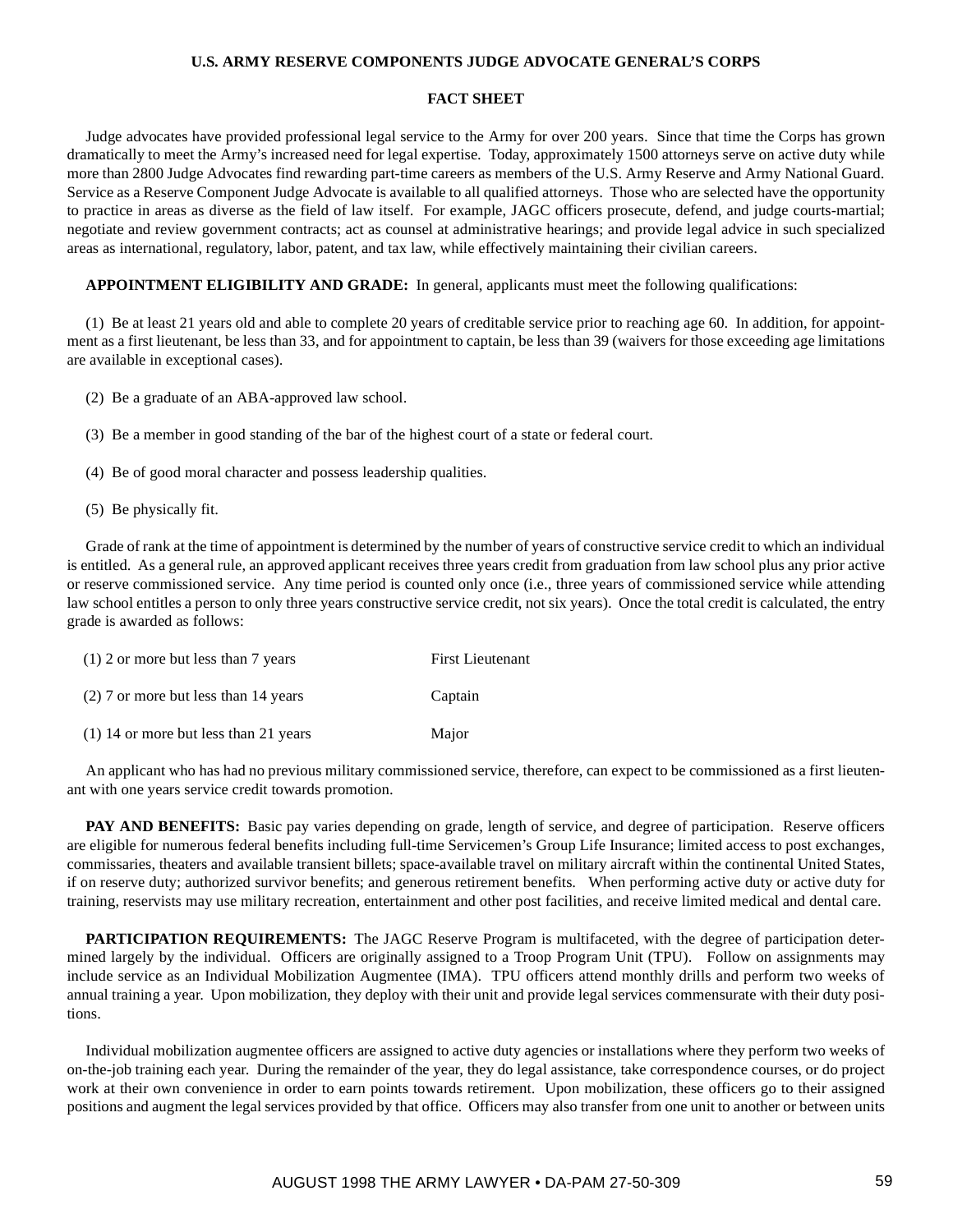and IMA positions depending upon the availability of vacancies. This flexibility permits the Reserve Judge Advocate to tailor his or her participation to meet personal and professional needs. Newly appointed officers will usually serve in TPU assignments.

**SCHOOLING:** New officers are required to complete the Judge Advocate Officer's Basic Course within twenty-four months of commissioning as a condition of appointment. Once enrolled in the Basic Course, new officers must complete Phase I in twelve months. This course consists of two phases: Phase I is a two-week resident course in general military subjects at Fort Lee, Virginia. Phase II, military law, may be completed in residence at Charlottesville, Virginia or by correspondence. In addition to the basic course, various other legal and military courses are available to the reservist and may be taken either by correspondence or in residence at The Judge Advocate General's School in Charlottesville, Virginia.

**SERVICE OBLIGATION:** In general, new appointees incur a statutory service obligation of eight years. Individuals who have previous military service do not incur an additional obligation as a result of a new appointment.

**RETIREMENT BENEFITS:** Eligibility for retirement pay and other benefits is granted to members who have completed 20 years of qualifying federal military service. With a few exceptions, the extent of these benefits is the same for both the reservist and the service member who retires from active duty. The major difference in the two retirement programs is that the reservist does not begin receiving most of the retirement benefits, including pay, until reaching age 60. The amount of monthly retirement income depends upon the grade and total number of qualifying points earned during the course of the individual's career. Along with the pension, the retired reservist is entitled to shop in military exchanges and commissaries, use most post facilities, travel space-available on military aircraft worldwide, and utilize some medical facilities.

**U.S. ARMY RESERVE COMPONENT INFORMATION:** Further information, application forms, and instructions may be obtained by calling **1-800-552-3978, ext. 388,** e-mail gra-pa@hqda.army.mil or writing:

Office of The Judge Advocate General Guard and Reserve Affairs ATTN: JAGS-GRA 600 Massie Road Charlottesville, VA 22903-1781.

### **Intenet Links**

National Guard: www.ngb.dtic.mil US Army Reserve:www.army.mil/usar/ar-perscom/atoc.htm Reserve Pay:www.dfas.mil/money/milpay/98pay/index.htm

Dr. Foley.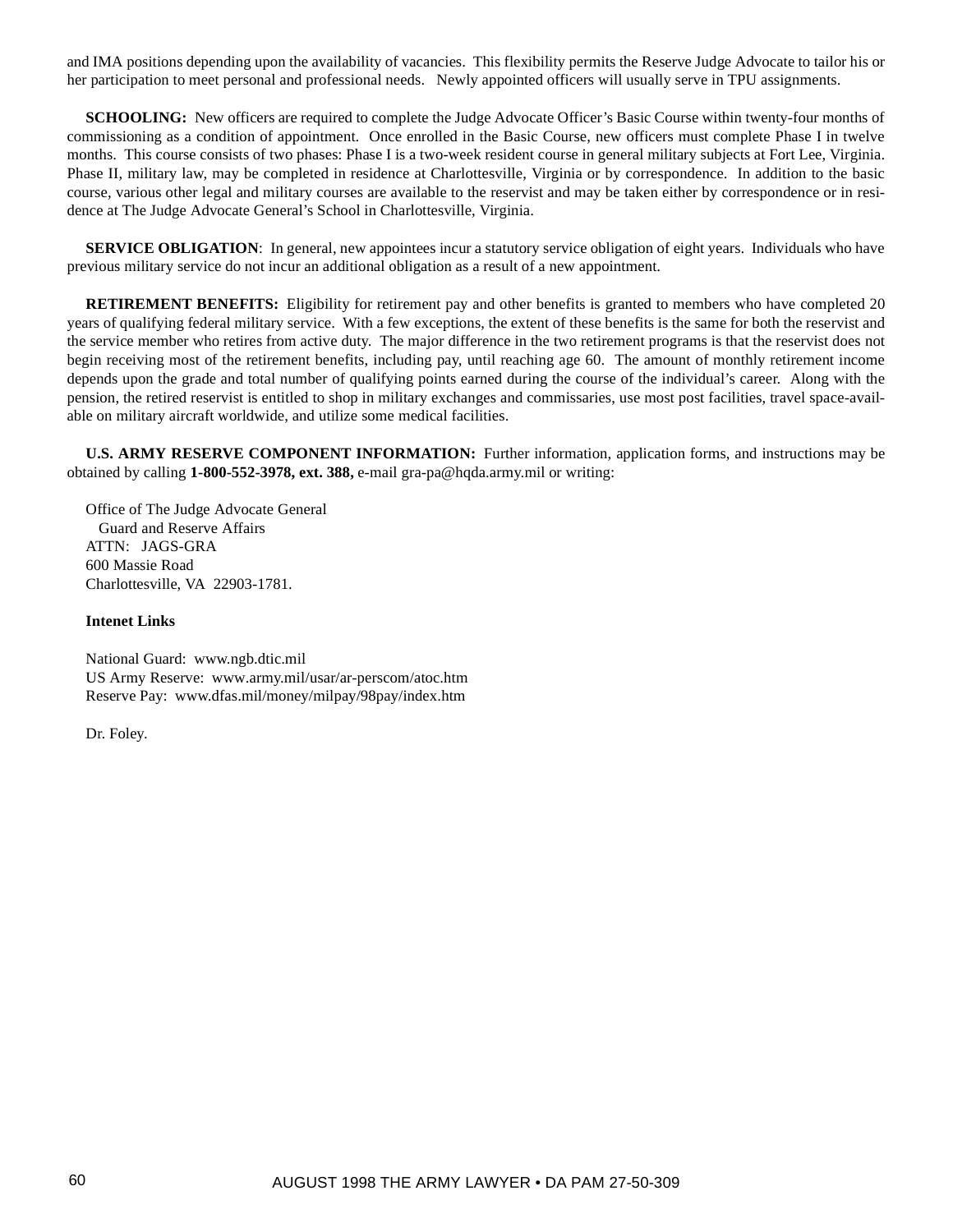## **GRA On-Line!**

You may contact any member of the GRA team on the Internet at the addresses below.

- COL Tom Tromey,...........................trometn@hqda.army.mil **Director**
- COL Keith Hamack,.......................hamackh@hqda.army.mil USAR Advisor
- Dr. Mark Foley,................................foleyms@hqda.army.mil Personnel Actions
- MAJ Juan Rivera,................................riverjj@hqda.army.mil Unit Liaison & Training
- Mrs. Debra Parker,...........................parkeda@hqda.army.mil Automation Assistant
- Ms. Sandra Foster, .............................fostesl@hqda.army.mil IMA Assistant

## **The Judge Advocate General's Reserve Component (On-Site) Continuing Legal Education Program**

The following is the current schedule of The Judge Advocate General's Reserve Component (on-site) Continuing Legal Education Program. *Army Regulation 27-1, Judge Advocate Legal Services,* paragraph 10-10a, requires all United States Army Reserve (USAR) judge advocates assigned to Judge Advocate General Service Organization units or other troop program units to attend on-site training within their geographic area each year. All other USAR and Army National Guard

judge advocates are encouraged to attend on-site training. Additionally, active duty judge advocates, judge advocates of other services, retired judge advocates, and federal civilian attorneys are cordially invited to attend any on-site training session.

#### **1998-1999 Academic Year On-Site CLE Training**

On-site instruction provides updates in various topics of concern to military practitioners as well as an excellent opportunity to obtain CLE credit. In addition to receiving instruction provided by two professors from The Judge Advocate General's School, United States Army, participants will have the opportunity to obtain career information from the Guard and Reserve Affairs Division, Forces Command, and the United States Army Reserve Command. Legal automation instruction provided by personnel from the Legal Automation Army-Wide System Office and enlisted training provided by qualified instructors from Fort Jackson will also be available during the on-sites. Most on-site locations supplement these offerings with excellent local instructors or other individuals from within the Department of the Army.

Additional information concerning attending instructors, GRA representatives, general officers, and updates to the schedule will be provided as soon as it becomes available.

If you have any questions about this year's continuing legal education program, please contact the local action officer listed below or call Major Juan J. Rivera, Chief, Unit Liaison and Training Officer, Guard and Reserve Affairs Division, Office of The Judge Advocate General, (804) 972-6380 or (800) 552- 3978, ext. 380. You may also contact Major Rivera on the Internet at riverjj@hqda.army.mil. Major Rivera.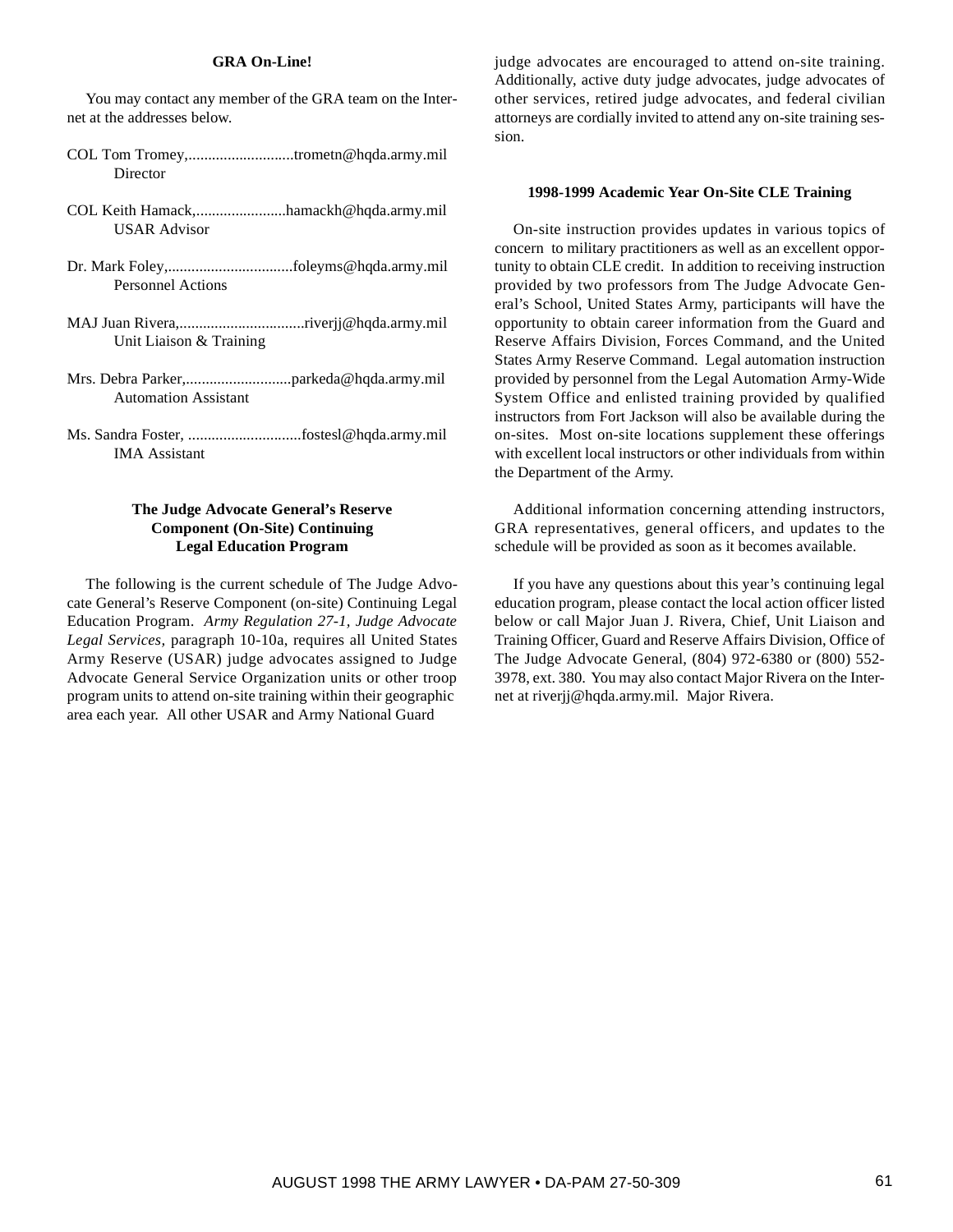# **THE JUDGE ADVOCATE GENERAL'S SCHOOL RESERVE COMPONENT (ON-SITE) CONTINUING LEGAL EDUCATION TRAINING SCHEDULE 1998-1999 ACADEMIC YEAR**

#### **DATE CITY, HOST UNIT, AND TRAINING SITE AC GO/RC GO SUBJECT/INSTRUCTOR/GRA REP\* ACTION OFFICER**

#### 12-13 Sep 98 Pittsburgh, PA 99th RSC Pittsburgh Airport Marriott 100 Aten Road Coraopolis, PA 15108 (412) 788-8800 AC GO RC GO Ad & Civ Law Contract Law GRA Rep MAJ J. P. Moran MAJ David Wallace MAJ Juan J. Rivera MAJ Isolina Esposito OSJA, 99th RSC 5 Lobaugh Street Oakdale, PA 15071-5001 (724 (693-2109/2151 (fax) (724) 693-2149 7-8 Nov Minneapolis, MN 214th LSO Thunderbird Hotel & Convention Center 2201 East 78th Street Bloomington, MN 55452 (612) 854-3411 AC GO RC GO Int'l - Ops Law Criminal Law GRA Rep MAJ Geoffrey Corn MAJ Greg Coe MAJ Juan J. Rivera MAJ John Kingrey 214th LSO 505 88th Division Rd Fort Snelling, MN 55111 (612) 713-3234 21-22 Nov New York, NY 4th LSO/77th RSC Fort Hamilton Adams Guest House Brooklyn, NY 10023 (718) 630-4052/4892 AC GO RC GO Int'l Ops Law Criminal Law GRA Rep MAJ Michael Newton MAJ Jack Einwechter COL Keith Hamack LTC Donald Lynde HQ, 77th RSC ATTN: AFRC-CMY-JA) Bldg. 200 Fort Totten, NY 11359-1016 (718) 352-5703/5720 (Lynde@usarc-emh2.army.mil) 9-10 Jan 99 Long Beach, CA 78th MSO AC GO RC GO Ad & Civ Law Contract Law GRA Rep MAJ Stephanie Stephens MAJ M. B. Harney COL Thomas N. Tromey MAJ Christopher Kneib 5129 Vail Creek Court San Diego, CA 92130 (work) (619) 553-6045 (unit) (714) 229-7300 30-31 Jan Seattle, WA 6th MSO University of Washington School of Law Condon Hall 1100 NE Campus Parkway Seattle, WA 22903 (206) 543-4550  $AC$  GO  $RC$  GO Ad & Civ Law Contract Law GRA Rep MAJ Harrold McCracken LTC Tony Helm COL Keith Hamack LTC Frederick S. Feller 7023, 95th Avenue, SW Tacoma, WA 98498 (work) (360) 753-6824 (home) (253-582-6486 (fax) (360) 664-9444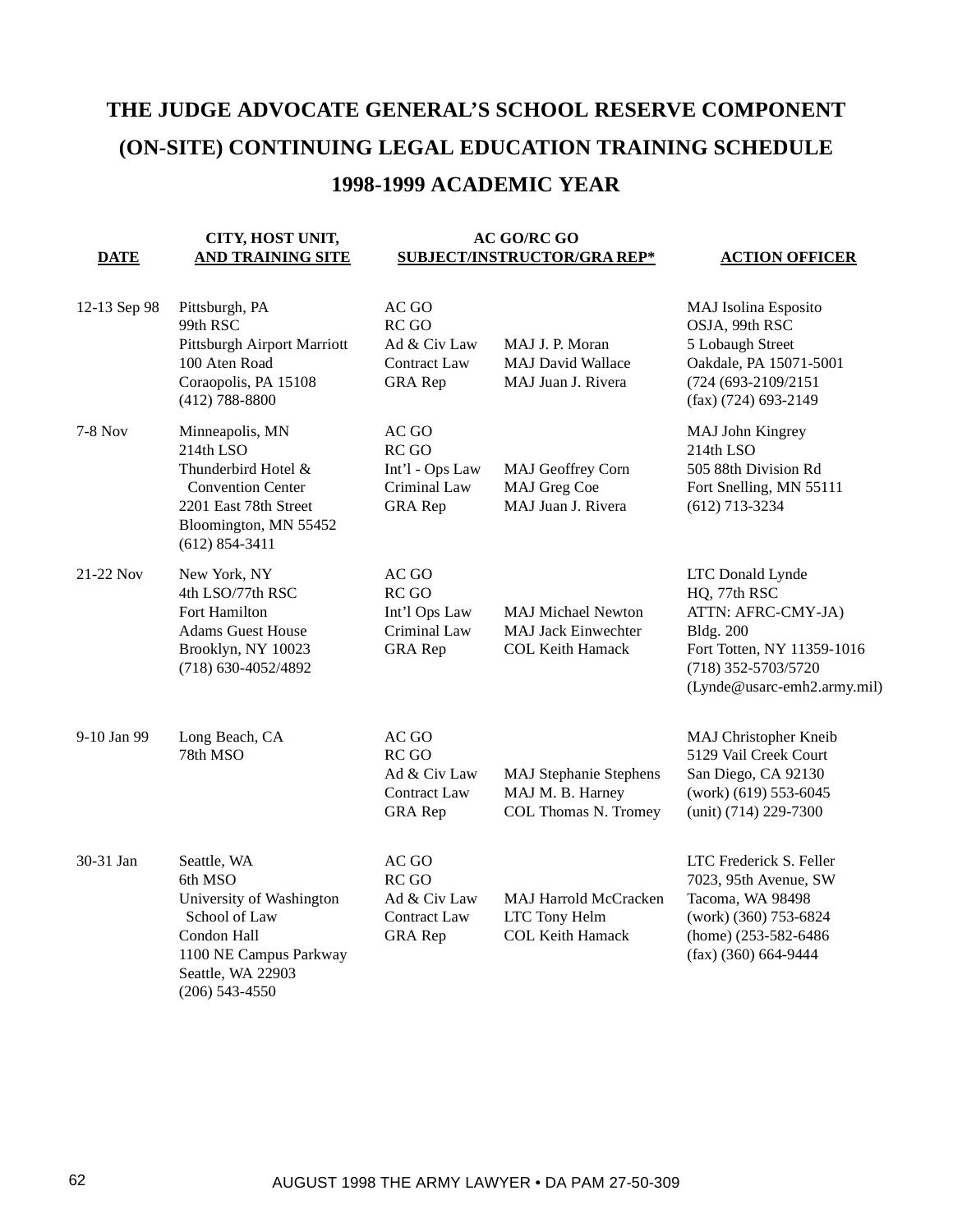| 6-7 Feb     | Columbus, OH<br>9th MSO/OH ARNG<br><b>Clarion Hotel</b><br>7007 North High Street<br>Columbus, OH 43085<br>$(614)$ 436-5318              | AC GO<br>RC GO<br>Criminal Law<br>Ad & Civ Law<br><b>GRA</b> Rep        | <b>MAJ Victor Hansen</b><br>LTC Karl Goetzke<br><b>COL Keith Hamack</b>       | <b>LTC Tim Donnelly</b><br>1832 Milan Road<br>Sandosky, OH 44870<br>$(419)$ 625-8373<br>e-mail: tdome2947@aol.com                                                                                            |
|-------------|------------------------------------------------------------------------------------------------------------------------------------------|-------------------------------------------------------------------------|-------------------------------------------------------------------------------|--------------------------------------------------------------------------------------------------------------------------------------------------------------------------------------------------------------|
| 20-21 Feb   | Denver, CO<br>87th MSO                                                                                                                   | AC GO<br>RC GO<br>Contract Law<br>Int'l - Ops Law<br><b>GRA</b> Rep     | MAJ Jody Hehr<br><b>MAJ Michael Smidt</b><br>COL Thomas N. Tromey             | <b>MAJ Paul Crane</b><br><b>DCMC</b> Denver<br>Office of Counsel<br>Orchard Place 2, Suite 200<br>5975 Greenwood Plaza Blvd.<br>Englewood, CO 80111<br>$(303)$ 843-4384 $(108)$<br>e-mail:pcrane@ogc.dla.mil |
| 27-28 Feb   | Indianapolis, IN<br><b>IN ARNG</b><br><b>Indiana National Guard</b><br>2002 South Holt Road<br>Indianapolis, IN 46241                    | AC GO<br>RC GO<br>Ad & Civ Law<br>Int'l - Ops Law<br><b>GRA</b> Rep     | LTC Jackie R. Little<br><b>MAJ Michael Newton</b><br>MAJ Juan J. Rivera       | LTC George Thompson<br><b>Indiana National Guard</b><br>2002 South Holt Road<br>Indianapolis, IN 46241<br>$(317)$ 247-3449                                                                                   |
| 6-7 Mar     | Washington, DC<br>10th MSO<br>National Defense University<br>Fort Lesley J. McNair<br>Washington, DC 20319                               | AC GO<br>RC GO<br>Ad & Civ Law<br>Criminal Law<br><b>GRA</b> Rep        | MAJ Herb Ford<br><b>MAJ Walter Hudson</b><br>COL Thomas N. Tromey             | <b>CPT Patrick J. LaMoure</b><br>6233 Sutton Court<br>Elkridge, MD 21227<br>$(202)$ 273-8613<br>e-mail: lampat@mail.va.gov                                                                                   |
| 13-14 Mar   | Charleston, SC<br>12th LSO<br><b>Charleston Hilton</b><br>4770 Goer Drive<br>North Charleston, SC 29406<br>$(800)$ 415-8007              | AC GO<br>RC GO<br>Ad & Civ Law<br><b>Contract Law</b><br><b>GRA</b> Rep | <b>MAJ Moe Lescault</b><br><b>MAJ Dave Freeman</b><br><b>COL Keith Hamack</b> | COL Robert P. Johnston<br>Office of the SJA, 12th LSO<br>Building 13000<br>Fort Jackson, SC 29207-6070<br>$(803)$ 751-1223                                                                                   |
| 13-14 Mar   | San Francisco, CA<br>75th LSO                                                                                                            | AC GO<br>RC GO<br>Int'l - Ops Law<br>Criminal Law<br><b>GRA</b> Rep     | <b>LTC Manuel Supervielle</b><br>MAJ Edye Moran<br>Dr. Mark Foley             | MAJ Douglas T. Gneiser<br>Hancock, Rothert & Bunshoft<br>Four Embarcadero Center<br>Suite 1000<br>San Francisco, CA 94111<br>$(415)$ 981-5550                                                                |
| 20-21 Mar   | Chicago, IL<br>91st LSO<br><b>Rolling Meadows Holiday</b><br>Inn<br>3405 Algonquin Road<br>Rolling Meadows, IL 60008<br>$(708)$ 259-5000 | AC GO<br>RC GO<br>Ad & Civ Law<br>Criminal Law<br><b>GRA</b> Rep        | LTC Paul Conrad<br><b>MAJ Norm Allen</b><br>Dr. Mark Foley                    | <b>CPT</b> Ted Gauza<br>$(312)$ 603-1388/1600                                                                                                                                                                |
| $10-11$ Apr | Gatlinburg, TN<br>213th MSO<br>Days Inn-Glenstone Lodge<br>504 Airport Road<br>Gatlinburg, TN 37738<br>$(423)$ 436-9361                  | AC GO<br>RC GO<br>Criminal Law<br>Int'l - Ops Law<br><b>GRA</b> Rep     | <b>MAJ Marty Sitler</b><br><b>LTC Richard Barfield</b><br>Dr. Mark Foley      | MAJ Barbara Koll<br>Office of the Commander<br>213th LSO<br>1650 Corey Boulevard<br>Decatur, GA 30032-4864<br>$(404)$ 286-6330/6364<br>work (404) 730-4658                                                   |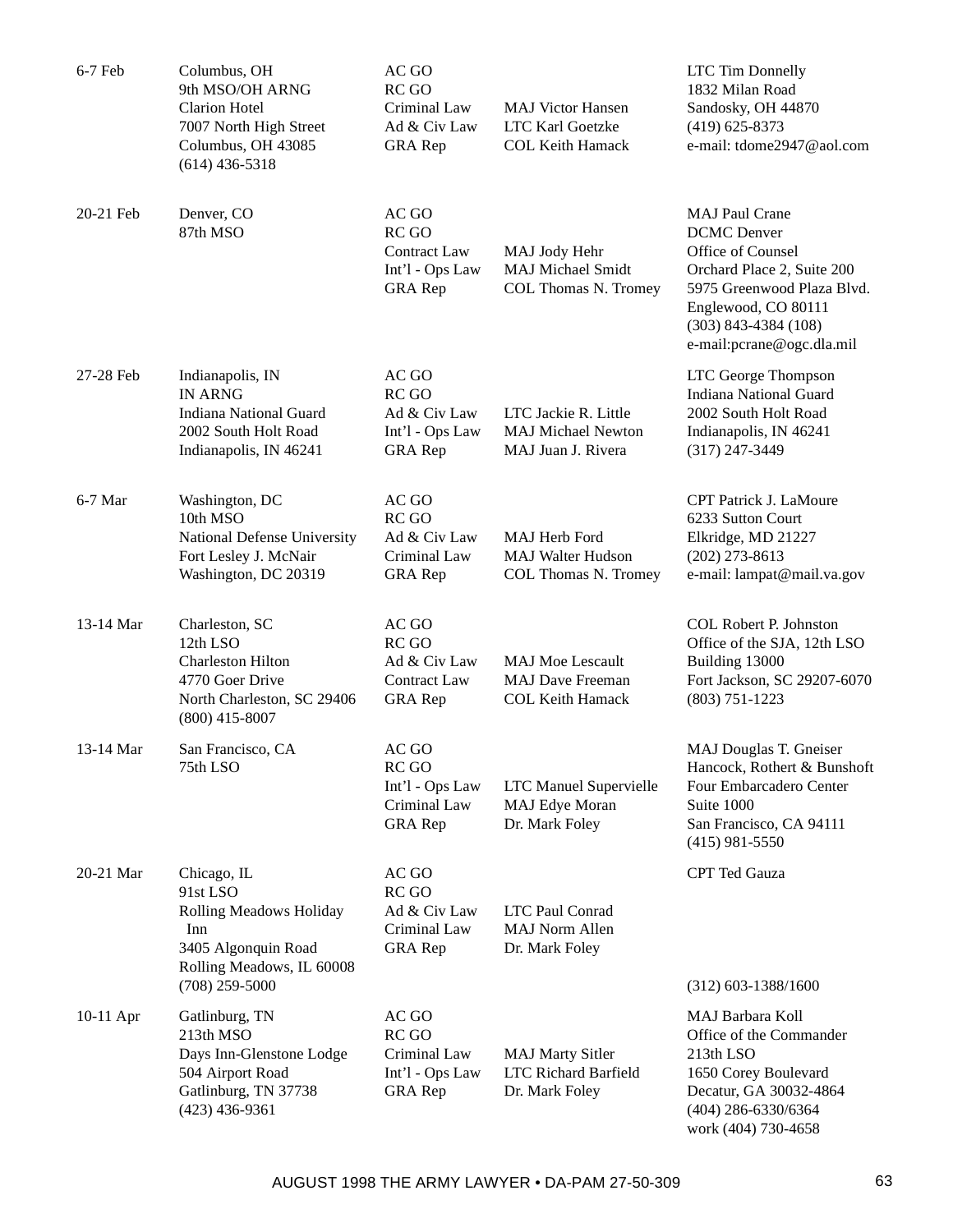| $23-25$ Apr | Little Rock, AK<br>90th RSC/1st LSO                                                                                                                                       | AC GO<br>RC GO<br>Ad & Civ Law<br><b>Contract Law</b><br><b>GRA</b> Rep    | <b>MAJ Rick Rousseau</b><br><b>MAJ</b> Tom Hong<br>Dr. Mark Foley      | MAJ Tim Corrigan<br>90th RSC<br>8000 Camp Robinson Road<br>North Little Rock, AK 72118-<br>2208<br>$(501)$ 771-7901/8935<br>e-mail: corrigant@usarc-<br>emh2.army.mil         |
|-------------|---------------------------------------------------------------------------------------------------------------------------------------------------------------------------|----------------------------------------------------------------------------|------------------------------------------------------------------------|-------------------------------------------------------------------------------------------------------------------------------------------------------------------------------|
| 24-25 Apr   | Newport, RI<br>94th RSC<br>Naval Justice School at Naval<br>Education & Training Center<br>360 Elliott Street<br>Newport, RI 02841                                        | AC GO<br>RC GO<br>Ad & Civ Law<br>Int'l - Ops Law<br><b>GRA</b> Rep        | <b>MAJ Mike Berrigan</b><br>MAJ Geoffrey Corn<br>COL Thomas N. Tromey  | MAJ Lisa Windsor/Jerry Hunter<br>OSJA, 94th RSC<br>50 Sherman Avenue<br>Devens, MA 01433<br>(978) 796-2140-2143<br>or SSG Jent, e-mail:<br>jentd@usarc-emh2.army.mil          |
| $1-2$ May   | Gulf Shores, AL<br>81st RSC/AL ARNG<br><b>Gulf State Park Resort Hotel</b><br>21250 East Beach Boulevard<br>Gulf Shores, AL 36547<br>$(334)$ 948-4853<br>$(800)$ 544-4853 | AC GO<br>RC GO<br>Int'l - Ops Law<br><b>Contract Law</b><br><b>GRA</b> Rep | <b>LCDR</b> Brian Bill<br>MAJ Beth Berrigan<br><b>COL Keith Hamack</b> | 1LT Chris Brown<br>OSJA, 81st RSC<br>ATTN: AFRC-CAL-JA<br>255 West Oxmoor Road<br>Birmingham, AL 35209-6383<br>(205) 940-9303/9304<br>e-mail: browncr@usarc-<br>emh2.army.mil |
| 13-15 May   | Kansas City, MO<br>89th RSC<br><b>Westin Crown Center</b><br>1 Pershing Road<br>Kansas City, MO 64108<br>$(816)$ 474-4400                                                 | AC GO<br>RC GO<br>Ad & Civ Law<br>Criminal Law<br><b>GRA</b> Rep           | <b>MAJ</b> Janet Fenton<br>MAJ Michael Hargis<br>Dr. Mark Foley        | LTC James Rupper<br>89th RSC<br>ATTN: AFRC-CKS-SJA<br>2600 North Woodlawn<br>Wichita, KS 67220<br>(316) 681-1759, ext. 228<br>or CPT Frank Casio<br>(800) 892-7266, ext. 397  |

\*Topics and attendees listed are subject to change without notice.

Please notify MAJ Rivera if any changes are required, telephone (804) 972-6383.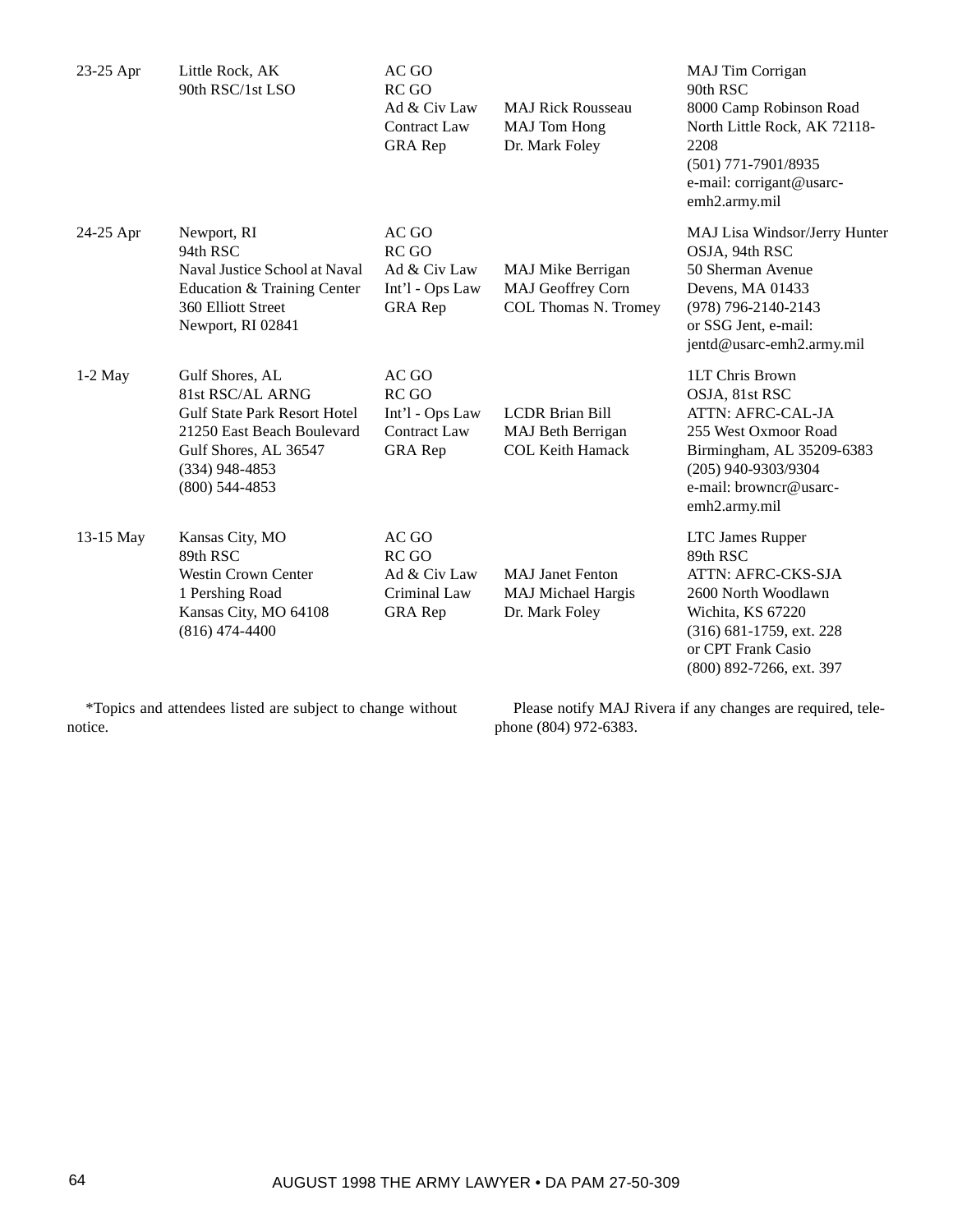# **CLE News**

| 1. Resident Course Quotas                   |                                                                                                                                                                                                                                                     | 3-14 August               | 10th Criminal Law Advocacy<br>Course (5F-F34).                        |
|---------------------------------------------|-----------------------------------------------------------------------------------------------------------------------------------------------------------------------------------------------------------------------------------------------------|---------------------------|-----------------------------------------------------------------------|
|                                             | Attendance at resident continuing legal education (CLE)<br>courses at The Judge Advocate General's School, United States<br>Army, (TJAGSA) is restricted to students who have confirmed                                                             | 10-14 August              | 16th Federal Litigation Course<br>$(5F-F29).$                         |
| have a reservation for a TJAGSA CLE course. | reservations. Reservations for TJAGSA CLE courses are man-<br>aged by the Army Training Requirements and Resources Sys-<br>tem (ATRRS), the Army-wide automated training system. If<br>you do not have a confirmed reservation in ATRRS, you do not | 17-21 August              | 149th Senior Officer Legal<br><b>Orientation Course</b><br>$(5F-F1).$ |
|                                             |                                                                                                                                                                                                                                                     | 17 August 1998-           | 47th Graduate Course                                                  |
|                                             | Active duty service members and civilian employees must<br>obtain reservations through their directorates of training or                                                                                                                            | 27 May 1999               | $(5-27-C22).$                                                         |
|                                             | through equivalent agencies. Reservists must obtain reserva-<br>tions through their unit training offices or, if they are nonunit<br>reservists, through the United States Army Personnel Center                                                    | 24-28 August              | 4th Military Justice Managers<br>Course (5F-F31).                     |
|                                             | (ARPERCEN), ATTN: ARPC-ZJA-P, 9700 Page Avenue, St.<br>Louis, MO 63132-5200. Army National Guard personnel must<br>request reservations through their unit training offices.                                                                        | 24 August-<br>4 September | 30th Operational Law Seminar<br>$(5F-F47).$                           |
|                                             | When requesting a reservation, you should know the follow-                                                                                                                                                                                          | September 1998            |                                                                       |
| ing:                                        |                                                                                                                                                                                                                                                     | 9-11 September            | 3d Procurement Fraud Course                                           |
| TJAGSA School Code-181                      |                                                                                                                                                                                                                                                     |                           | $(5F-F101).$                                                          |
|                                             | Course Name-133d Contract Attorneys Course 5F-F10                                                                                                                                                                                                   | 9-11 September            | 1998 USAREUR Legal<br>Assistance CLE                                  |
|                                             | Course Number-133d Contract Attorney's Course 5F-F10                                                                                                                                                                                                |                           | $(5F-F23E).$                                                          |
|                                             | Class Number-133d Contract Attorney's Course 5F-F10                                                                                                                                                                                                 | 14-25 September           | 10th Criminal Law Advocacy<br>Course (5F-F34).                        |
| name reservations.                          | To verify a confirmed reservation, ask your training office to<br>provide a screen print of the ATRRS R1 screen, showing by-                                                                                                                        | 14-18 September           | 1998 USAREUR Administrative<br>Law CLE (5F-F24E).                     |
|                                             | The Judge Advocate General's School is an approved spon-                                                                                                                                                                                            | October 1998              |                                                                       |
|                                             | sor of CLE courses in all states which require mandatory con-                                                                                                                                                                                       |                           |                                                                       |
| VT, VA, WA, WV, WI, and WY.                 | tinuing legal education. These states include: AL, AR, AZ, CA,<br>CO, CT, DE, FL, GA, ID, IN, IA, KS, KY, LA, MN, MS, MO,<br>MT, NV, NC, ND, NH, OH, OK, OR, PA, RH, SC, TN, TX, UT,                                                                | 1-14 October              | 147th Basic Course<br>(Phase I-Fort Lee)<br>$(5-27-C20).$             |
|                                             |                                                                                                                                                                                                                                                     | 5-9 October               | 1998 JAG Annual CLE<br>Workshop (5F-JAG).                             |
| 2. TJAGSA CLE Course Schedule               |                                                                                                                                                                                                                                                     | 14 October-               |                                                                       |
|                                             | 1998                                                                                                                                                                                                                                                | 18 December               | 147th Basic Course (Phase II-Fort<br>Lee) $(5-27-C20)$ .              |
| <b>August 1998</b>                          |                                                                                                                                                                                                                                                     | 19-23 October             | 43rd Legal Assistance Course<br>$(5F-F23).$                           |
| 3-14 August                                 | 141st Contract Attorneys Course<br>$(5F-F10).$                                                                                                                                                                                                      | 26-30 October             | 52nd Fiscal Law Course<br>$(5F-F12).$                                 |
|                                             | Note: The 10th Criminal Law Advocacy Course (5F-                                                                                                                                                                                                    |                           |                                                                       |

F34) has been rescheduled to 14-25 September 1998.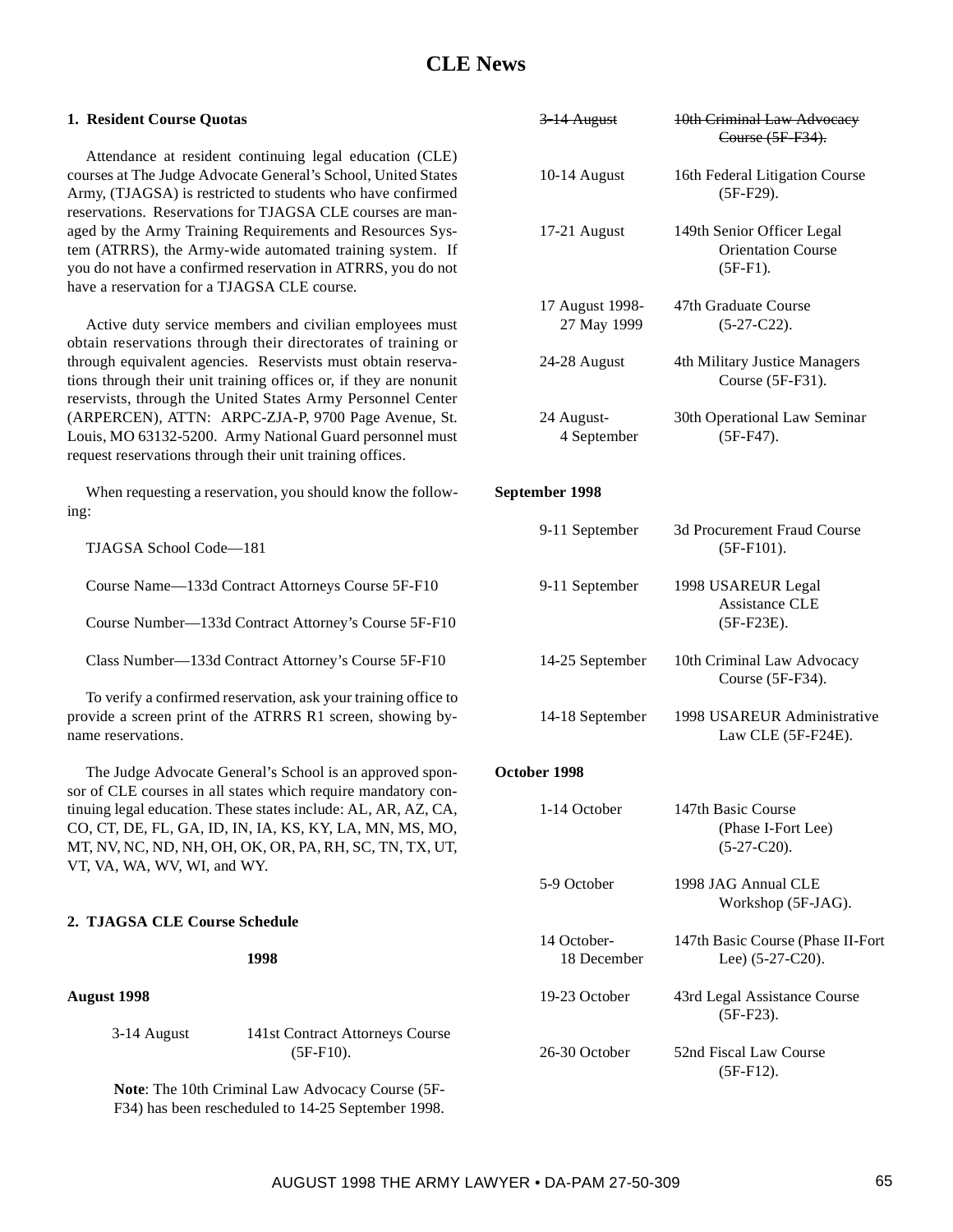| November 1998               |                                                                          | 2 April              | TJAGSA) (5-27-C20).                                                          |
|-----------------------------|--------------------------------------------------------------------------|----------------------|------------------------------------------------------------------------------|
| 2-6 November                | 150th Senior Officers Legal<br><b>Orientation Course</b><br>$(5F-F1).$   | 25-29 January        | 152nd Senior Officers Legal<br><b>Orientation Course</b><br>$(5F-F1)$ .      |
| 16-20 November              | 22nd Criminal Law New                                                    | February 1999        |                                                                              |
|                             | Developments<br>Course (5F-F35).                                         | 8-12 February        | 70th Law of War Workshop<br>$(5F-F42).$                                      |
| 16-20 November              | 52nd Federal Labor<br><b>Relations Course</b><br>$(5F-F22).$             | 8-12 February        | 1999 Maxwell AFB Fiscal Law<br>Course (5F-F13A).                             |
| 30 November-<br>4 December  | 1998 USAREUR Operational<br>Law CLE (5F-F47E).                           | 8-12 February        | 23rd Administrative Law for<br>Military Installations<br>Course (5F-F24).    |
| 30 November -<br>4 December | 151st Senior Officers Legal<br><b>Orientation Course</b><br>$(5F-F1).$   | <b>March 1999</b>    |                                                                              |
| December 1998               |                                                                          | 1-12 March           | 31st Operational Law Seminar<br>$(5F-F47).$                                  |
| 7-11 December               | 1998 Government Contract Law<br>Symposium (5F-F11).                      | 1-12 March           | 142nd Contract Attorneys Course<br>$(5F-F10).$                               |
| 7-11 December               | 1998 USAREUR Criminal Law<br>Advocacy CLE<br>(5F-F35E).                  | 15-19 March          | 44th Legal Assistance Course<br>$(5F-F23).$                                  |
| 14-16 December              | 2nd Tax Law for Attorneys<br>Course (5F-F28).                            | 22-26 March          | 2d Advanced Contract Law<br>Course (5F-F103).                                |
|                             |                                                                          | 22 March-2 April     | 11th Criminal Law Advocacy<br>Course (5F-F34).                               |
| January 1999                | 1999                                                                     | 29 March-<br>2 April | 153rd Senior Officers Legal<br><b>Orientation Course</b><br>$(5F-F1).$       |
| 4-15 January                | 1999 JAOAC (Phase II) (5F-F55).                                          | April 1999           |                                                                              |
| 5-8 January                 | 1999 USAREUR Tax CLE<br>$(5F-F28E).$                                     | 12-16 April          | 1st Basics for Ethics Counselors                                             |
| 11-15 January               | 1999 PACOM Tax CLE<br>$(5F-F28P).$                                       | 14-16 April          | Workshop (5F-F202).<br>1st Advanced Ethics Counselors<br>Workshop (5F-F203). |
| 11-15 January               | 1999 USAREUR Contract and<br>Fiscal Law CLE<br>$(5F-F15E).$              | 19-22 April          | 1999 Reserve Component Judge<br>Advocate Workshop<br>$(5F-F56).$             |
| 11-22 January               | 148th Basic Course (Phase I-Fort<br>Lee) (5-27-C20).                     | 26-30 April          | 10th Law for Legal NCOs Course<br>$(512-71D/20/30).$                         |
| 20-22 January               | 5th RC General Officers Legal<br><b>Orientation Course</b><br>$(5F-F3).$ | 26-30 April          | 53rd Fiscal Law Course (5F-F12).                                             |
| 22 January-                 | 148th Basic Course (Phase II-                                            |                      |                                                                              |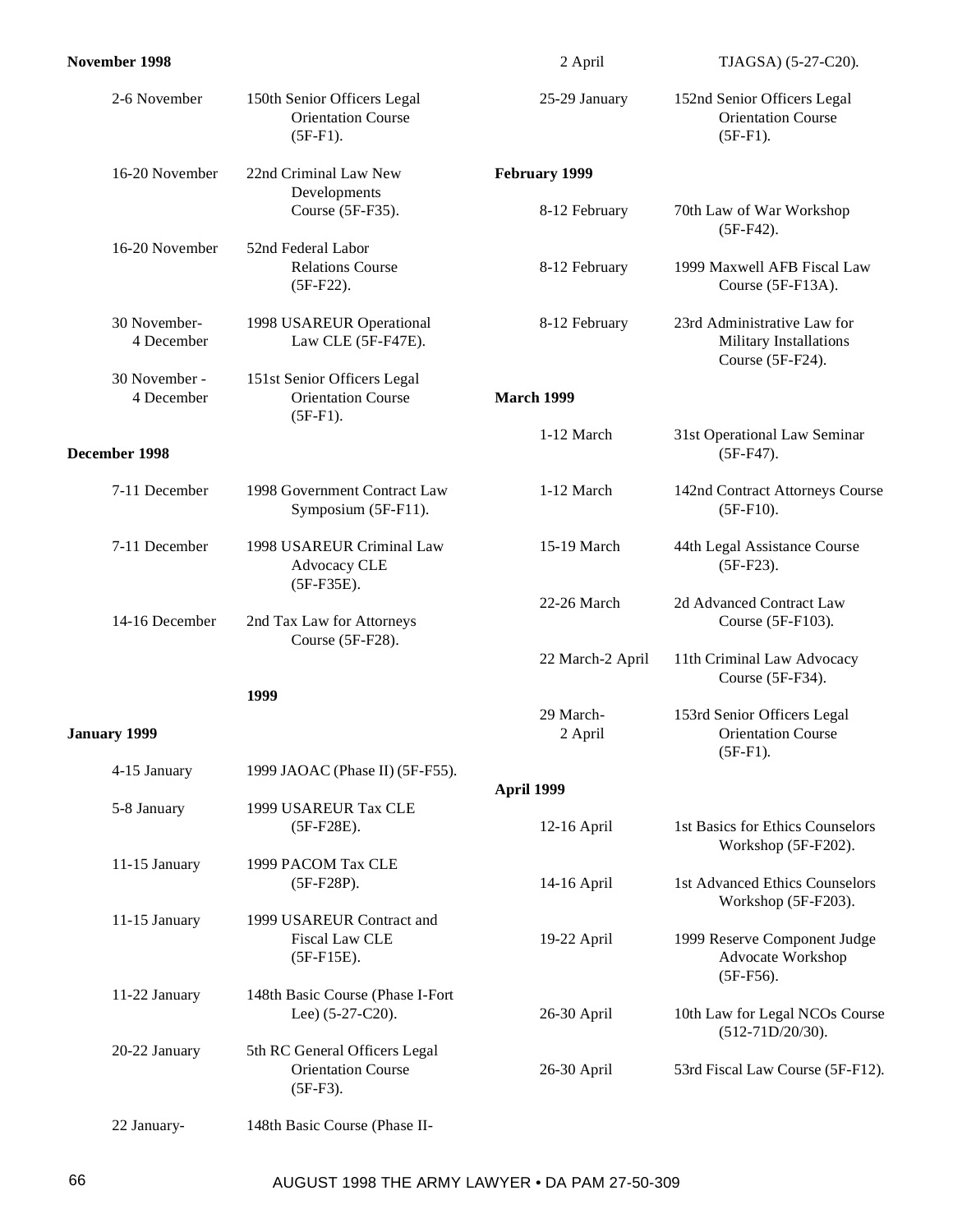## **May 1999**

## **August 1999**

|                  | 3-7 May                  | 54th Fiscal Law Course (5F-F12).                                    | 2-6 August                     | 71st Law of War Workshop<br>$(5F-F42).$                  |
|------------------|--------------------------|---------------------------------------------------------------------|--------------------------------|----------------------------------------------------------|
|                  | 3-21 May                 | 42nd Military Judge Course<br>$(5F-F33).$                           | 2-13 August                    | 143rd Contract Attorneys Course<br>$(5F-F10).$           |
| <b>June 1999</b> |                          |                                                                     |                                |                                                          |
|                  | 7-18 June                | 4th RC Warrant Officer Basic<br>Course (Phase I)                    | 9-13 August                    | 17th Federal Litigation Course<br>$(5F-F29).$            |
|                  |                          | (7A-550A0-RC).                                                      | 16-20 August                   | 155th Senior Officers Legal<br><b>Orientation Course</b> |
|                  | 7 June- 16 July          | 6th JA Warrant Officer Basic<br>Course (7A-550A0).                  |                                | $(5F-F1)$ .                                              |
|                  | 7-11 June                | 2nd National Security Crime and<br>Intelligence Law                 | 16 August 1999-<br>26 May 2000 | 48th Graduate Course<br>$(5-27-C22).$                    |
|                  |                          | Workshop (5F-F401).                                                 | 23-27 August                   | 5th Military Justice Mangers<br>Course (5F-F31).         |
|                  | 7-11 June                | 154th Senior Officers Legal                                         |                                |                                                          |
|                  |                          | <b>Orientation Course</b><br>$(5F-F1).$                             | 23 August-<br>3 September      | 32nd Operational Law Seminar<br>$(5F-F47).$              |
|                  | 14-18 June               | 3rd Chief Legal NCO Course<br>(512-71D-CLNCO).                      | September 1999                 |                                                          |
|                  | 14-18 June               | 29th Staff Judge Advocate Course<br>$(5F-F52).$                     | 8-10 September                 | 1999 USAREUR Legal<br>Assistance CLE<br>$(5F-F23E).$     |
|                  | 21 June-2 July           | 4th RC Warrant Officer Basic<br>Course (Phase II)<br>(7A-550A0-RC). | 13-17 September                | 1999 USAREUR Administrative<br>Law CLE (5F-F24E).        |
|                  | 21-25 June               | 10th Senior Legal NCO<br>Management Course                          | 13-24 September                | 12th Criminal Law Advocacy<br>Course (5F-F34).           |
|                  |                          | $(512-71D/40/50).$                                                  | October 1999                   |                                                          |
|                  | 28-30 June               | Professional Recruiting Training<br>Seminar                         | 4-8 October                    | 1999 JAG Annual CLE<br>Workshop (5F-JAG).                |
| <b>July 1999</b> |                          |                                                                     | 4-15 October                   | 150th Basic Course (Phase I-Fort<br>Lee) (5-27-C20).     |
|                  | 5-16 July                | 149th Basic Course (Phase I-Fort<br>Lee) $(5-27-C20)$ .             | 15 October<br>22 December      | 150th Basic Course (Phase II-<br>TJAGSA) (5-27-C20).     |
|                  | 6-9 July                 | 30th Methods of Instruction<br>Course (5F-F70).                     | 12-15 October                  | 72nd Law of War Workshop<br>$(5F-F42).$                  |
|                  | 12-16 July               | 10th Legal Administrators Course<br>$(7A-550A1).$                   | 18-22 October                  | 45th Legal Assistance Course<br>$(5F-F23).$              |
|                  | 16 July-<br>24 September | 149th Basic Course (Phase II-<br>TJAGSA) (5-27-C20).                | 25-29 October                  | 55th Fiscal Law Course (5F-F12).                         |
|                  | 21-23 July               | <b>Career Services Directors</b><br>Conference                      |                                |                                                          |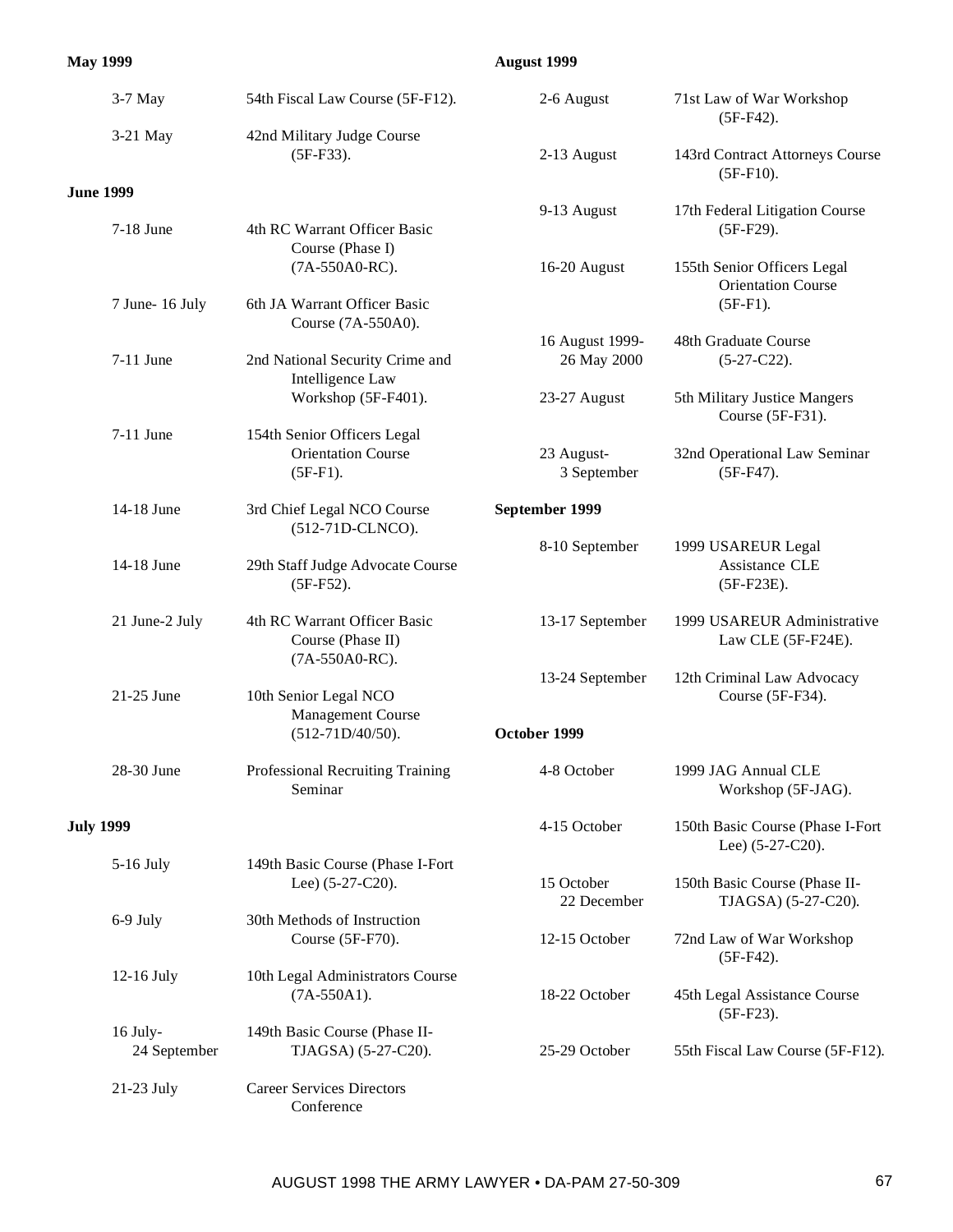| November 1999             |                                                                          | 7 April                   | TJAGSA) (5-27-C20).                                                       |
|---------------------------|--------------------------------------------------------------------------|---------------------------|---------------------------------------------------------------------------|
| 1-5 November              | 156th Senior Officers Legal<br><b>Orientation Course</b><br>$(5F-F1).$   | 31 January-<br>4 February | 158th Senior Officers Legal<br><b>Orientation Course</b><br>$(5F-F1).$    |
| 15-19 November            | 23rd Criminal Law New                                                    | February 2000             |                                                                           |
|                           | Developments Course<br>$(5F-F35).$                                       | 7-11 February             | 73rd Law of War Workshop<br>$(5F-F42).$                                   |
| 15-19 November            | 53rd Federal Labor Relations<br>Course (5F-F22).                         | 7-11 February             | 2000 Maxwell AFB Fiscal Law<br>Course (5F-F13A).                          |
| 29 November<br>3 December | 157th Senior Officers Legal<br><b>Orientation Course</b><br>$(5F-F1).$   | 14-18 February            | 24th Administrative Law for<br>Military Installations<br>Course (5F-F24). |
| 29 November<br>3 December | 1999 USAREUR Operational<br>Law CLE (5F-F47E).                           | 28 February-<br>10 March  | 33rd Operational Law Seminar<br>$(5F-F47).$                               |
| December 1999             |                                                                          | 28 February-<br>10 March  | 144th Contract Attorneys Course<br>$(5F-F10).$                            |
| 6-10 December             | 1999 USAREUR Criminal Law<br>Advocacy CLE<br>$(5F-F35E).$                | <b>March 2000</b>         |                                                                           |
| 6-10 December             | 1999 Government Contract Law<br>Symposium (5F-F11).                      | 13-17 March               | 46th Legal Assistance Course<br>$(5F-F23).$                               |
| 13-15 December            | 3rd Tax Law for Attorneys Course<br>$(5F-F28).$                          | 20-24 March               | 3rd Contract Litigation Course<br>$(5F-F102).$                            |
|                           |                                                                          | 20-31 March               | 13th Criminal Law Advocacy<br>Course (5F-F34).                            |
| <b>January 2000</b>       | 2000                                                                     | 27-31 March               | 159th Senior Officers Legal<br><b>Orientation Course</b><br>$(5F-F1).$    |
| 4-7 January               | 2000 USAREUR Tax CLE<br>$(5F-F28E).$                                     | April 2000                |                                                                           |
| 10-14 January             | 2000 USAREUR Contract and<br><b>Fiscal Law CLE</b><br>$(5F-F15E).$       | 10-14 April               | 2nd Basics for Ethics Counselors<br>Workshop (5F-F202).                   |
| 10-21 January             | 2000 JAOAC (Phase II) (5F-F55).                                          | 10-14 April               | 11th Law for Legal NCOs Course<br>$(512-71D/20/30).$                      |
| 17-28 January             | 151st Basic Course (Phase I-Fort<br>Lee) $(5-27-C20)$ .                  | 12-14 April               | 2nd Advanced Ethics Counselors<br>Workshop (5F-F203).                     |
| 18-21 January             | 2000 PACOM Tax CLE<br>$(5F-F28P).$                                       | 17-20 April               | 2000 Reserve Component Judge<br>Advocate Workshop<br>$(5F-F56).$          |
| 26-28 January             | 6th RC General Officers Legal<br><b>Orientation Course</b><br>$(5F-F3).$ | <b>May 2000</b>           |                                                                           |
| 28 January-               | 151st Basic Course (Phase II-                                            | 1-5 May                   | 56th Fiscal Law Course (5F-F12).                                          |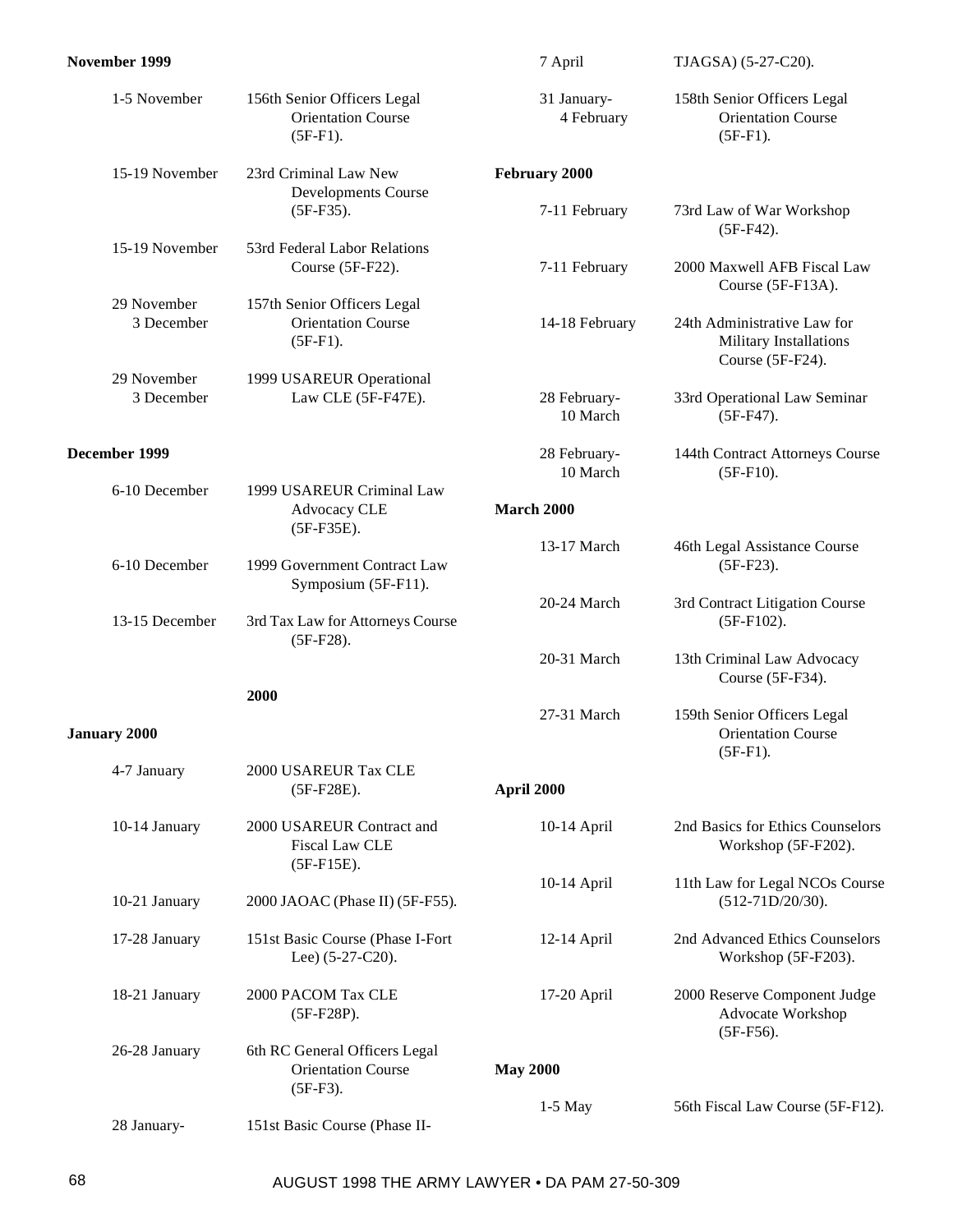| $1-19$ May                        | 43rd Military Judge Course<br>$(5F-F33).$         | For further information on civilian courses in your<br>area, please contact one of the institutions listed below: |                                                                |
|-----------------------------------|---------------------------------------------------|-------------------------------------------------------------------------------------------------------------------|----------------------------------------------------------------|
| 8-12 May                          | 57th Fiscal Law Course (5F-F12).                  | AAJE:                                                                                                             | American Academy of Judicial<br>Education                      |
| <b>June 2000</b>                  |                                                   |                                                                                                                   | 1613 15th Street, Suite C<br>Tuscaloosa, AL 35404              |
| 5-9 June                          | 3rd National Security Crime and                   |                                                                                                                   | $(205)$ 391-9055                                               |
|                                   | Intelligence Law                                  |                                                                                                                   |                                                                |
|                                   | Workshop (5F-F401).                               | ABA:                                                                                                              | American Bar Association<br>750 North Lake Shore Drive         |
| 5-9 June                          | 160th Senior Officers Legal                       |                                                                                                                   | Chicago, IL 60611                                              |
|                                   | <b>Orientation Course</b>                         |                                                                                                                   | $(312)$ 988-6200                                               |
|                                   | $(5F-F1).$                                        | <b>AGACL:</b>                                                                                                     | <b>Association of Government Attorneys</b>                     |
| 5-14 June                         | 7th JA Warrant Officer Basic                      |                                                                                                                   | in Capital Litigation                                          |
|                                   | Course (7A-550A0).                                |                                                                                                                   | Arizona Attorney General's Office                              |
| 5-16 June                         | 5th RC Warrant Officer Basic                      |                                                                                                                   | ATTN: Jan Dyer<br>1275 West Washington                         |
|                                   | Course (Phase I)                                  |                                                                                                                   | Phoenix, AZ 85007                                              |
|                                   | (7A-550A0-RC).                                    |                                                                                                                   | $(602)$ 542-8552                                               |
| 12-16 June                        | 4th Senior Legal NCO Course                       | ALIABA:                                                                                                           | American Law Institute-American                                |
|                                   | (512-71D-CLNCO).                                  |                                                                                                                   | <b>Bar Association</b>                                         |
| 12-16 June                        | 30th Staff Judge Advocate Course                  |                                                                                                                   | Committee on Continuing Professional<br>Education              |
|                                   | $(5F-F52).$                                       |                                                                                                                   | 4025 Chestnut Street                                           |
|                                   |                                                   |                                                                                                                   | Philadelphia, PA 19104-3099                                    |
| 19-23 June                        | 11th Senior Legal NCO<br>Management Course        |                                                                                                                   | (800) CLE-NEWS or (215) 243-1600                               |
|                                   | $(512-71D/40/50).$                                | ASLM:                                                                                                             | American Society of Law and Medicine                           |
|                                   |                                                   |                                                                                                                   | Boston University School of Law                                |
| 19-30 June                        | 5th RC Warrant Officer Basic<br>Course (Phase II) |                                                                                                                   | 765 Commonwealth Avenue<br>Boston, MA 02215                    |
|                                   | (7A-550A0-RC).                                    |                                                                                                                   | $(617)$ 262-4990                                               |
| 26-28 June                        | Professional Recruiting Training                  | CCEB:                                                                                                             | Continuing Education of the Bar                                |
|                                   | Seminar                                           |                                                                                                                   | University of California Extension                             |
|                                   |                                                   |                                                                                                                   | 2300 Shattuck Avenue                                           |
| 3. Civilian-Sponsored CLE Courses |                                                   |                                                                                                                   | Berkeley, CA 94704<br>$(510)$ 642-3973                         |
|                                   |                                                   |                                                                                                                   |                                                                |
|                                   | 1998                                              | CLA:                                                                                                              | Computer Law Association, Inc.<br>3028 Javier Road, Suite 500E |
| 4-6 September                     | 9th Annual Urgent Legal Matters                   |                                                                                                                   | Fairfax, VA 22031                                              |
| <b>ICLE</b>                       | The Cloister                                      |                                                                                                                   | $(703) 560 - 7747$                                             |
|                                   | Sea Island, Georgia                               | <b>CLESN:</b>                                                                                                     | <b>CLE Satellite Network</b>                                   |
| 10 September                      | Cyber Crime                                       |                                                                                                                   | 920 Spring Street                                              |
| <b>ICLE</b>                       | Atlanta, Georgia                                  |                                                                                                                   | Springfield, IL 62704                                          |
|                                   |                                                   |                                                                                                                   | $(217) 525 - 0744$                                             |
| 11 September<br><b>ICLE</b>       | Nuts and Bolts of Family Law<br>Atlanta, Georgia  |                                                                                                                   | $(800)$ 521-8662                                               |
|                                   |                                                   | ESI:                                                                                                              | <b>Educational Services Institute</b>                          |
| 11 September                      | U.S. Supreme Court Update                         |                                                                                                                   | 5201 Leesburg Pike, Suite 600                                  |
|                                   | Marriott Gwinett Place Hotel<br>Atlanta, Georgia  |                                                                                                                   | Falls Church, VA 22041-3202<br>$(703)$ 379-2900                |
|                                   |                                                   |                                                                                                                   |                                                                |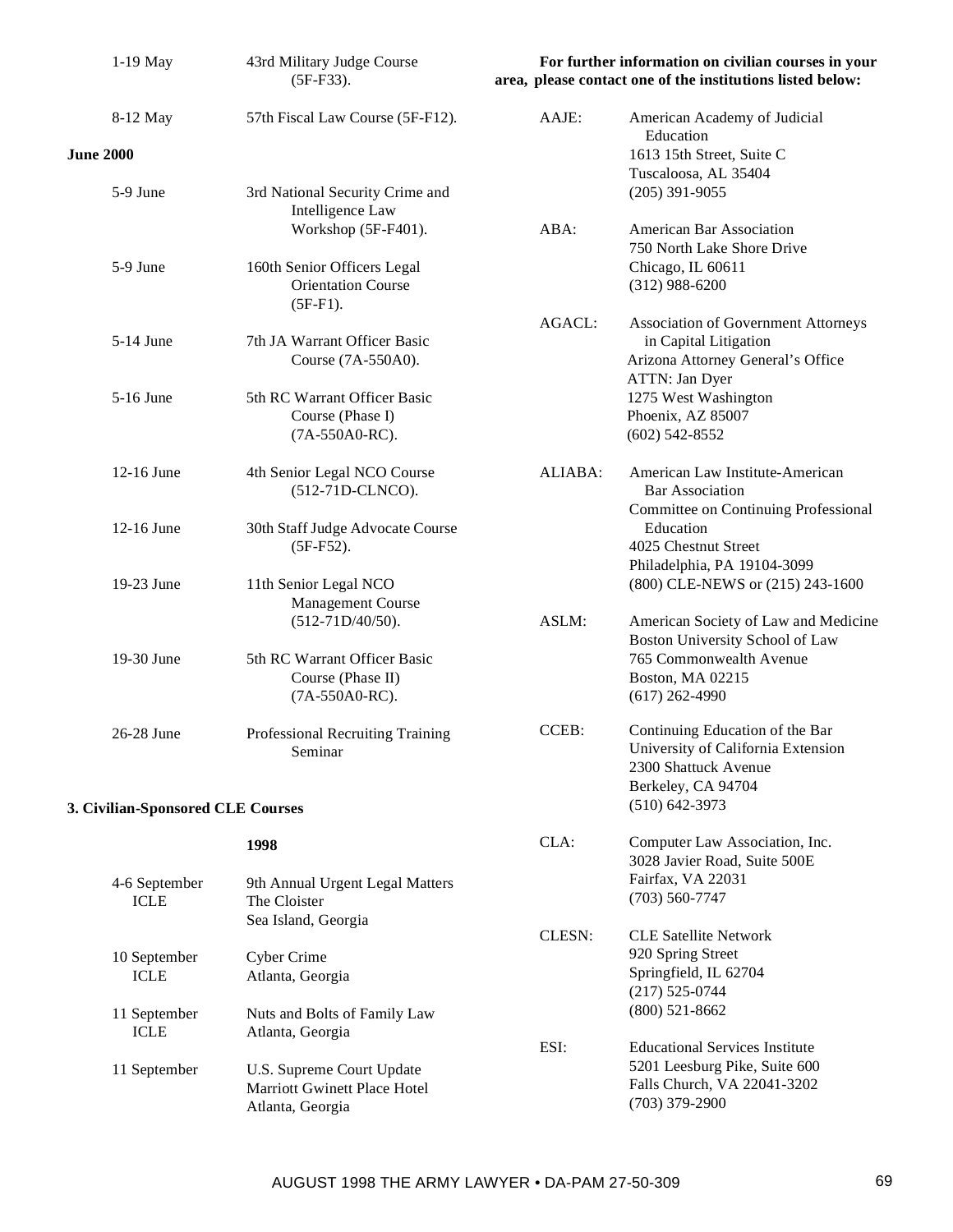| FBA:          | <b>Federal Bar Association</b><br>1815 H Street, NW, Suite 408<br>Washington, DC 20006-3697<br>$(202)$ 638-0252                        | NCDA:  | National College of District Attorneys<br>University of Houston Law Center<br>4800 Calhoun Street<br>Houston, TX 77204-6380<br>(713) 747-NCDA |
|---------------|----------------------------------------------------------------------------------------------------------------------------------------|--------|-----------------------------------------------------------------------------------------------------------------------------------------------|
| FB:           | Florida Bar<br>650 Apalachee Parkway<br>Tallahassee, FL 32399-2300                                                                     | NITA:  | National Institute for Trial Advocacy<br>1507 Energy Park Drive<br>St. Paul, MN 55108                                                         |
| GICLE:        | The Institute of Continuing Legal<br>Education<br>P.O. Box 1885                                                                        |        | $(612)$ 644-0323 in (MN and AK)<br>$(800)$ 225-6482                                                                                           |
|               | Athens, GA 30603<br>$(706)$ 369-5664                                                                                                   | NJC:   | National Judicial College<br>Judicial College Building<br>University of Nevada                                                                |
| GII:          | Government Institutes, Inc.<br>966 Hungerford Drive, Suite 24                                                                          |        | Reno, NV 89557                                                                                                                                |
|               | Rockville, MD 20850<br>$(301)$ 251-9250                                                                                                | NMTLA: | New Mexico Trial Lawyers'<br>Association<br>P.O. Box 301                                                                                      |
| GWU:          | <b>Government Contracts Program</b><br>The George Washington University<br>National Law Center                                         |        | Albuquerque, NM 87103<br>$(505)$ 243-6003                                                                                                     |
|               | 2020 K Street, NW, Room 2107<br>Washington, DC 20052<br>$(202)$ 994-5272                                                               | PBI:   | Pennsylvania Bar Institute<br>104 South Street<br>P.O. Box 1027<br>Harrisburg, PA 17108-1027                                                  |
| <b>IICLE:</b> | Illinois Institute for CLE<br>2395 W. Jefferson Street<br>Springfield, IL 62702                                                        |        | $(717)$ 233-5774<br>$(800)$ 932-4637                                                                                                          |
|               | $(217) 787 - 2080$                                                                                                                     | PLI:   | Practicing Law Institute<br>810 Seventh Avenue                                                                                                |
| LRP:          | <b>LRP</b> Publications<br>1555 King Street, Suite 200<br>Alexandria, VA 22314                                                         |        | New York, NY 10019<br>$(212)$ 765-5700                                                                                                        |
|               | $(703) 684 - 0510$<br>$(800)$ 727-1227                                                                                                 | TBA:   | Tennessee Bar Association<br>3622 West End Avenue<br>Nashville, TN 37205                                                                      |
| LSU:          | Louisiana State University<br>Center on Continuing Professional<br>Development                                                         | TLS:   | $(615)$ 383-7421<br>Tulane Law School                                                                                                         |
|               | Paul M. Herbert Law Center<br>Baton Rouge, LA 70803-1000<br>$(504)$ 388-5837                                                           |        | Tulane University CLE<br>8200 Hampson Avenue, Suite 300<br>New Orleans, LA 70118<br>$(504)$ 865-5900                                          |
| MICLE:        | Institute of Continuing Legal<br>Education<br>1020 Greene Street<br>Ann Arbor, MI 48109-1444<br>$(313) 764 - 0533$<br>$(800)$ 922-6516 | UMLC:  | University of Miami Law Center<br>P.O. Box 248087<br>Coral Gables, FL 33124<br>$(305) 284 - 4762$                                             |
| MLI:          | Medi-Legal Institute                                                                                                                   | UT:    | The University of Texas School of<br>Law                                                                                                      |
|               | 15301 Ventura Boulevard, Suite 300<br>Sherman Oaks, CA 91403<br>$(800)$ 443-0100                                                       |        | Office of Continuing Legal Education<br>727 East 26th Street<br>Austin, TX 78705-9968                                                         |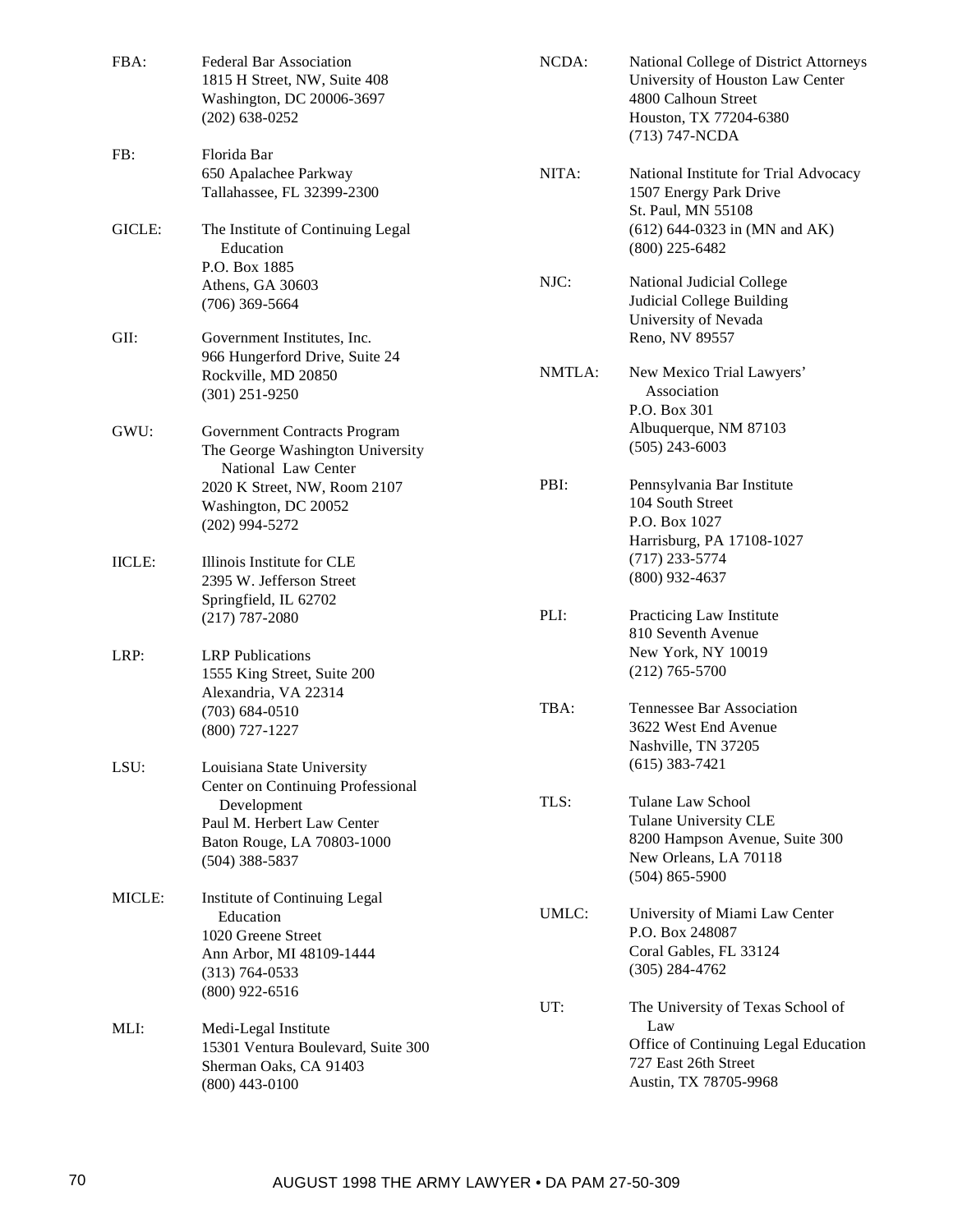| VCLE:               | University of Virginia School of Law<br>Trial Advocacy Institute | New Mexico                         | prior to 1 April annually                                  |
|---------------------|------------------------------------------------------------------|------------------------------------|------------------------------------------------------------|
|                     | P.O. Box 4468<br>Charlottesville, VA 22905.                      | North Carolina**                   | 28 February annually                                       |
|                     |                                                                  | North Dakota                       | 30 June annually                                           |
| and Reporting Dates | 4. Mandatory Continuing Legal Education Jurisdiction             | Ohio*                              | 31 January biennially                                      |
|                     | <b>Reporting Month</b>                                           | Oklahoma**                         | 15 February annually                                       |
| <b>Jurisdiction</b> |                                                                  | Oregon                             | Anniversary of date of                                     |
| Alabama**           | 31 December annually                                             |                                    | birth-new admittees and<br>reinstated members report       |
| Arizona             | 15 September annually                                            |                                    | after an initial one-year<br>period; thereafter            |
| Arkansas            | 30 June annually                                                 |                                    | triennially                                                |
| California*         | 1 February annually                                              | Pennsylvania**                     | Group 1: 30 April<br>Group 2: 31 August                    |
| Colorado            | Anytime within three-year<br>period                              |                                    | Group 3: 31 December<br>(Note: this is a recent<br>change) |
| Delaware            | 31 July biennially                                               |                                    |                                                            |
| Florida**           | Assigned month                                                   | Rhode Island                       | 30 June annually                                           |
|                     | triennially                                                      | South Carolina**                   | 15 January annually                                        |
| Georgia             | 31 January annually                                              | Tennessee*                         | 1 March annually                                           |
| Idaho               | Admission date triennially                                       | Texas                              | Minimum credits must be<br>completed by last day of        |
| Indiana             | 31 December annually                                             |                                    | birth month each year                                      |
| Iowa                | 1 March annually                                                 | Utah                               | End of two-year<br>compliance period                       |
| Kansas              | 30 days after program                                            | Vermont                            | 15 July annually                                           |
| Kentucky            | 30 June annually                                                 |                                    |                                                            |
| Louisiana**         | 31 January annually                                              | Virginia                           | 30 June annually                                           |
| Michigan            | 31 March annually                                                | Washington                         | 31 January triennially                                     |
|                     |                                                                  | West Virginia                      | 30 June biennially                                         |
| Minnesota           | 30 August                                                        | Wisconsin*                         | 1 February biennially                                      |
| Mississippi**       | 1 August annually                                                | Wyoming                            | 30 January annually                                        |
| Missouri            | 31 July annually                                                 |                                    |                                                            |
| Montana             | 1 March annually                                                 | * Military Exempt                  |                                                            |
| Nevada              | 1 March annually                                                 | ** Military Must Declare Exemption |                                                            |
| New Hampshire**     | 1 July annually                                                  | 1998 issue of The Army Lawyer.     | For addresses and detailed information, see the February   |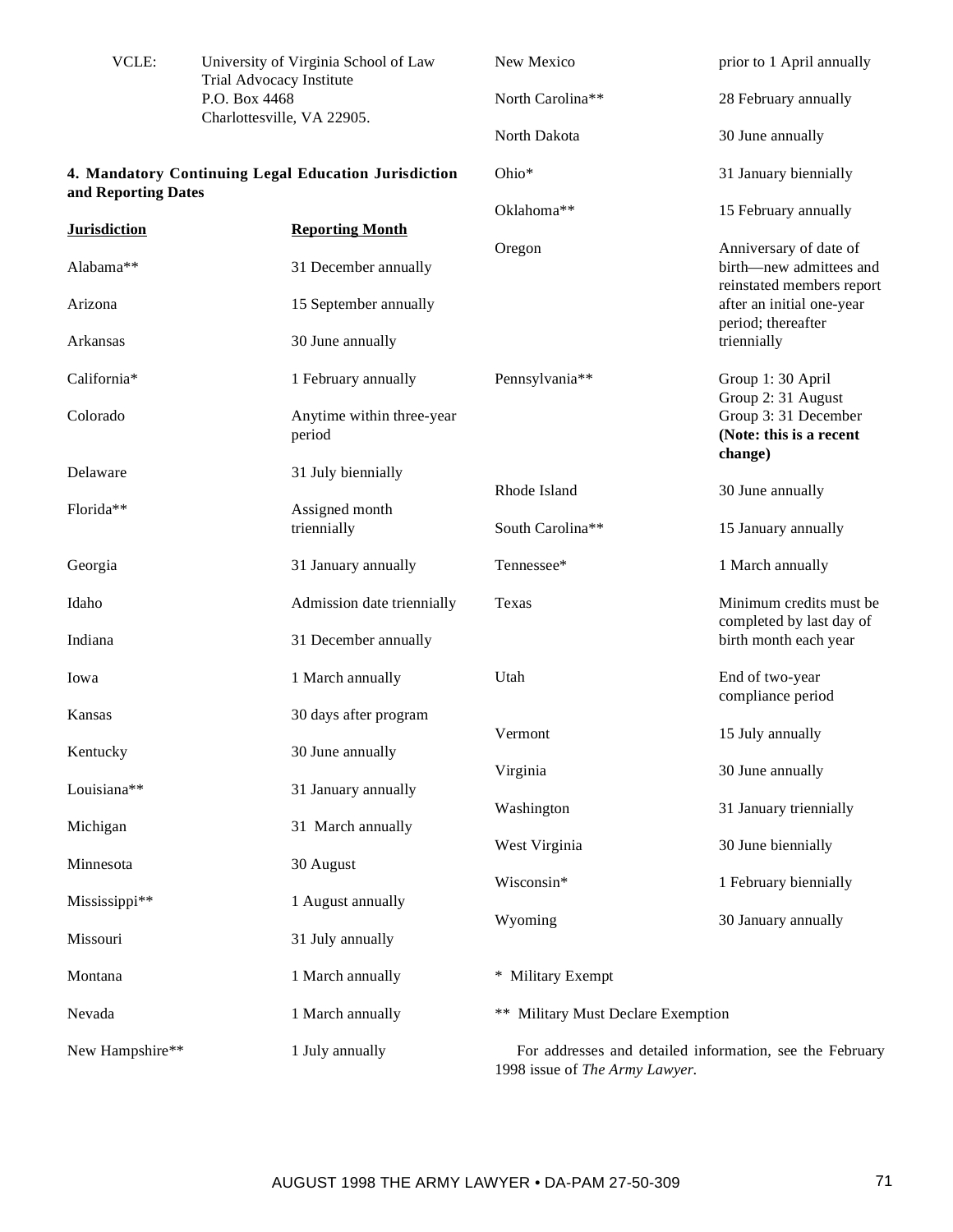## **1. TJAGSA Materials Available through the Defense Technical Information Center**

Each year The Judge Advocate General's School, U.S. Army (TJAGSA), publishes deskbooks and materials to support resident course instruction. Much of this material is useful to judge advocates and government civilian attorneys who are unable to attend courses in their practice areas, and TJAGSA receives many requests each year for these materials. Because the distribution of these materials is not in its mission, TJAGSA does not have the resources to provide these publications.

To provide another avenue of availability, some of this material is available through the Defense Technical Information Center (DTIC). An office may obtain this material in two ways. The first is through the installation library. Most libraries are DTIC users and would be happy to identify and order requested material. If the library is not registered with the DTIC, the requesting person's office/organization may register for the DTIC's services.

If only unclassified information is required, simply call the DTIC Registration Branch and register over the phone at (703) 767-8273. If access to classified information is needed, then a registration form must be obtained, completed, and sent to the Defense Technical Information Center, 8725 John J. Kingman Road, Suite 0944, Fort Belvoir, Virginia 22060-6218; telephone (commercial) (703) 767-9087, (DSN) 427-9087, tollfree 1-800-225-DTIC, menu selection 6, option 1; fax (commercial) (703) 767-8228; fax (DSN) 426-8228; or e-mail to reghelp@dtic.mil.

If there is a recurring need for information on a particular subject, the requesting person may want to subscribe to the Current Awareness Bibliography Service, a profile-based product, which will alert the requestor, on a biweekly basis, to the documents that have been entered into the Technical Reports Database which meet his profile parameters. This bibliography is available electronically via e-mail at no cost or in hard copy at an annual cost of \$25 per profile.

Prices for the reports fall into one of the following four categories, depending on the number of pages: \$6, \$11, \$41, and \$121. The majority of documents cost either \$6 or \$11. Lawyers, however, who need specific documents for a case may obtain them at no cost.

For the products and services requested, one may pay either by establishing a DTIC deposit account with the National Technical Information Service (NTIS) or by using a VISA, Master-Card, or American Express credit card. Information on establishing an NTIS credit card will be included in the user packet.

There is also a DTIC Home Page at http://www.dtic.mil to browse through the listing of citations to unclassified/unlimited documents that have been entered into the Technical Reports Database within the last eleven years to get a better idea of the type of information that is available. The complete collection includes limited and classified documents as well, but those are not available on the Web.

Those who wish to receive more information about the DTIC or have any questions should call the Product and Services Branch at (703)767-9087, (DSN) 427-8267, or toll-free 1- 800-225-DTIC, menu selection 6, option 1; or send an e-mail to bcorders@dtic.mil.

## **Contract Law**

| AD A301096  | Government Contract Law Deskbook,<br>vol. 1, JA-501-1-95 (631 pgs).                  |
|-------------|--------------------------------------------------------------------------------------|
| AD A301095  | Government Contract Law Deskbook,<br>vol. 2, JA-501-2-95 (503 pgs).                  |
| AD A265777  | Fiscal Law Course Deskbook, JA-506-93<br>$(471 \text{ pgs}).$                        |
|             | <b>Legal Assistance</b>                                                              |
| *AD A345826 | Soldiers' and Sailors' Civil Relief Act<br>Guide, JA-260-98 (226 pgs).               |
| AD A333321  | Real Property Guide-Legal Assistance,<br>JA-261-93 (180 pgs).                        |
| AD A326002  | Wills Guide, JA-262-97 (150 pgs).                                                    |
| *AD A346757 | Family Law Guide, JA 263-98 (140 pgs).                                               |
| AD A283734  | Consumer Law Guide, JA 265-94<br>$(613$ pgs).                                        |
| *AD A345749 | Uniformed Services Worldwide Legal<br>Assistance Directory, JA-267-98<br>$(48$ pgs). |
| *AD A332897 | Tax Information Series, JA 269-97<br>$(116$ pgs).                                    |
| AD A329216  | Legal Assistance Office Administration<br>Guide, JA 271-97 (206 pgs).                |
| AD A276984  | Deployment Guide, JA-272-94<br>(452 pgs).                                            |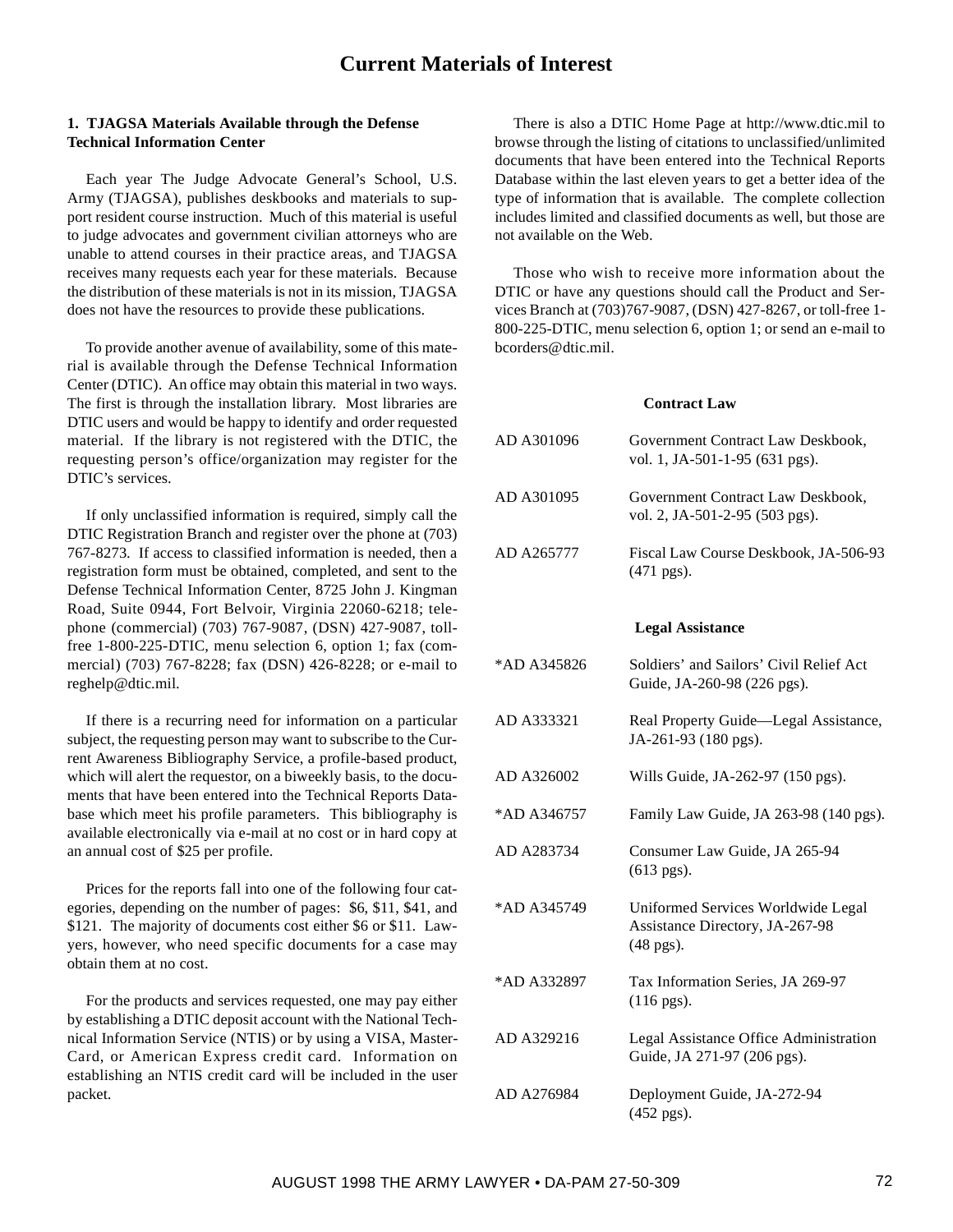| AD A313675          | Uniformed Services Former Spouses'<br>Protection Act, JA 274-96 (144 pgs). | AD A302445                                                                                                                       | Nonjudicial Punishment, JA-330-93<br>$(40 \text{ pgs})$ .                                                                                                                               |  |
|---------------------|----------------------------------------------------------------------------|----------------------------------------------------------------------------------------------------------------------------------|-----------------------------------------------------------------------------------------------------------------------------------------------------------------------------------------|--|
| AD A326316          | Model Income Tax Assistance Guide,<br>JA 275-97 (106 pgs).                 | AD A302674                                                                                                                       | Crimes and Defenses Deskbook,<br>JA-337-94 (297 pgs).                                                                                                                                   |  |
| AD A282033          | Preventive Law, JA-276-94 (221 pgs).                                       | AD A274413                                                                                                                       | United States Attorney Prosecutions,<br>JA-338-93 (194 pgs).                                                                                                                            |  |
|                     | <b>Administrative and Civil Law</b>                                        |                                                                                                                                  |                                                                                                                                                                                         |  |
| AD A328397          | Defensive Federal Litigation, JA-200-97                                    |                                                                                                                                  | <b>International and Operational Law</b>                                                                                                                                                |  |
|                     | $(658 \text{ pgs}).$                                                       | AD A284967                                                                                                                       | Operational Law Handbook, JA-422-95<br>$(458 \text{ pgs}).$                                                                                                                             |  |
| AD A327379          | Military Personnel Law, JA 215-97<br>$(174 \text{ pgs}).$                  |                                                                                                                                  |                                                                                                                                                                                         |  |
| AD A255346          | Reports of Survey and Line of Duty                                         |                                                                                                                                  | <b>Reserve Affairs</b>                                                                                                                                                                  |  |
|                     | Determinations, JA-231-92 (90 pgs).                                        | *AD A345797                                                                                                                      | <b>Reserve Component JAGC Personnel</b><br>Policies Handbook, JAGS-GRA-98                                                                                                               |  |
| *AD A347157         | Environmental Law Deskbook,<br>JA-234-98 (424 pgs).                        |                                                                                                                                  | $(55 \text{ pgs}).$                                                                                                                                                                     |  |
| AD A338817          | Government Information Practices,<br>JA-235-98 (326 pgs).                  | The following United States Army Criminal Investigation Di-<br>vision Command publication is also available through the<br>DTIC: |                                                                                                                                                                                         |  |
| *AD A344123         | Federal Tort Claims Act, JA 241-98<br>$(150 \text{ pgs}).$                 | AD A145966                                                                                                                       | Criminal Investigations, Violation of the<br>U.S.C. in Economic Crime                                                                                                                   |  |
| AD A332865          | AR 15-6 Investigations, JA-281-97<br>$(40 \text{ pgs}).$                   |                                                                                                                                  | Investigations, USACIDC Pam 195-8<br>$(250 \text{ pgs}).$                                                                                                                               |  |
|                     |                                                                            | * Indicates new publication or revised edition.                                                                                  |                                                                                                                                                                                         |  |
|                     | <b>Labor Law</b>                                                           |                                                                                                                                  |                                                                                                                                                                                         |  |
| AD A323692          | The Law of Federal Employment,                                             | 2. Regulations and Pamphlets                                                                                                     |                                                                                                                                                                                         |  |
|                     | JA-210-97 (290 pgs).                                                       |                                                                                                                                  | a. The following provides information on how to obtain                                                                                                                                  |  |
| AD A336235          | The Law of Federal Labor-Management<br>Relations, JA-211-98 (320 pgs).     | Manuals for Courts-Martial, DA Pamphlets, Army Regula-<br>tions, Field Manuals, and Training Circulars.                          |                                                                                                                                                                                         |  |
|                     |                                                                            |                                                                                                                                  | (1) The United States Army Publications Distribu-                                                                                                                                       |  |
|                     | <b>Developments, Doctrine, and Literature</b>                              | tion Center (USAPDC) at St. Louis, Missouri, stocks and dis-<br>tributes Department of the Army publications and blank forms     |                                                                                                                                                                                         |  |
| AD A332958          | Military Citation, Sixth Edition,                                          | ing address:                                                                                                                     | that have Army-wide use. Contact the USAPDC at the follow-                                                                                                                              |  |
|                     | JAGS-DD-97 (31 pgs).                                                       |                                                                                                                                  | Commander                                                                                                                                                                               |  |
|                     |                                                                            |                                                                                                                                  | <b>U.S. Army Publications</b>                                                                                                                                                           |  |
| <b>Criminal Law</b> |                                                                            |                                                                                                                                  | <b>Distribution Center</b>                                                                                                                                                              |  |
| AD A302672          | <b>Unauthorized Absences Programmed</b>                                    |                                                                                                                                  | 1655 Woodson Road<br>St. Louis, MO 63114-6181                                                                                                                                           |  |
|                     | Text, JA-301-95 (80 pgs).                                                  |                                                                                                                                  | Telephone (314) 263-7305, ext. 268                                                                                                                                                      |  |
| AD A274407          | Trial Counsel and Defense Counsel<br>Handbook, JA-310-95 (390 pgs).        |                                                                                                                                  | (2) Units must have publications accounts to use any<br>part of the publications distribution system. The following ex-<br>tract from Department of the Army Regulation 25-30, The Army |  |
| AD A302312          | Senior Officer Legal Orientation,<br>JA-320-95 (297 pgs).                  |                                                                                                                                  | Integrated Publishing and Printing Program, paragraph 12-7c<br>(28 February 1989), is provided to assist Active, Reserve, and                                                           |  |
|                     |                                                                            |                                                                                                                                  |                                                                                                                                                                                         |  |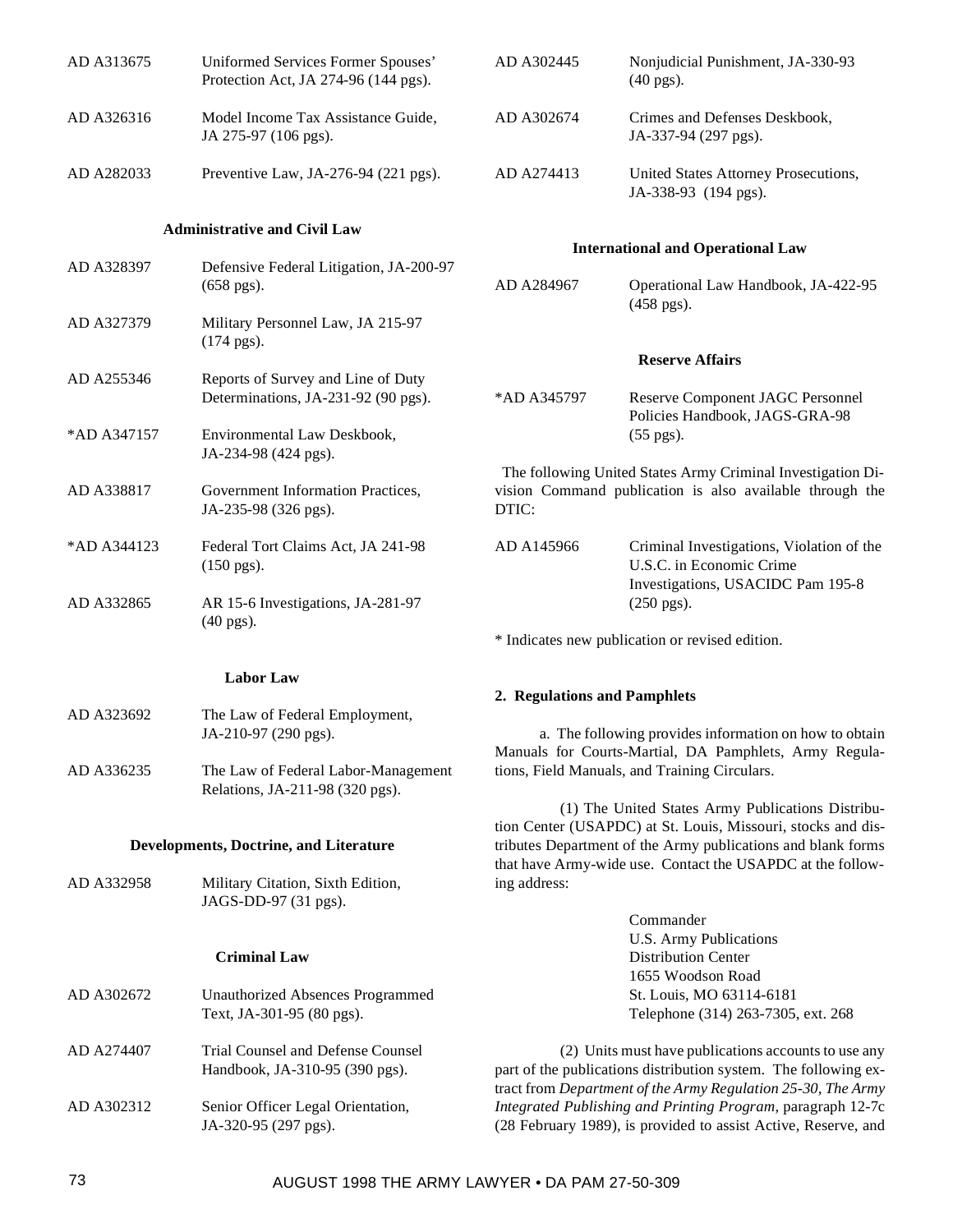National Guard units.

b. The units below are authorized [to have] publications accounts with the USAPDC.

### (1) *Active Army*.

(a) *Units organized under a Personnel and Administrative Center (PAC)*. A PAC that supports battalion-size units will request a consolidated publications account for the entire battalion except when subordinate units in the battalion are geographically remote. To establish an account, the PAC will forward a DA Form 12-R (Request for Establishment of a Publications Account) and supporting DA 12-series forms through their Deputy Chief of Staff for Information Management (DCSIM) or DOIM (Director of Information Management), as appropriate, to the St. Louis USAPDC, 1655 Woodson Road, St. Louis, MO 63114-6181. The PAC will manage all accounts established for the battalion it supports. (Instructions for the use of DA 12-series forms and a reproducible copy of the forms appear in *DA Pam 25-33, The Standard Army Publications (STARPUBS) Revision of the DA 12-Series Forms, Usage and Procedures (1 June 1988)*.

(b) *Units not organized under a PAC*. Units that are detachment size and above may have a publications account. To establish an account, these units will submit a DA Form 12- R and supporting DA Form 12-99 forms through their DCSIM or DOIM, as appropriate, to the St. Louis USAPDC, 1655 Woodson Road, St. Louis, MO 63114-6181.

(c) *Staff sections of Field Operating Agencies (FOAs), Major Commands (MACOMs), installations, and combat divisions*. These staff sections may establish a single account for each major staff element. To establish an account, these units will follow the procedure in (b) above.

(2) *Army Reserve National Guard (ARNG) units that are company size to State adjutants general*. To establish an account, these units will submit a DA Form 12-R and supporting DA Form 12-99 through their State adjutants general to the St. Louis USAPDC, 1655 Woodson Road, St. Louis, MO 63114- 6181.

(3) *United States Army Reserve (USAR) units that are company size and above and staff sections from division level and above*. To establish an account, these units will submit a DA Form 12-R and supporting DA Form 12-99 forms through their supporting installation and CONUSA to the St. Louis US-APDC, 1655 Woodson Road, St. Louis, MO 63114-6181.

(4) *Reserve Officer Training Corps (ROTC) Elements*. To establish an account, ROTC regions will submit a DA Form 12-R and supporting DA Form 12-99 forms through their supporting installation and Training and Doctrine Command (TRADOC) DCSIM to the St. Louis USAPDC, 1655 Woodson Road, St. Louis, MO 63114-6181. Senior and junior ROTC units will submit a DA Form 12-R and supporting DA 12-series forms through their supporting installation, regional headquarters, and TRADOC DCSIM to the St. Louis USAPDC, 1655 Woodson Road, St. Louis, MO 63114-6181.

Units not described above also may be authorized accounts. To establish accounts, these units must send their requests through their DCSIM or DOIM, as appropriate, to Commander, USAPPC, ATTN: ASQZ-LM, Alexandria, VA 22331-0302.

c. Specific instructions for establishing initial distribution requirements appear in *DA Pam 25-33*.

If your unit does not have a copy of DA Pam 25-33, you may request one by calling the St. Louis USAPDC at (314) 263- 7305, extension 268.

(1) Units that have established initial distribution requirements will receive copies of new, revised, and changed publications as soon as they are printed.

(2) Units that require publications that are not on their initial distribution list can requisition publications using the Defense Data Network (DDN), the Telephone Order Publications System (TOPS), the World Wide Web (WWW), or the Bulletin Board Services (BBS).

(3) Civilians can obtain DA Pams through the National Technical Information Service (NTIS), 5285 Port Royal Road, Springfield, VA 22161. You may reach this office at (703) 487-4684 or 1-800-553-6487.

(4) Air Force, Navy, and Marine Corps judge advocates can request up to ten copies of DA Pamphlets by writing to USAPDC, 1655 Woodson Road, St. Louis, MO 63114-6181.

# **3. The Legal Automation Army-Wide System Bulletin Board Service**

a. The Legal Automation Army-Wide System (LAAWS) operates an electronic on-line information service (often referred to as a BBS, Bulletin Board Service) primarily dedicated to serving the Army legal community, while also providing Department of Defense (DOD) wide access. Whether you have Army access or DOD-wide access, all users will be able to download the TJAGSA publications that are available on the LAAWS BBS.

b. Access to the LAAWS BBS:

(1) Access to the LAAWS On-Line Information Service (OIS) is currently restricted to the following individuals (who can sign on by dialing commercial (703) 806-5772 or DSN 656-5772 or by using the Internet Protocol address 160.147.194.11 or Domain Names jagc.army.mil):

(a) Active Army, Reserve, or National Guard (NG) judge advocates,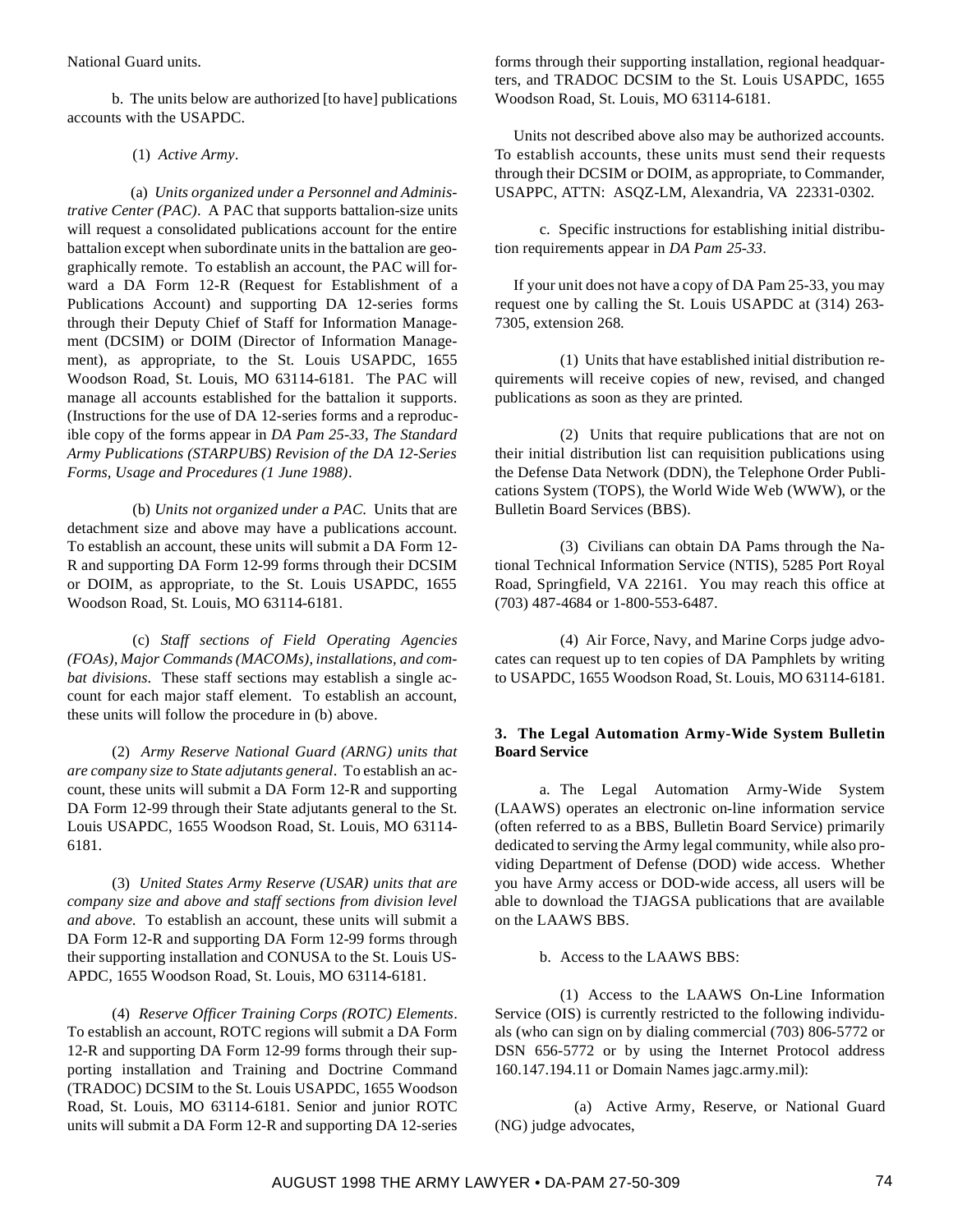(b) Active, Reserve, or NG Army Legal Administrators and enlisted personnel (MOS 71D);

(c) Civilian attorneys employed by the Department of the Army,

(d) Civilian legal support staff employed by the Army Judge Advocate General's Corps;

(e) Attorneys (military or civilian) employed by certain supported DOD agencies (e.g., DLA, CHAMPUS, DISA, Headquarters Services Washington),

(f) All DOD personnel dealing with military legal issues;

(g) Individuals with approved, written exceptions to the access policy.

(2) Requests for exceptions to the access policy should be submitted to:

> LAAWS Project Office ATTN: Sysop 9016 Black Rd., Ste. 102 Fort Belvoir, VA 22060

c. Telecommunications setups are as follows:

(1) The telecommunications configuration for terminal mode is: 1200 to 28,800 baud; parity none; 8 bits; 1 stop bit; full duplex; Xon/Xoff supported; VT100/102 or ANSI terminal emulation. Terminal mode is a text mode which is seen in any communications application other than World Group Manager.

(2) The telecommunications configuration for Worl d Group Manager is:

> Modem setup: 1200 to 28,800 baud (9600 or more recommended)

Novell LAN setup: Server = LAAWSBBS (Available in NCR only)

TELNET setup: Host = 134.11.74.3 (PC must have Internet capability)

(3) The telecommunications for TELNET/Internet access for users not using World Group Manager is:

IP Address = 160.147.194.11

Host Name = jagc.army.mil

After signing on, the system greets the user with an opening menu. Users need only choose menu options to access and download desired publications. The system will require new users to answer a series of questions which are required for

daily use and statistics of the LAAWS OIS. Once users have completed the initial questionnaire, they are required to answer one of two questionnaires to upgrade their access levels. There is one for attorneys and one for legal support staff. Once these questionnaires are fully completed, the user's access is immediately increased. *The Army Lawyer* will publish information on new publications and materials as they become available through the LAAWS OIS.

d. Instructions for Downloading Files from the LAAWS OIS.

(1) Terminal Users

(a) Log onto the OIS using Procomm Plus, Enable, or some other communications application with the communications configuration outlined in paragraph c1 or c3.

(b) If you have never downloaded before, you will need the file decompression utility program that the LAAWS OIS uses to facilitate rapid transfer over the phone lines. This program is known as PKUNZIP. To download it onto your hard drive take the following actions:

 $(1)$  From the Main (Top) menu, choose "L" for File Libraries. Press Enter.

(2) Choose "S" to select a library. Hit

Enter.

(3) Type "NEWUSERS" to select the NEWUSERS file library. Press Enter.

(4) Choose "F" to find the file you are looking for. Press Enter.

 $(5)$  Choose "F" to sort by file name. Press Enter.

 $(6)$  Press Enter to start at the beginning of the list, and Enter again to search the current (NEWUSER) library.

(7) Scroll down the list until the file you want to download is highlighted (in this case PKZ110.EXE) or press the letter to the left of the file name. If your file is not on the screen, press Control and N together and release them to see the next screen.

 $(8)$  Once your file is highlighted, press Control and D together to download the highlighted file.

(9) You will be given a chance to choose the download protocol. If you are using a 2400 - 4800 baud modem, choose option "1". If you are using a 9600 baud or faster modem, you may choose "Z" for ZMODEM. Your software may not have ZMODEM available to it. If not, you can use YMODEM. If no other options work for you, XMODEM is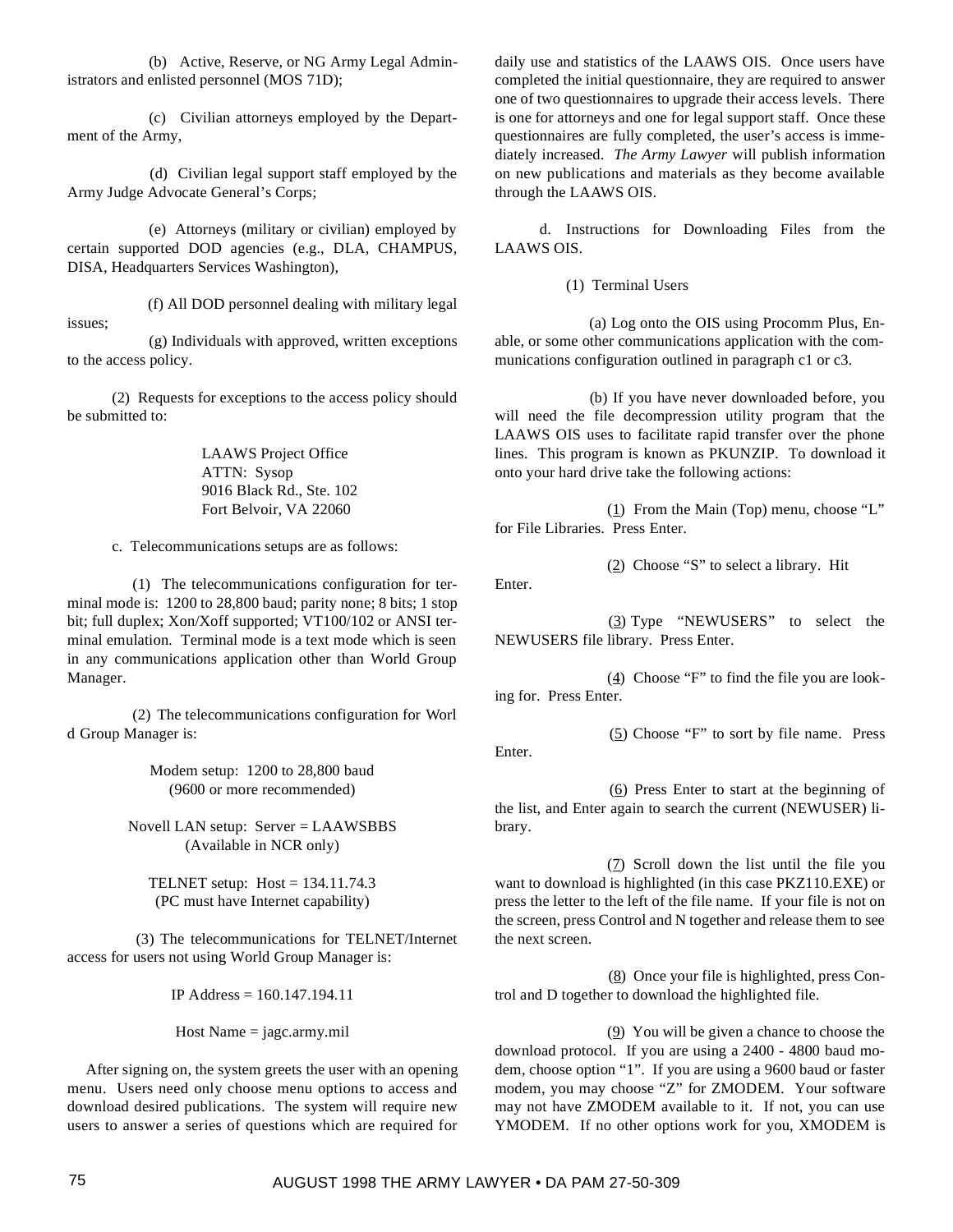your last hope.

(10) The next step will depend on your software. If you are using a DOS version of Procomm, you will hit the "Page Down" key, then select the protocol again, followed by a file name. Other software varies.

 $(11)$  Once you have completed all the necessary steps to download, your computer and the BBS take over until the file is on your hard disk. Once the transfer is complete, the software will let you know in its own special way.

(2) Client Server Users.

- (a) Log onto the BBS.
- (b) Click on the "Files" button.

(c) Click on the button with the icon of the diskettes and a magnifying glass.

(d) You will get a screen to set up the options by which you may scan the file libraries.

(e) Press the "Clear" button.

(f) Scroll down the list of libraries until you see the NEWUSERS library.

(g) Click in the box next to the NEWUSERS library. An "X" should appear.

(h) Click on the "List Files" button.

(i) When the list of files appears, highlight the file you are looking for (in this case PKZ110.EXE).

(j) Click on the "Download" button.

(k) Choose the directory you want the file to be transferred to by clicking on it in the window with the list of directories (this works the same as any other Windows application). Then select "Download Now."

(l) From here your computer takes over.

(m) You can continue working in World Group while the file downloads.

(3) Follow the above list of directions to download any files from the OIS, substituting the appropriate file name where applicable.

e. To use the decompression program, you will have to decompress, or "explode," the program itself. To accomplish this, boot-up into DOS and change into the directory where you downloaded PKZ110.EXE. Then type PKZ110. The PKUN-ZIP utility will then execute, converting its files to usable for-

mat. When it has completed this process, your hard drive will have the usable, exploded version of the PKUNZIP utility program, as well as all of the compression or decompression utilities used by the LAAWS OIS. You will need to move or copy these files into the DOS directory if you want to use them anywhere outside of the directory you are currently in (unless that happens to be the DOS directory or root directory). Once you have decompressed the PKZ110 file, you can use PKUNZIP by typing PKUNZIP <filename> at the C:\> prompt.

# **4. TJAGSA Publications Available Through the LAAWS BBS**

The following is a current list of TJAGSA publications available for downloading from the LAAWS BBS (note that the date UPLOADED is the month and year the file was made available on the BBS; publication date is available within each publication):

|        | <b>FILE NAME</b>   | <b>UPLOADED</b>  | <b>DESCRIPTION</b>                                                                 |
|--------|--------------------|------------------|------------------------------------------------------------------------------------|
|        | 3MJM.EXE           | January 1998     | 3d Criminal Law Mil-<br>itary Justice Manag-<br>ers Deskbook.                      |
|        | <b>4ETHICS.EXE</b> | January 1998     | 4th Ethics Counse-<br>lors Workshop, Octo-<br>her 1997.                            |
|        | 8CLAC.EXE          | September 1997   | 8th Criminal Law<br>Advocacy Course<br>Deskbook, Septem-<br>ber 1997.              |
|        | 21IND.EXE          | January 1998     | 21st Criminal Law<br>New Developments<br>Deskbook.                                 |
|        | 22ALMLEXE          | March 1998       | 22d Administrative<br>Law for Military<br>Installations, March<br>1998.            |
|        | 42LA_V1.EXE        | <b>June 1998</b> | 42d Legal Assistance<br>Course (Main Vol-<br>ume), February 1998.                  |
|        | 42LA_V2.EXE        | June 1998        | 42d Legal Assistance<br>Course (Tax Volume-<br>Minus Chapter M),<br>February 1998. |
| ı<br>l | 42LA_V3.EXE        | <b>June 1998</b> | 42d Legal Assistance<br>Course (Tax Volume-<br>Chapter M), Febru-<br>ary 1998.     |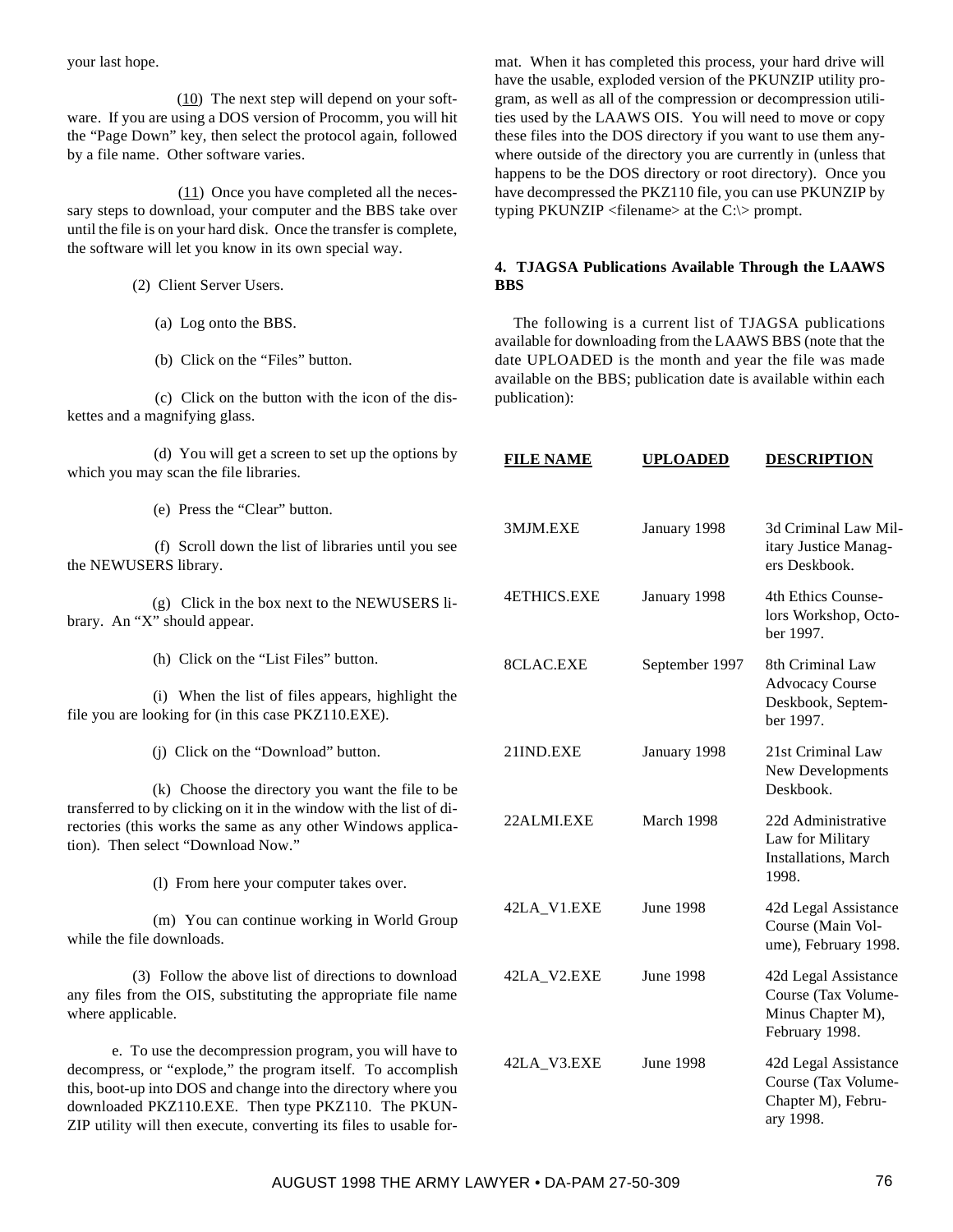| 46GC.EXE     | January 1998     | 46th Graduate Course<br>Criminal Law Desk-<br>book.                                             | 98JAOACD.EXE        | March 1998       | 1998 JA Officer<br>Advanced Course,<br>Administrative and                                                                                                                                                      |
|--------------|------------------|-------------------------------------------------------------------------------------------------|---------------------|------------------|----------------------------------------------------------------------------------------------------------------------------------------------------------------------------------------------------------------|
| 51FLR.EXE    | January 1998     | 51st Federal Labor<br>Relations Deskbook,                                                       |                     |                  | Civil Law, January,<br>1998.                                                                                                                                                                                   |
| 96-TAX.EXE   | March 1997       | November 1997.<br>1996 AF All States<br>Income Tax Guide                                        | 137_CAC.ZIP         | November 1996    | <b>Contract Attorneys</b><br>1996 Course Desk-<br>book, August 1996.                                                                                                                                           |
| 97CLE-1.PPT  | <b>July 1997</b> | Powerpoint (vers.<br>4.0) slide templates,<br>July 1997.                                        | 145BC.EXE           | January 1998     | 145th Basic Course<br>Criminal Law Desk-<br>book.                                                                                                                                                              |
| 97CLE-2.PPT  | <b>July 1997</b> | Powerpoint (vers.<br>4.0) slide templates,<br>July 1997.                                        | ADCNSCS.EXE         | March 1997       | Criminal law,<br>National Security<br>Crimes, February<br>1997.                                                                                                                                                |
| 97CLE-3.PPT  | <b>July 1997</b> | Powerpoint (vers.<br>4.0) slide templates,<br>July 1997.                                        | <b>ALAW.ZIP</b>     | <b>June 1990</b> | The Army Lawyer/<br>Military Law Review<br>Database ENABLE<br>2.15. Updated<br>through the 1989 The<br>Army Lawyer Index.<br>It includes a menu<br>system and an explan-<br>atory memorandum,<br>ARLAWMEM.WPF. |
| 97CLE-4.PPT  | <b>July 1997</b> | Powerpoint (vers.<br>4.0) slide templates,<br>July 1997.                                        |                     |                  |                                                                                                                                                                                                                |
| 97CLE-5.PPT  | <b>July 1997</b> | Powerpoint (vers.<br>4.0) slide templates,<br>July 1997.                                        |                     |                  |                                                                                                                                                                                                                |
| 97JAOACA.EXE | September 1997   | 1997 Judge Advocate<br><b>Officer Advanced</b><br>Course, August 1997.                          | <b>BULLETIN.ZIP</b> | May 1997         | Current list of educa-<br>tional television pro-<br>grams maintained in<br>the video information<br>library at TJAGSA<br>and actual class<br>instructions pre-                                                 |
| 97JAOACB.EXE | September 1997   | 1997 Judge Advocate<br><b>Officer Advanced</b><br>Course, August 1997.                          |                     |                  |                                                                                                                                                                                                                |
| 97JAOACC.EXE | September 1997   | 1997 Judge Advocate<br>Officer Advanced<br>Course, August 1997.                                 |                     |                  | sented at the school<br>(in Word 6.0, May<br>1997).                                                                                                                                                            |
|              |                  |                                                                                                 | <b>CLAC.EXE</b>     | March 1997       | Criminal Law Advo-<br>cacy Course Desk-<br>book, April 1997.                                                                                                                                                   |
| 98JAOACA.EXE | March 1998       | 1998 JA Officer<br>Advanced Course,<br>Contract Law, Janu-<br>ary 1998.                         | CACVOL1.EXE         | <b>July 1997</b> | <b>Contract Attorneys</b><br>Course, July 1997.                                                                                                                                                                |
| 98JAOACB.EXE | March 1998       | 1998 JA Officer<br>Advanced Course,<br>International and<br>Operational Law, Jan-<br>uary 1998. | CACVOL2.EXE         | <b>July 1997</b> | <b>Contract Attorneys</b><br>Course, July 1997.                                                                                                                                                                |
|              |                  |                                                                                                 | EVIDENCE.EXE        | March 1997       | Criminal Law, 45th<br><b>Grad Crs Advanced</b><br>Evidence, March<br>1997.                                                                                                                                     |
| 98JAOACC.EXE | March 1998       | 1998 JA Officer<br>Advanced Course,<br>Criminal Law, Janu-<br>ary 1998.                         | FLC_96.ZIP          | November 1996    | 1996 Fiscal Law<br>Course Deskbook,<br>November 1996.                                                                                                                                                          |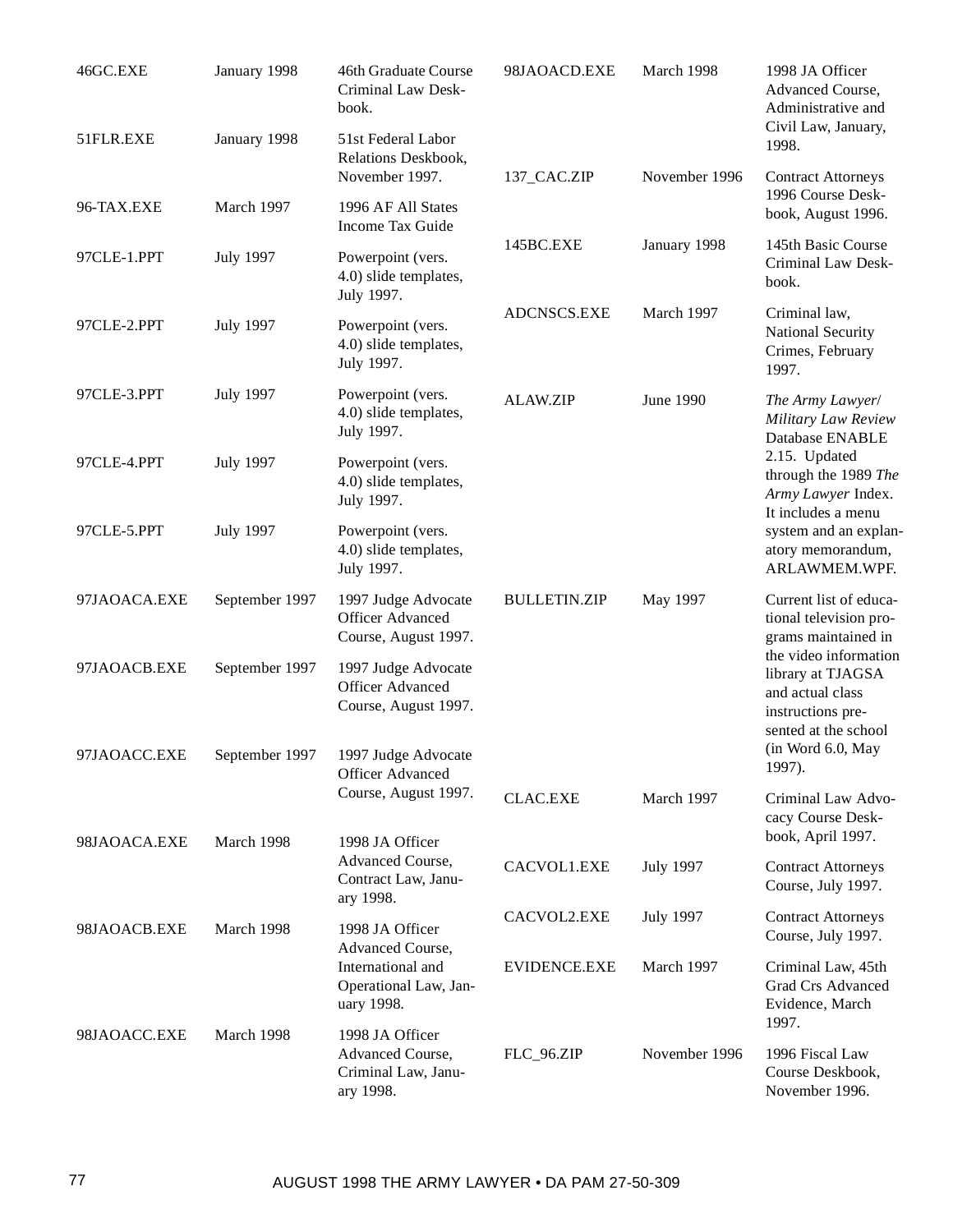| <b>FSO201.ZIP</b> | October 1992     | Update of FSO Auto-<br>mation Program.<br>Download to hard<br>only source disk,<br>unzip to floppy, then<br>A:INSTALLA or<br><b>B:INSTALLB.</b> | JA262.EXE        | January 1998     | Legal Assistance<br>Wills Guide, June<br>1997.                                            |
|-------------------|------------------|-------------------------------------------------------------------------------------------------------------------------------------------------|------------------|------------------|-------------------------------------------------------------------------------------------|
|                   |                  |                                                                                                                                                 | JA263.EXE        | <b>June 1998</b> | Legal Assistance<br>Family Law Guide,<br>May 1998.                                        |
| <b>JA200.EXE</b>  | January 1998     | Defensive Federal<br>Litigation, August<br>1997.                                                                                                | JA265.EXE        | June 1996        | Legal Assistance<br>Consumer Law<br>Guide, June 1998.                                     |
| <b>JA210.EXE</b>  | January 1998     | Law of Federal<br>Employment, May<br>1997.                                                                                                      | JA265B.ZIP       | January 1996     | Legal Assistance<br>Consumer Law<br>Guide-Part II, June<br>1994.                          |
| JA211.EXE         | January 1998     | Law of Federal<br>Labor-Management<br>Relations, January<br>1998.                                                                               | <b>JA267.EXE</b> | <b>June 1998</b> | <b>Uniformed Services</b><br>Worldwide Legal<br>Assistance Office<br>Directory, May 1998. |
| <b>JA215.EXE</b>  | January 1998     | Military Personnel<br>Law Deskbook, June<br>1997.                                                                                               | JA269.DOC        | March 1998       | 1997 Tax Informa-<br>tion Series (Word 97).                                               |
| JA221.EXE         | September 1996   | Law of Military<br>Installations (LOMI),                                                                                                        | JA269(1).DOC     | March 1998       | 1997 Tax Informa-<br>tion Series (Word 6).                                                |
| <b>JA230.EXE</b>  | January 1998     | September 1996.<br>Morale, Welfare, Rec-<br>reation Operations,<br>August 1996.                                                                 | JA271.EXE        | January 1998     | Legal Assistance<br>Office Administra-<br>tion Guide, August<br>1997.                     |
| JA231.ZIP         | January 1996     | <b>Reports of Survey</b><br>and Line of Duty<br>Determinations-                                                                                 | JA272.ZIP        | January 1996     | Legal Assistance<br>Deployment Guide,<br>February 1994.                                   |
|                   |                  | Programmed Instruc-<br>tion, September 1992<br>in ASCII text.                                                                                   | JA274.ZIP        | August 1996      | <b>Uniformed Services</b><br>Former Spouses' Pro-<br>tection Act Outline                  |
| <b>JA234.EXE</b>  | <b>June 1998</b> | Environmental Law<br>Deskbook, June 1998.                                                                                                       |                  |                  | and References, June<br>1996.                                                             |
| <b>JA235.EXE</b>  | March 1998       | Government Informa-<br>tion Practices, March<br>1998.                                                                                           | <b>JA275.EXE</b> | <b>June 1998</b> | Model Income Tax<br>Assistance Guide,<br>June 1998.                                       |
| JA241.EXE         | May 1998         | <b>Federal Tort Claims</b><br>Act, April 1998.                                                                                                  | JA276.ZIP        | January 1996     | Preventive Law<br>Series, June 1994.                                                      |
| JA250.EXE         | May 1998         | Readings in Hospital<br>Law.                                                                                                                    | JA281.EXE        | January 1998     | AR 15-6 Investiga-<br>tions, December<br>1997.                                            |
| <b>JA260.EXE</b>  | May 1998         | Soldiers' and Sailors'<br>Civil Relief Act<br>Guide, April 1998.                                                                                | JA280P1.EXE      | March 1998       | Administrative &<br>Civil Law Basic                                                       |
| JA261.EXE         | January 1998     | Real Property Guide,<br>December 1997.                                                                                                          |                  |                  | Course Handbook,<br>LOMI, March 1998.                                                     |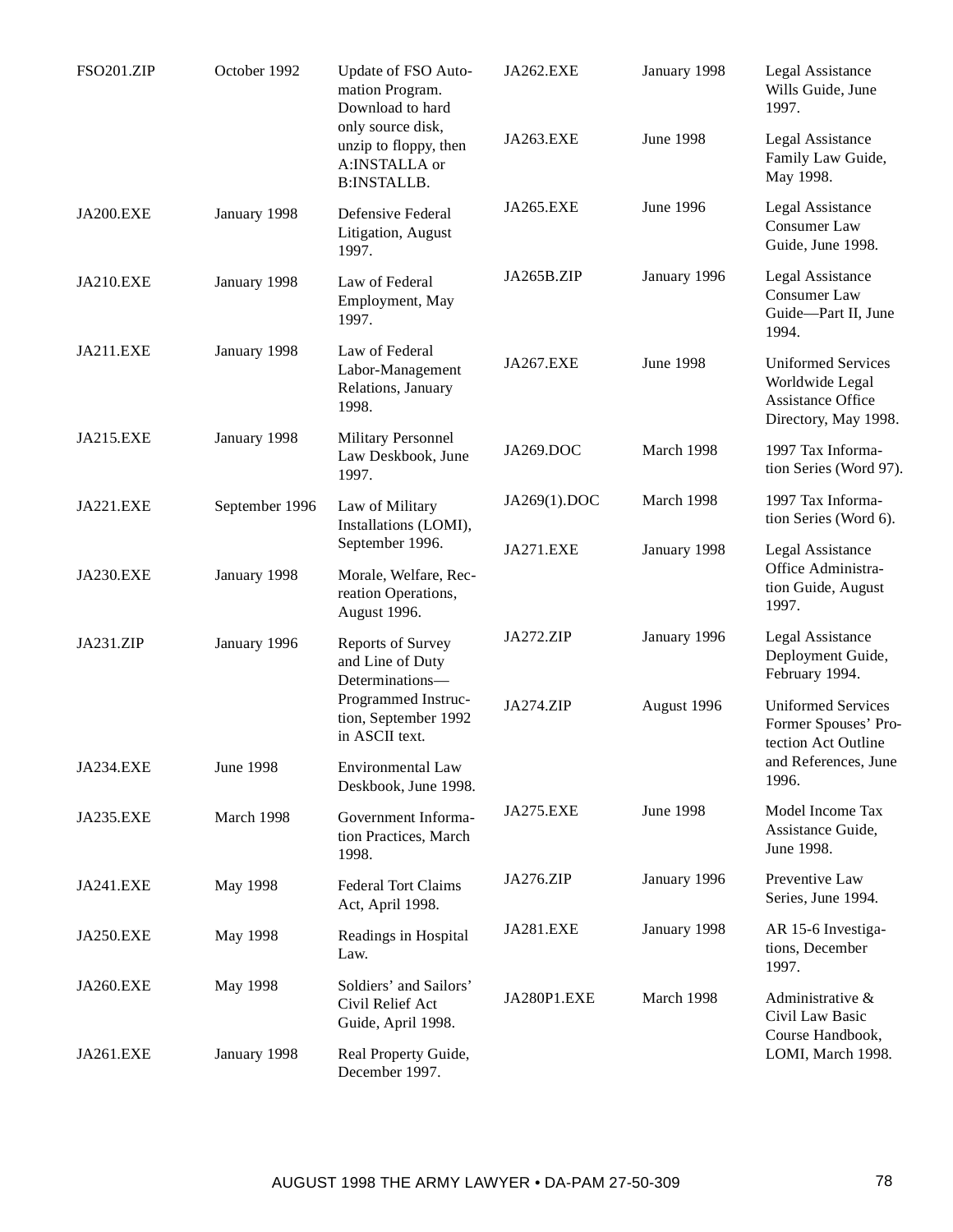| JA280P2.EXE  | March 1998       | Administrative &<br>Civil Law Basic<br>Course Handbook,<br>Claims, March 1998.              | JAGBKPT3.ASC                                                                                                                                                                                                                                                                                                                                                                                                                                                                                                                                                                                                                                                                                                                                                                                                                                                                       | January 1996     | JAG Book, Part 3,<br>November 1994.                                                |
|--------------|------------------|---------------------------------------------------------------------------------------------|------------------------------------------------------------------------------------------------------------------------------------------------------------------------------------------------------------------------------------------------------------------------------------------------------------------------------------------------------------------------------------------------------------------------------------------------------------------------------------------------------------------------------------------------------------------------------------------------------------------------------------------------------------------------------------------------------------------------------------------------------------------------------------------------------------------------------------------------------------------------------------|------------------|------------------------------------------------------------------------------------|
|              |                  |                                                                                             | JAGBKPT4.ASC                                                                                                                                                                                                                                                                                                                                                                                                                                                                                                                                                                                                                                                                                                                                                                                                                                                                       | January 1996     | JAG Book, Part 4,<br>November 1994.                                                |
| JA280P3.EXE  | March 1998       | Administrative &<br>Civil Law Basic<br>Course Handbook,<br>Personnel Law,<br>March 1998.    | <b>NEW DEV.EXE</b>                                                                                                                                                                                                                                                                                                                                                                                                                                                                                                                                                                                                                                                                                                                                                                                                                                                                 | March 1997       | Criminal Law New<br>Developments Course<br>Deskbook, Novem-<br>ber 1996.           |
| JA280P4.EXE  | March 1998       | Administrative &<br>Civil Law Basic<br>Course Handbook,<br>Legal Assistance,<br>March 1998. | OPLAW97.EXE                                                                                                                                                                                                                                                                                                                                                                                                                                                                                                                                                                                                                                                                                                                                                                                                                                                                        | May 1997         | <b>Operational Law</b><br>Handbook 1997.                                           |
|              |                  |                                                                                             | RCGOLO.EXE                                                                                                                                                                                                                                                                                                                                                                                                                                                                                                                                                                                                                                                                                                                                                                                                                                                                         | January 1998     | Reserve Component<br>General Officer Legal<br>Orientation Course,<br>January 1998. |
| JA280P5.EXE  | March 1998       | Administrative &<br>Civil Law Basic<br>Course Handbook,<br>Reference, March<br>1998.        | <b>RCJAINFO.EXE</b>                                                                                                                                                                                                                                                                                                                                                                                                                                                                                                                                                                                                                                                                                                                                                                                                                                                                | <b>June 1998</b> | <b>Reserve Orientation</b><br>for Judge Advocates,<br>May 1998.                    |
| JA285V1.EXE  | <b>June 1998</b> | Senior Officers Legal<br>Orientation Deskbook<br>(Volume I), June<br>1998.                  | TAXBOOK1.EXE                                                                                                                                                                                                                                                                                                                                                                                                                                                                                                                                                                                                                                                                                                                                                                                                                                                                       | March 1998       | 1997 Tax CLE, Part<br>1.                                                           |
|              |                  |                                                                                             | TAXBOOK2.EXE                                                                                                                                                                                                                                                                                                                                                                                                                                                                                                                                                                                                                                                                                                                                                                                                                                                                       | January 1998     | 1997 Tax CLE, Part<br>2.                                                           |
| JA285V2.EXE  | <b>June 1998</b> | Senior Officers Legal<br><b>Orientation Deskbook</b><br>(Volume II), June<br>1998.          | TAXBOOK3.EXE                                                                                                                                                                                                                                                                                                                                                                                                                                                                                                                                                                                                                                                                                                                                                                                                                                                                       | January 1998     | 1997 Tax CLE, Part<br>3.                                                           |
|              |                  |                                                                                             | TAXBOOK4.EXE                                                                                                                                                                                                                                                                                                                                                                                                                                                                                                                                                                                                                                                                                                                                                                                                                                                                       | January 1998     | 1997 Tax CLE, Part<br>4.                                                           |
| JA301.ZIP    | January 1996     | Unauthorized<br>Absence Pro-<br>grammed Text,<br>August 1995.                               | TJAG-145.DOC                                                                                                                                                                                                                                                                                                                                                                                                                                                                                                                                                                                                                                                                                                                                                                                                                                                                       | January 1998     | TJAGSA Correspon-<br>dence Course Enroll-<br>ment Application,<br>October 1997.    |
| JA310.ZIP    | January 1996     | Trial Counsel and<br>Defense Counsel<br>Handbook, May<br>1996.                              | WRD97CNV.EXE                                                                                                                                                                                                                                                                                                                                                                                                                                                                                                                                                                                                                                                                                                                                                                                                                                                                       | <b>June 1998</b> | Word 97 Converter                                                                  |
| JA320.ZIP    | January 1996     | Senior Officer's<br><b>Legal Orientation</b><br>Text, November<br>1995.                     | Reserve and National Guard organizations without organic<br>computer telecommunications capabilities and individual<br>mobilization augmentees (IMA) having bona fide military<br>needs for these publications may request computer diskettes<br>containing the publications listed above from the appropriate<br>proponent academic division (Administrative and Civil Law;<br>Criminal Law; Contract Law; International and Operational<br>Law; or Developments, Doctrine, and Literature) at The Judge<br>Advocate General's School, Charlottesville, VA 22903-1781.<br>Requests must be accompanied by one $5 \frac{1}{4}$ inch or $3 \frac{1}{2}$<br>inch blank, formatted diskette for each file. Additionally,<br>requests from IMAs must contain a statement verifying the<br>need for the requested publications (purposes related to their<br>military practice of law). |                  |                                                                                    |
| JA330.ZIP    | January 1996     | Nonjudicial Punish-<br>ment Programmed<br>Text, August 1995.                                |                                                                                                                                                                                                                                                                                                                                                                                                                                                                                                                                                                                                                                                                                                                                                                                                                                                                                    |                  |                                                                                    |
| JA337.ZIP    | January 1996     | Crimes and Defenses<br>Deskbook, July 1994.                                                 |                                                                                                                                                                                                                                                                                                                                                                                                                                                                                                                                                                                                                                                                                                                                                                                                                                                                                    |                  |                                                                                    |
| JAGBKPT1.ASC | January 1996     | JAG Book, Part 1,<br>November 1994.                                                         |                                                                                                                                                                                                                                                                                                                                                                                                                                                                                                                                                                                                                                                                                                                                                                                                                                                                                    |                  |                                                                                    |
| JAGBKPT2.ASC | January 1996     | JAG Book, Part 2,<br>November 1994.                                                         |                                                                                                                                                                                                                                                                                                                                                                                                                                                                                                                                                                                                                                                                                                                                                                                                                                                                                    |                  |                                                                                    |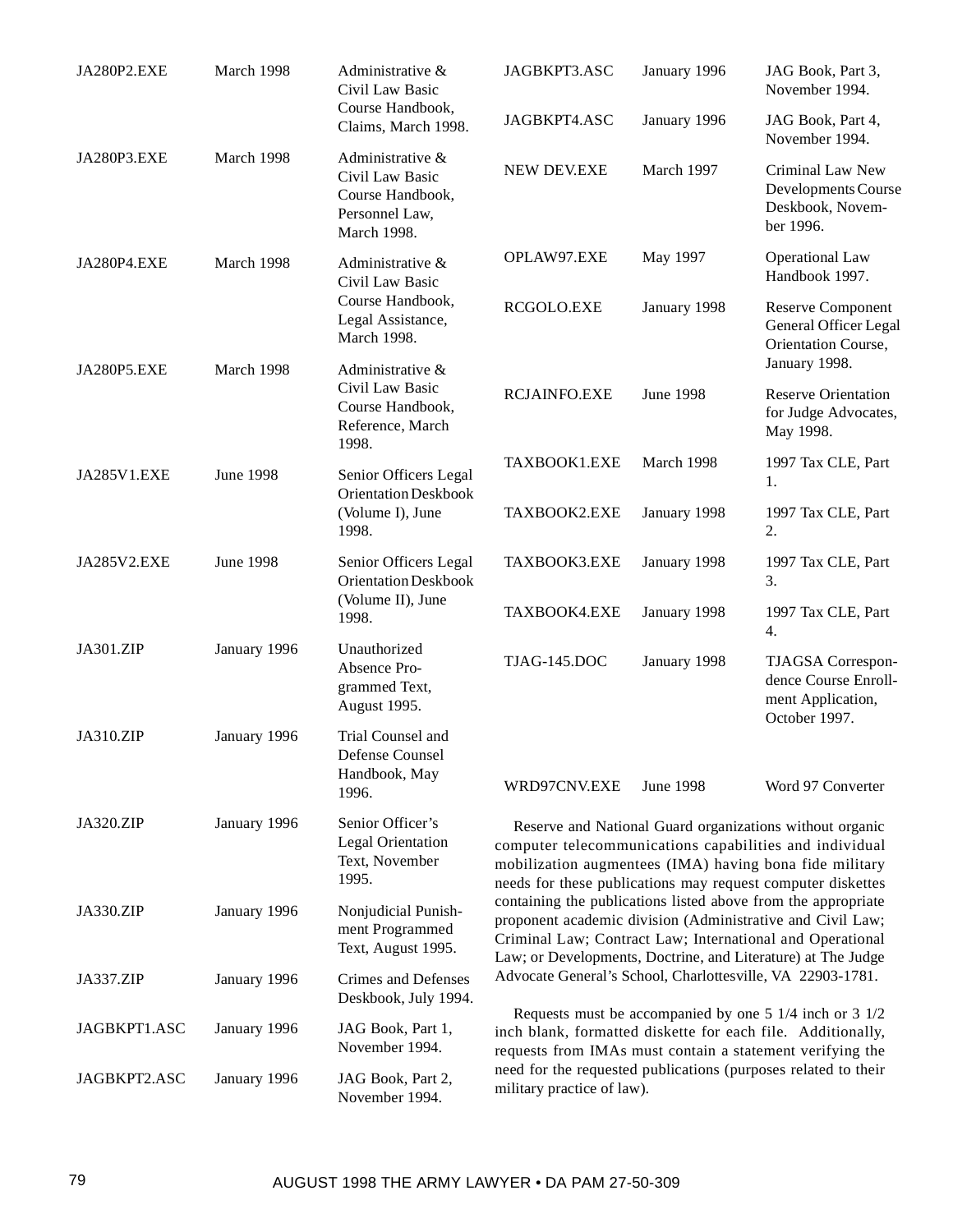Questions or suggestions on the availability of TJAGSA publications on the LAAWS BBS should be sent to The Judge Advocate General's School, Legal Research and Communications Department, ATTN: JAGS-ADL-P, Charlottesville, Virginia 22903-1781. For additional information concerning the LAAWS BBS, contact the System Operator, SSG James Stewart, Commercial (703) 806-5764, DSN 656-5764, or at the following address:

> LAAWS Project Office ATTN: LAAWS BBS SYSOPS 9016 Black Rd, Ste 102 Fort Belvoir, VA 22060-6208

## **5.** *The Army Lawyer* **on the LAAWS BBS**

*The Army Lawyer* is available on the LAAWS BBS. You may access this monthly publication as follows:

a. To access the LAAWS BBS, follow the instructions above in paragraph 4. The following instructions are based on the Microsoft Windows environment.

(1) Access the LAAWS BBS "Main System Menu" window.

(2) Double click on "Files" button.

(3) At the "Files Libraries" window, click on the "File" button (the button with icon of 3" diskettes and magnifying glass).

(4) At the "Find Files" window, click on "Clear," then highlight "Army\_Law" (an "X" appears in the box next to "Army\_Law"). To see the files in the "Army\_Law" library, click on "List Files."

(5) At the "File Listing" window, select one of the files by highlighting the file.

a. Files with an extension of "ZIP" require you to download additional "PK" application files to compress and decompress the subject file, the "ZIP" extension file, before you read it through your word processing application. To download the "PK" files, scroll down the file list to where you see the following:

# PKUNZIP.EXE PKZIP110.EXE PKZIP.EXE PKZIPFIX.EXE

b. For each of the "PK" files, execute your download task (follow the instructions on your screen and download each "PK" file into the same directory. *NOTE: All "PK"\_files and "ZIP" extension files must reside in the same directory after downloading*. For example, if you intend to use a WordPerfect word processing software application, you can select "c:\ wp60\wpdocs\ArmyLaw.art" and download all of the "PK" files and the "ZIP" file you have selected. You do not have to download the "PK" each time you download a "ZIP" file, but remember to maintain all "PK" files in one directory. You may reuse them for another downloading if you have them in the same directory.

(6) Click on "Download Now" and wait until the Download Manager icon disappears.

(7) Close out your session on the LAAWS BBS and go to the directory where you downloaded the file by going to the "c:\" prompt.

> For example: c:\wp60\wpdocs or C:\msoffice\winword

Remember: The "PK" files and the "ZIP" extension file(s) must be in the same directory!

(8) Type "dir/w/p" and your files will appear from that directory.

(9) Select a "ZIP" file (to be "unzipped") and type the following at the c:\ prompt:

## PKUNZIP AUGUST.ZIP

At this point, the system will explode the zipped files and they are ready to be retrieved through the Program Manager (your word processing application).

b. Go to the word processing application you are using (WordPerfect, MicroSoft Word, Enable). Using the retrieval process, retrieve the document and convert it from ASCII Text (Standard) to the application of choice (WordPerfect, Microsoft Word, Enable).

c. Voila! There is the file for *The Army Lawyer*.

d. In paragraph 4 above, *Instructions for Downloading Files from the LAAWS OIS* (section  $d(1)$  and (2)), are the instructions for both Terminal Users (Procomm, Procomm Plus, Enable, or some other communications application) and Client Server Users (World Group Manager).

e. Direct written questions or suggestions about these instructions to The Judge Advocate General's School, Literature and Publications Office, ATTN: JAGS-ADL-P, Mr. Charles J. Strong, Charlottesville, VA 22903-1781. For additional assistance, contact Mr. Strong, commercial (804) 972- 6396, DSN 934-7115, extension 396, or e-mail stroncj@hqda.army.mil.

### **6. Article**

The following information may be useful to judge advo-